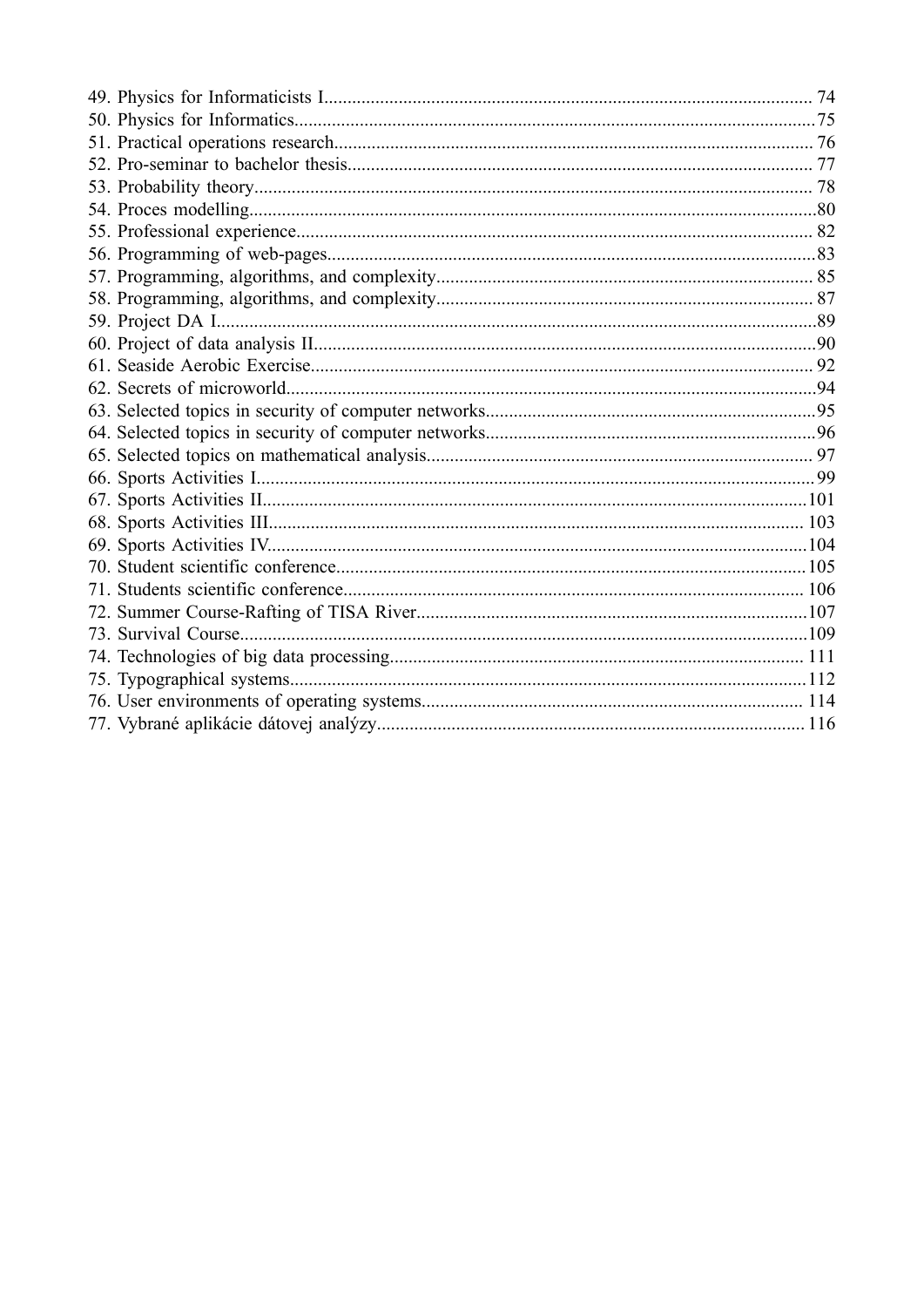<span id="page-2-0"></span>

| University: P. J. Šafárik University in Košice                                                                                                                                 |                                             |                                                                                                                                                                                                                                                                                                                                                                                                                                                                                                                           |       |     |           |
|--------------------------------------------------------------------------------------------------------------------------------------------------------------------------------|---------------------------------------------|---------------------------------------------------------------------------------------------------------------------------------------------------------------------------------------------------------------------------------------------------------------------------------------------------------------------------------------------------------------------------------------------------------------------------------------------------------------------------------------------------------------------------|-------|-----|-----------|
| <b>Faculty: Faculty of Science</b>                                                                                                                                             |                                             |                                                                                                                                                                                                                                                                                                                                                                                                                                                                                                                           |       |     |           |
| Course ID: CJP/<br>PFAJAKA/07                                                                                                                                                  |                                             | Course name: Academic English                                                                                                                                                                                                                                                                                                                                                                                                                                                                                             |       |     |           |
| Course type, scope and the method:<br><b>Course type: Practice</b><br>Recommended course-load (hours):<br>Per week: 2 Per study period: 28<br>Course method: combined, present |                                             |                                                                                                                                                                                                                                                                                                                                                                                                                                                                                                                           |       |     |           |
| <b>Number of ECTS credits: 2</b>                                                                                                                                               |                                             |                                                                                                                                                                                                                                                                                                                                                                                                                                                                                                                           |       |     |           |
|                                                                                                                                                                                |                                             | Recommended semester/trimester of the course:                                                                                                                                                                                                                                                                                                                                                                                                                                                                             |       |     |           |
| Course level: I., II., N                                                                                                                                                       |                                             |                                                                                                                                                                                                                                                                                                                                                                                                                                                                                                                           |       |     |           |
| <b>Prerequisities:</b>                                                                                                                                                         |                                             |                                                                                                                                                                                                                                                                                                                                                                                                                                                                                                                           |       |     |           |
|                                                                                                                                                                                | epidemiological situation – online)         | Combined method of teaching (classroom/distance)<br>Active classroom participation, assignments handed in on time, 2 absences tolerated<br>1 test (10th week), no retake. (in classroom, in case of distance learning due to worsened<br>Presentation on chosen topic (in case of distance learning - online thorugh MS Teams)<br>Final evaluation- average assessment of test $(40\%)$ , essay $(30\%)$ and presentation $(30\%)$ .<br>Grading scale: A 93-100%, B 86-92%, C 79-85%, D 72-78%, E 65-71%, FX 64% and less |       |     |           |
| <b>Learning outcomes:</b>                                                                                                                                                      |                                             |                                                                                                                                                                                                                                                                                                                                                                                                                                                                                                                           |       |     |           |
| <b>Brief outline of the course:</b>                                                                                                                                            |                                             |                                                                                                                                                                                                                                                                                                                                                                                                                                                                                                                           |       |     |           |
| <b>Recommended literature:</b><br>Seal B.: Academic Encounters, CUP, 2002<br>www.bbclearningenglish.com                                                                        | Olsen, A.: Active Vocabulary, Pearson, 2013 | T. Armer: Cambridge English for Scientists, CUP 2011<br>M. McCarthy M., O'Dell F. - Academic Vocabulary in Use, CUP 2008<br>Zemach, D.E, Rumisek, L.A: Academic Writing, Macmillan 2005<br>Cambridge Academic Content Dictionary, CUP, 2009                                                                                                                                                                                                                                                                               |       |     |           |
| <b>Course language:</b><br>English language, level B2 according to CEFR.                                                                                                       |                                             |                                                                                                                                                                                                                                                                                                                                                                                                                                                                                                                           |       |     |           |
| <b>Notes:</b>                                                                                                                                                                  |                                             |                                                                                                                                                                                                                                                                                                                                                                                                                                                                                                                           |       |     |           |
| <b>Course assessment</b>                                                                                                                                                       | Total number of assessed students: 379      |                                                                                                                                                                                                                                                                                                                                                                                                                                                                                                                           |       |     |           |
| $\mathbf{A}$                                                                                                                                                                   | B                                           | $\mathcal{C}$                                                                                                                                                                                                                                                                                                                                                                                                                                                                                                             | D     | E   | <b>FX</b> |
| 33.77                                                                                                                                                                          | 22.16                                       | 15.3                                                                                                                                                                                                                                                                                                                                                                                                                                                                                                                      | 10.03 | 6.6 | 12.14     |
| Provides: Mgr. Viktória Mária Slovenská                                                                                                                                        |                                             |                                                                                                                                                                                                                                                                                                                                                                                                                                                                                                                           |       |     |           |
| Date of last modification: 17.09.2020                                                                                                                                          |                                             |                                                                                                                                                                                                                                                                                                                                                                                                                                                                                                                           |       |     |           |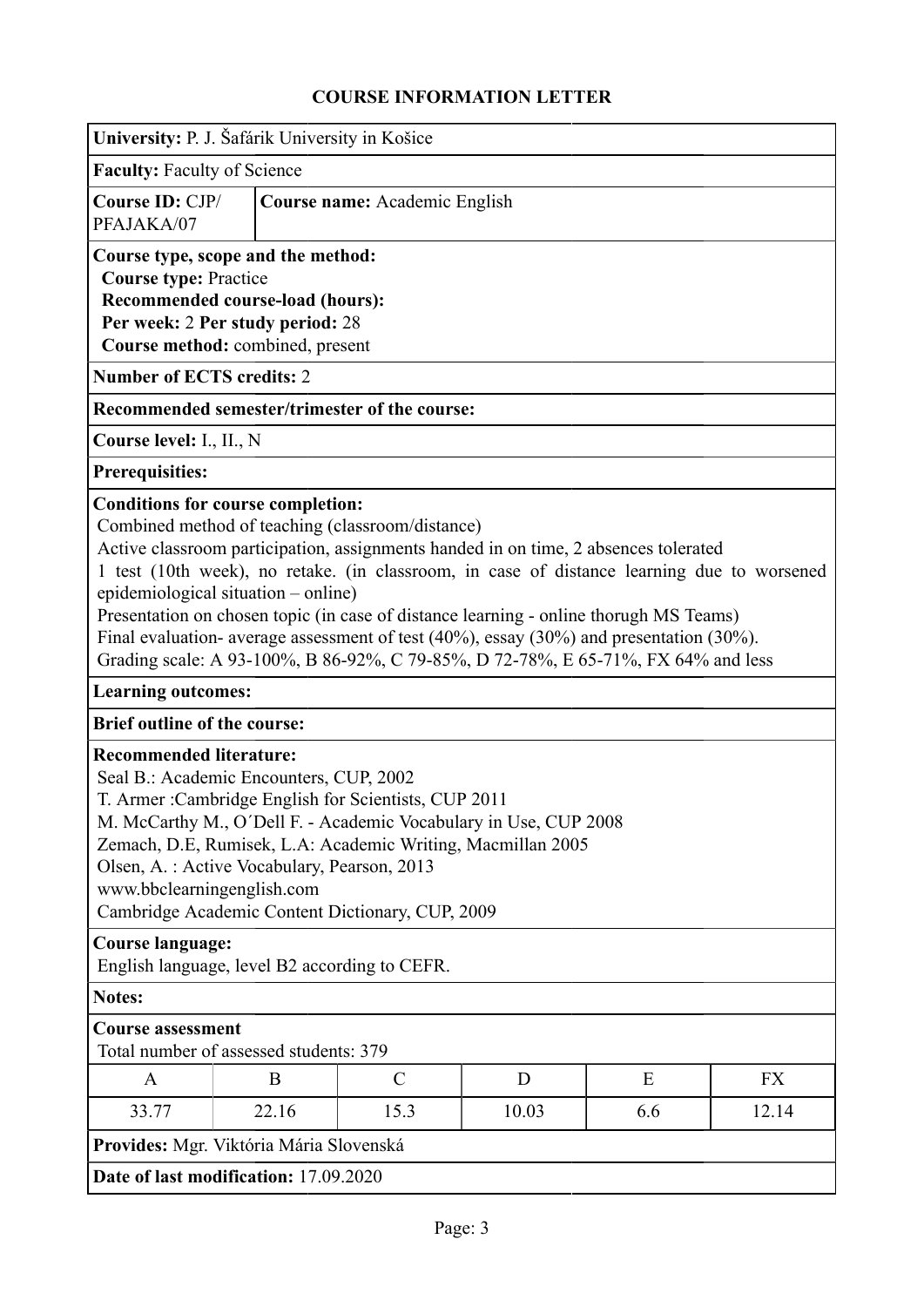**Approved:** prof. RNDr. Ivan Žežula, CSc., doc. RNDr. Csaba Török, CSc.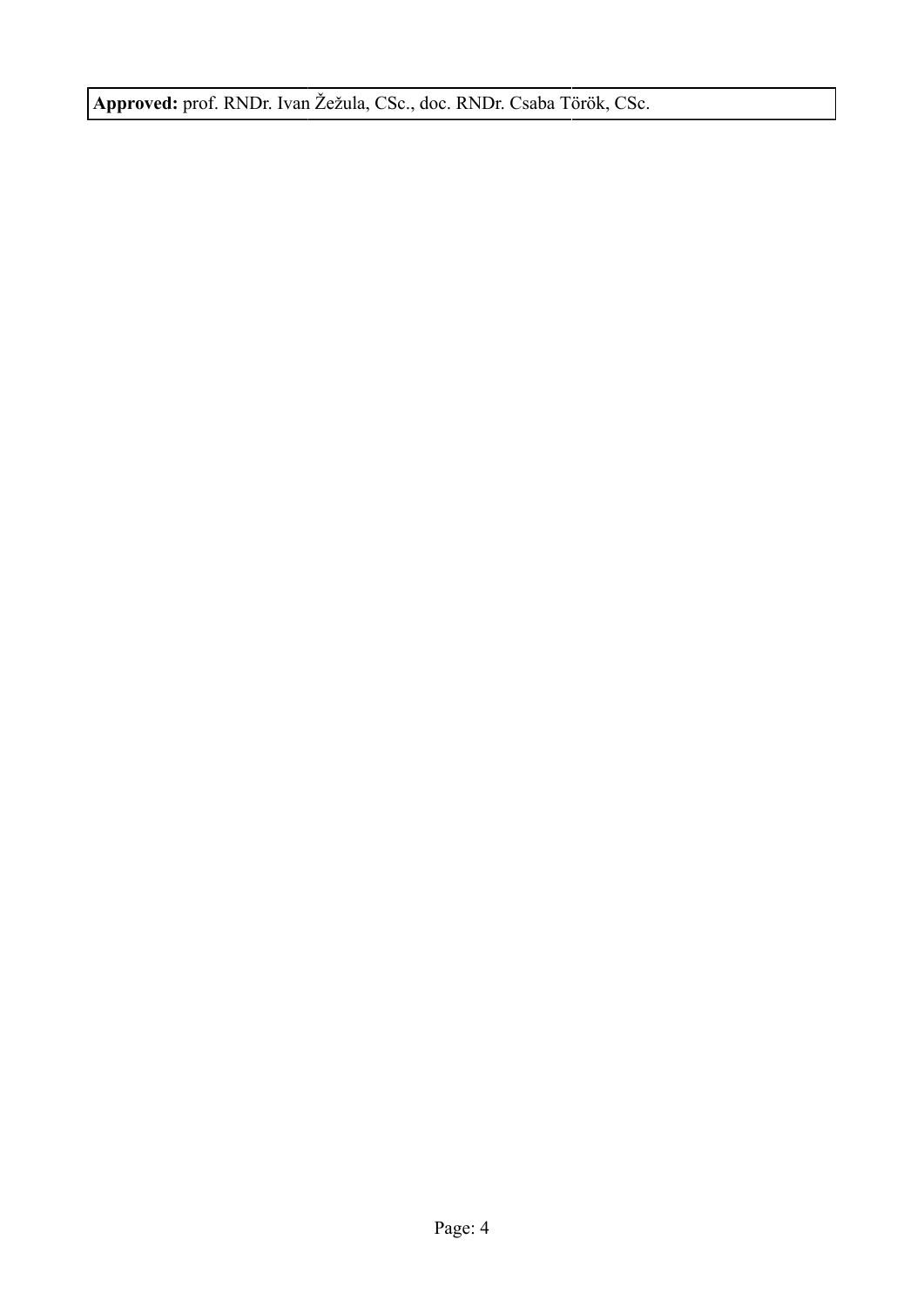<span id="page-4-0"></span>

|                                                        | University: P. J. Šafárik University in Košice                                                             |                                                                       |      |       |           |
|--------------------------------------------------------|------------------------------------------------------------------------------------------------------------|-----------------------------------------------------------------------|------|-------|-----------|
| <b>Faculty: Faculty of Science</b>                     |                                                                                                            |                                                                       |      |       |           |
| Course ID: ÚINF/<br>PRR1a/15                           |                                                                                                            | Course name: Advanced programming                                     |      |       |           |
| <b>Course type: Practice</b><br>Course method: present | Course type, scope and the method:<br>Recommended course-load (hours):<br>Per week: 2 Per study period: 28 |                                                                       |      |       |           |
| <b>Number of ECTS credits: 2</b>                       |                                                                                                            |                                                                       |      |       |           |
|                                                        |                                                                                                            | Recommended semester/trimester of the course:                         |      |       |           |
| Course level: I.                                       |                                                                                                            |                                                                       |      |       |           |
| <b>Prerequisities:</b>                                 |                                                                                                            |                                                                       |      |       |           |
|                                                        | <b>Conditions for course completion:</b>                                                                   |                                                                       |      |       |           |
| <b>Learning outcomes:</b>                              |                                                                                                            |                                                                       |      |       |           |
| <b>Brief outline of the course:</b>                    |                                                                                                            |                                                                       |      |       |           |
| <b>Recommended literature:</b>                         |                                                                                                            |                                                                       |      |       |           |
| <b>Course language:</b>                                |                                                                                                            |                                                                       |      |       |           |
| <b>Notes:</b>                                          |                                                                                                            |                                                                       |      |       |           |
| <b>Course assessment</b>                               | Total number of assessed students: 71                                                                      |                                                                       |      |       |           |
| $\mathbf{A}$                                           | B                                                                                                          | $\mathcal{C}$                                                         | D    | E     | <b>FX</b> |
| 53.52                                                  | 7.04                                                                                                       | 8.45                                                                  | 4.23 | 21.13 | 5.63      |
|                                                        | Provides: RNDr. Rastislav Krivoš-Belluš, PhD.                                                              |                                                                       |      |       |           |
|                                                        | Date of last modification: 03.05.2015                                                                      |                                                                       |      |       |           |
|                                                        |                                                                                                            | Approved: prof. RNDr. Ivan Žežula, CSc., doc. RNDr. Csaba Török, CSc. |      |       |           |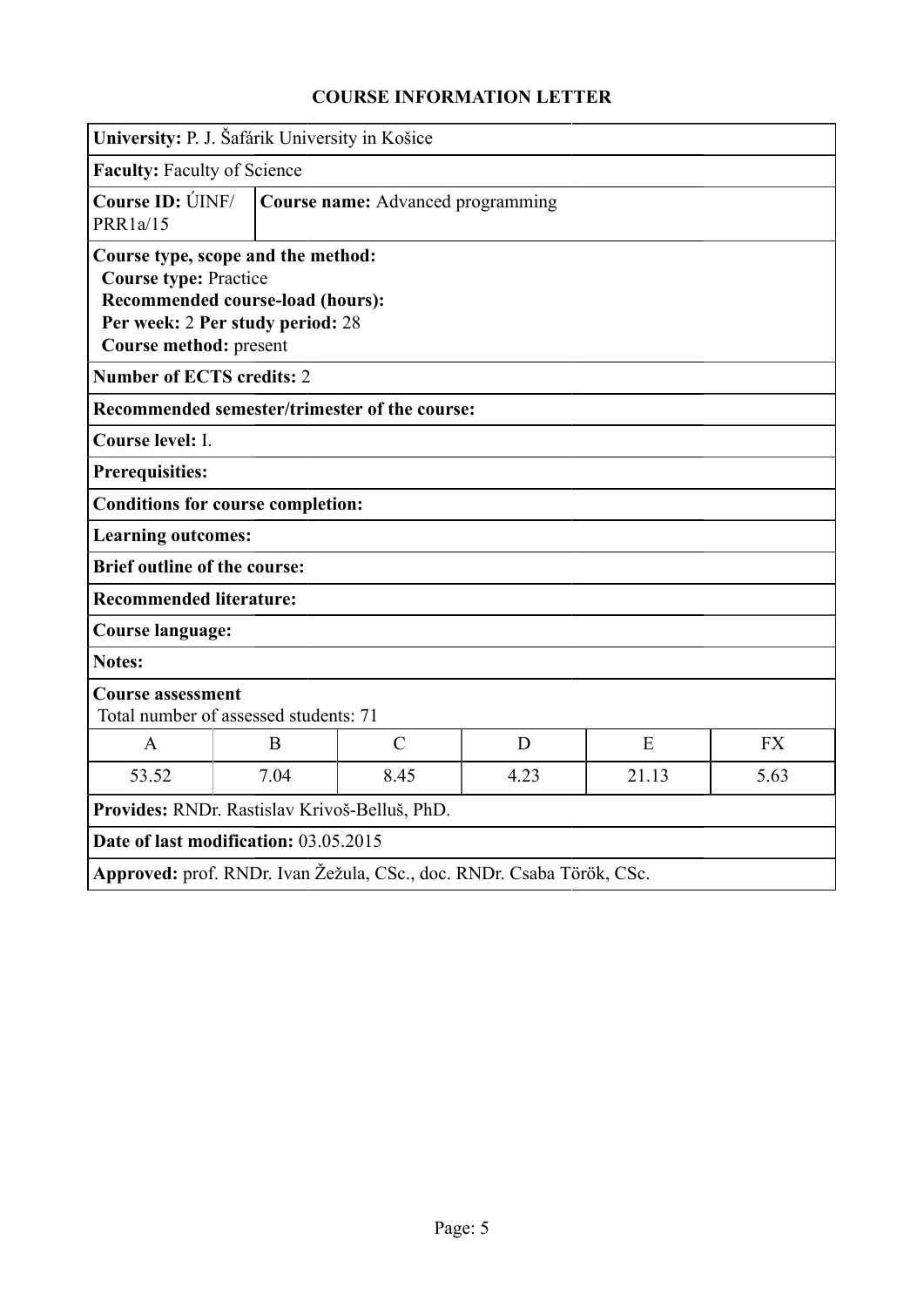<span id="page-5-0"></span>

|                                                        | University: P. J. Šafárik University in Košice                                                             |                                                                       |       |       |           |
|--------------------------------------------------------|------------------------------------------------------------------------------------------------------------|-----------------------------------------------------------------------|-------|-------|-----------|
|                                                        |                                                                                                            |                                                                       |       |       |           |
| <b>Faculty: Faculty of Science</b>                     |                                                                                                            |                                                                       |       |       |           |
| Course ID: UNF/<br>PRR1b/15                            |                                                                                                            | Course name: Advanced programming                                     |       |       |           |
| <b>Course type: Practice</b><br>Course method: present | Course type, scope and the method:<br>Recommended course-load (hours):<br>Per week: 2 Per study period: 28 |                                                                       |       |       |           |
| <b>Number of ECTS credits: 2</b>                       |                                                                                                            |                                                                       |       |       |           |
|                                                        |                                                                                                            | Recommended semester/trimester of the course:                         |       |       |           |
| Course level: I.                                       |                                                                                                            |                                                                       |       |       |           |
|                                                        | Prerequisities: UNF/PRR1a/15                                                                               |                                                                       |       |       |           |
|                                                        | <b>Conditions for course completion:</b>                                                                   |                                                                       |       |       |           |
| <b>Learning outcomes:</b>                              |                                                                                                            |                                                                       |       |       |           |
| <b>Brief outline of the course:</b>                    |                                                                                                            |                                                                       |       |       |           |
| <b>Recommended literature:</b>                         |                                                                                                            |                                                                       |       |       |           |
| <b>Course language:</b>                                |                                                                                                            |                                                                       |       |       |           |
| <b>Notes:</b>                                          |                                                                                                            |                                                                       |       |       |           |
| <b>Course assessment</b>                               | Total number of assessed students: 42                                                                      |                                                                       |       |       |           |
| $\mathsf{A}$                                           | B                                                                                                          | $\mathcal{C}$                                                         | D     | E     | <b>FX</b> |
| 47.62                                                  | 4.76                                                                                                       | 0.0                                                                   | 21.43 | 16.67 | 9.52      |
|                                                        | Provides: RNDr. Rastislav Krivoš-Belluš, PhD.                                                              |                                                                       |       |       |           |
|                                                        | Date of last modification: 03.05.2015                                                                      |                                                                       |       |       |           |
|                                                        |                                                                                                            | Approved: prof. RNDr. Ivan Žežula, CSc., doc. RNDr. Csaba Török, CSc. |       |       |           |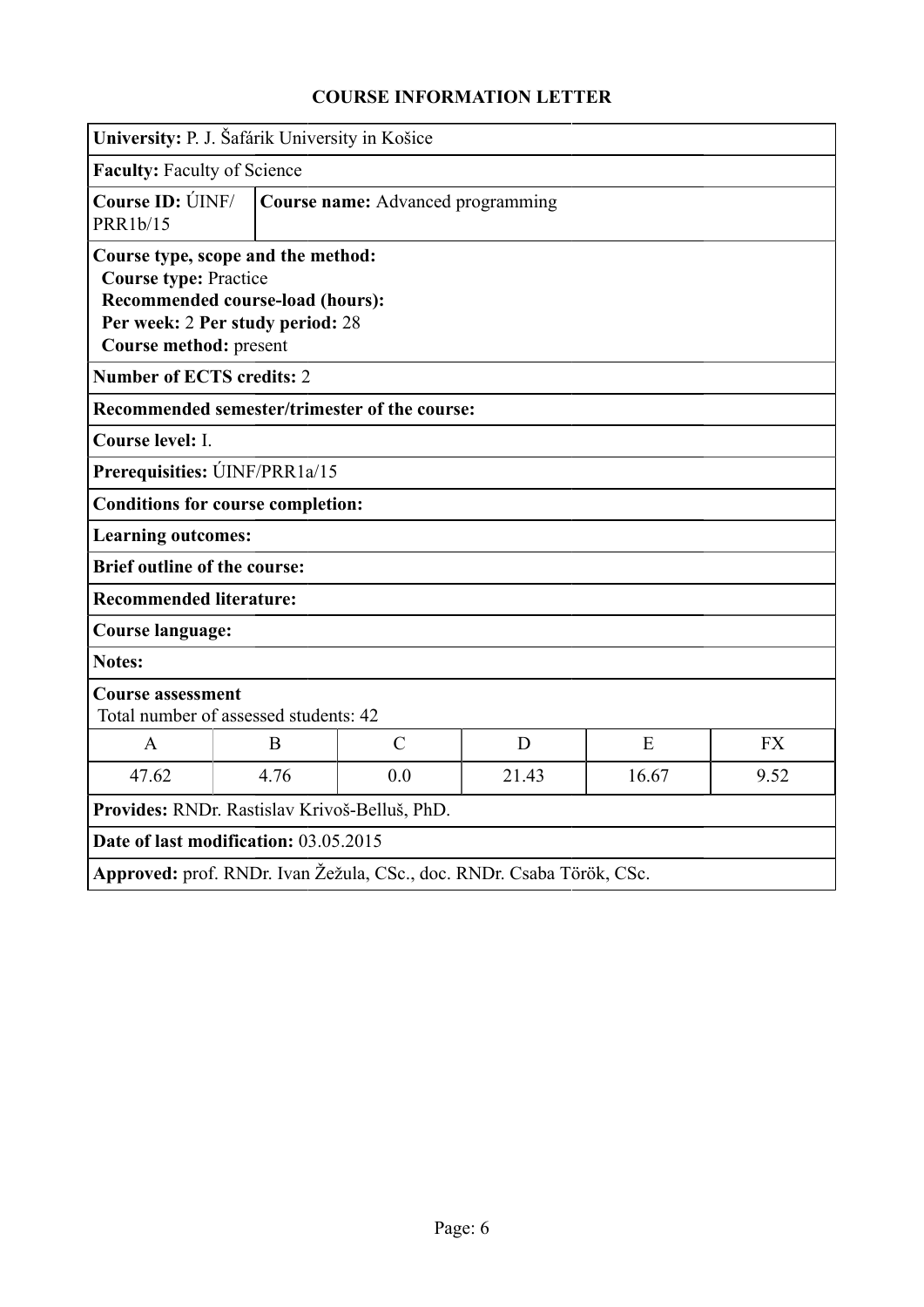<span id="page-6-0"></span>

| University: P. J. Šafárik University in Košice |  |  |  |
|------------------------------------------------|--|--|--|
|                                                |  |  |  |

**Faculty:** Faculty of Science

|         | <b>Course ID:</b> UNF/ <b>Course name:</b> Advanced programming in Python |
|---------|---------------------------------------------------------------------------|
| PPPy/18 |                                                                           |

#### **Course type, scope and the method: Course type:** Practice **Recommended course-load (hours):**

**Per week:** 2 **Per study period:** 28

**Course method:** present

**Number of ECTS credits:** 2

### **Recommended semester/trimester of the course:** 4.

**Course level:** I.

**Prerequisities:** ÚINF/PAZ1a/15 and leboÚINF/ePAZ1a/15 and leboÚINF/PRG1/15

#### **Conditions for course completion:**

Continuous assignment - 50% Midterm test and final test - 50% or

The final project - 100%

#### **Learning outcomes:**

Problem solving in Python with using various modules, to implement and use algorithms to solve selected problems, knowledge of the principles of object-oriented programming and its implementation in Python.

### **Brief outline of the course:**

Introduction to the environment, basic features of Python, syntax.

Simple types (number, logical type), structured types (string, list, dictionary, tuple, set) and control structures (loops, conditional statements, exception handling).

Definition of functions (parameters, return value, variable number of parameters, default values od parameters). Generators.

Import and creation of modules.

Documentation of functions, modules, packages.

Types of errors and error handling. Capturing and raising exceptions.

Saving data to a file and reading data from a file.

Data serialization. Open data formats.

Definition of own classes. Decorators.

Modules, packages.

Tests and test-driven programming (unittest). Logging.

Parallelism, threads and processes.

Graphic interface for Python programs.

Problem solving using Python.

Classes and objects. Iterator, context manager.

Object-oriented approach to problem solving. Custom data structures.

Selected algorithms over data structures.

### **Recommended literature:**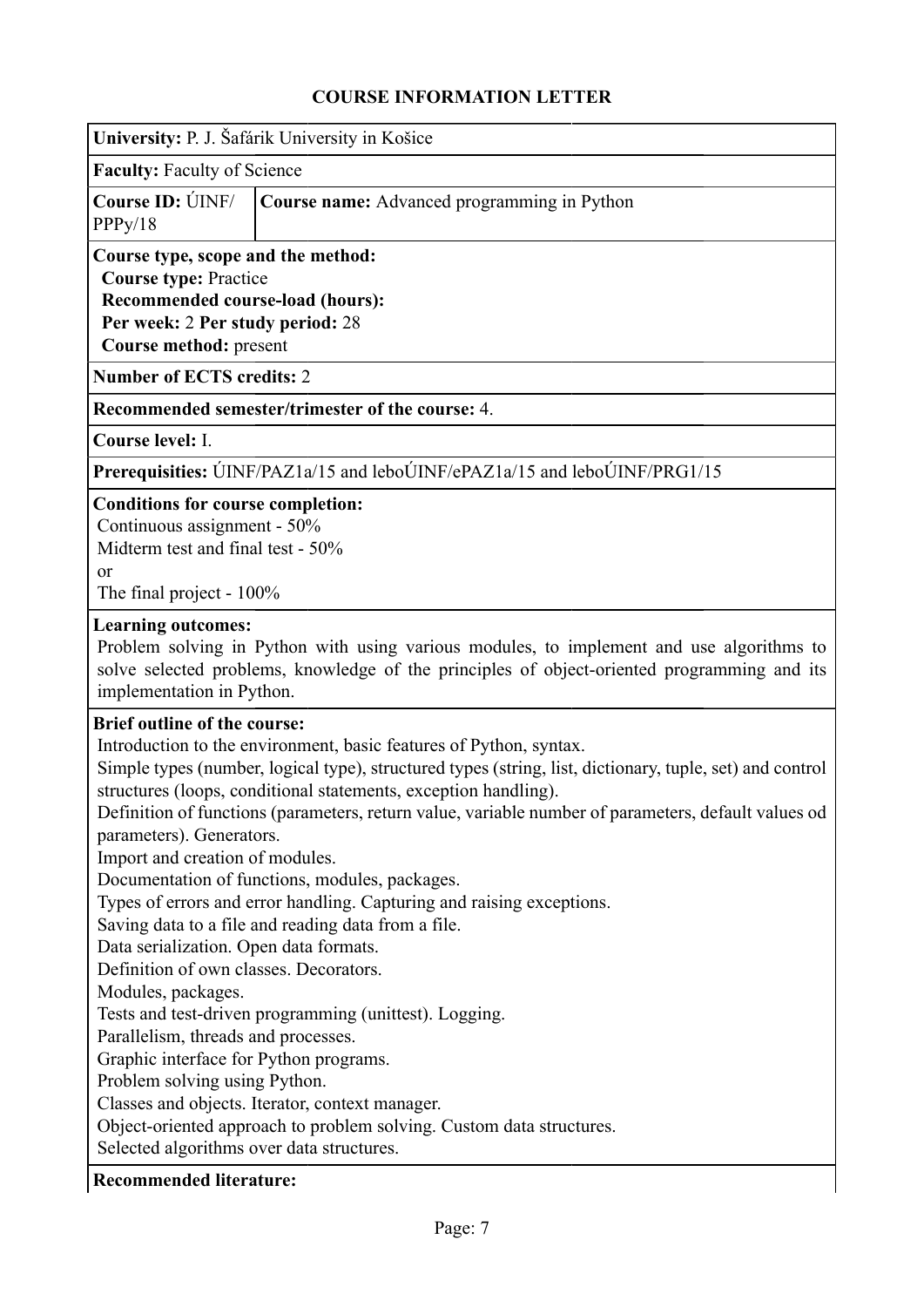Pilgrim, M., (2012) Dive Into Python 3. PILGRIM, Mark. https://github.com/downloads/ diveintomark/diveintopython3/dive-into-python3.pdf

SHIPMAN, John W. Tkinter 8.5 reference: a GUI for Python. Socorro, NM 87801: New Mexico Tech Computer Center, 2013. Dostupné také z: https://anzeljg.github.io/rin2/book2/2405/docs/ tkinter/tkinter.pdf

LOTT, Steven F. Mastering Object-oriented Python. Birmingham B3 2PB, UK: Packt Publishing, 2014. ISBN 978-1-78328-097-1.

### **Course language:**

The primary language is Slovak, English is useful for reading Python documentation

### **Notes:**

Required knowledge: Ability to implement simple programs in a selected programming language (eg Java, Pascal, C ...), basic knowledge of the principles of object-oriented programming.

### **Course assessment**

Total number of assessed students: 23

| $\mathbf{r}$ | ⊥     |       |       |     | <b>EXZ</b><br>-⊢<br>T V |
|--------------|-------|-------|-------|-----|-------------------------|
| 13.04        | 21.74 | 34.78 | 17.39 | 0.0 | 13.04                   |

**Provides:** doc. RNDr. Ľubomír Šnajder, PhD., PaedDr. Ján Guniš, PhD.

**Date of last modification:** 11.02.2021

**Approved:** prof. RNDr. Ivan Žežula, CSc., doc. RNDr. Csaba Török, CSc.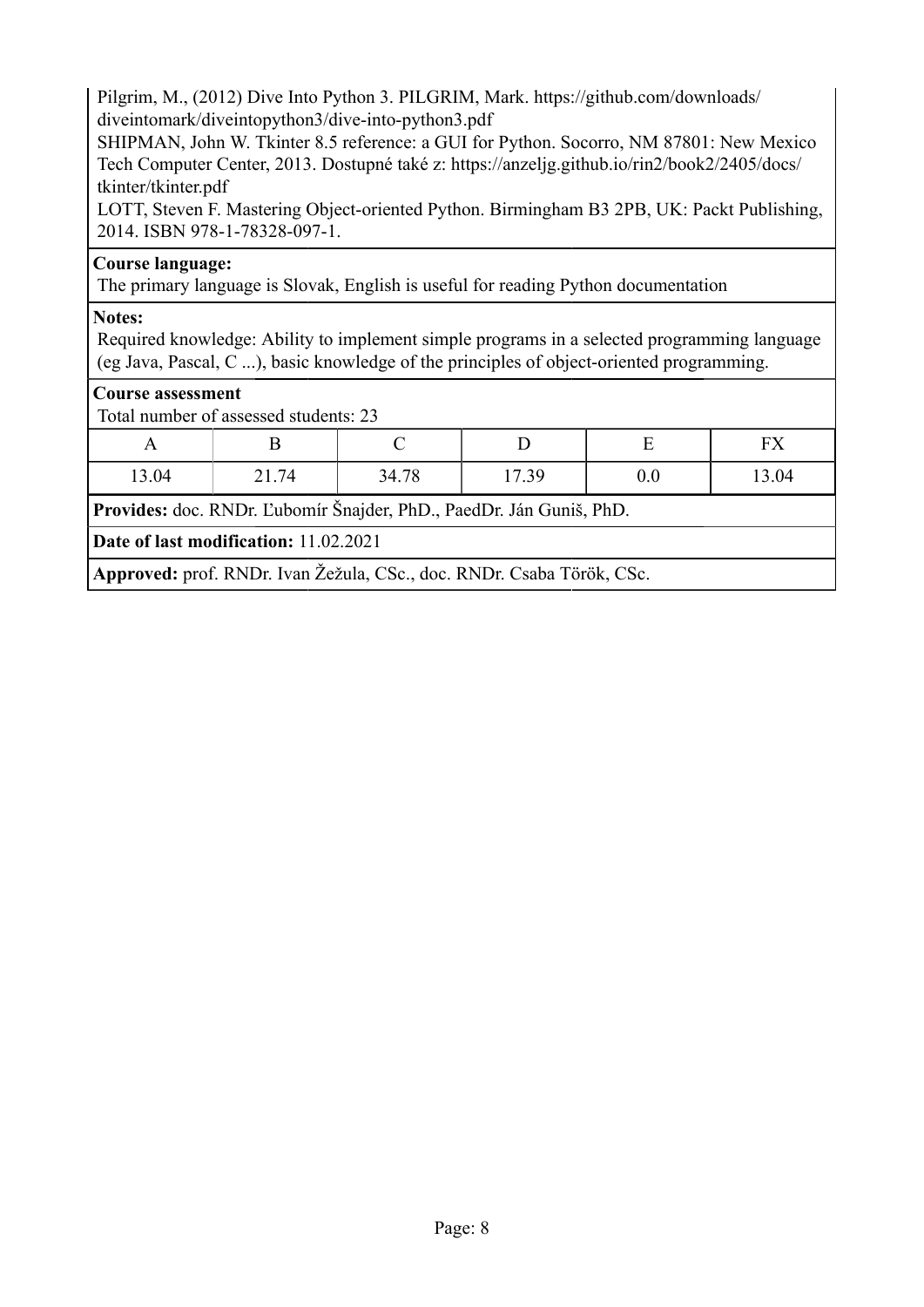<span id="page-8-0"></span>

| University: P. J. Šafárik University in Košice                      |                                                                                                              |                                                                                                                                                                                        |      |      |           |
|---------------------------------------------------------------------|--------------------------------------------------------------------------------------------------------------|----------------------------------------------------------------------------------------------------------------------------------------------------------------------------------------|------|------|-----------|
| <b>Faculty: Faculty of Science</b>                                  |                                                                                                              |                                                                                                                                                                                        |      |      |           |
| Course ID: ÚMV/<br>ALGa/10                                          |                                                                                                              | Course name: Algebra I                                                                                                                                                                 |      |      |           |
| Course type, scope and the method:<br><b>Course method: present</b> | Course type: Lecture / Practice<br>Recommended course-load (hours):<br>Per week: 3/3 Per study period: 42/42 |                                                                                                                                                                                        |      |      |           |
| <b>Number of ECTS credits: 7</b>                                    |                                                                                                              |                                                                                                                                                                                        |      |      |           |
|                                                                     |                                                                                                              | Recommended semester/trimester of the course: 1.                                                                                                                                       |      |      |           |
| Course level: I.                                                    |                                                                                                              |                                                                                                                                                                                        |      |      |           |
| <b>Prerequisities:</b>                                              |                                                                                                              |                                                                                                                                                                                        |      |      |           |
| <b>Conditions for course completion:</b><br>exam                    |                                                                                                              | According to the results from the semester and in view of the results of the written and oral final                                                                                    |      |      |           |
| <b>Learning outcomes:</b>                                           |                                                                                                              | To obtain basic knowledge from number theory concerning divisibility and from linear algebra<br>concerning systems of linear equations. To be able to apply it in concrete excercises. |      |      |           |
| <b>Brief outline of the course:</b>                                 |                                                                                                              | Divisibility in Z. Fields. Systems of linear equations, Gauss elimination. Maps, permutations.<br>Computing with matrices. Determinants, Cramer rule.                                  |      |      |           |
| <b>Recommended literature:</b>                                      |                                                                                                              | T.S Blyth, E.F. Robertson: Basic linear algebra, Springer Verlag, 2001.<br>K. Jänich: Linear algebra, Springer Verlag, 1991.                                                           |      |      |           |
| <b>Course language:</b><br>Slovak                                   |                                                                                                              |                                                                                                                                                                                        |      |      |           |
| <b>Notes:</b>                                                       |                                                                                                              |                                                                                                                                                                                        |      |      |           |
| <b>Course assessment</b>                                            | Total number of assessed students: 1279                                                                      |                                                                                                                                                                                        |      |      |           |
| A                                                                   | B                                                                                                            | $\mathcal{C}$                                                                                                                                                                          | D    | Ε    | <b>FX</b> |
| 11.81                                                               | 11.65                                                                                                        | 19.0                                                                                                                                                                                   | 17.9 | 28.3 | 11.34     |
|                                                                     |                                                                                                              | Provides: prof. RNDr. Danica Studenovská, CSc., RNDr. Igor Fabrici, Dr., RNDr. Lucia<br>Janičková, PhD., RNDr. Simona Rindošová, RNDr. Ivana Varga                                     |      |      |           |
| Date of last modification: 31.01.2019                               |                                                                                                              |                                                                                                                                                                                        |      |      |           |
|                                                                     |                                                                                                              | Approved: prof. RNDr. Ivan Žežula, CSc., doc. RNDr. Csaba Török, CSc.                                                                                                                  |      |      |           |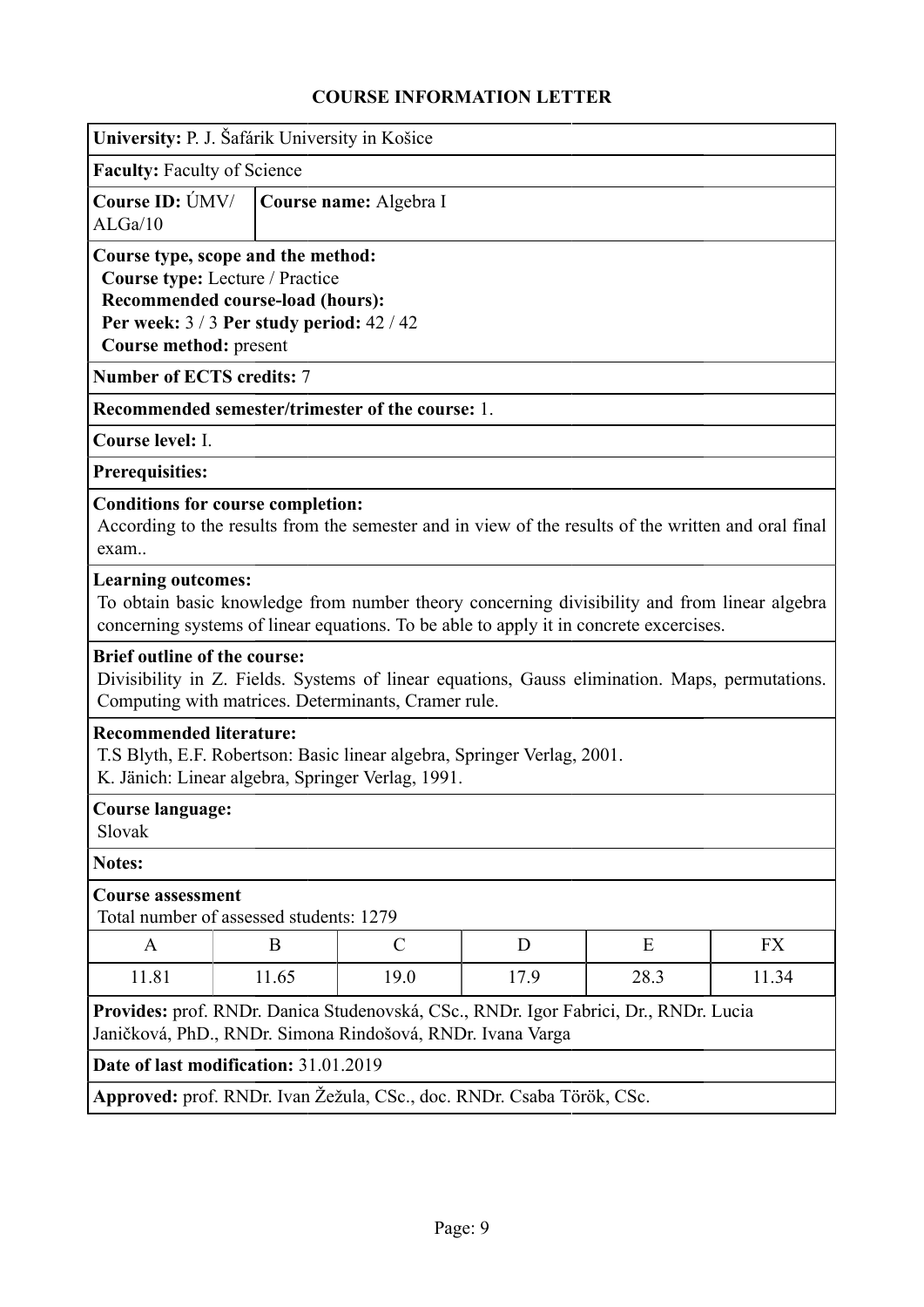<span id="page-9-0"></span>

|                                                                                    | University: P. J. Šafárik University in Košice                                                                                                     |               |      |                                                                                                                                                                                                                                                                                                                                                                                                                                                                                                              |           |
|------------------------------------------------------------------------------------|----------------------------------------------------------------------------------------------------------------------------------------------------|---------------|------|--------------------------------------------------------------------------------------------------------------------------------------------------------------------------------------------------------------------------------------------------------------------------------------------------------------------------------------------------------------------------------------------------------------------------------------------------------------------------------------------------------------|-----------|
| <b>Faculty: Faculty of Science</b>                                                 |                                                                                                                                                    |               |      |                                                                                                                                                                                                                                                                                                                                                                                                                                                                                                              |           |
| Course ID: ÚMV/<br>ALG3b/10                                                        |                                                                                                                                                    |               |      | Course name: Algebra II for informaticians and physicists                                                                                                                                                                                                                                                                                                                                                                                                                                                    |           |
| Course method: present                                                             | Course type, scope and the method:<br>Course type: Lecture / Practice<br>Recommended course-load (hours):<br>Per week: 4/2 Per study period: 56/28 |               |      |                                                                                                                                                                                                                                                                                                                                                                                                                                                                                                              |           |
| <b>Number of ECTS credits: 7</b>                                                   |                                                                                                                                                    |               |      |                                                                                                                                                                                                                                                                                                                                                                                                                                                                                                              |           |
|                                                                                    | Recommended semester/trimester of the course: 2.                                                                                                   |               |      |                                                                                                                                                                                                                                                                                                                                                                                                                                                                                                              |           |
| Course level: I., II.                                                              |                                                                                                                                                    |               |      |                                                                                                                                                                                                                                                                                                                                                                                                                                                                                                              |           |
| Prerequisities: ÚMV/ALGa/10                                                        |                                                                                                                                                    |               |      |                                                                                                                                                                                                                                                                                                                                                                                                                                                                                                              |           |
| Exam                                                                               | <b>Conditions for course completion:</b>                                                                                                           |               |      |                                                                                                                                                                                                                                                                                                                                                                                                                                                                                                              |           |
| <b>Learning outcomes:</b>                                                          |                                                                                                                                                    |               |      | To provide deeper knowledge on vector spaces, linear transformations and Euclidean spaces.                                                                                                                                                                                                                                                                                                                                                                                                                   |           |
| <b>Brief outline of the course:</b><br>of linear transformations.<br>and quadrics. |                                                                                                                                                    |               |      | Vector spaces, subspaces. A basis, a dimension and a characterization of n-dimensional vector<br>spaces. The rank of a matrix. Linear transformations and their matrices. Operations with linear<br>tranformations, matrices of sums and compositions of linear tranformations. Regular linear<br>transformations, regular matrices. Similar matrices. Characteristic vectors and characteristic values<br>Affine spaces, subspaces and their positions. Euclidean spaces, the distance of subspaces. Conics |           |
| <b>Recommended literature:</b>                                                     | A. F. Beardon: Algebra and Geometry, Cambridge University Press, 2005<br>G. Birkhoff, S. Mac Lane: A Survey of Modern Algebra, New York 1965       |               |      |                                                                                                                                                                                                                                                                                                                                                                                                                                                                                                              |           |
| <b>Course language:</b><br>Slovak                                                  |                                                                                                                                                    |               |      |                                                                                                                                                                                                                                                                                                                                                                                                                                                                                                              |           |
| <b>Notes:</b>                                                                      |                                                                                                                                                    |               |      |                                                                                                                                                                                                                                                                                                                                                                                                                                                                                                              |           |
| <b>Course assessment</b>                                                           | Total number of assessed students: 262                                                                                                             |               |      |                                                                                                                                                                                                                                                                                                                                                                                                                                                                                                              |           |
| A                                                                                  | B                                                                                                                                                  | $\mathcal{C}$ | D    | Ε                                                                                                                                                                                                                                                                                                                                                                                                                                                                                                            | <b>FX</b> |
| 14.12                                                                              | 10.69                                                                                                                                              | 11.83         | 18.7 | 33.59                                                                                                                                                                                                                                                                                                                                                                                                                                                                                                        | 11.07     |
|                                                                                    | Provides: doc. RNDr. Roman Soták, PhD., RNDr. Mária Maceková, PhD.                                                                                 |               |      |                                                                                                                                                                                                                                                                                                                                                                                                                                                                                                              |           |
|                                                                                    | Date of last modification: 26.03.2020                                                                                                              |               |      |                                                                                                                                                                                                                                                                                                                                                                                                                                                                                                              |           |
|                                                                                    | Approved: prof. RNDr. Ivan Žežula, CSc., doc. RNDr. Csaba Török, CSc.                                                                              |               |      |                                                                                                                                                                                                                                                                                                                                                                                                                                                                                                              |           |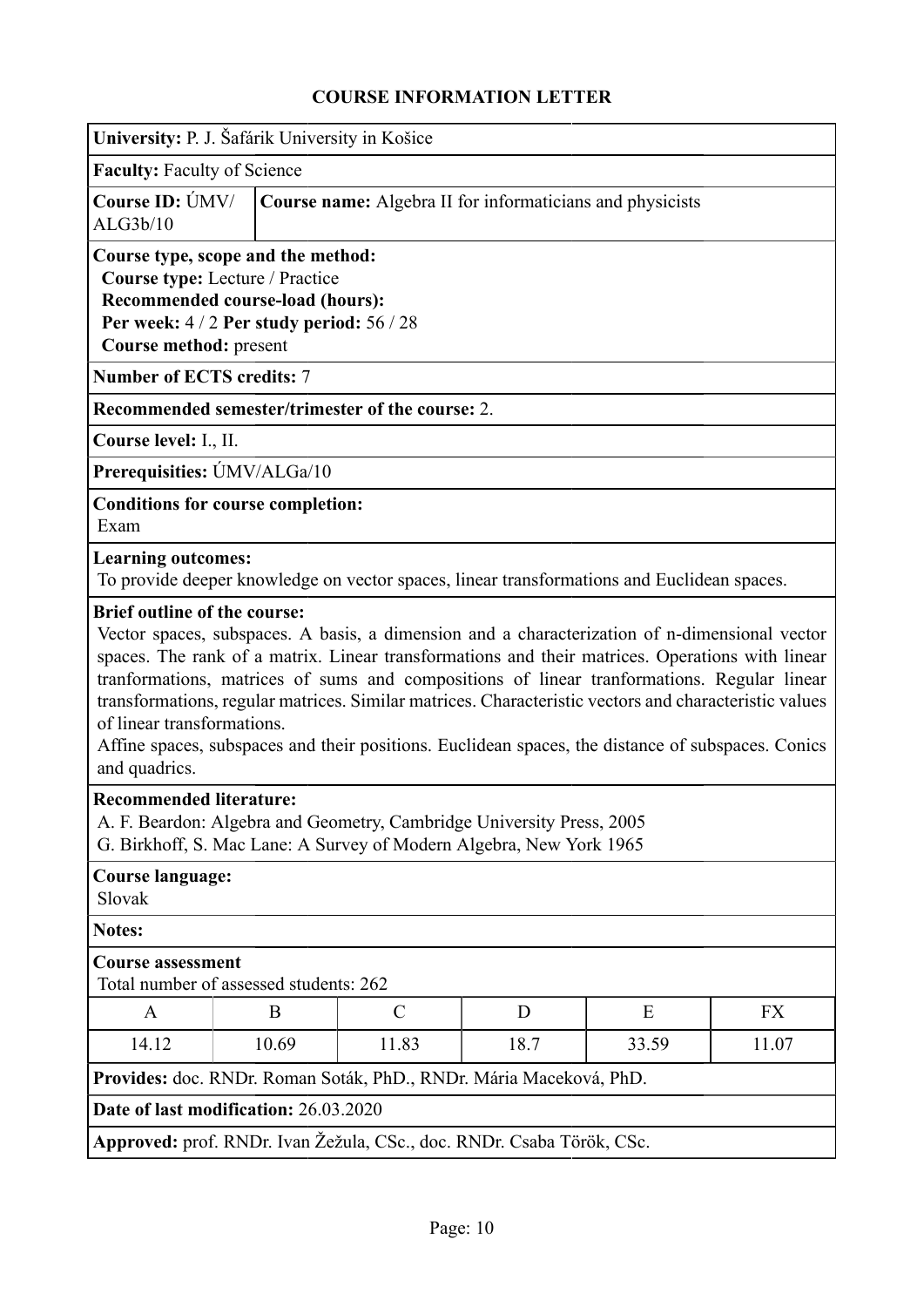<span id="page-10-0"></span>

| University: P. J. Šafárik University in Košice |  |  |  |  |  |
|------------------------------------------------|--|--|--|--|--|
|------------------------------------------------|--|--|--|--|--|

**Faculty:** Faculty of Science

|         | <b>Course ID:</b> UNF/ <b>Course name:</b> Algorithms and data structures |
|---------|---------------------------------------------------------------------------|
| ASU1/15 |                                                                           |

# **Course type, scope and the method:**

**Course type:** Lecture / Practice

**Recommended course-load (hours): Per week:** 2 / 1 **Per study period:** 28 / 14 **Course method:** present

**Number of ECTS credits:** 4

**Recommended semester/trimester of the course:** 6.

**Course level:** I.

**Prerequisities:** (ÚINF/PAZ1a/15 and leboÚINF/ePAZ1a/15),(ÚINF/PAZ1b/15 and leboÚINF/ ePAZ1b/15)

#### **Conditions for course completion:**

Practice activities, homeworks and midterm exam.

Final examination consisting of practice and theoretical test.

#### **Learning outcomes:**

Understand and learn algorithmic paradigms and data structures. Analyse time complexity of these algorithms.

### **Brief outline of the course:**

Algorithms' time and space asymptotic complexity. Main Theorem. Amortized complexity. Brute Force. Backtrack. Divide and Conquer. Dynamic programming. Comparison and noncomparison sort algorithms. Sweep line algorithms. Graph Theory Algorithms.

Data structures – queue, stack, priority queue, heap, prefix sum, binary search trees, interval trees, union & find, trie.

#### **Recommended literature:**

1, Laaksonen A.: Guide to Competitive Programming: Learning and Improving Algorithms Through Contests (Undergraduate Topics in Computer Science), Springer, 2017, ISBN 978-3319725468

2, Forišek M., Steinová M.: Explaining Algorithms Using Metaphors. Springer Briefs in Computer Science, Springer (2013), ISBN 978-1-4471-5018-3

3, R. Sedgewick, K. Wayne: Algorithms (4th Edition), Addison-Wesley Professional, 2011, ISBN 978-0321573513, http://algs4.cs.princeton.edu/home/

4, Open Data Structures: http://opendatastructures.org/

### **Course language:**

Slovak or english

### **Notes:**

Content prerequisities:

- programming skills in some programming language (Python/Java/C++/...)

- mathematics:

-- computing with polynomials, logarithmic and exponential functions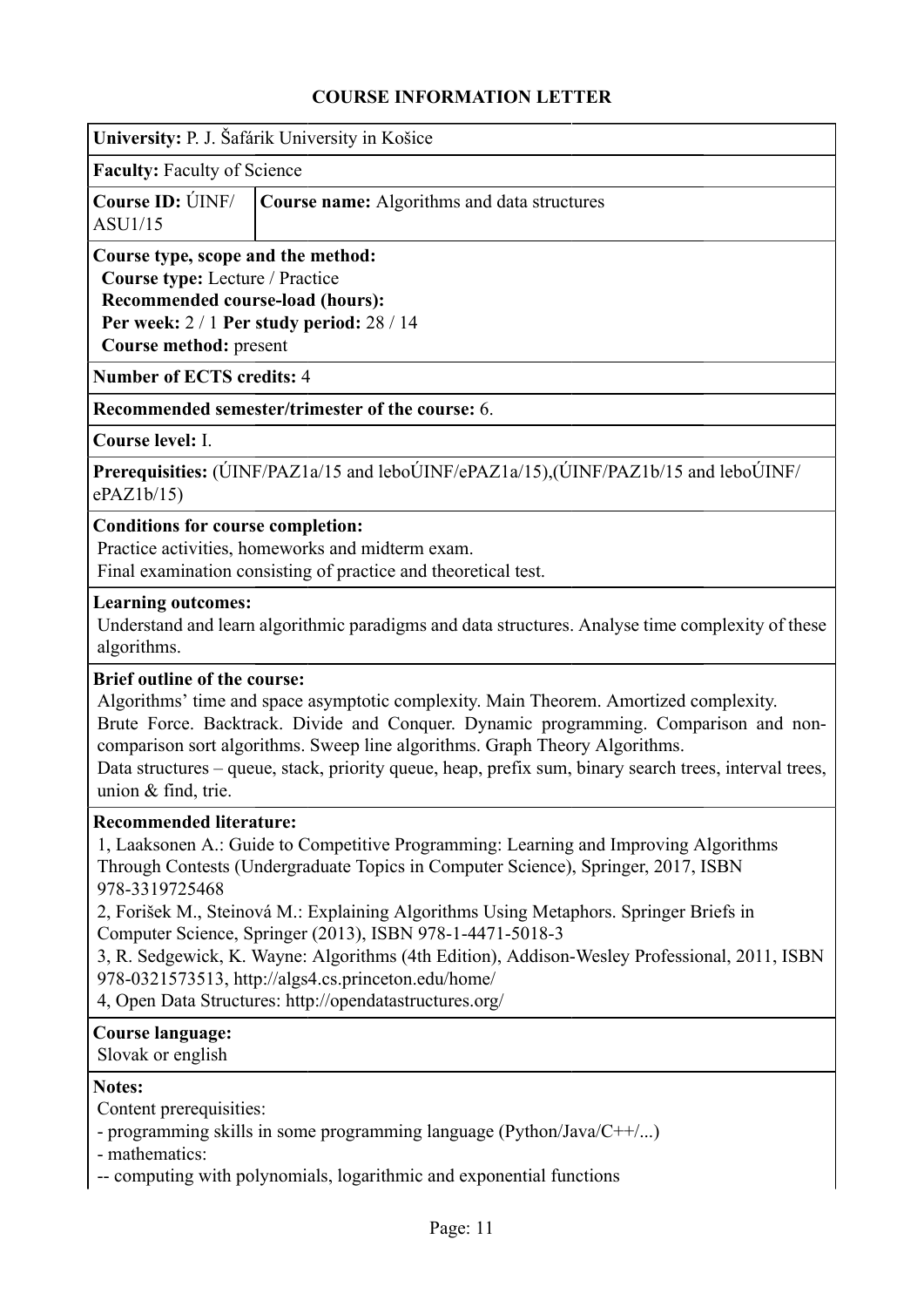| -- computing limits of sequences, L'Hospital rule                                  |                                        |       |       |       |      |
|------------------------------------------------------------------------------------|----------------------------------------|-------|-------|-------|------|
| <b>Course assessment</b>                                                           | Total number of assessed students: 134 |       |       |       |      |
| A                                                                                  |                                        |       |       | Е     | FX.  |
| 11.94                                                                              | 5.97                                   | 17.16 | 23.13 | 38.81 | 2.99 |
| Provides: prof. RNDr. Gabriel Semanišin, PhD., RNDr. Rastislav Krivoš-Belluš, PhD. |                                        |       |       |       |      |
| Date of last modification: 25.02.2021                                              |                                        |       |       |       |      |
| Approved: prof. RNDr. Ivan Žežula, CSc., doc. RNDr. Csaba Török, CSc.              |                                        |       |       |       |      |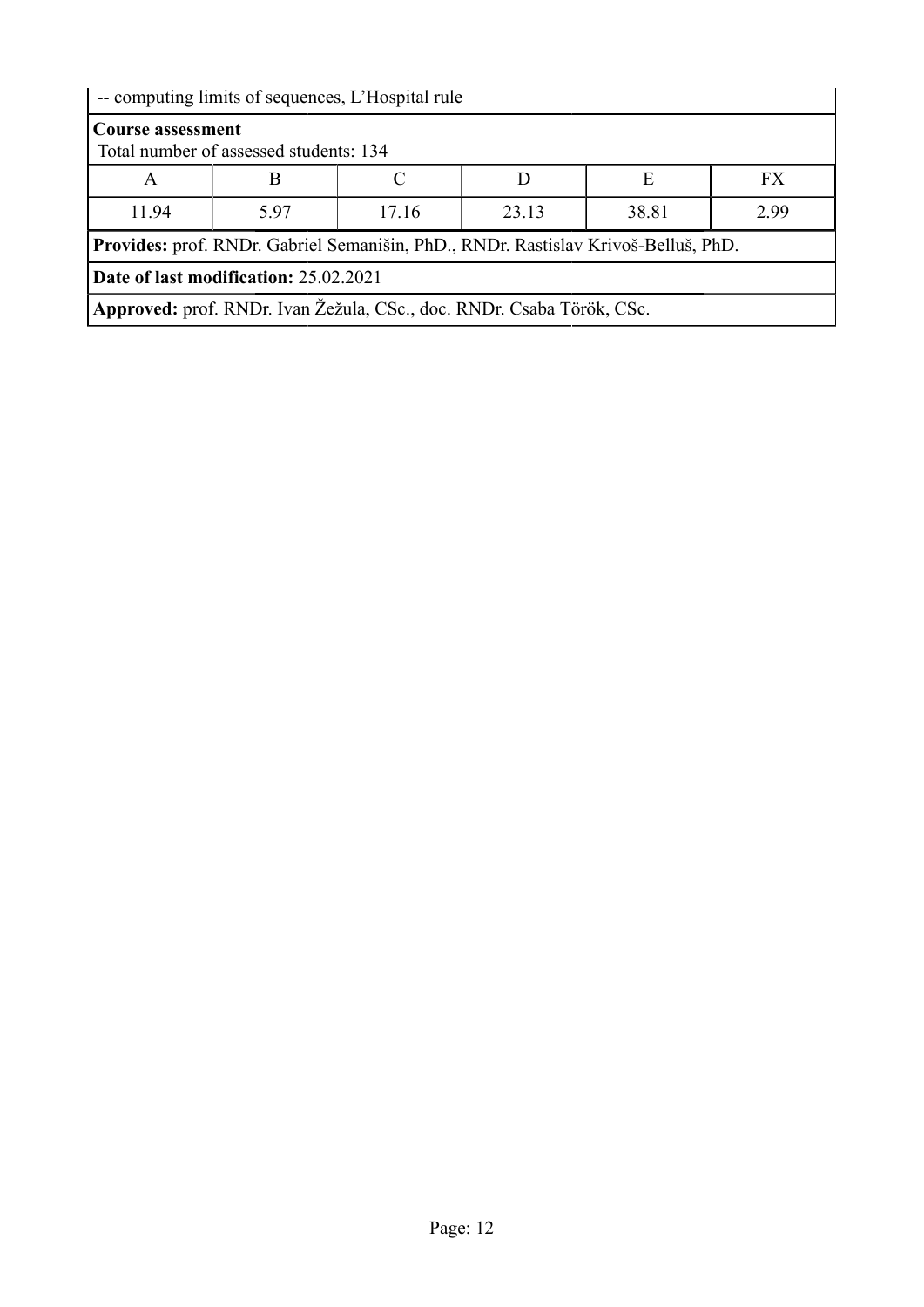<span id="page-12-0"></span>

| University: P. J. Šafárik University in Košice                                                                                                                                                                                                                                                                                                                                                                                      |                                            |               |       |      |      |
|-------------------------------------------------------------------------------------------------------------------------------------------------------------------------------------------------------------------------------------------------------------------------------------------------------------------------------------------------------------------------------------------------------------------------------------|--------------------------------------------|---------------|-------|------|------|
| <b>Faculty: Faculty of Science</b>                                                                                                                                                                                                                                                                                                                                                                                                  |                                            |               |       |      |      |
| Course ID: UNF/<br>AFJ1a/15                                                                                                                                                                                                                                                                                                                                                                                                         | Course name: Automata and formal languages |               |       |      |      |
| Course type, scope and the method:<br>Course type: Lecture / Practice<br>Recommended course-load (hours):<br>Per week: $2/1$ Per study period: $28/14$<br>Course method: present                                                                                                                                                                                                                                                    |                                            |               |       |      |      |
| <b>Number of ECTS credits: 4</b>                                                                                                                                                                                                                                                                                                                                                                                                    |                                            |               |       |      |      |
| Recommended semester/trimester of the course: 4.                                                                                                                                                                                                                                                                                                                                                                                    |                                            |               |       |      |      |
| Course level: I.                                                                                                                                                                                                                                                                                                                                                                                                                    |                                            |               |       |      |      |
| Prerequisities:                                                                                                                                                                                                                                                                                                                                                                                                                     |                                            |               |       |      |      |
| <b>Conditions for course completion:</b><br>Oral examination.                                                                                                                                                                                                                                                                                                                                                                       |                                            |               |       |      |      |
| <b>Learning outcomes:</b><br>To provide theoretical background for studying computer science in general, by giving the necessary<br>knowledge in theory of automata.                                                                                                                                                                                                                                                                |                                            |               |       |      |      |
| <b>Brief outline of the course:</b><br>Chomsky hierarchy of grammars and languages. Finite-state transducers and mapping, construction<br>of a reduced automaton. Finite-state acceptors, nondeterministic acceptors, regular expressions.<br>Closure properties of regular languages. Context-free grammars, Chomsky and Greibach normal<br>forms. Pushdown automata, Pumping lemma. Closure properties of context-free languages. |                                            |               |       |      |      |
| <b>Recommended literature:</b><br>J.E. Hopcroft, R.Motwani, J.D. Ullman: Introduction to automata theory, languages, and<br>computation, Addison-Wesley, 2001.<br>J. Shallit: A second course in formal languages and automata theory, Cambridge University press,<br>2009.<br>M. Sipser: Introduction to the theory of computation, Thomson Course Technology, 2006.                                                               |                                            |               |       |      |      |
| <b>Course language:</b>                                                                                                                                                                                                                                                                                                                                                                                                             |                                            |               |       |      |      |
| Notes:                                                                                                                                                                                                                                                                                                                                                                                                                              |                                            |               |       |      |      |
| <b>Course assessment</b><br>Total number of assessed students: 832                                                                                                                                                                                                                                                                                                                                                                  |                                            |               |       |      |      |
| A                                                                                                                                                                                                                                                                                                                                                                                                                                   | B                                          | $\mathcal{C}$ | D     | E    | FX   |
| 25.36                                                                                                                                                                                                                                                                                                                                                                                                                               | 18.03                                      | 23.92         | 17.91 | 9.86 | 4.93 |
| Provides: Mgr. Alexander Szabari, PhD., prof. RNDr. Viliam Geffert, DrSc., RNDr. Zuzana<br>Bednárová, PhD.<br>Date of last modification: 24.08.2018                                                                                                                                                                                                                                                                                 |                                            |               |       |      |      |

**Approved:** prof. RNDr. Ivan Žežula, CSc., doc. RNDr. Csaba Török, CSc.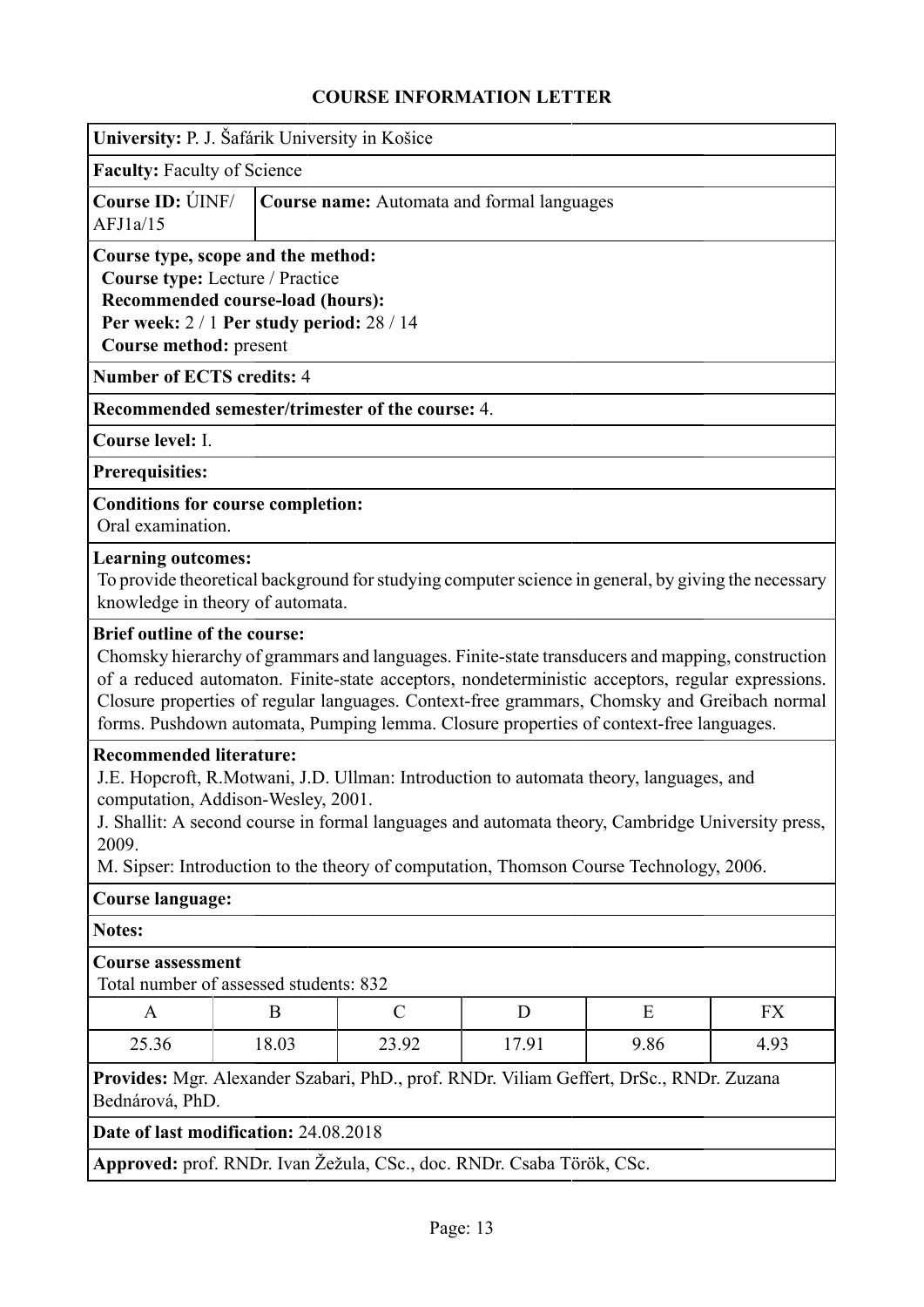<span id="page-13-0"></span>

| University: P. J. Šafárik University in Košice                                                                                                                               |                                            |                                                                                                                                                                                                                                                                                                                                                                                         |       |      |      |
|------------------------------------------------------------------------------------------------------------------------------------------------------------------------------|--------------------------------------------|-----------------------------------------------------------------------------------------------------------------------------------------------------------------------------------------------------------------------------------------------------------------------------------------------------------------------------------------------------------------------------------------|-------|------|------|
| <b>Faculty: Faculty of Science</b>                                                                                                                                           |                                            |                                                                                                                                                                                                                                                                                                                                                                                         |       |      |      |
| Course ID: UNF/<br>AFJ1b/15                                                                                                                                                  | Course name: Automata and formal languages |                                                                                                                                                                                                                                                                                                                                                                                         |       |      |      |
| Course type, scope and the method:<br>Course type: Lecture / Practice<br>Recommended course-load (hours):<br>Per week: 2/1 Per study period: 28/14<br>Course method: present |                                            |                                                                                                                                                                                                                                                                                                                                                                                         |       |      |      |
| <b>Number of ECTS credits: 5</b>                                                                                                                                             |                                            |                                                                                                                                                                                                                                                                                                                                                                                         |       |      |      |
| Recommended semester/trimester of the course: 5.                                                                                                                             |                                            |                                                                                                                                                                                                                                                                                                                                                                                         |       |      |      |
| Course level: I., II.                                                                                                                                                        |                                            |                                                                                                                                                                                                                                                                                                                                                                                         |       |      |      |
| Prerequisities: ÚINF/AFJ1a/15                                                                                                                                                |                                            |                                                                                                                                                                                                                                                                                                                                                                                         |       |      |      |
| <b>Conditions for course completion:</b><br>Test and oral examination.                                                                                                       |                                            |                                                                                                                                                                                                                                                                                                                                                                                         |       |      |      |
| <b>Learning outcomes:</b><br>knowledge in theory of automata.                                                                                                                |                                            | To provide theoretical background for studying computer science in general, by giving the necessary                                                                                                                                                                                                                                                                                     |       |      |      |
| <b>Brief outline of the course:</b>                                                                                                                                          |                                            | Chomsky and Greibach normal forms of context free gramars. Pushdown automata. Pumping<br>lemma. Closure properties of context free and deterministic context free languages. Context<br>sensitive grammars and linearly-bounded Turing machines. Phrase-structure grammars and Turing<br>machines. Post correspondence problem. Undecidable problems in the theory of formal languages. |       |      |      |
| <b>Recommended literature:</b><br>computation, Addison-Wesley, 2001.<br>2009.                                                                                                |                                            | J.E. Hopcroft, R.Motwani, J.D. Ullman: Introduction to automata theory, languages, and<br>J. Shallit: A second course in formal languages and automata theory, Cambridge University press,<br>M. Sipser: Introduction to the theory of computation, Thomson Course Technology, 2006.                                                                                                    |       |      |      |
| <b>Course language:</b>                                                                                                                                                      |                                            |                                                                                                                                                                                                                                                                                                                                                                                         |       |      |      |
| Notes:                                                                                                                                                                       |                                            |                                                                                                                                                                                                                                                                                                                                                                                         |       |      |      |
| <b>Course assessment</b><br>Total number of assessed students: 567                                                                                                           |                                            |                                                                                                                                                                                                                                                                                                                                                                                         |       |      |      |
| $\mathbf{A}$                                                                                                                                                                 | B                                          | $\mathcal{C}$                                                                                                                                                                                                                                                                                                                                                                           | D     | E    | FX   |
| 37.92                                                                                                                                                                        | 15.87                                      | 19.75                                                                                                                                                                                                                                                                                                                                                                                   | 17.64 | 6.17 | 2.65 |
| Provides: prof. RNDr. Viliam Geffert, DrSc., Mgr. Alexander Szabari, PhD., RNDr. Zuzana<br>Bednárová, PhD.                                                                   |                                            |                                                                                                                                                                                                                                                                                                                                                                                         |       |      |      |
| Date of last modification: 01.06.2015                                                                                                                                        |                                            |                                                                                                                                                                                                                                                                                                                                                                                         |       |      |      |
| Approved: prof. RNDr. Ivan Žežula, CSc., doc. RNDr. Csaba Török, CSc.                                                                                                        |                                            |                                                                                                                                                                                                                                                                                                                                                                                         |       |      |      |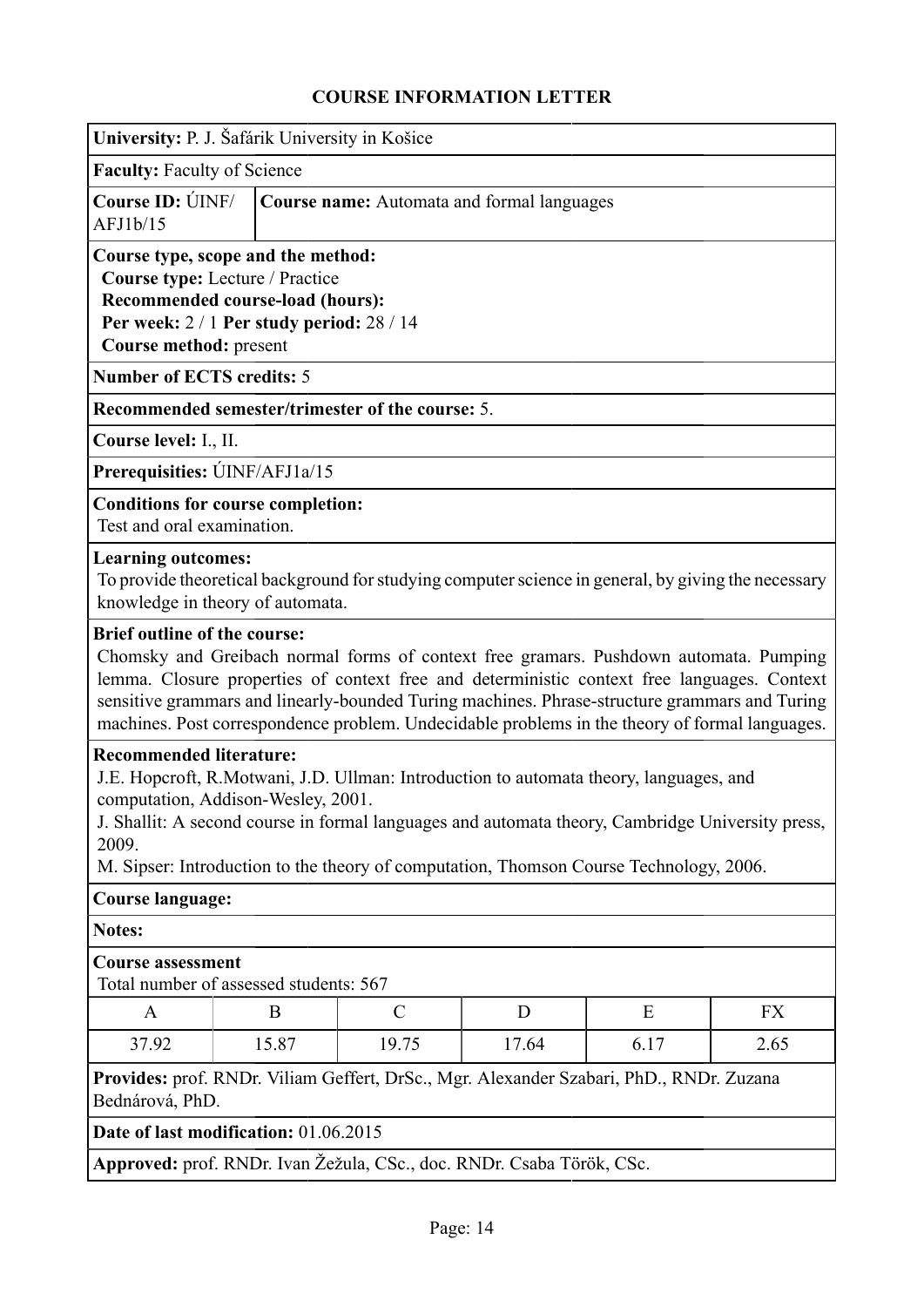<span id="page-14-0"></span>

|                                                                                                                                                                                                                                                                     | University: P. J. Šafárik University in Košice                                                                                                              |             |  |  |  |
|---------------------------------------------------------------------------------------------------------------------------------------------------------------------------------------------------------------------------------------------------------------------|-------------------------------------------------------------------------------------------------------------------------------------------------------------|-------------|--|--|--|
| <b>Faculty: Faculty of Science</b>                                                                                                                                                                                                                                  |                                                                                                                                                             |             |  |  |  |
| Course ID: ÚMV/<br><b>BKP2/14</b>                                                                                                                                                                                                                                   | Course name: Bachelor project                                                                                                                               |             |  |  |  |
| Course type, scope and the method:<br><b>Course type: Practice</b><br>Recommended course-load (hours):<br>Per week: 1 Per study period: 14<br>Course method: present                                                                                                |                                                                                                                                                             |             |  |  |  |
| <b>Number of ECTS credits: 2</b>                                                                                                                                                                                                                                    |                                                                                                                                                             |             |  |  |  |
|                                                                                                                                                                                                                                                                     | <b>Recommended semester/trimester of the course: 5.</b>                                                                                                     |             |  |  |  |
| Course level: I.                                                                                                                                                                                                                                                    |                                                                                                                                                             |             |  |  |  |
| <b>Prerequisities:</b>                                                                                                                                                                                                                                              |                                                                                                                                                             |             |  |  |  |
| <b>Conditions for course completion:</b>                                                                                                                                                                                                                            | To prepare and present a contribution related to thesis and its topic.                                                                                      |             |  |  |  |
| <b>Learning outcomes:</b>                                                                                                                                                                                                                                           | To get students familiar with basic knowledge on the form and content of thesis and thesis<br>presentation as well as with the support for its realisation. |             |  |  |  |
| <b>Brief outline of the course:</b><br>Necessary elements and formal aspects of a thesis. WYSIWYG editors, LaTeX, drawing programs.<br>Presentation software, Microsoft PowerPoint and its clones, Beamer. Suggestions for presentation<br>and contribution making. |                                                                                                                                                             |             |  |  |  |
| <b>Recommended literature:</b><br>electronic information sources                                                                                                                                                                                                    |                                                                                                                                                             |             |  |  |  |
| Course language:<br>Slovak or English                                                                                                                                                                                                                               |                                                                                                                                                             |             |  |  |  |
| <b>Notes:</b>                                                                                                                                                                                                                                                       |                                                                                                                                                             |             |  |  |  |
| <b>Course assessment</b><br>Total number of assessed students: 134                                                                                                                                                                                                  |                                                                                                                                                             |             |  |  |  |
|                                                                                                                                                                                                                                                                     | abs                                                                                                                                                         | $\mathbf n$ |  |  |  |
|                                                                                                                                                                                                                                                                     | 100.0                                                                                                                                                       | 0.0         |  |  |  |
|                                                                                                                                                                                                                                                                     | Provides: doc. RNDr. Dušan Šveda, CSc.                                                                                                                      |             |  |  |  |
|                                                                                                                                                                                                                                                                     | Date of last modification: 03.05.2015                                                                                                                       |             |  |  |  |
|                                                                                                                                                                                                                                                                     | Approved: prof. RNDr. Ivan Žežula, CSc., doc. RNDr. Csaba Török, CSc.                                                                                       |             |  |  |  |
|                                                                                                                                                                                                                                                                     |                                                                                                                                                             |             |  |  |  |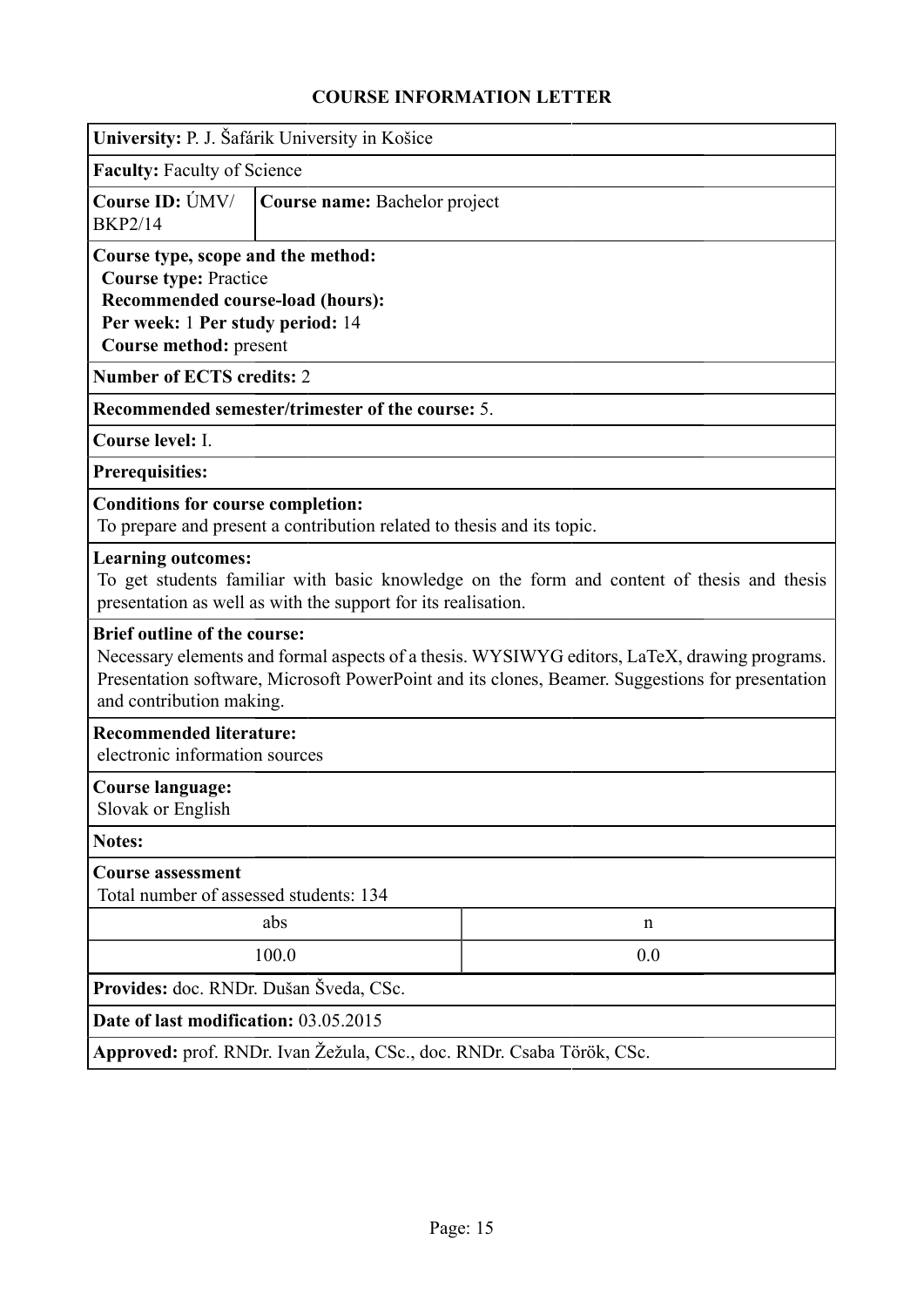<span id="page-15-0"></span>

| University: P. J. Šafárik University in Košice                                                                |                                                                 |                                                                                                                                                                    |      |      |           |
|---------------------------------------------------------------------------------------------------------------|-----------------------------------------------------------------|--------------------------------------------------------------------------------------------------------------------------------------------------------------------|------|------|-----------|
| <b>Faculty: Faculty of Science</b>                                                                            |                                                                 |                                                                                                                                                                    |      |      |           |
| Course ID: ÚMV/<br>BPO/14                                                                                     |                                                                 | Course name: Bachelor thesis and its defence                                                                                                                       |      |      |           |
| Course type, scope and the method:<br><b>Course type:</b><br>Course method: present                           | Recommended course-load (hours):<br>Per week: Per study period: |                                                                                                                                                                    |      |      |           |
| <b>Number of ECTS credits: 4</b>                                                                              |                                                                 |                                                                                                                                                                    |      |      |           |
|                                                                                                               |                                                                 | Recommended semester/trimester of the course:                                                                                                                      |      |      |           |
| Course level: I.                                                                                              |                                                                 |                                                                                                                                                                    |      |      |           |
| <b>Prerequisities:</b>                                                                                        |                                                                 |                                                                                                                                                                    |      |      |           |
| <b>Conditions for course completion:</b>                                                                      |                                                                 | Acquiring the required number of credits in the structure defined by the study plan.                                                                               |      |      |           |
| <b>Learning outcomes:</b><br>Evaluation of student's competences with respect to the profile of the graduate. |                                                                 |                                                                                                                                                                    |      |      |           |
| <b>Brief outline of the course:</b>                                                                           |                                                                 | Presentation of results of the bachelor thesis, answering the questions of the thesis supervisor and<br>answering the questions of members of evaluation commitee. |      |      |           |
| <b>Recommended literature:</b>                                                                                |                                                                 |                                                                                                                                                                    |      |      |           |
| <b>Course language:</b>                                                                                       |                                                                 |                                                                                                                                                                    |      |      |           |
| <b>Notes:</b>                                                                                                 |                                                                 |                                                                                                                                                                    |      |      |           |
| <b>Course assessment</b><br>Total number of assessed students: 65                                             |                                                                 |                                                                                                                                                                    |      |      |           |
| $\mathbf{A}$                                                                                                  | $\bf{B}$                                                        | $\mathcal{C}$                                                                                                                                                      | D    | E    | <b>FX</b> |
| 67.69                                                                                                         | 20.0                                                            | 6.15                                                                                                                                                               | 4.62 | 1.54 | 0.0       |
| <b>Provides:</b>                                                                                              |                                                                 |                                                                                                                                                                    |      |      |           |
| Date of last modification: 03.05.2015                                                                         |                                                                 |                                                                                                                                                                    |      |      |           |
|                                                                                                               |                                                                 | Approved: prof. RNDr. Ivan Žežula, CSc., doc. RNDr. Csaba Török, CSc.                                                                                              |      |      |           |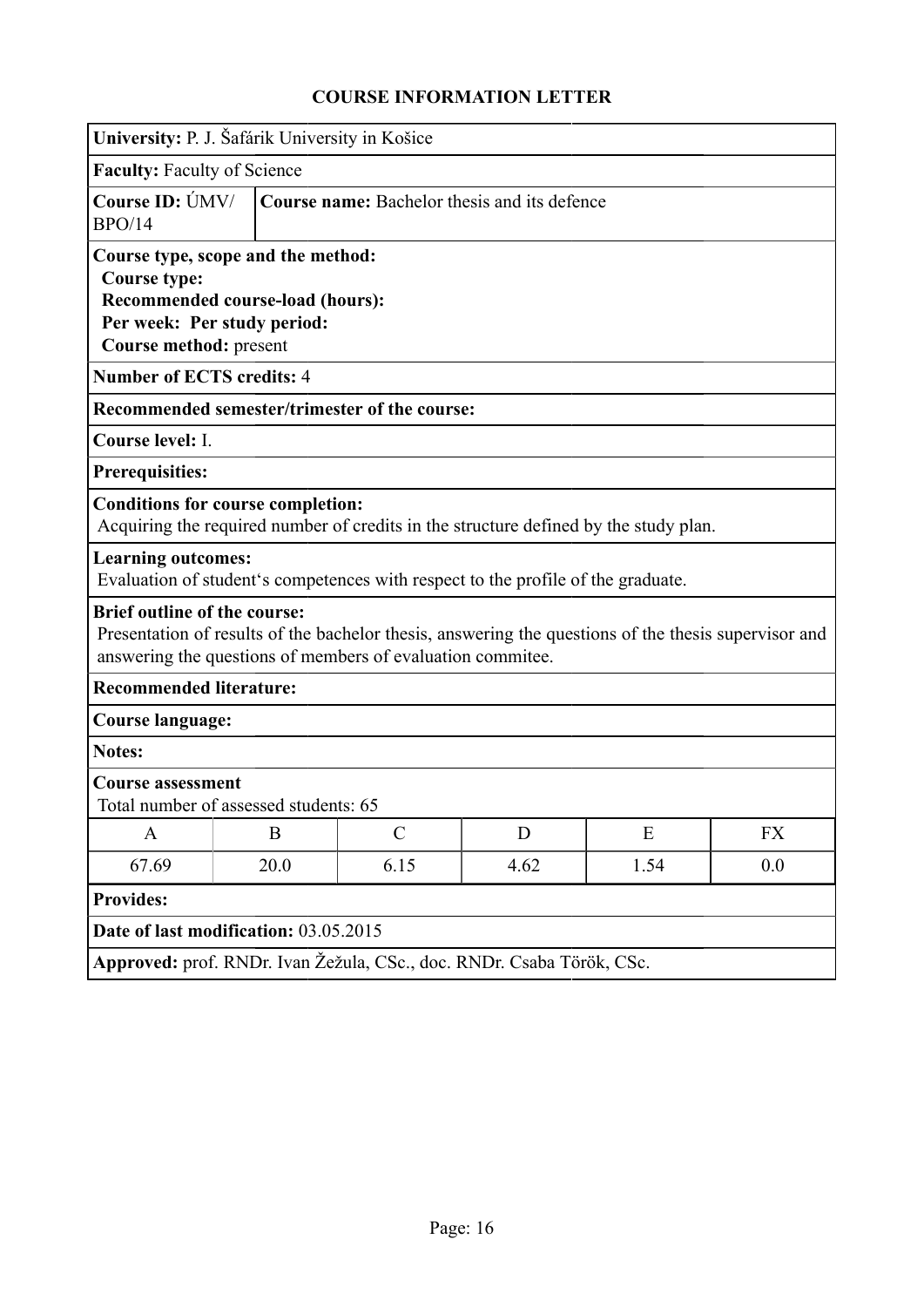<span id="page-16-0"></span>

|                                                                                                                                                                                                                                                                                                                                                                             | University: P. J. Šafárik University in Košice |     |  |  |  |
|-----------------------------------------------------------------------------------------------------------------------------------------------------------------------------------------------------------------------------------------------------------------------------------------------------------------------------------------------------------------------------|------------------------------------------------|-----|--|--|--|
| <b>Faculty: Faculty of Science</b>                                                                                                                                                                                                                                                                                                                                          |                                                |     |  |  |  |
| Course ID: ÚMV/<br>ZBR/14                                                                                                                                                                                                                                                                                                                                                   | Course name: Bridge fundamentals               |     |  |  |  |
| Course type, scope and the method:<br><b>Course type: Practice</b><br>Recommended course-load (hours):<br>Per week: 2 Per study period: 28<br>Course method: present                                                                                                                                                                                                        |                                                |     |  |  |  |
| <b>Number of ECTS credits: 2</b>                                                                                                                                                                                                                                                                                                                                            |                                                |     |  |  |  |
|                                                                                                                                                                                                                                                                                                                                                                             | Recommended semester/trimester of the course:  |     |  |  |  |
| Course level: I.                                                                                                                                                                                                                                                                                                                                                            |                                                |     |  |  |  |
| <b>Prerequisities:</b>                                                                                                                                                                                                                                                                                                                                                      |                                                |     |  |  |  |
| <b>Conditions for course completion:</b><br>Active participation on exercises.                                                                                                                                                                                                                                                                                              |                                                |     |  |  |  |
| <b>Learning outcomes:</b><br>A student gets acquainted with fundamentals of the contract bridge, develops his/her logical<br>thinking and consolidates his/her habits of positive social behaviour.                                                                                                                                                                         |                                                |     |  |  |  |
| <b>Brief outline of the course:</b><br>Bridge rules.<br>Principles of the bidding system Standard American.<br>Basic techniques of declarer's play.<br>Basic techniques of the defence.<br>Lead conventions, signals.<br>Common bidding conventions.<br>Selected advanced techniques of the card play.<br>Partnership cooperation in the contract bridge.<br>Bridge ethics. |                                                |     |  |  |  |
| <b>Recommended literature:</b><br>T. Menyhért: Kurz bridžu 2013, http://new.bridgekosice.sk/kurz-bridzu-2013/<br>R. Pavlicek: Learn To Play Bridge!, http://www.rpbridge.net/1a00.htm<br>ACBL SAYC System Booklet, http://ebookbrowsee.net/acbl-sayc-pdf-d201415187                                                                                                         |                                                |     |  |  |  |
| <b>Course language:</b><br>Slovak or English                                                                                                                                                                                                                                                                                                                                |                                                |     |  |  |  |
| <b>Notes:</b><br>Minimum number of participants is 4.                                                                                                                                                                                                                                                                                                                       |                                                |     |  |  |  |
| <b>Course assessment</b><br>Total number of assessed students: 25                                                                                                                                                                                                                                                                                                           |                                                |     |  |  |  |
|                                                                                                                                                                                                                                                                                                                                                                             | abs                                            | n   |  |  |  |
|                                                                                                                                                                                                                                                                                                                                                                             | 96.0                                           | 4.0 |  |  |  |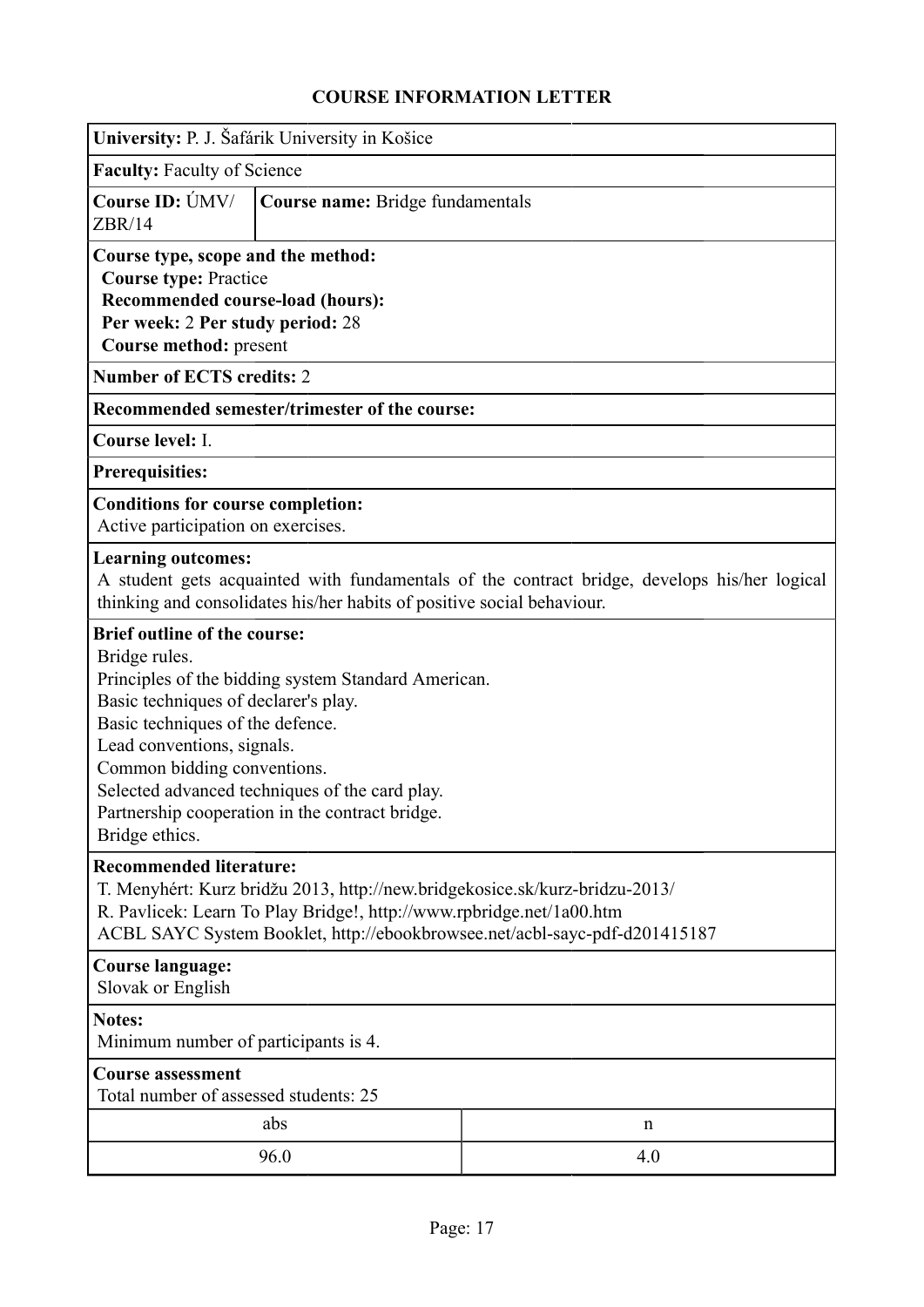**Provides:** doc. RNDr. Miroslav Ploščica, CSc., prof. RNDr. Mirko Horňák, CSc.

**Date of last modification:** 03.05.2015

**Approved:** prof. RNDr. Ivan Žežula, CSc., doc. RNDr. Csaba Török, CSc.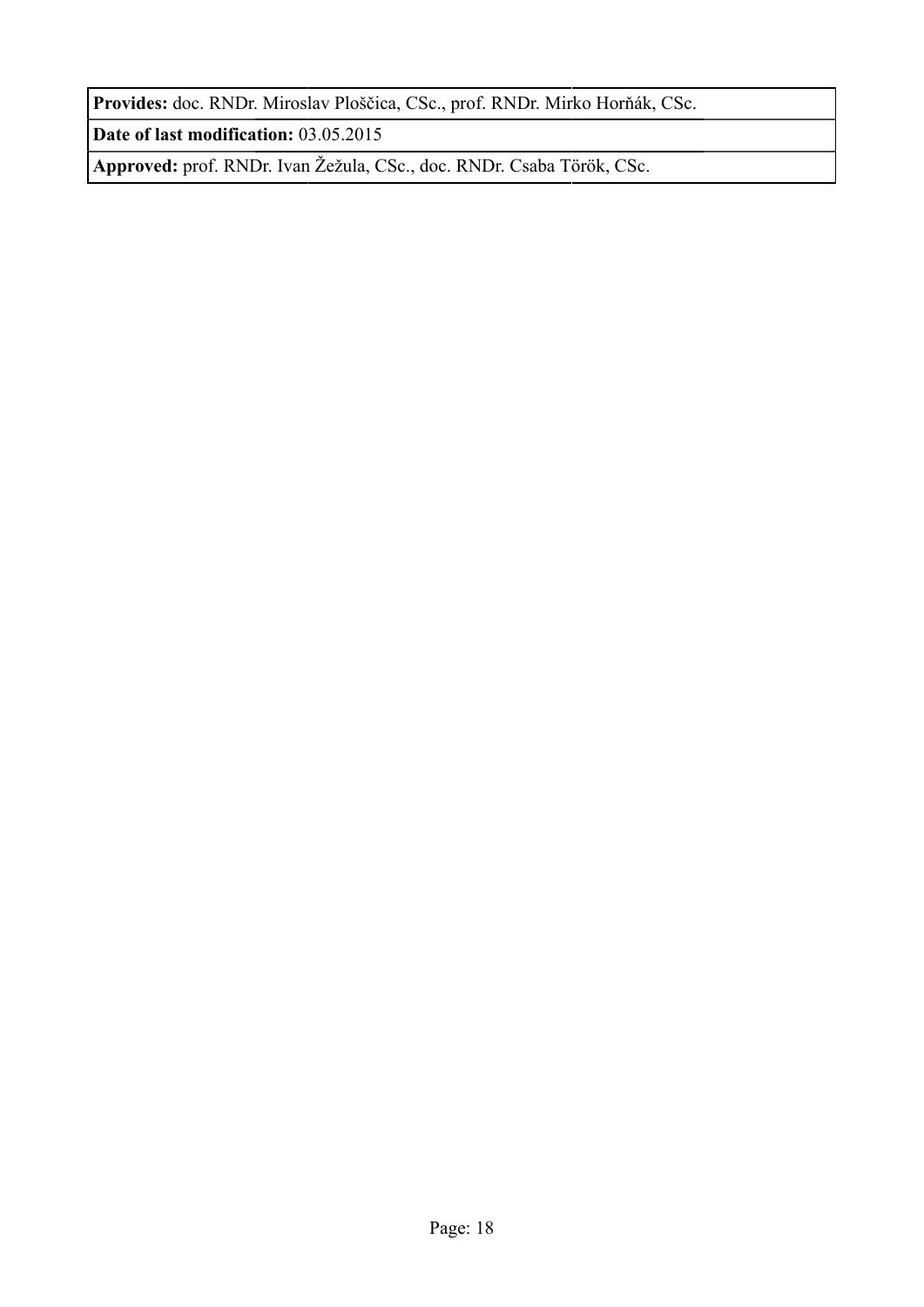<span id="page-18-0"></span>

| University: P. J. Šafárik University in Košice                                                                                                                                        |  |  |  |  |  |
|---------------------------------------------------------------------------------------------------------------------------------------------------------------------------------------|--|--|--|--|--|
| <b>Faculty: Faculty of Science</b>                                                                                                                                                    |  |  |  |  |  |
| Course ID: CJP/<br><b>Course name:</b> Communicative Competence in English<br>PFAJKKA/07                                                                                              |  |  |  |  |  |
| Course type, scope and the method:<br><b>Course type: Practice</b><br><b>Recommended course-load (hours):</b><br>Per week: 2 Per study period: 28<br>Course method: combined, present |  |  |  |  |  |
| <b>Number of ECTS credits: 2</b>                                                                                                                                                      |  |  |  |  |  |
| Recommended semester/trimester of the course:                                                                                                                                         |  |  |  |  |  |
| Course level: I., II., N                                                                                                                                                              |  |  |  |  |  |

### **Prerequisities:**

### **Conditions for course completion:**

Active participation in class and completed homework assignments. Students are allowed to miss two classes at the most.

Online teaching (MS Teams), in case of an improved epidemiological situation = on-site teaching. 2 credit tests (presumably in weeks 6/7 and 12/13) and a short oral presentation in English.

The tests will be taken online (MS Teams) during online teaching and in class in case of on-site classes.

The presentation will be sent to the course instructor as a video recording.

Final evaluation consists of the scores obtained for the 2 tests (70%) and the presentation (30%). Final grade will be calculated as follows: A 93-100 %, B 86-92%, C 79-85%, D 72-78%, E 65-71%, FX 64 $%$  and less.

### **Learning outcomes:**

Uplatnenie a aktívne používanie svojich teoretických vedomostí v praktických komunikačných situáciách. Zdokonalenie jazykových vedomostí a zručností študenta, rečovej, pragmatickej a vecnej kompetencie, predovšetkým zlepšujú komunikáciu, schopnosťprijímať a formulovať výpovede, efektívne vyjadrovať svoje myšlienky ako aj orientovať sa v obsahovom pláne výpovede. Precvičovanie rečových intencií kontaktných (napr. pozdravy, oslovenia, pozvanie, oslovenie), informatívnych (napr. získavanie a podávanie informácií, vyjadrenie priestorových a časových vzťahov), regulačných (napr. prosba, poďakovanie, zákaz, pochvala, súhlas, nesúhlas) a hodnotiacich (napr. vyjadrenie vlastného názoru, stanoviska, želania, emócií). Výsledkom budovania praktickej jazykovej kompetencie majú byť vedomosti a zručnosti zodpovedajúce požiadavkám a kritériám dokumentu Spoločný európsky referenčný rámec pre vyučovanie jazykov.

#### **Brief outline of the course:**

Rodina, jej formy a problémy Vyjadrovanie pocitov a dojmov Dom, bývanie a budúcnosť Formy a dialekty v anglickom jazyku Život v meste a na vidieku Kolokácie a idiomy, zaužívané slovné spojenia Prázdniny a sviatky vo svete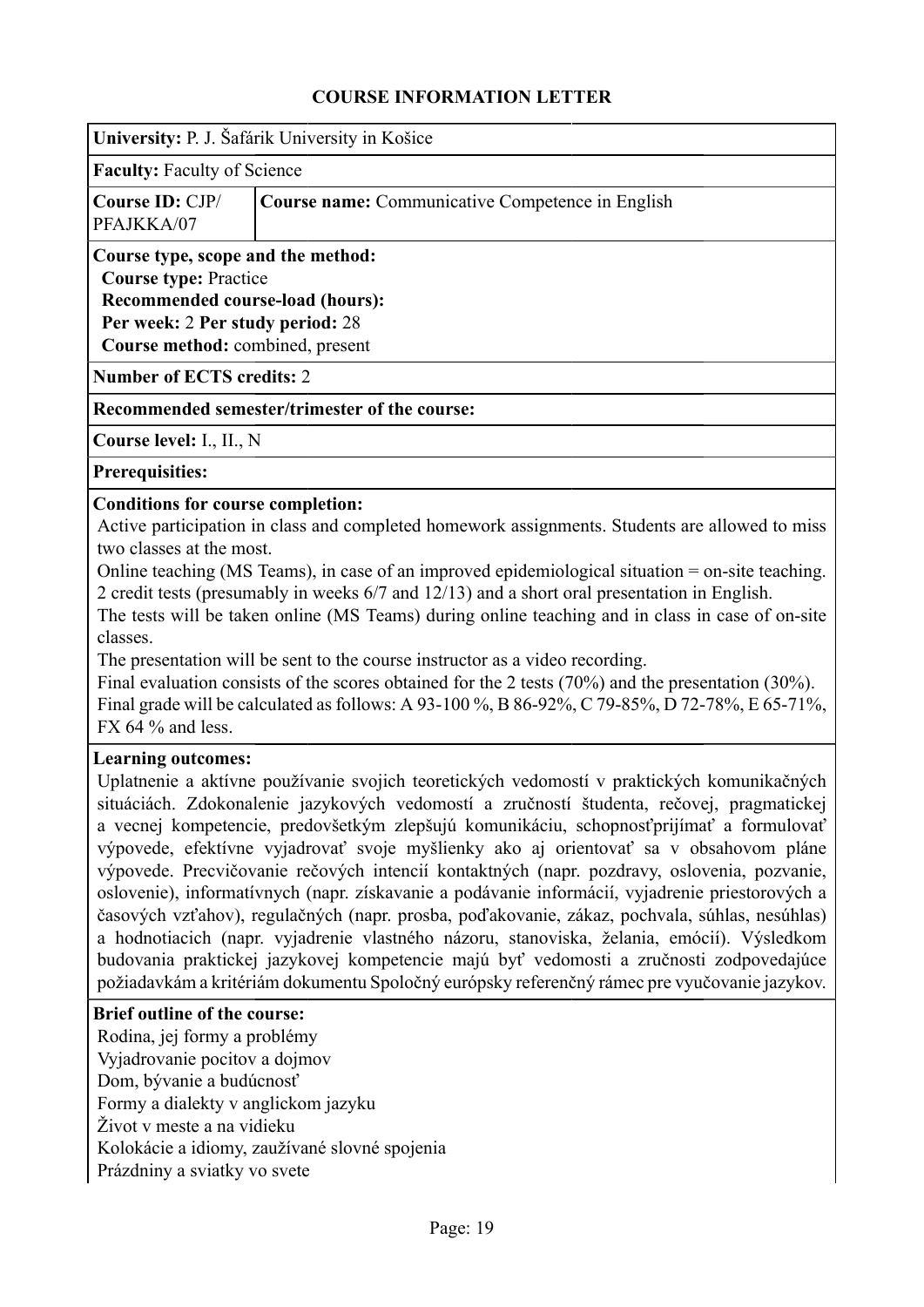| Životné prostredie a ekológia                                         |                                                                                           |               |   |   |           |  |
|-----------------------------------------------------------------------|-------------------------------------------------------------------------------------------|---------------|---|---|-----------|--|
| Výnimky zo slovosledu                                                 |                                                                                           |               |   |   |           |  |
| Frázové slovesá a ich použitie                                        |                                                                                           |               |   |   |           |  |
|                                                                       | Charakteristiky neformálneho diškurzu                                                     |               |   |   |           |  |
| <b>Recommended literature:</b>                                        |                                                                                           |               |   |   |           |  |
| www.bbclearningenglish.com                                            |                                                                                           |               |   |   |           |  |
|                                                                       | McCarthy M., O'Dell F.: English Vocabulary in Use, Upper-Intermediate. CUP, 1994.         |               |   |   |           |  |
|                                                                       | Misztal M.: Thematic Vocabulary. SPN, 1998.                                               |               |   |   |           |  |
|                                                                       | Fictumova J., Ceccarelli J., Long T.: Angličtina, konverzace pro pokročilé. Barrister and |               |   |   |           |  |
| Principal, 2008.                                                      |                                                                                           |               |   |   |           |  |
|                                                                       | Peters S., Gráf T.: Time to practise. Polyglot, 2007.                                     |               |   |   |           |  |
|                                                                       | Jones L.: Communicative Grammar Practice. CUP, 1985.                                      |               |   |   |           |  |
|                                                                       | Alexander L.G.: Longman English Grammar. Longman, 1988.                                   |               |   |   |           |  |
| <b>Course language:</b>                                               |                                                                                           |               |   |   |           |  |
| English language, B2 level according to CEFR                          |                                                                                           |               |   |   |           |  |
| <b>Notes:</b>                                                         |                                                                                           |               |   |   |           |  |
| <b>Course assessment</b>                                              |                                                                                           |               |   |   |           |  |
|                                                                       | Total number of assessed students: 241                                                    |               |   |   |           |  |
| A                                                                     | B                                                                                         | $\mathcal{C}$ | D | E | <b>FX</b> |  |
| 38.59                                                                 | 22.41<br>19.5<br>9.54<br>6.64<br>3.32                                                     |               |   |   |           |  |
| Provides: Mgr. Barbara Mitríková                                      |                                                                                           |               |   |   |           |  |
|                                                                       | Date of last modification: 11.02.2021                                                     |               |   |   |           |  |
| Approved: prof. RNDr. Ivan Žežula, CSc., doc. RNDr. Csaba Török, CSc. |                                                                                           |               |   |   |           |  |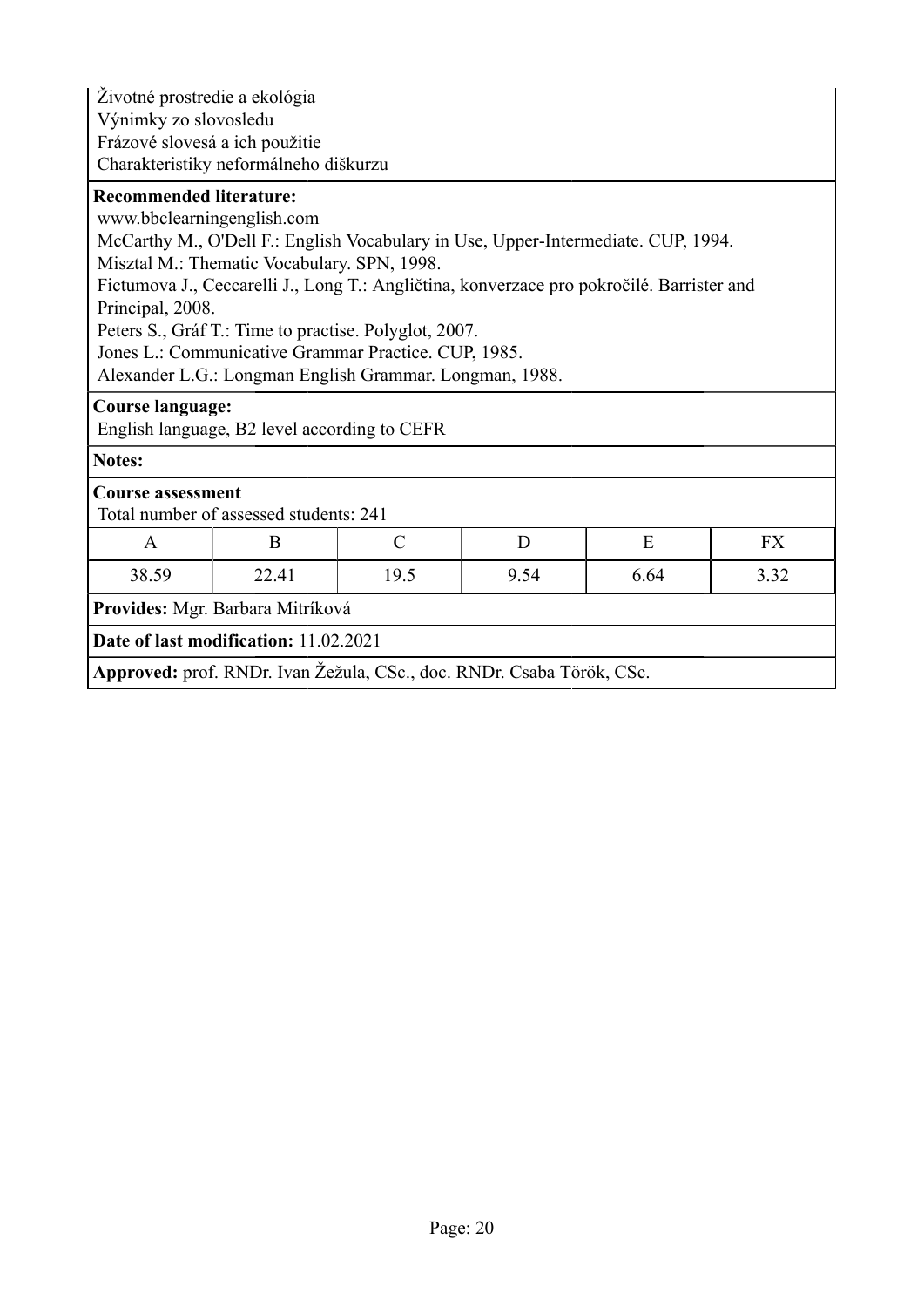<span id="page-20-0"></span>

| University: P. J. Šafárik University in Košice                                                                                                                                                                                                                                                                                |  |  |  |  |  |
|-------------------------------------------------------------------------------------------------------------------------------------------------------------------------------------------------------------------------------------------------------------------------------------------------------------------------------|--|--|--|--|--|
| <b>Faculty: Faculty of Science</b>                                                                                                                                                                                                                                                                                            |  |  |  |  |  |
| Course ID: CJP/<br><b>Course name:</b> Communicative Grammar in English<br>PFAJGA/07                                                                                                                                                                                                                                          |  |  |  |  |  |
| Course type, scope and the method:<br><b>Course type: Practice</b><br>Recommended course-load (hours):<br>Per week: 2 Per study period: 28<br>Course method: combined, present                                                                                                                                                |  |  |  |  |  |
| <b>Number of ECTS credits: 2</b>                                                                                                                                                                                                                                                                                              |  |  |  |  |  |
| Recommended semester/trimester of the course:                                                                                                                                                                                                                                                                                 |  |  |  |  |  |
| Course level: I., II., N                                                                                                                                                                                                                                                                                                      |  |  |  |  |  |
| <b>Prerequisities:</b>                                                                                                                                                                                                                                                                                                        |  |  |  |  |  |
| <b>Conditions for course completion:</b><br>Active classroom participation (max. 2x90 min. absences tolerated). 2 test (5th/6th and 12/13th<br>week), no retake. Final evaluation- average assessment of tests. Grading scale: A 93-100%, B<br>86-92%, C 79-85%, D 72-78%, E 65-71%, FX 64% and less.                         |  |  |  |  |  |
| <b>Learning outcomes:</b>                                                                                                                                                                                                                                                                                                     |  |  |  |  |  |
| <b>Brief outline of the course:</b>                                                                                                                                                                                                                                                                                           |  |  |  |  |  |
| <b>Recommended literature:</b><br>Vince M.: Macmillan Grammar in Context, Macmillan, 2008<br>McCarthy, O'Dell: English Vocabulary in Use, CUP, 1994<br>C. Oxengen, C. Latham-Koenig: New English File Advanced, Oxford 2010<br>Misztal M.: Thematic Vocabulary, Fragment, 1998<br>www.bbclearningenglish.com<br>ted.com/talks |  |  |  |  |  |
| <b>Course language:</b>                                                                                                                                                                                                                                                                                                       |  |  |  |  |  |
| <b>Notes:</b>                                                                                                                                                                                                                                                                                                                 |  |  |  |  |  |
| <b>Course assessment</b><br>Total number of assessed students: 406                                                                                                                                                                                                                                                            |  |  |  |  |  |
| $\mathcal{C}$<br>E<br>B<br>D<br><b>FX</b><br>A                                                                                                                                                                                                                                                                                |  |  |  |  |  |
| 16.75<br>39.66<br>18.97<br>8.62<br>5.91<br>10.1                                                                                                                                                                                                                                                                               |  |  |  |  |  |
| Provides: Mgr. Lenka Klimčáková                                                                                                                                                                                                                                                                                               |  |  |  |  |  |
| Date of last modification: 14.09.2019                                                                                                                                                                                                                                                                                         |  |  |  |  |  |
| Approved: prof. RNDr. Ivan Žežula, CSc., doc. RNDr. Csaba Török, CSc.                                                                                                                                                                                                                                                         |  |  |  |  |  |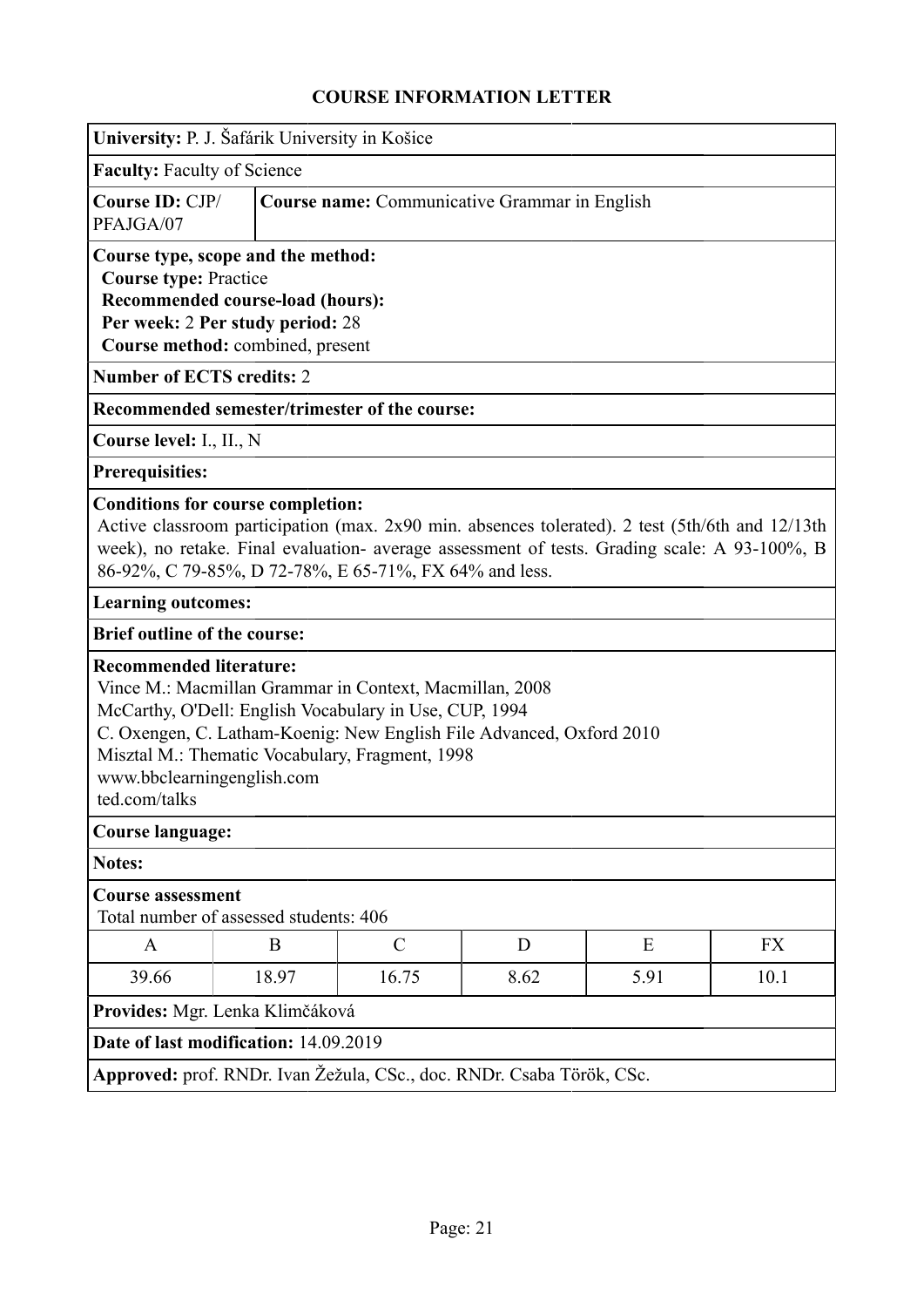<span id="page-21-0"></span>

| University: P. J. Šafárik University in Košice                                                                                                                       |                                                       |               |     |      |           |
|----------------------------------------------------------------------------------------------------------------------------------------------------------------------|-------------------------------------------------------|---------------|-----|------|-----------|
| <b>Faculty: Faculty of Science</b>                                                                                                                                   |                                                       |               |     |      |           |
| Course ID: KGER/<br>NJKG/07                                                                                                                                          | Course name: Communicative Grammar in German Language |               |     |      |           |
| Course type, scope and the method:<br><b>Course type: Practice</b><br>Recommended course-load (hours):<br>Per week: 2 Per study period: 28<br>Course method: present |                                                       |               |     |      |           |
| <b>Number of ECTS credits: 2</b>                                                                                                                                     |                                                       |               |     |      |           |
| Recommended semester/trimester of the course:                                                                                                                        |                                                       |               |     |      |           |
| Course level: I., II.                                                                                                                                                |                                                       |               |     |      |           |
| <b>Prerequisities:</b>                                                                                                                                               |                                                       |               |     |      |           |
| <b>Conditions for course completion:</b>                                                                                                                             |                                                       |               |     |      |           |
|                                                                                                                                                                      | <b>Learning outcomes:</b>                             |               |     |      |           |
|                                                                                                                                                                      | <b>Brief outline of the course:</b>                   |               |     |      |           |
| <b>Recommended literature:</b>                                                                                                                                       |                                                       |               |     |      |           |
| <b>Course language:</b>                                                                                                                                              |                                                       |               |     |      |           |
| <b>Notes:</b>                                                                                                                                                        |                                                       |               |     |      |           |
| <b>Course assessment</b><br>Total number of assessed students: 54                                                                                                    |                                                       |               |     |      |           |
| A                                                                                                                                                                    | B                                                     | $\mathcal{C}$ | D   | E    | <b>FX</b> |
| 59.26                                                                                                                                                                | 11.11                                                 | 9.26          | 3.7 | 9.26 | 7.41      |
| Provides: Mgr. Blanka Jenčíková                                                                                                                                      |                                                       |               |     |      |           |
|                                                                                                                                                                      | Date of last modification: 03.05.2015                 |               |     |      |           |
| Approved: prof. RNDr. Ivan Žežula, CSc., doc. RNDr. Csaba Török, CSc.                                                                                                |                                                       |               |     |      |           |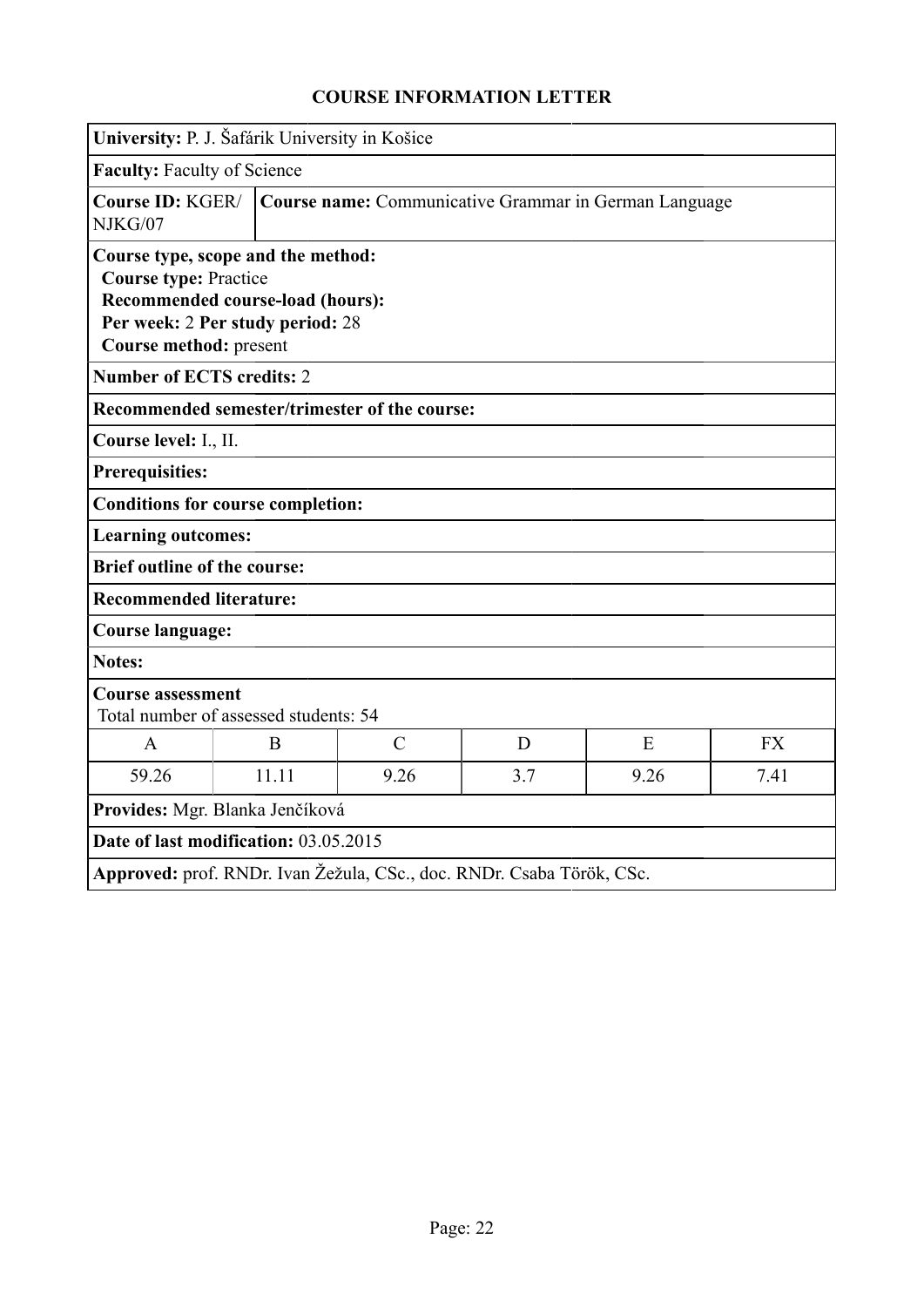<span id="page-22-0"></span>

| University: P. J. Šafárik University in Košice |
|------------------------------------------------|
|------------------------------------------------|

**Faculty:** Faculty of Science

|         | <b>Course ID:</b> UNF/ <b>Course name:</b> Computer network Internet |
|---------|----------------------------------------------------------------------|
| PSIN/15 |                                                                      |

# **Course type, scope and the method:**

**Course type:** Lecture / Practice

**Recommended course-load (hours): Per week:** 3 / 1 **Per study period:** 42 / 14 **Course method:** present

**Number of ECTS credits:** 5

**Recommended semester/trimester of the course:** 4., 6.

**Course level:** I.

**Prerequisities:** ÚINF/PAZ1a/15 and leboÚINF/ePAZ1a/15 and leboÚINF/PRG1/15

### **Conditions for course completion:**

Activity at excercises (max 18 points), home work (max 18 points), test (max 30 points). Verbal exam (min 25 points, max 50 points). Required minimum for passing the course is 64 points.

### **Learning outcomes:**

To understand ISO OSI reference model for network communication, to analyze communication channels parameters, to understand different access methods, to be familiar with the function of center network devices (hub, switch, router), to understand IP protocol, IP addresses and the transfer of internet packets, to understand reliable data transfer of the TCP protocol, to be able to use Sockets in won application, to know basic application protocols.

### **Brief outline of the course:**

1. Introduction to computer networks, internet connection types, delay and loss in packet-switched networks, ISO OSI reference model and TCP/IP protocols family.

2. Application layer: Web and HTTP, protocol FTP ,e-mail and SMTP, POP3, IMAP,

3. Application layer: domain names and DNS, Peer-to-peer applications. Security in computer networks.

4. Transport layer: services, multiplexing and demultiplexing, protocol UDP, reliable data transfer

5. Transport layer: connection oriented transport protocol TCP, flow and congestion control.

6. Network Layer: Internet protocol IPv4, virtual circuit and datagram networks, packet fragmentation, routing table, application protocol DHCP

7. Network Layer: network address translation NAT, ICMP protocol, internet protocol IPv6

8. Network Layer: routing algorithms and protocols, broadcast and multicast routing

9. Link layer: error detection, multiple access methods CSMA/CD and CSMA/CA, Ethernet, frames, protocols ARP and RARP, link layer addressing

10. Link Layer and wireless and mobile networks: hub, switch, virtual LAN, 802.11 Wireless LAN, Bluetooth 802.15, WiMAX 802.16, Mobile IP, mobility in GSM

11. Physical Layer: Communication channels parameters, digital and analog encoding.

### **Recommended literature:**

- 1. J. F. Kurose, Keith W. Ross: Computer Networking: A Top-Down Approach, 7. edition, 2016
- 2. A. S. Tanenbaum: Computer Networks, 5. edition, Pearson, 2010
- 3. W. Stallings: Local and Metropolitan Area Networks, Prentice Hall, 2000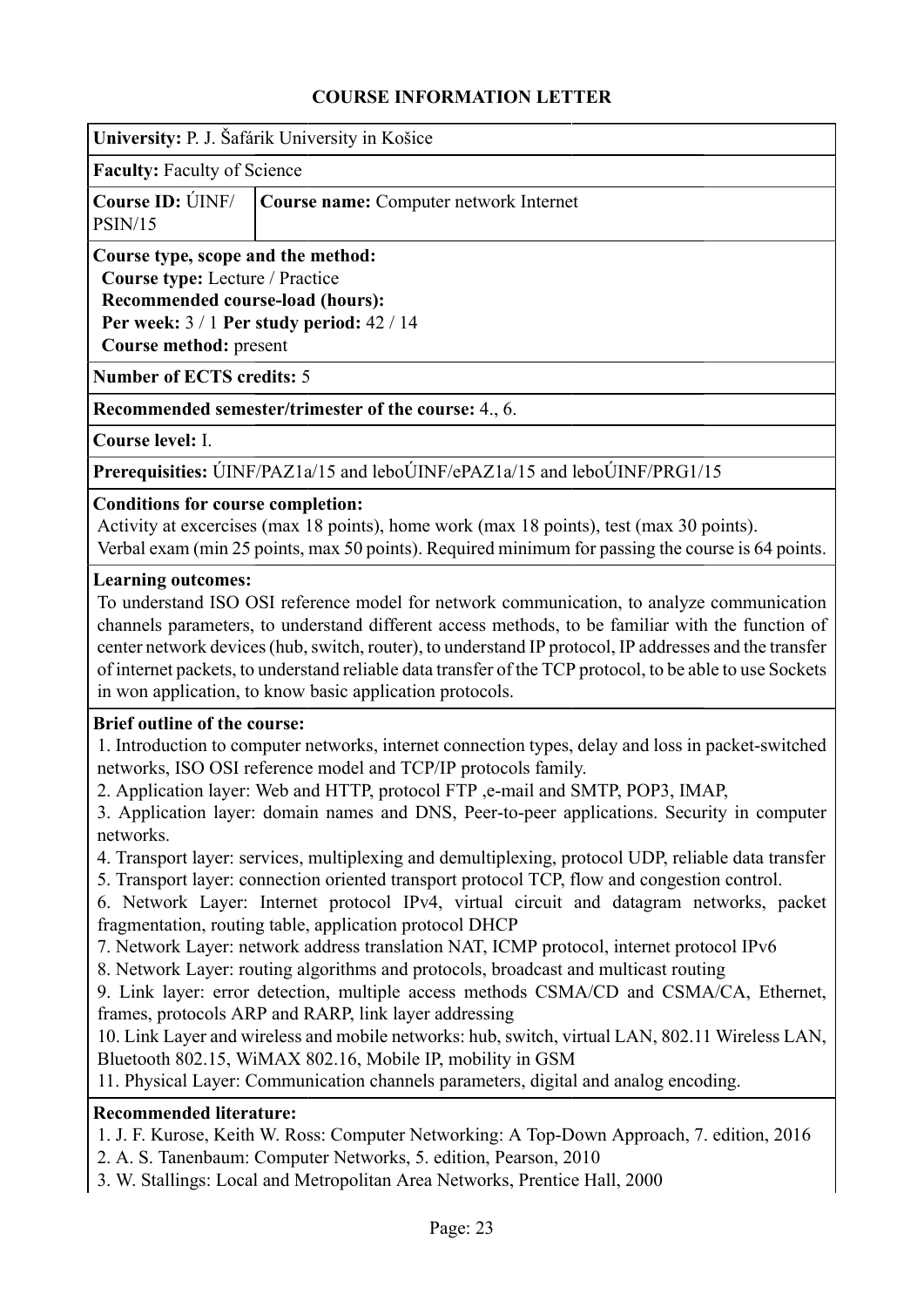| 4. E. Comer, R.E. Droms: Computer Networks and Internets, Prentice Hall, 2003<br>5. W. R. Stevens: TCP/IP Illustrated, Vol.1: The Protocols, Addison-Wesley, 1994 |                                                                       |  |   |   |           |  |  |
|-------------------------------------------------------------------------------------------------------------------------------------------------------------------|-----------------------------------------------------------------------|--|---|---|-----------|--|--|
|                                                                                                                                                                   | <b>Course language:</b>                                               |  |   |   |           |  |  |
| Notes:                                                                                                                                                            |                                                                       |  |   |   |           |  |  |
| <b>Course assessment</b>                                                                                                                                          | Total number of assessed students: 759                                |  |   |   |           |  |  |
| A                                                                                                                                                                 | B                                                                     |  | D | E | <b>FX</b> |  |  |
| 9.62                                                                                                                                                              | 5.27<br>37.29<br>18.97<br>12.38<br>16.47                              |  |   |   |           |  |  |
| Provides: doc. RNDr. Jozef Jirásek, PhD., RNDr. Peter Gurský, PhD.                                                                                                |                                                                       |  |   |   |           |  |  |
|                                                                                                                                                                   | Date of last modification: 06.02.2019                                 |  |   |   |           |  |  |
|                                                                                                                                                                   | Approved: prof. RNDr. Ivan Žežula, CSc., doc. RNDr. Csaba Török, CSc. |  |   |   |           |  |  |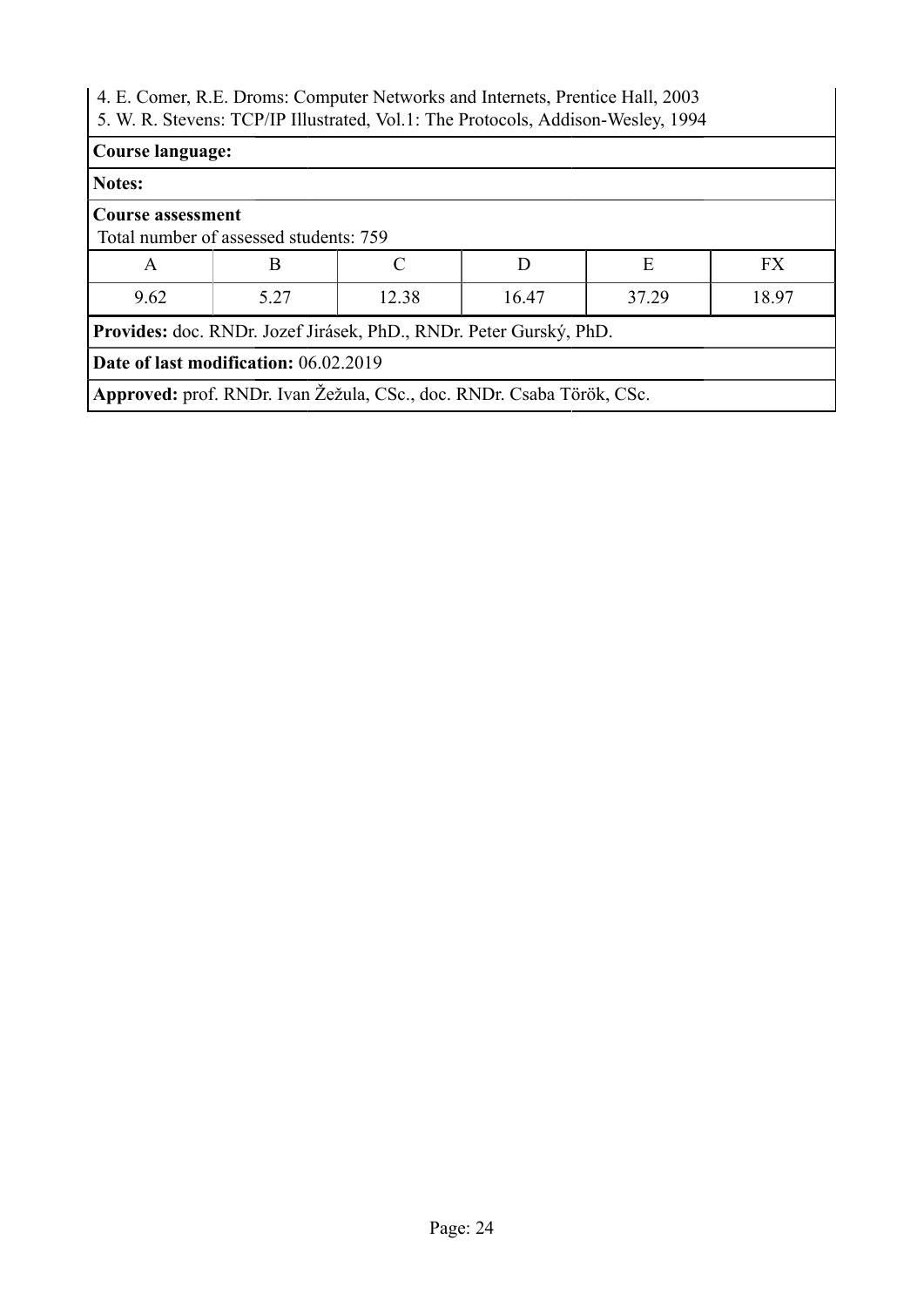<span id="page-24-0"></span>

|                                                                                                                                                                                                                                                                                                                                            | University: P. J. Šafárik University in Košice                                                                                                                                                                                                                                                |
|--------------------------------------------------------------------------------------------------------------------------------------------------------------------------------------------------------------------------------------------------------------------------------------------------------------------------------------------|-----------------------------------------------------------------------------------------------------------------------------------------------------------------------------------------------------------------------------------------------------------------------------------------------|
| <b>Faculty: Faculty of Science</b>                                                                                                                                                                                                                                                                                                         |                                                                                                                                                                                                                                                                                               |
| Course ID: UNF/<br>KOPR/19                                                                                                                                                                                                                                                                                                                 | <b>Course name:</b> Concurrent programming                                                                                                                                                                                                                                                    |
| Course type, scope and the method:<br>Course type: Lecture / Practice<br>Recommended course-load (hours):<br>Course method: present                                                                                                                                                                                                        | Per week: 1/2 Per study period: 14/28                                                                                                                                                                                                                                                         |
| <b>Number of ECTS credits: 4</b>                                                                                                                                                                                                                                                                                                           |                                                                                                                                                                                                                                                                                               |
|                                                                                                                                                                                                                                                                                                                                            | Recommended semester/trimester of the course: 5.                                                                                                                                                                                                                                              |
| Course level: I.                                                                                                                                                                                                                                                                                                                           |                                                                                                                                                                                                                                                                                               |
|                                                                                                                                                                                                                                                                                                                                            | Prerequisities: UINF/PAZ1a/15 and leboUINF/ePAZ1a/15                                                                                                                                                                                                                                          |
| <b>Conditions for course completion:</b>                                                                                                                                                                                                                                                                                                   | Final projects in area of parallel and distributed programming                                                                                                                                                                                                                                |
| <b>Learning outcomes:</b>                                                                                                                                                                                                                                                                                                                  | Ability to create thread safe programs, cooperation and synchronization of threads, design pattern<br>"Work stealing", interruption of threads. Technologies SOAP and Akka.                                                                                                                   |
| <b>Brief outline of the course:</b><br>1, Introduction to threads<br>2, Stale data and data publication<br>3, Composing thread safe classes<br>4, Concurrent collections<br>5, Thread coordination<br>6, Executors<br>7, ForkJoinPool - work stealing pattern<br>8, Tasks cancellation<br>9, Threads in JavaFx<br>12, Actor model and Akka | 10, SOAP Web Services - From code to WSDL<br>11, SOAP Web Services - From WSDL to code                                                                                                                                                                                                        |
| <b>Recommended literature:</b>                                                                                                                                                                                                                                                                                                             | 1. B. Goetz, Tim Peierls, Joshua Bloch, Joseph Bowbeer, David Holmes, Doug Lea: Java<br>Concurrency in Practice; Addison-Wesley Professional, 2006<br>2. P. Hyde: Java Thread Programming; Sams, 1999<br>3. T. White: Hadoop: The Definitive Guide; Yahoo Press; Second Edition edition, 2010 |
| <b>Course language:</b>                                                                                                                                                                                                                                                                                                                    |                                                                                                                                                                                                                                                                                               |

**Notes:**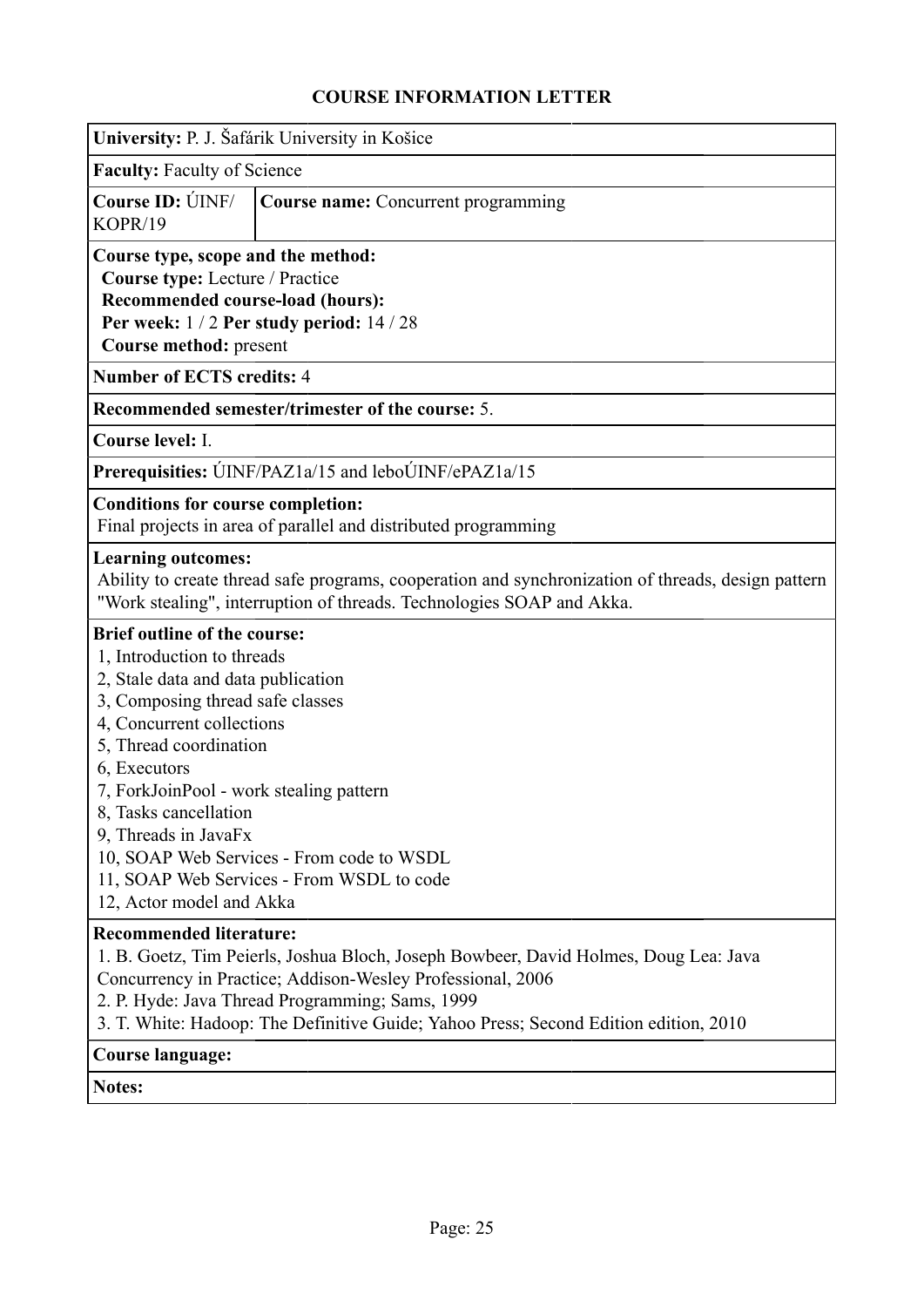| <b>Course assessment</b><br>Total number of assessed students: 78                               |                                                                       |       |       |      |     |  |  |
|-------------------------------------------------------------------------------------------------|-----------------------------------------------------------------------|-------|-------|------|-----|--|--|
| E<br>FX.<br>A                                                                                   |                                                                       |       |       |      |     |  |  |
| 44.87                                                                                           | 25.64                                                                 | 15.38 | 10.26 | 3.85 | 0.0 |  |  |
| Provides: doc. RNDr. Csaba Török, CSc., RNDr. Peter Gurský, PhD., RNDr. Róbert Novotný,<br>PhD. |                                                                       |       |       |      |     |  |  |
| <b>Date of last modification: 19.03.2019</b>                                                    |                                                                       |       |       |      |     |  |  |
|                                                                                                 | Approved: prof. RNDr. Ivan Žežula, CSc., doc. RNDr. Csaba Török, CSc. |       |       |      |     |  |  |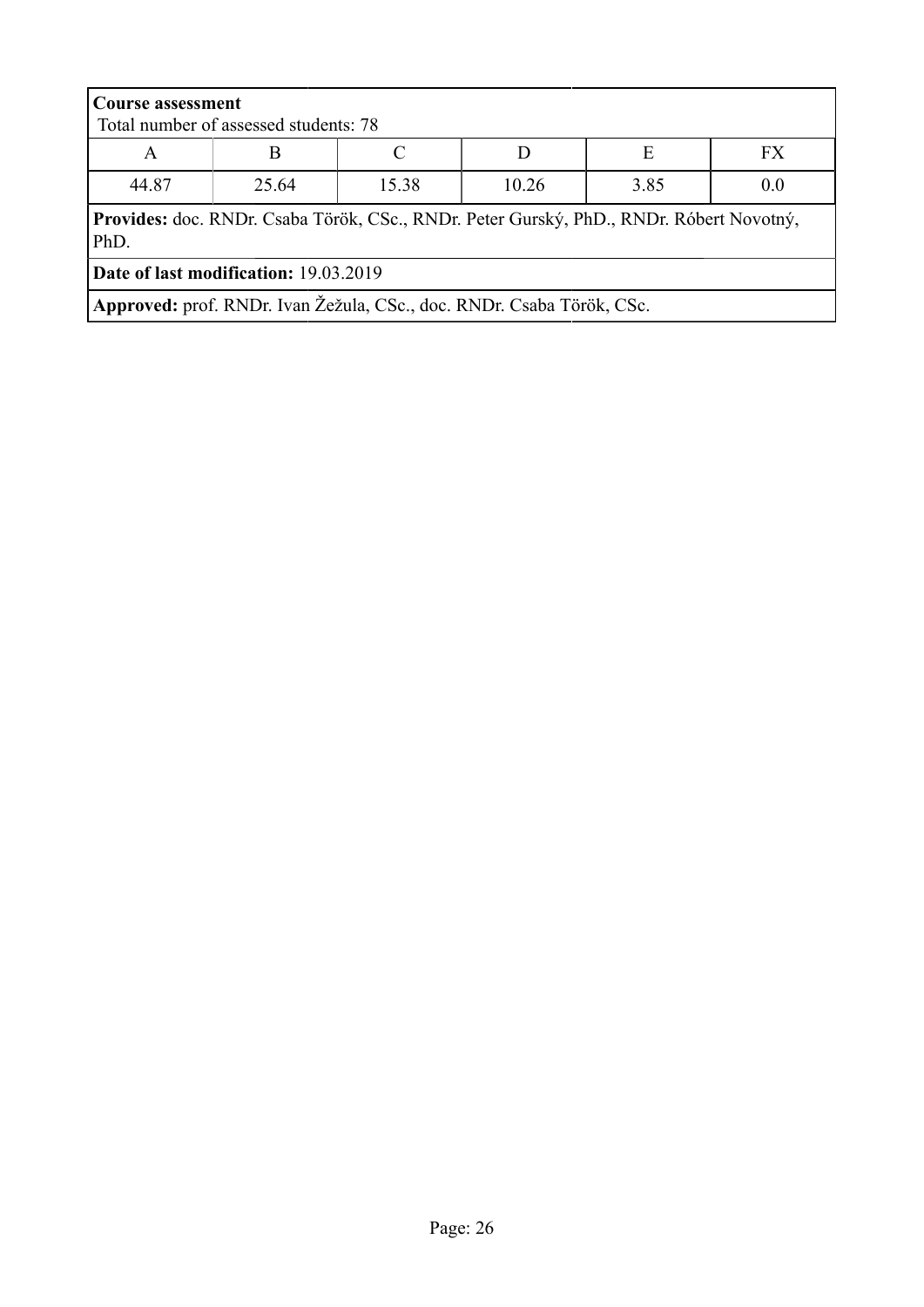<span id="page-26-0"></span>

|                                                                                                                                                                                                                                                                                                     | University: P. J. Šafárik University in Košice                                                          |  |  |  |  |  |  |  |
|-----------------------------------------------------------------------------------------------------------------------------------------------------------------------------------------------------------------------------------------------------------------------------------------------------|---------------------------------------------------------------------------------------------------------|--|--|--|--|--|--|--|
| <b>Faculty: Faculty of Science</b>                                                                                                                                                                                                                                                                  |                                                                                                         |  |  |  |  |  |  |  |
| Course ID: ÚMV/<br>KOP/10                                                                                                                                                                                                                                                                           | Course name: Convex programming                                                                         |  |  |  |  |  |  |  |
| Course type, scope and the method:<br>Course type: Lecture / Practice<br>Recommended course-load (hours):<br>Per week: $3/1$ Per study period: $42/14$<br>Course method: present                                                                                                                    |                                                                                                         |  |  |  |  |  |  |  |
| <b>Number of ECTS credits: 5</b>                                                                                                                                                                                                                                                                    |                                                                                                         |  |  |  |  |  |  |  |
| Recommended semester/trimester of the course: 4.                                                                                                                                                                                                                                                    |                                                                                                         |  |  |  |  |  |  |  |
| Course level: I.                                                                                                                                                                                                                                                                                    |                                                                                                         |  |  |  |  |  |  |  |
| Prerequisities: ÚMV/LCO/10, (ÚMV/MAN1c/10 and leboÚMV/MAN2d/10 and leboÚMV/<br>FRPb/19)                                                                                                                                                                                                             |                                                                                                         |  |  |  |  |  |  |  |
| <b>Conditions for course completion:</b><br>Based on the results of written tests (two per term, with emphasis on problem solving) and on the<br>oral examination.                                                                                                                                  |                                                                                                         |  |  |  |  |  |  |  |
| <b>Learning outcomes:</b><br>To learn the theoretical basis and the most important methods of nonlinear programming                                                                                                                                                                                 |                                                                                                         |  |  |  |  |  |  |  |
| <b>Brief outline of the course:</b><br>Practical problems leading to a nonlinear program. Convex sets and their properties. Convex<br>functions – properties and criteria of convexity. Necessary and sufficient conditions of optimality.<br>Karush-Kuhn-Tucker conditions. Quadratic programming. |                                                                                                         |  |  |  |  |  |  |  |
|                                                                                                                                                                                                                                                                                                     | <b>Recommended literature:</b><br>Bazaraa, Sherali, Shetty: Nonlinear programming, Wiley, New York 1993 |  |  |  |  |  |  |  |
| <b>Course language:</b><br>Slovak or English                                                                                                                                                                                                                                                        |                                                                                                         |  |  |  |  |  |  |  |
| <b>Notes:</b>                                                                                                                                                                                                                                                                                       |                                                                                                         |  |  |  |  |  |  |  |
| <b>Course assessment</b><br>Total number of assessed students: 74                                                                                                                                                                                                                                   |                                                                                                         |  |  |  |  |  |  |  |
| A                                                                                                                                                                                                                                                                                                   | $\mathcal{C}$<br>D<br>E<br>FX<br>B                                                                      |  |  |  |  |  |  |  |
| 0.0<br>10.81<br>10.81<br>9.46<br>12.16<br>56.76                                                                                                                                                                                                                                                     |                                                                                                         |  |  |  |  |  |  |  |
| Provides: prof. RNDr. Tomáš Madaras, PhD., Mgr. Alfréd Onderko                                                                                                                                                                                                                                      |                                                                                                         |  |  |  |  |  |  |  |
| Date of last modification: 03.05.2015                                                                                                                                                                                                                                                               |                                                                                                         |  |  |  |  |  |  |  |
| Approved: prof. RNDr. Ivan Žežula, CSc., doc. RNDr. Csaba Török, CSc.                                                                                                                                                                                                                               |                                                                                                         |  |  |  |  |  |  |  |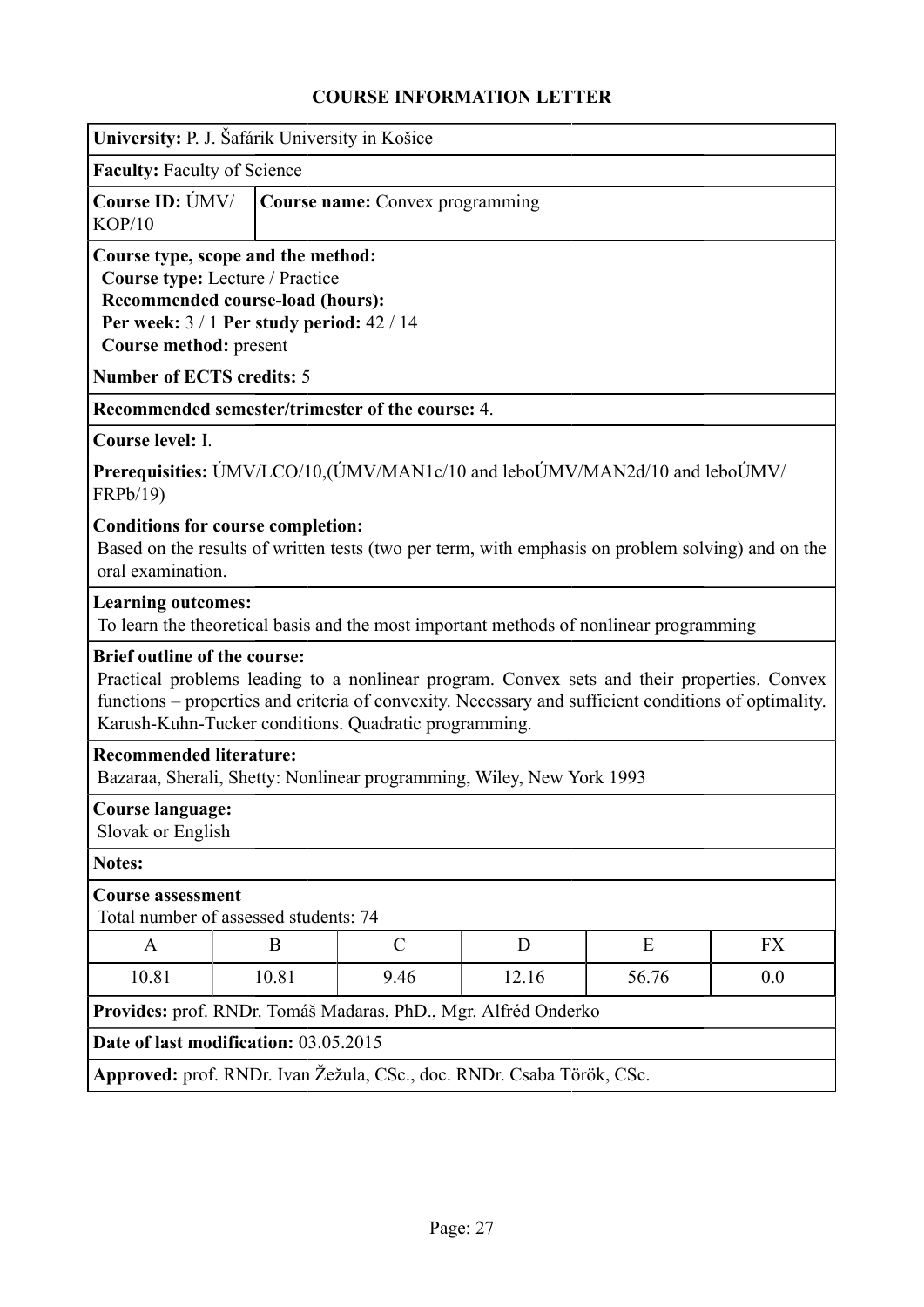<span id="page-27-0"></span>

|                                                                                                                                                                                        | University: P. J. Šafárik University in Košice                                                                                                                                                                                                                                                                                                                                                                                                                                       |
|----------------------------------------------------------------------------------------------------------------------------------------------------------------------------------------|--------------------------------------------------------------------------------------------------------------------------------------------------------------------------------------------------------------------------------------------------------------------------------------------------------------------------------------------------------------------------------------------------------------------------------------------------------------------------------------|
| <b>Faculty: Faculty of Science</b>                                                                                                                                                     |                                                                                                                                                                                                                                                                                                                                                                                                                                                                                      |
| Course ID: ÚMV/<br>ADA/19                                                                                                                                                              | Course name: Data analysis                                                                                                                                                                                                                                                                                                                                                                                                                                                           |
| Course type, scope and the method:<br>Course type: Lecture / Practice<br>Recommended course-load (hours):<br>Course method: present                                                    | Per week: $1/3$ Per study period: $14/42$                                                                                                                                                                                                                                                                                                                                                                                                                                            |
| <b>Number of ECTS credits: 4</b>                                                                                                                                                       |                                                                                                                                                                                                                                                                                                                                                                                                                                                                                      |
|                                                                                                                                                                                        | Recommended semester/trimester of the course: 2.                                                                                                                                                                                                                                                                                                                                                                                                                                     |
| Course level: I.                                                                                                                                                                       |                                                                                                                                                                                                                                                                                                                                                                                                                                                                                      |
| Prerequisities: UMV/UAD/10                                                                                                                                                             |                                                                                                                                                                                                                                                                                                                                                                                                                                                                                      |
| <b>Conditions for course completion:</b>                                                                                                                                               | Individual project work. Oral presentation of the individual project work.                                                                                                                                                                                                                                                                                                                                                                                                           |
| <b>Learning outcomes:</b>                                                                                                                                                              | Students will gain practical skills in applying basic statistical methods of estimating and testing on<br>real data using statistical software. At the same time, they will develop a concrete idea of the basic<br>statistical concepts and methods discussed from a theoretical point of view in the following subjects.                                                                                                                                                           |
| <b>Brief outline of the course:</b><br>testing of normality.<br>3. Confidence intervals for proportions.<br>4. Confidence intervals for means.<br>9. Nonparametric methods of testing. | 1. Data visualization using statistical software R.<br>2. Basic principles of statistical inference. Random sample from normal distribution, q-q plot,<br>5. Testing hypotheses about proportions and means.<br>6. Relationships between quantitative variables. Linear regression, multiple regression.<br>7. Goodness-of-Fit tests and contingency tables. Relationships between qualitative variables.<br>8. Analysis of variance (principle, testing, graphical representation). |
| <b>Recommended literature:</b>                                                                                                                                                         | 1. Utts, J.M., Heckard, R.F. (2014): Mind od Statistics, 5th ed., Thomson Brooks/Cole<br>2. CRAWLEY, M.J. (2005), Statistics: An Introdution using R, New York: Wiley<br>3. WICKHAM, H. (2016), ggplot2: Elegant Graphics for Data Analysis, 2nd ed. Springer<br>4. MOORE, D.S. (2000), The Active Practice of Statistics, New York: W. H. Freeman<br>5. Anděl J. (2011): Základy matematické statistiky, MatfyzPress, Praha (in Czech.)                                             |
| <b>Course language:</b>                                                                                                                                                                |                                                                                                                                                                                                                                                                                                                                                                                                                                                                                      |
| Notes:                                                                                                                                                                                 |                                                                                                                                                                                                                                                                                                                                                                                                                                                                                      |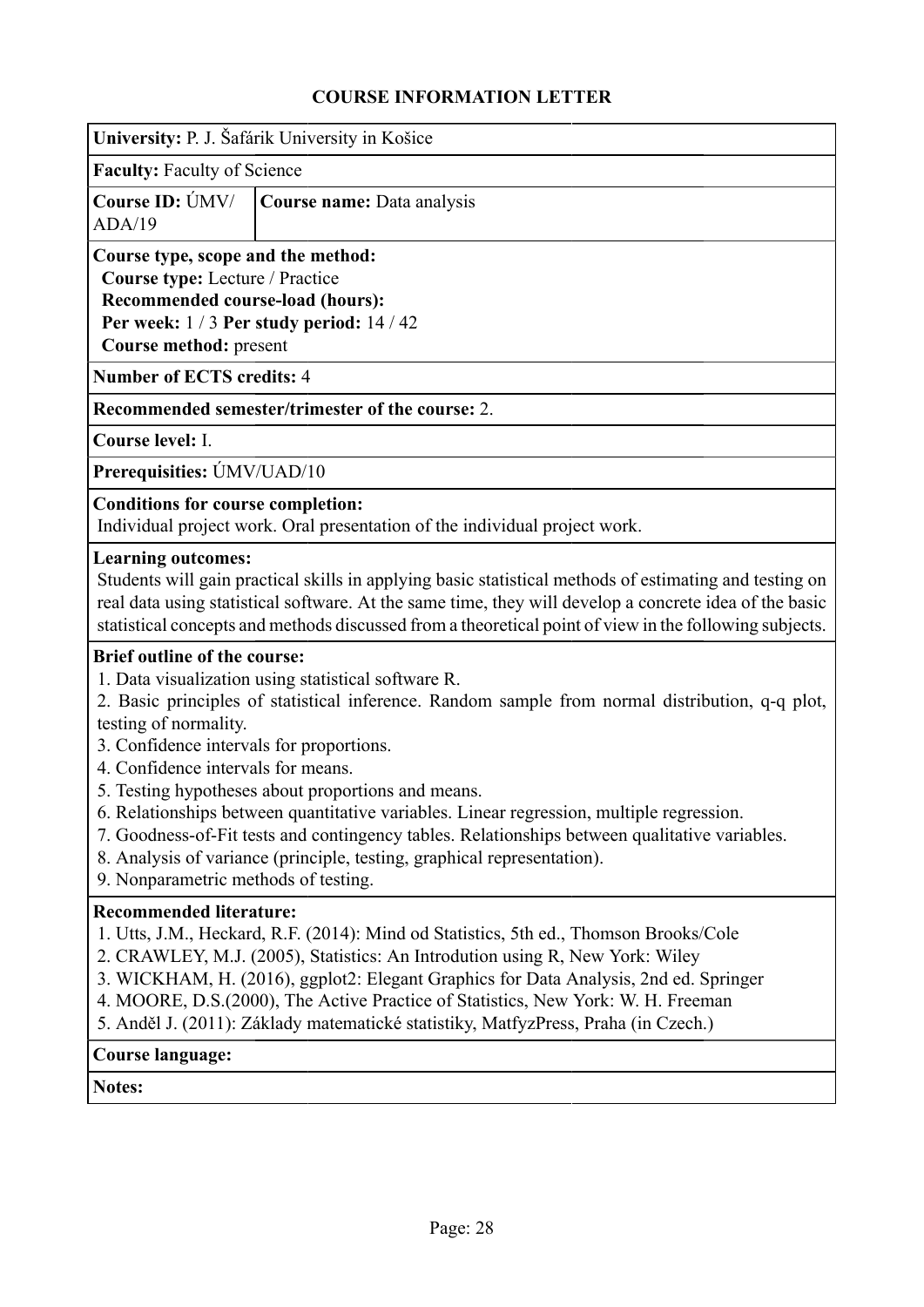| <b>Course assessment</b><br>Total number of assessed students: 0     |                                                                       |  |  |  |  |  |  |
|----------------------------------------------------------------------|-----------------------------------------------------------------------|--|--|--|--|--|--|
|                                                                      |                                                                       |  |  |  |  |  |  |
| А                                                                    | FX<br>Е                                                               |  |  |  |  |  |  |
| 0.0                                                                  | 0.0<br>0 <sub>0</sub><br>0.0<br>(0)<br>0.0                            |  |  |  |  |  |  |
| Provides: prof. RNDr. Ivan Žežula, CSc., RNDr. Martina Hančová, PhD. |                                                                       |  |  |  |  |  |  |
| Date of last modification: 18.03.2019                                |                                                                       |  |  |  |  |  |  |
|                                                                      | Approved: prof. RNDr. Ivan Žežula, CSc., doc. RNDr. Csaba Török, CSc. |  |  |  |  |  |  |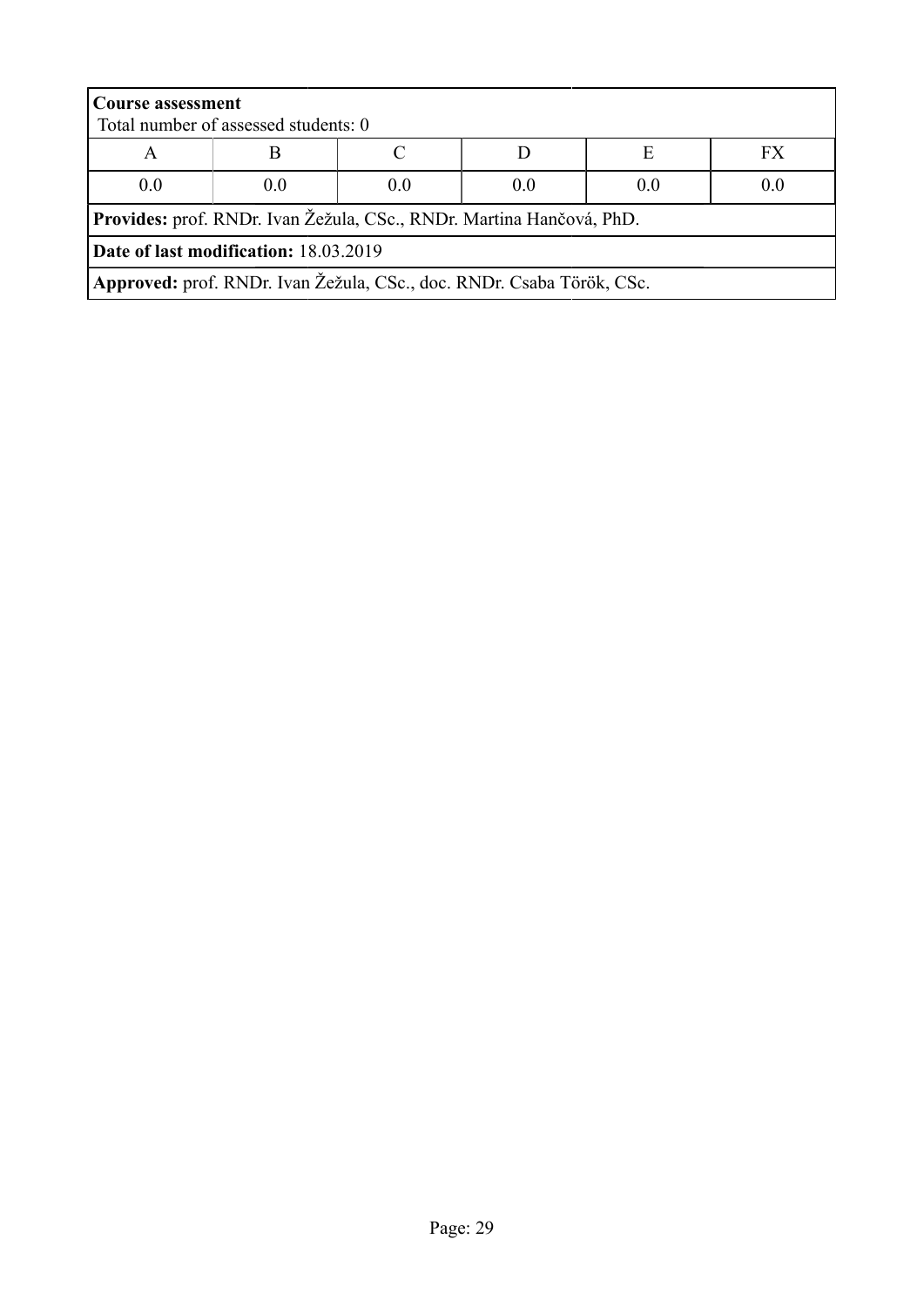<span id="page-29-0"></span>

| University: P. J. Šafárik University in Košice                                                                                                                                                                                                                                                |                                                                  |                                                                                                                                                                                     |  |  |  |  |  |
|-----------------------------------------------------------------------------------------------------------------------------------------------------------------------------------------------------------------------------------------------------------------------------------------------|------------------------------------------------------------------|-------------------------------------------------------------------------------------------------------------------------------------------------------------------------------------|--|--|--|--|--|
| <b>Faculty: Faculty of Science</b>                                                                                                                                                                                                                                                            |                                                                  |                                                                                                                                                                                     |  |  |  |  |  |
| Course ID: ÚMV/<br>MAD/14                                                                                                                                                                                                                                                                     | Course name: Data modelling and analysis by means of CAS systems |                                                                                                                                                                                     |  |  |  |  |  |
| Course type, scope and the method:<br><b>Course type: Practice</b><br>Recommended course-load (hours):<br>Per week: 3 Per study period: 42<br>Course method: present                                                                                                                          |                                                                  |                                                                                                                                                                                     |  |  |  |  |  |
| <b>Number of ECTS credits: 4</b>                                                                                                                                                                                                                                                              |                                                                  |                                                                                                                                                                                     |  |  |  |  |  |
|                                                                                                                                                                                                                                                                                               | <b>Recommended semester/trimester of the course: 5.</b>          |                                                                                                                                                                                     |  |  |  |  |  |
| Course level: I.                                                                                                                                                                                                                                                                              |                                                                  |                                                                                                                                                                                     |  |  |  |  |  |
| <b>Prerequisities:</b>                                                                                                                                                                                                                                                                        |                                                                  |                                                                                                                                                                                     |  |  |  |  |  |
| <b>Conditions for course completion:</b><br>system                                                                                                                                                                                                                                            |                                                                  | examination based on working-out the solution of a given real problem using a computer algebra                                                                                      |  |  |  |  |  |
| <b>Learning outcomes:</b><br>algebra systems.                                                                                                                                                                                                                                                 |                                                                  | To provide knowledge and skills for mathematical modelling and data analysis using computer                                                                                         |  |  |  |  |  |
| <b>Brief outline of the course:</b>                                                                                                                                                                                                                                                           | techniques of mathematical modelling using CAS.                  | The Maple and Mathematica CAS systems: comparison, environment, basic functionality and<br>language syntax. Data import and export, visualizations and analyses. Basic and advanced |  |  |  |  |  |
| <b>Recommended literature:</b><br>the reference manual to Maple / Mathematica<br>I. Shingareva, C. Lizarrága-Celaya: Maple an Mathematica. A Problem Solving Approach for<br>Mathematics, Springer-Verlag/Wien, 2007, 2009<br>A. Heck: Introduction to Maple, Springer-Verlag, New York, 2003 |                                                                  |                                                                                                                                                                                     |  |  |  |  |  |
| <b>Course language:</b><br>Slovak or English                                                                                                                                                                                                                                                  |                                                                  |                                                                                                                                                                                     |  |  |  |  |  |
| <b>Notes:</b>                                                                                                                                                                                                                                                                                 |                                                                  |                                                                                                                                                                                     |  |  |  |  |  |
| <b>Course assessment</b><br>Total number of assessed students: 9                                                                                                                                                                                                                              |                                                                  |                                                                                                                                                                                     |  |  |  |  |  |
| abs<br>$\mathbf n$                                                                                                                                                                                                                                                                            |                                                                  |                                                                                                                                                                                     |  |  |  |  |  |
| 100.0<br>0.0                                                                                                                                                                                                                                                                                  |                                                                  |                                                                                                                                                                                     |  |  |  |  |  |
| Provides: prof. RNDr. Tomáš Madaras, PhD.                                                                                                                                                                                                                                                     |                                                                  |                                                                                                                                                                                     |  |  |  |  |  |
| Date of last modification: 03.05.2015                                                                                                                                                                                                                                                         |                                                                  |                                                                                                                                                                                     |  |  |  |  |  |
| Approved: prof. RNDr. Ivan Žežula, CSc., doc. RNDr. Csaba Török, CSc.                                                                                                                                                                                                                         |                                                                  |                                                                                                                                                                                     |  |  |  |  |  |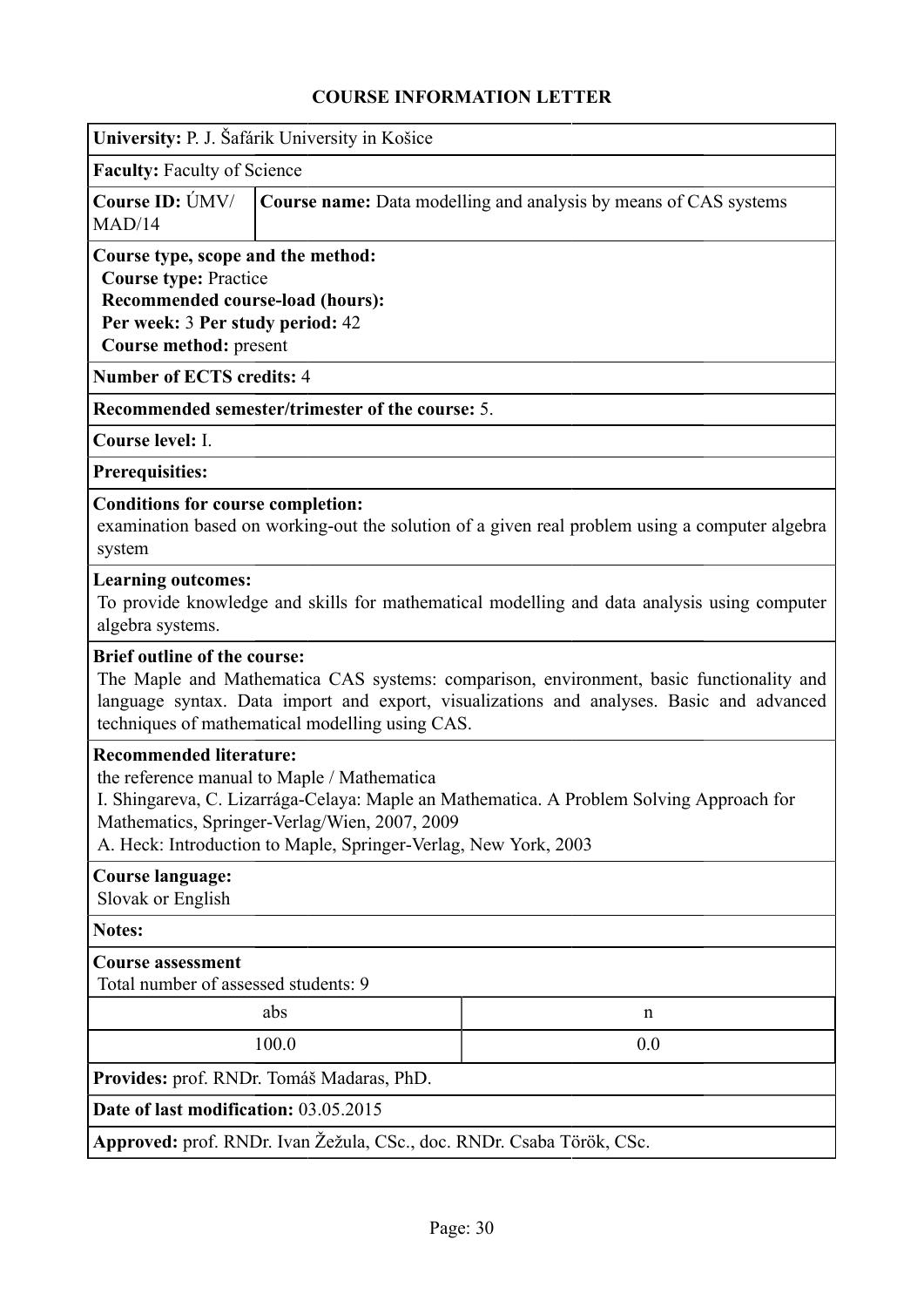<span id="page-30-0"></span>

| University: P. J. Šafárik University in Košice                                                                                                                                                                                                                                                                                                                                                                                                                                                                                                                                                                                                                                                                                                                                                                                                         |                                                                                                                                                                                  |                                                                       |   |                                                                                                  |    |  |  |  |
|--------------------------------------------------------------------------------------------------------------------------------------------------------------------------------------------------------------------------------------------------------------------------------------------------------------------------------------------------------------------------------------------------------------------------------------------------------------------------------------------------------------------------------------------------------------------------------------------------------------------------------------------------------------------------------------------------------------------------------------------------------------------------------------------------------------------------------------------------------|----------------------------------------------------------------------------------------------------------------------------------------------------------------------------------|-----------------------------------------------------------------------|---|--------------------------------------------------------------------------------------------------|----|--|--|--|
| <b>Faculty: Faculty of Science</b>                                                                                                                                                                                                                                                                                                                                                                                                                                                                                                                                                                                                                                                                                                                                                                                                                     |                                                                                                                                                                                  |                                                                       |   |                                                                                                  |    |  |  |  |
| <b>DBS/15</b>                                                                                                                                                                                                                                                                                                                                                                                                                                                                                                                                                                                                                                                                                                                                                                                                                                          | Course ID: UNF/<br><b>Course name:</b> Database systems for Mathematicians                                                                                                       |                                                                       |   |                                                                                                  |    |  |  |  |
|                                                                                                                                                                                                                                                                                                                                                                                                                                                                                                                                                                                                                                                                                                                                                                                                                                                        | Course type, scope and the method:<br>Course type: Lecture / Practice<br>Recommended course-load (hours):<br>Per week: 3 / 2 Per study period: 42 / 28<br>Course method: present |                                                                       |   |                                                                                                  |    |  |  |  |
| <b>Number of ECTS credits: 6</b>                                                                                                                                                                                                                                                                                                                                                                                                                                                                                                                                                                                                                                                                                                                                                                                                                       |                                                                                                                                                                                  |                                                                       |   |                                                                                                  |    |  |  |  |
|                                                                                                                                                                                                                                                                                                                                                                                                                                                                                                                                                                                                                                                                                                                                                                                                                                                        |                                                                                                                                                                                  | Recommended semester/trimester of the course: 1.                      |   |                                                                                                  |    |  |  |  |
| Course level: I., II.                                                                                                                                                                                                                                                                                                                                                                                                                                                                                                                                                                                                                                                                                                                                                                                                                                  |                                                                                                                                                                                  |                                                                       |   |                                                                                                  |    |  |  |  |
| <b>Prerequisities:</b>                                                                                                                                                                                                                                                                                                                                                                                                                                                                                                                                                                                                                                                                                                                                                                                                                                 |                                                                                                                                                                                  |                                                                       |   |                                                                                                  |    |  |  |  |
| <b>Conditions for course completion:</b>                                                                                                                                                                                                                                                                                                                                                                                                                                                                                                                                                                                                                                                                                                                                                                                                               |                                                                                                                                                                                  |                                                                       |   |                                                                                                  |    |  |  |  |
| <b>Learning outcomes:</b>                                                                                                                                                                                                                                                                                                                                                                                                                                                                                                                                                                                                                                                                                                                                                                                                                              |                                                                                                                                                                                  |                                                                       |   | Acquired basic concepts and techniques of relational database theory and corresponding software. |    |  |  |  |
| <b>Brief outline of the course:</b><br>Data models. Languages for defining and manipulating data (DDL, DML). Tables, attributes<br>and integrity constraints. Queries: select, where, group by, aggregate and system functions.<br>Nested queries and several tables: join, union, primary, foreign key. Relational algebra. Database<br>modelling. Functional dependency and normalization.<br><b>Recommended literature:</b><br>- S. Krajčí: Databázové systémy, UPJŠ, 2005 2. J.<br>- Date C.J., Database Design and Relational Theory, O'Reilly, 2012<br>- Atkinson, P., Vierra, R., BEGINNING MICROSOFT SQL SERVER 2012 PROGRAMMING,<br>John Wiley - Wrox, 2012<br>- Itzik Ben-Gan, Microsoft SQL Server, 2012 T-SQL Fundamentals, O'Reilly, 2012<br>- L. Davidson, J.M. Moss, Pro SQL Server 2012 Relational database Design and Implementation, |                                                                                                                                                                                  |                                                                       |   |                                                                                                  |    |  |  |  |
| <b>APRESS, 2012</b>                                                                                                                                                                                                                                                                                                                                                                                                                                                                                                                                                                                                                                                                                                                                                                                                                                    |                                                                                                                                                                                  |                                                                       |   |                                                                                                  |    |  |  |  |
| <b>Course language:</b>                                                                                                                                                                                                                                                                                                                                                                                                                                                                                                                                                                                                                                                                                                                                                                                                                                |                                                                                                                                                                                  |                                                                       |   |                                                                                                  |    |  |  |  |
| <b>Notes:</b>                                                                                                                                                                                                                                                                                                                                                                                                                                                                                                                                                                                                                                                                                                                                                                                                                                          |                                                                                                                                                                                  |                                                                       |   |                                                                                                  |    |  |  |  |
| <b>Course assessment</b><br>Total number of assessed students: 709                                                                                                                                                                                                                                                                                                                                                                                                                                                                                                                                                                                                                                                                                                                                                                                     |                                                                                                                                                                                  |                                                                       |   |                                                                                                  |    |  |  |  |
| A                                                                                                                                                                                                                                                                                                                                                                                                                                                                                                                                                                                                                                                                                                                                                                                                                                                      | B                                                                                                                                                                                | $\mathcal{C}$                                                         | D | E                                                                                                | FX |  |  |  |
| 12.69<br>9.59<br>10.3<br>13.26<br>20.31<br>33.85                                                                                                                                                                                                                                                                                                                                                                                                                                                                                                                                                                                                                                                                                                                                                                                                       |                                                                                                                                                                                  |                                                                       |   |                                                                                                  |    |  |  |  |
| Provides: doc. RNDr. Csaba Török, CSc.                                                                                                                                                                                                                                                                                                                                                                                                                                                                                                                                                                                                                                                                                                                                                                                                                 |                                                                                                                                                                                  |                                                                       |   |                                                                                                  |    |  |  |  |
| Date of last modification: 03.05.2015                                                                                                                                                                                                                                                                                                                                                                                                                                                                                                                                                                                                                                                                                                                                                                                                                  |                                                                                                                                                                                  |                                                                       |   |                                                                                                  |    |  |  |  |
|                                                                                                                                                                                                                                                                                                                                                                                                                                                                                                                                                                                                                                                                                                                                                                                                                                                        |                                                                                                                                                                                  | Approved: prof. RNDr. Ivan Žežula, CSc., doc. RNDr. Csaba Török, CSc. |   |                                                                                                  |    |  |  |  |
|                                                                                                                                                                                                                                                                                                                                                                                                                                                                                                                                                                                                                                                                                                                                                                                                                                                        |                                                                                                                                                                                  |                                                                       |   |                                                                                                  |    |  |  |  |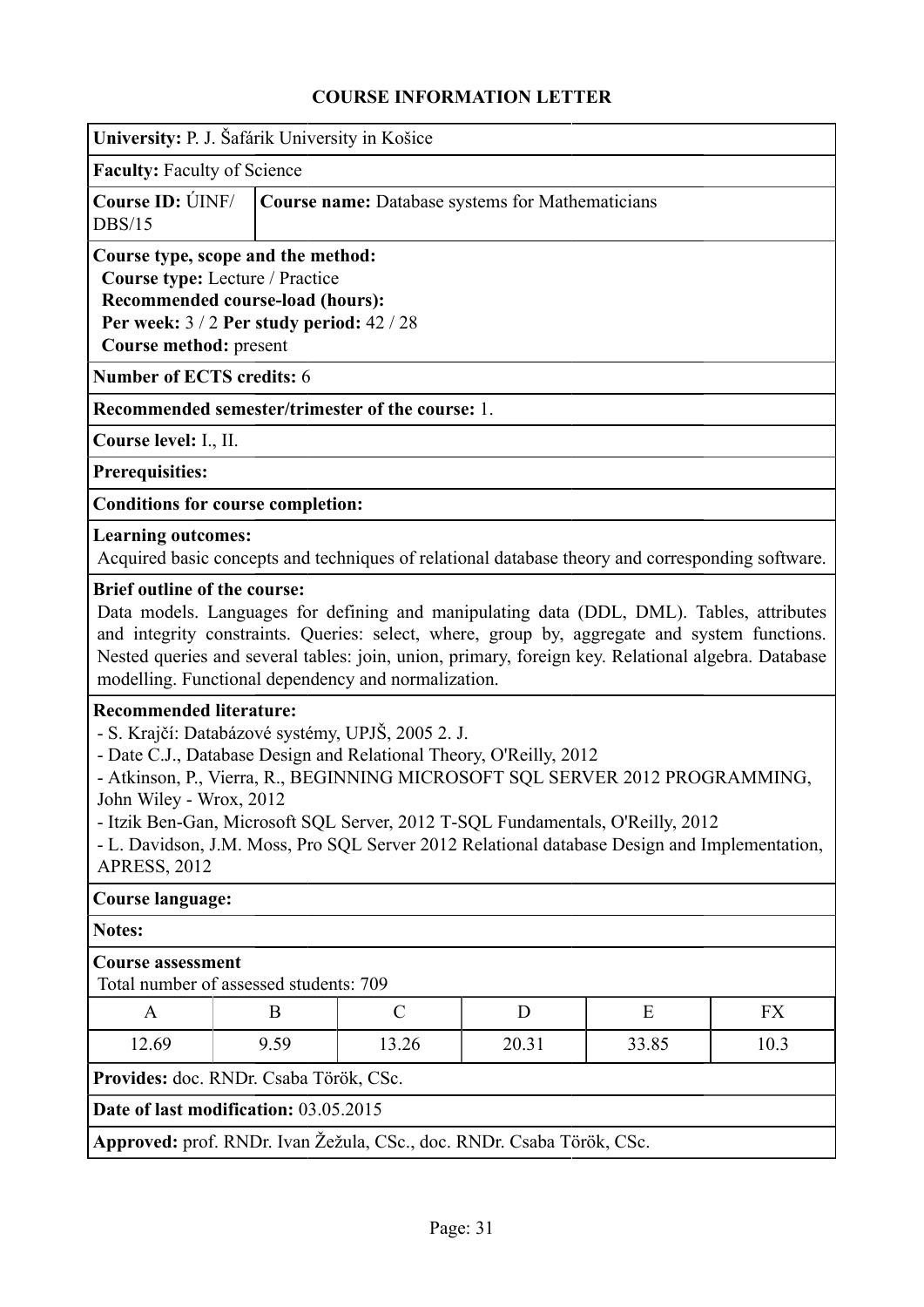<span id="page-31-0"></span>

|                                                                                                                                                                                                                                                                                                                                            | University: P. J. Šafárik University in Košice                                                                                                                                                                                                                                                                                                          |  |  |  |  |  |  |
|--------------------------------------------------------------------------------------------------------------------------------------------------------------------------------------------------------------------------------------------------------------------------------------------------------------------------------------------|---------------------------------------------------------------------------------------------------------------------------------------------------------------------------------------------------------------------------------------------------------------------------------------------------------------------------------------------------------|--|--|--|--|--|--|
| Faculty: Faculty of Science                                                                                                                                                                                                                                                                                                                |                                                                                                                                                                                                                                                                                                                                                         |  |  |  |  |  |  |
| Course ID: ÚMV/<br>DSMb/10                                                                                                                                                                                                                                                                                                                 | <b>Course name: Discrete mathematics II</b>                                                                                                                                                                                                                                                                                                             |  |  |  |  |  |  |
| Course type, scope and the method:<br>Course type: Lecture / Practice<br>Recommended course-load (hours):<br>Course method: present                                                                                                                                                                                                        | Per week: 2/2 Per study period: 28/28                                                                                                                                                                                                                                                                                                                   |  |  |  |  |  |  |
| <b>Number of ECTS credits: 5</b>                                                                                                                                                                                                                                                                                                           |                                                                                                                                                                                                                                                                                                                                                         |  |  |  |  |  |  |
|                                                                                                                                                                                                                                                                                                                                            | Recommended semester/trimester of the course: 4.                                                                                                                                                                                                                                                                                                        |  |  |  |  |  |  |
| Course level: I.                                                                                                                                                                                                                                                                                                                           |                                                                                                                                                                                                                                                                                                                                                         |  |  |  |  |  |  |
|                                                                                                                                                                                                                                                                                                                                            | Prerequisities: UMV/DSMa/10 and leboUMV/DSM3a/10                                                                                                                                                                                                                                                                                                        |  |  |  |  |  |  |
| <b>Conditions for course completion:</b><br>Two tests during the semester<br>and an oral exam $(50\%)$                                                                                                                                                                                                                                     | It is made on the base of results of two tests during the semester $(50\%)$ and a final written exam                                                                                                                                                                                                                                                    |  |  |  |  |  |  |
| <b>Learning outcomes:</b><br>of graph theory                                                                                                                                                                                                                                                                                               | Mastered funamental methods of graph theory. To be familiar with some possibilities of applications                                                                                                                                                                                                                                                     |  |  |  |  |  |  |
| <b>Brief outline of the course:</b><br>Introduction to graphs.<br>Connectivity and distance in graphs.<br>Trees, spanning subgraphs<br>Independence and coverings.<br>Introduction to the Ramsey theory.<br>Chromatic polynomials.<br>Edge colourings, Theorem of Koenig.<br>kernel of a graph.<br>Introduction to applications of graphs. | Introduction to the extremal graph theory.<br>Matchings: Theorem of Hall, theorem of Berge, optimal assignment problems.<br>Vertex colorings: Theorem of Brooks, Theorem of Erdos and Szekeres.<br>Introduction to directed graphs: Basic notions, connectivities, tounaments, acyclic graphs, base and                                                 |  |  |  |  |  |  |
| <b>Recommended literature:</b><br><b>Course language:</b>                                                                                                                                                                                                                                                                                  | 1. A. Bondy and U.S.R. Murty: Graph theory, Springer-Verlag 2008<br>2. G. Chartrand, L. Lesniak, and P. Zhang, Graphs and digraphs, CRC Press, Boca Raton 2011<br>3. R. Diestel: Graph Theory, Springer-Verlag, New York, Inc. 1997<br>4.M.N.S. Swamy and K. Thulasiraman: Graphs, Networks and Algorithms.<br>Willey Interscience Publ., New York 1981 |  |  |  |  |  |  |
| Slovak                                                                                                                                                                                                                                                                                                                                     |                                                                                                                                                                                                                                                                                                                                                         |  |  |  |  |  |  |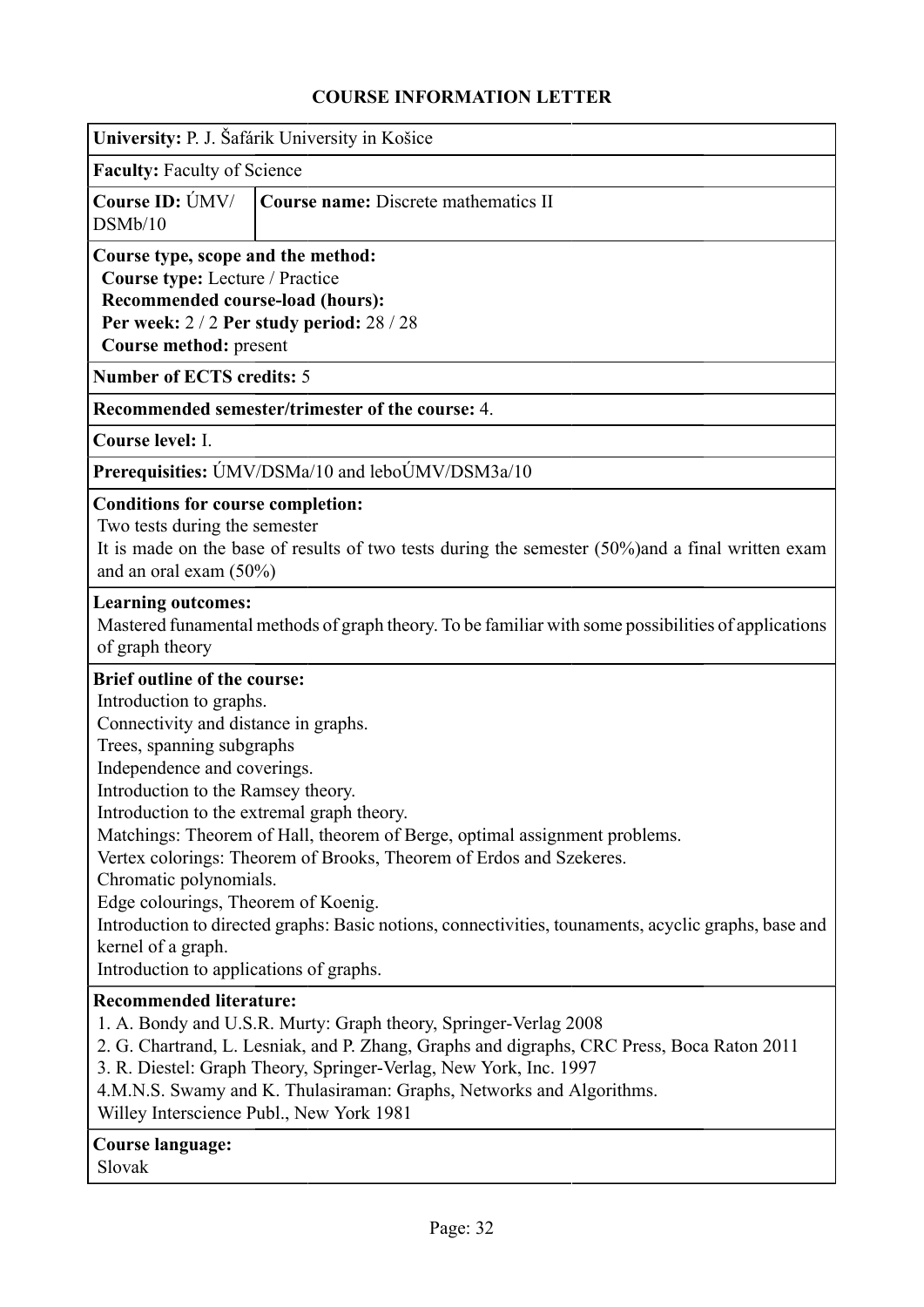| Notes:                                                             |                                                                       |  |  |   |           |  |  |
|--------------------------------------------------------------------|-----------------------------------------------------------------------|--|--|---|-----------|--|--|
| <b>Course assessment</b><br>Total number of assessed students: 170 |                                                                       |  |  |   |           |  |  |
| Α                                                                  | B                                                                     |  |  | E | <b>FX</b> |  |  |
| 13.53                                                              | 24.12<br>18.82<br>6.47<br>10.0<br>27.06                               |  |  |   |           |  |  |
|                                                                    | Provides: RNDr. Igor Fabrici, Dr., RNDr. Mária Maceková, PhD.         |  |  |   |           |  |  |
| <b>Date of last modification: 03.05.2015</b>                       |                                                                       |  |  |   |           |  |  |
|                                                                    | Approved: prof. RNDr. Ivan Žežula, CSc., doc. RNDr. Csaba Török, CSc. |  |  |   |           |  |  |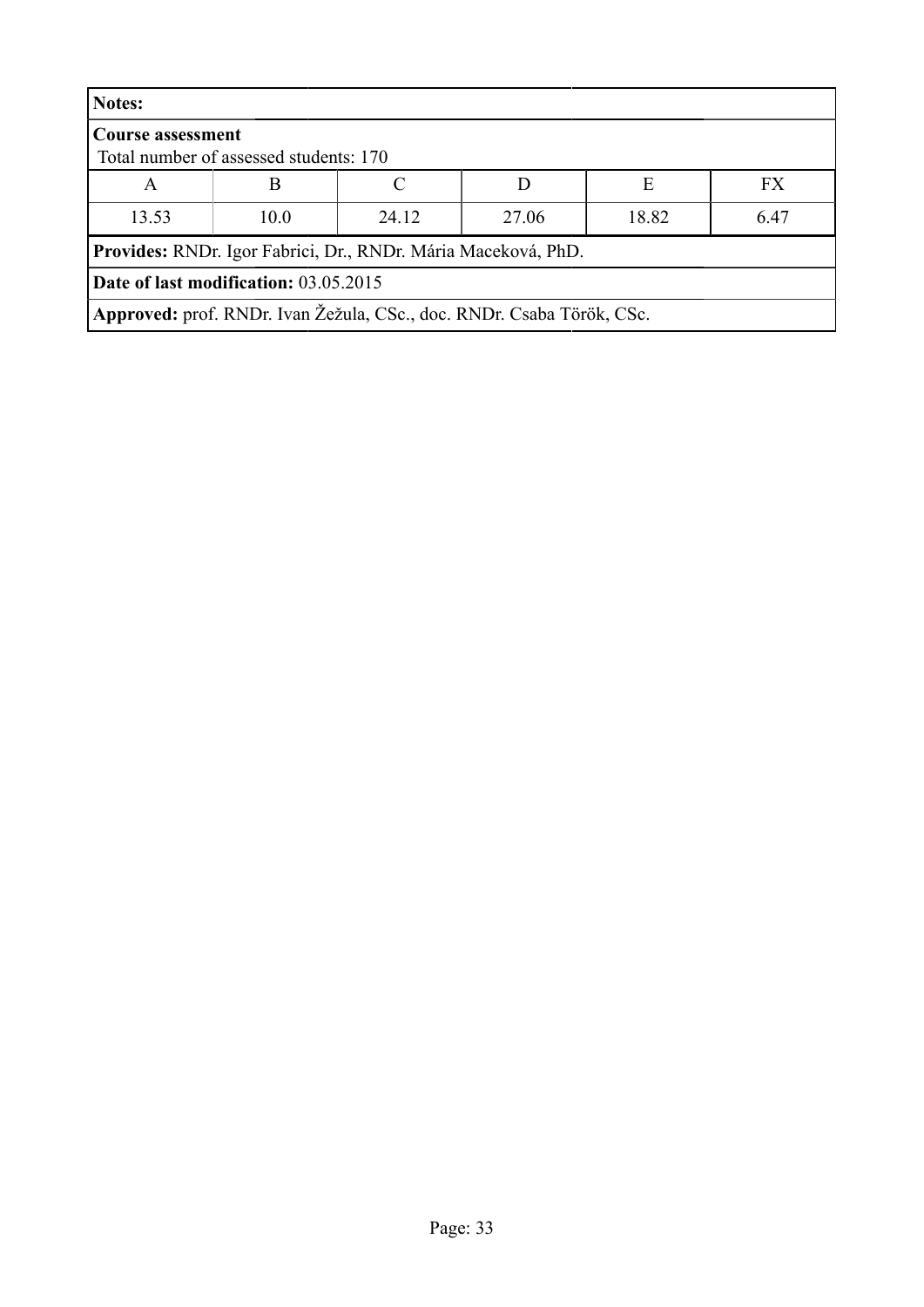<span id="page-33-0"></span>

|                                                                                                                                                                                                                                                                                          | University: P. J. Šafárik University in Košice                                                                                                                                                                                                                                                              |  |  |  |  |  |  |  |
|------------------------------------------------------------------------------------------------------------------------------------------------------------------------------------------------------------------------------------------------------------------------------------------|-------------------------------------------------------------------------------------------------------------------------------------------------------------------------------------------------------------------------------------------------------------------------------------------------------------|--|--|--|--|--|--|--|
| <b>Faculty: Faculty of Science</b>                                                                                                                                                                                                                                                       |                                                                                                                                                                                                                                                                                                             |  |  |  |  |  |  |  |
| Course ID: ÚMV/<br>DSMc/10                                                                                                                                                                                                                                                               | <b>Course name: Discrete mathematics III</b>                                                                                                                                                                                                                                                                |  |  |  |  |  |  |  |
|                                                                                                                                                                                                                                                                                          | Course type, scope and the method:<br>Course type: Lecture / Practice<br>Recommended course-load (hours):<br>Per week: 2/2 Per study period: 28/28<br>Course method: present                                                                                                                                |  |  |  |  |  |  |  |
| <b>Number of ECTS credits: 5</b>                                                                                                                                                                                                                                                         |                                                                                                                                                                                                                                                                                                             |  |  |  |  |  |  |  |
|                                                                                                                                                                                                                                                                                          | Recommended semester/trimester of the course: 5.                                                                                                                                                                                                                                                            |  |  |  |  |  |  |  |
| Course level: I.                                                                                                                                                                                                                                                                         |                                                                                                                                                                                                                                                                                                             |  |  |  |  |  |  |  |
| Prerequisities: UMV/DSMb/10                                                                                                                                                                                                                                                              |                                                                                                                                                                                                                                                                                                             |  |  |  |  |  |  |  |
| <b>Conditions for course completion:</b><br>Two tests during the semester<br>and an oral exam $(50\%)$                                                                                                                                                                                   | It is made on the base of results of two tests during the semester $(50\%)$ and a final written exam                                                                                                                                                                                                        |  |  |  |  |  |  |  |
| <b>Learning outcomes:</b>                                                                                                                                                                                                                                                                | Mastered fundamental methods of graph theory. Abilities of applications of graph theory.                                                                                                                                                                                                                    |  |  |  |  |  |  |  |
| <b>Brief outline of the course:</b><br>Eulerian and Hamiltonian graphs.<br>Connectivity: Theorem of Menger.<br>Matching: Theorem of Tutte.<br>Planar graphs: Theorem of Kuratowski.<br>Colourings of plane graphs.<br>Crossing numbers of graphs.<br>Edge colourings: Theorem of Vizing. | Plane graphs: Euler polyhedral formula and its consequences,<br>Introduction to the theory of light graphs in plane graphs.<br>Introduction to the topological graph theory.<br>Application of Graph theory: The shortest path problem, the critical path method.                                           |  |  |  |  |  |  |  |
| <b>Recommended literature:</b><br>Willey Interscience Publ., New York 1981                                                                                                                                                                                                               | 1. A. Bondy and U.S.R. Murty: Graph theory, Springer-Verlag 2008<br>2. G. Chartrand, L. Lesniak, and P. Zhang, Graphs and digraphs, CRC Press, Boca Raton 2011<br>3. R. Diestel: Graph Theory, Springer-Verlag, New York, Inc. 1997<br>4.M.N.S. Swamy and K. Thulasiraman: Graphs, Networks and Algorithms. |  |  |  |  |  |  |  |
| <b>Course language:</b><br>Slovak                                                                                                                                                                                                                                                        |                                                                                                                                                                                                                                                                                                             |  |  |  |  |  |  |  |
| <b>Notes:</b>                                                                                                                                                                                                                                                                            |                                                                                                                                                                                                                                                                                                             |  |  |  |  |  |  |  |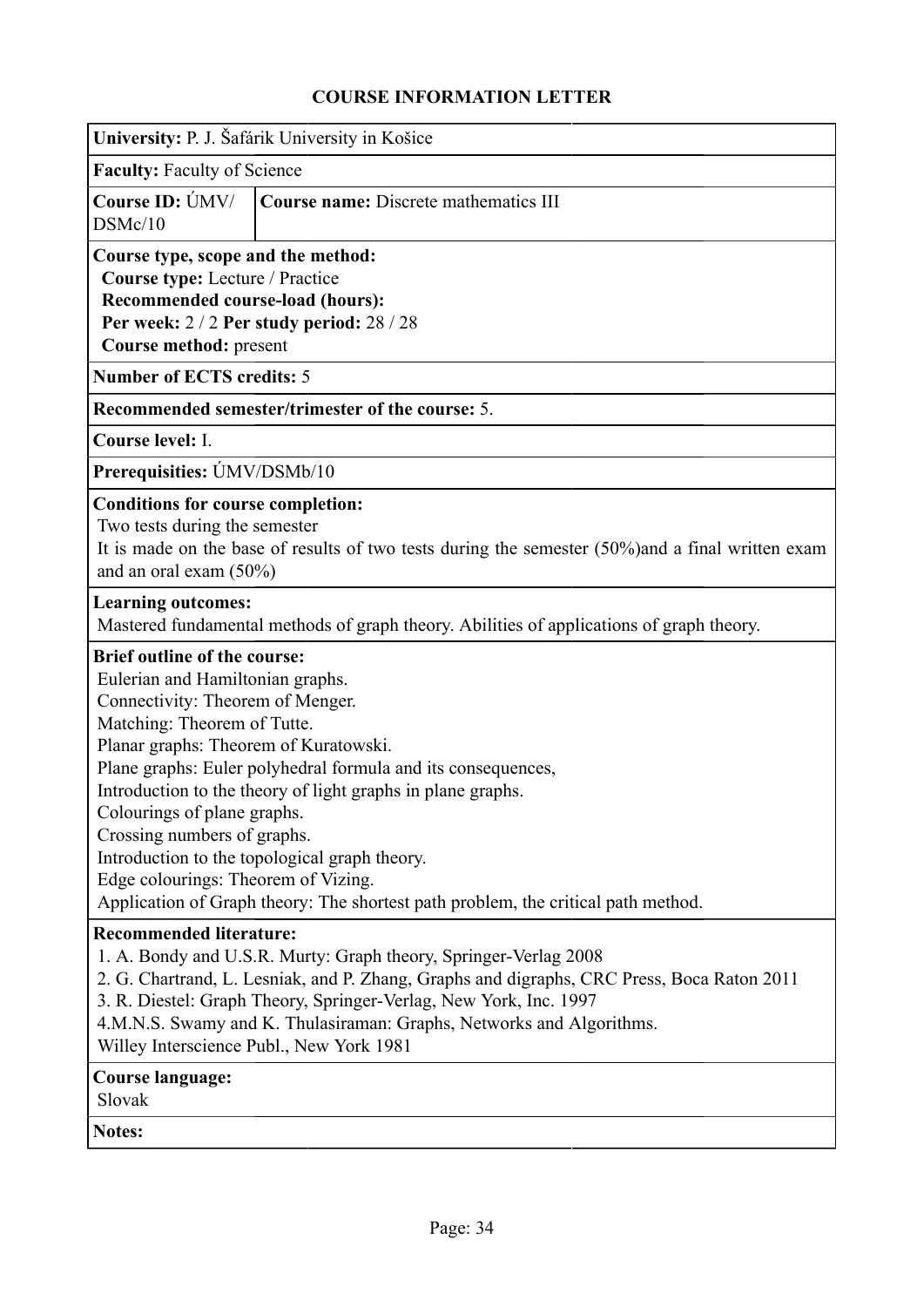| <b>Course assessment</b><br>Total number of assessed students: 77 |                                                                       |  |  |  |  |  |  |
|-------------------------------------------------------------------|-----------------------------------------------------------------------|--|--|--|--|--|--|
| E<br>FX.<br>A                                                     |                                                                       |  |  |  |  |  |  |
| 15.58                                                             | 12.99<br>31.17<br>15.58<br>24.68<br>0.0                               |  |  |  |  |  |  |
|                                                                   | Provides: prof. RNDr. Tomáš Madaras, PhD., RNDr. Mária Maceková, PhD. |  |  |  |  |  |  |
| Date of last modification: 03.05.2015                             |                                                                       |  |  |  |  |  |  |
|                                                                   | Approved: prof. RNDr. Ivan Žežula, CSc., doc. RNDr. Csaba Török, CSc. |  |  |  |  |  |  |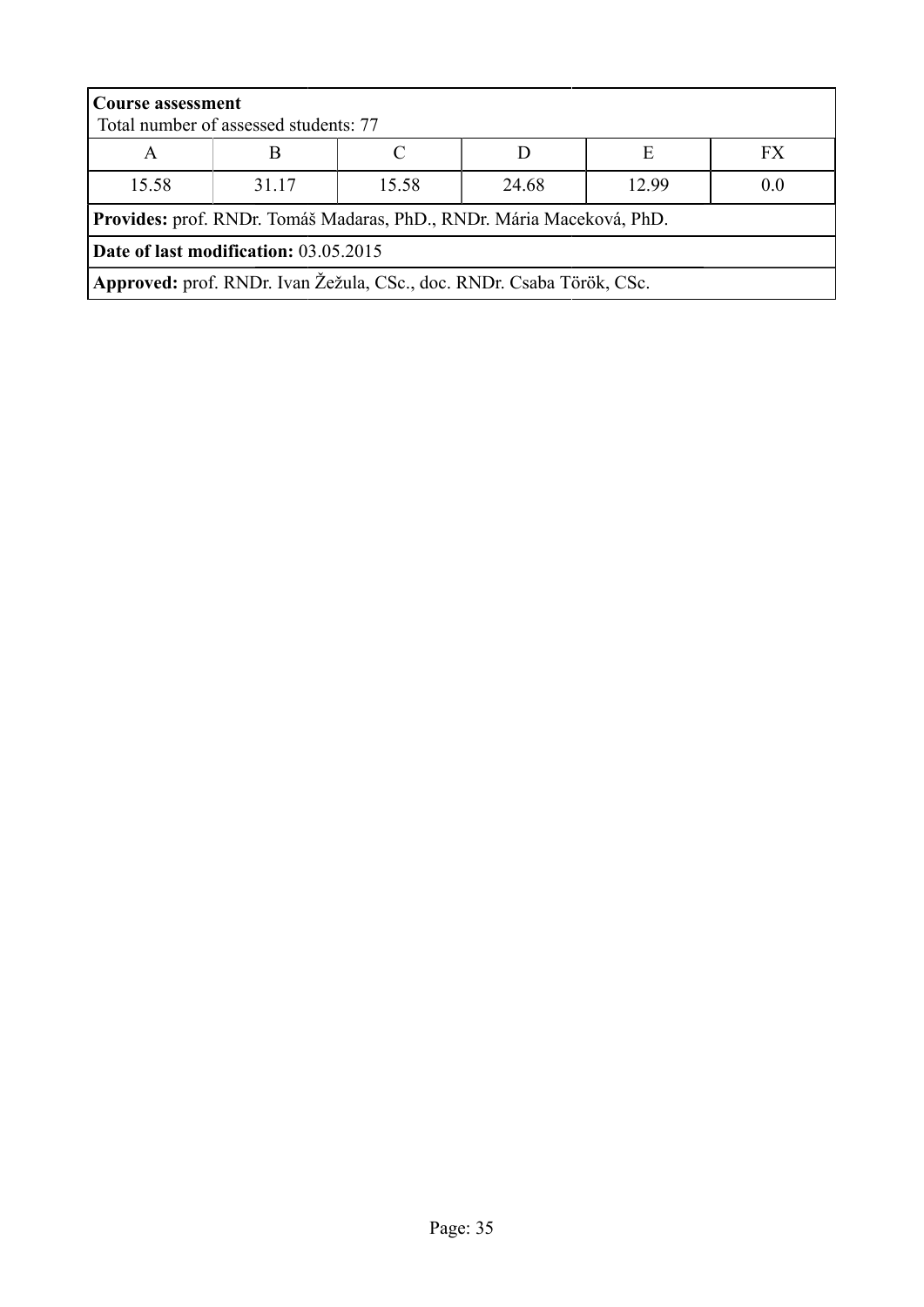<span id="page-35-0"></span>

| University: P. J. Šafárik University in Košice                                                                                                                                                                                                                                                                                                                                                    |                                                             |  |               |       |       |       |  |
|---------------------------------------------------------------------------------------------------------------------------------------------------------------------------------------------------------------------------------------------------------------------------------------------------------------------------------------------------------------------------------------------------|-------------------------------------------------------------|--|---------------|-------|-------|-------|--|
| <b>Faculty: Faculty of Science</b>                                                                                                                                                                                                                                                                                                                                                                |                                                             |  |               |       |       |       |  |
| Course ID: UMV/<br>DSM3a/10                                                                                                                                                                                                                                                                                                                                                                       | <b>Course name:</b> Discrete mathematics for informaticians |  |               |       |       |       |  |
| Course type, scope and the method:<br>Course type: Lecture / Practice<br>Recommended course-load (hours):<br>Per week: $2/1$ Per study period: $28/14$<br>Course method: present                                                                                                                                                                                                                  |                                                             |  |               |       |       |       |  |
| <b>Number of ECTS credits: 4</b>                                                                                                                                                                                                                                                                                                                                                                  |                                                             |  |               |       |       |       |  |
| Recommended semester/trimester of the course: 3.                                                                                                                                                                                                                                                                                                                                                  |                                                             |  |               |       |       |       |  |
| Course level: I.                                                                                                                                                                                                                                                                                                                                                                                  |                                                             |  |               |       |       |       |  |
| <b>Prerequisities:</b>                                                                                                                                                                                                                                                                                                                                                                            |                                                             |  |               |       |       |       |  |
| <b>Conditions for course completion:</b><br>Based on results of two semestral tests.<br>Based on semestral evaluation and the result of examination.                                                                                                                                                                                                                                              |                                                             |  |               |       |       |       |  |
| <b>Learning outcomes:</b><br>To present the basics of combinatorics and their applications in computer science.                                                                                                                                                                                                                                                                                   |                                                             |  |               |       |       |       |  |
| <b>Brief outline of the course:</b><br>Mathematical induction and Dirichlet principle. The sum and the product rule. Permutations,<br>k-permutations, combinations. Selections with repetitions. The inclusion/exclusion principle.<br>Recurrent equations. Introduction to graph theory. Trees. Eulerian and Hamiltonian graphs. Planar<br>graphs. Graph colourings.                             |                                                             |  |               |       |       |       |  |
| <b>Recommended literature:</b><br>1. S. Jendroľ, P. Mihók: Diskrétna matematika I., UPJŠ Košice 1992<br>2. J. Nešetřil, J. Matoušek: Kapitoly z diskrétni matematiky<br>3. E. R. Scheinerman: Mathematics - a discrete introduction, Brooks/Cole Publ. Comp. Pacific<br><b>Grove 2000.</b><br>4. R.P. Grimaldi: Discrete and Computational Mathematics, Addison-Wesley Publ. Co.-Rending<br>1994. |                                                             |  |               |       |       |       |  |
| <b>Course language:</b><br>Slovak                                                                                                                                                                                                                                                                                                                                                                 |                                                             |  |               |       |       |       |  |
| <b>Notes:</b>                                                                                                                                                                                                                                                                                                                                                                                     |                                                             |  |               |       |       |       |  |
| <b>Course assessment</b><br>Total number of assessed students: 274                                                                                                                                                                                                                                                                                                                                |                                                             |  |               |       |       |       |  |
| A                                                                                                                                                                                                                                                                                                                                                                                                 | B                                                           |  | $\mathcal{C}$ | D     | E     | FX    |  |
| 5.47                                                                                                                                                                                                                                                                                                                                                                                              | 2.92                                                        |  | 9.49          | 16.79 | 52.55 | 12.77 |  |
| Provides: prof. RNDr. Tomáš Madaras, PhD., RNDr. Mária Maceková, PhD.                                                                                                                                                                                                                                                                                                                             |                                                             |  |               |       |       |       |  |
|                                                                                                                                                                                                                                                                                                                                                                                                   | Date of last modification: 22.09.2019                       |  |               |       |       |       |  |
|                                                                                                                                                                                                                                                                                                                                                                                                   |                                                             |  |               |       |       |       |  |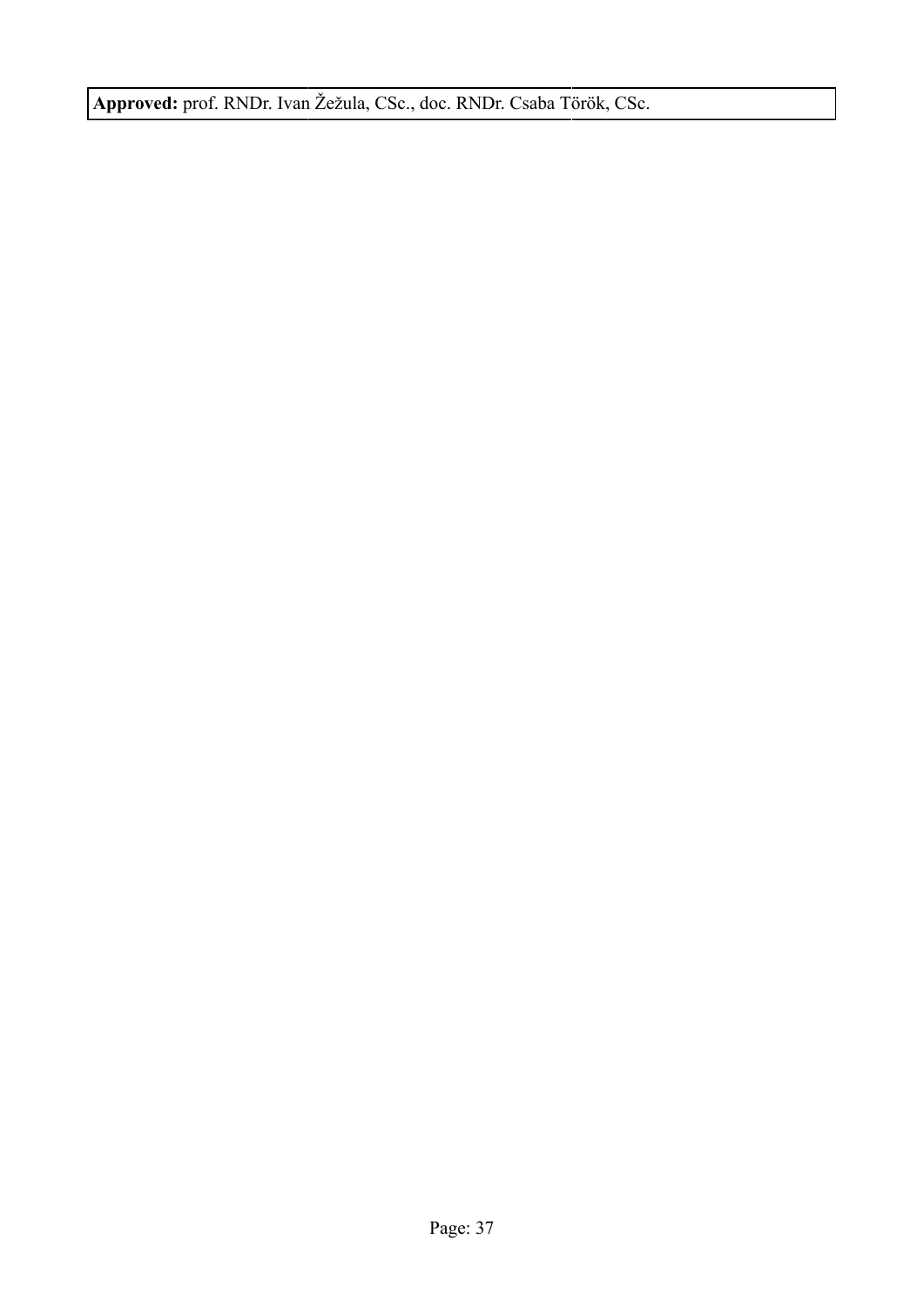|                                                                                                                                            | University: P. J. Šafárik University in Košice                                                                                                                                                                                                                                                                                                                                                                                                                                                                                                                                                                                                                                                                                                                                                     |
|--------------------------------------------------------------------------------------------------------------------------------------------|----------------------------------------------------------------------------------------------------------------------------------------------------------------------------------------------------------------------------------------------------------------------------------------------------------------------------------------------------------------------------------------------------------------------------------------------------------------------------------------------------------------------------------------------------------------------------------------------------------------------------------------------------------------------------------------------------------------------------------------------------------------------------------------------------|
| <b>Faculty: Faculty of Science</b>                                                                                                         |                                                                                                                                                                                                                                                                                                                                                                                                                                                                                                                                                                                                                                                                                                                                                                                                    |
| Course ID: ÚMV/<br>DYS/19                                                                                                                  | Course name: Dynamic systems                                                                                                                                                                                                                                                                                                                                                                                                                                                                                                                                                                                                                                                                                                                                                                       |
| Course type, scope and the method:<br>Course type: Lecture / Practice<br>Recommended course-load (hours):<br><b>Course method: present</b> | Per week: 2/2 Per study period: 28/28                                                                                                                                                                                                                                                                                                                                                                                                                                                                                                                                                                                                                                                                                                                                                              |
| <b>Number of ECTS credits: 5</b>                                                                                                           |                                                                                                                                                                                                                                                                                                                                                                                                                                                                                                                                                                                                                                                                                                                                                                                                    |
|                                                                                                                                            | Recommended semester/trimester of the course: 5.                                                                                                                                                                                                                                                                                                                                                                                                                                                                                                                                                                                                                                                                                                                                                   |
| Course level: I.                                                                                                                           |                                                                                                                                                                                                                                                                                                                                                                                                                                                                                                                                                                                                                                                                                                                                                                                                    |
| Prerequisities: ÚMV/FRPb/19                                                                                                                |                                                                                                                                                                                                                                                                                                                                                                                                                                                                                                                                                                                                                                                                                                                                                                                                    |
| <b>Conditions for course completion:</b>                                                                                                   | Ongoing evaluation takes the form of a written test during the semester and programming<br>assigned procedure in pre-selected software. The overal evaluation is based on a result of mid-term<br>evaluation $(60\%)$ and the result of final written and oral examination $(40\%)$ .                                                                                                                                                                                                                                                                                                                                                                                                                                                                                                              |
| <b>Learning outcomes:</b>                                                                                                                  | The course provides students deep knowledge of the theory of dynamical systems from the<br>theoretical and practical point of view (their modeling, their properties and numerical simulation).<br>Emphasis is put on an interdisciplinary approach and hte usage of software.                                                                                                                                                                                                                                                                                                                                                                                                                                                                                                                     |
| <b>Brief outline of the course:</b>                                                                                                        | 1. Basic notions of the theory of dynamical systems and their properties.<br>2. Differential equations and systems - their relationship, methods of solution.<br>3. Difference equations and systems - methods of solution.<br>4. Stability and chaotic behavior of the dynamical systems, bifurcation.<br>5. Numerical methods as dynamical systems, analysis of algorithms.<br>6. Applications of dynamical systems in computer science.                                                                                                                                                                                                                                                                                                                                                         |
| <b>Recommended literature:</b><br>2011<br><b>Cambridge University Press</b><br>Vol. 18, SIAM                                               | 1. Brunovský, P., Diferenčné a diferenciálne rovnice (vysokoškolský učebný text), FMFI UK,<br>http://www.iam.fmph.uniba.sk/skripta/brunovsky/ddrtext.pdf<br>2. L. Kluvánek, I. Mišík, M. Švec: Matematika II, SVTL, Bratislava, 1961.<br>3. N. M. Matvejev: Zbierka príkladov z obyčajných diferenciálnych rovníc, ALFA, Bratislava,<br>4. Stuart, A.M.; Humphries, A.R. (1996), Dynamical Systems and Numerical Analysis,<br>5. Jacques M. Bahi and Christophe Guyeux. 2013. Discrete Dynamical Systems and Chaotic<br>Machines: Theory and Applications. CRC Press, Inc., Boca Raton, FL, USA. 1970.<br>6. Kelley, C. T. (1995). Iterative Methods for Linear and Nonlinear Equations. SIAM.<br>7. Kelley, C.T. (1999) Iterative Methods for Optimization. In: Frontiers in Applied Mathematics, |
| <b>Course language:</b>                                                                                                                    |                                                                                                                                                                                                                                                                                                                                                                                                                                                                                                                                                                                                                                                                                                                                                                                                    |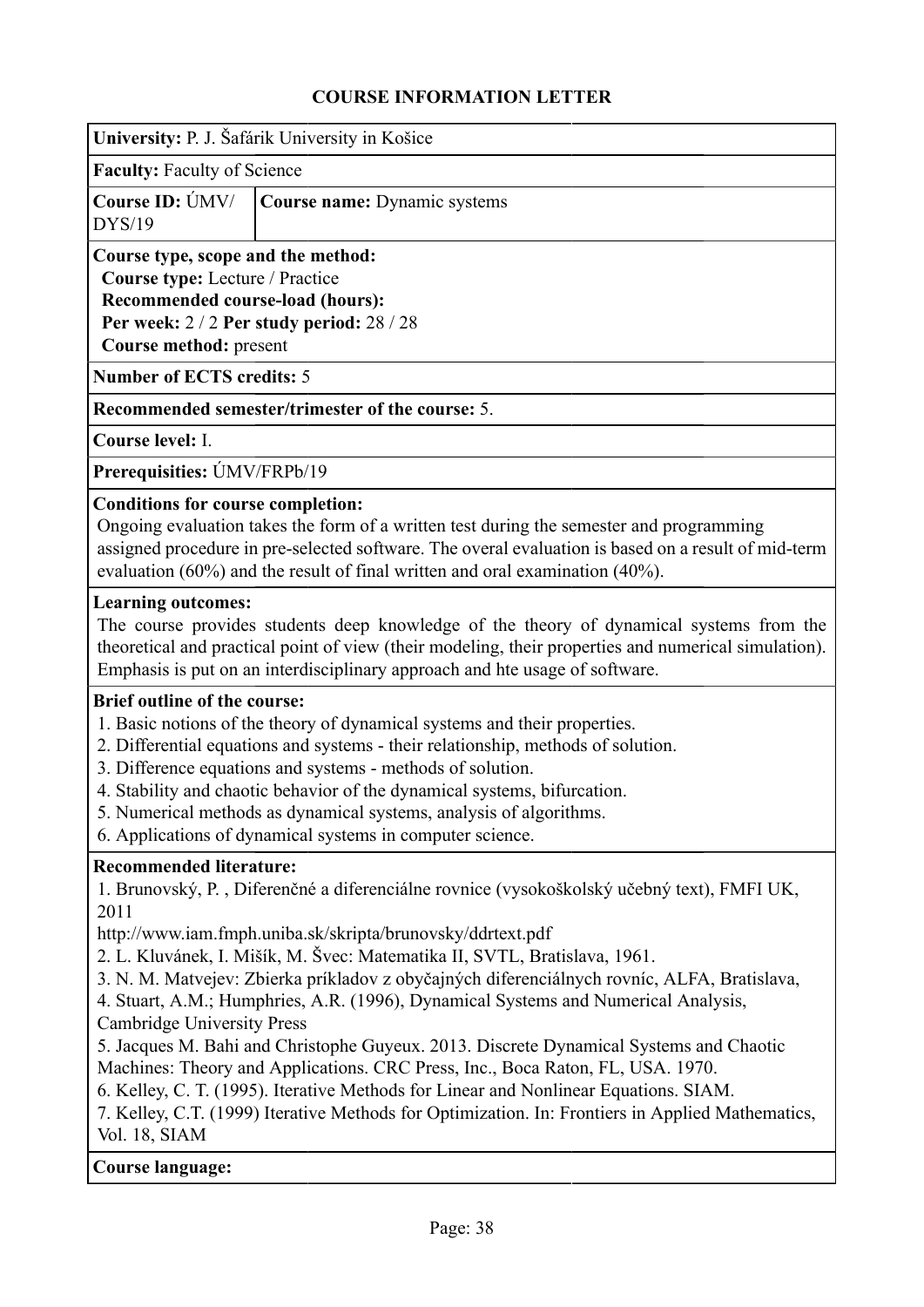| <b>Notes:</b>                                |                                                                           |     |     |     |           |  |
|----------------------------------------------|---------------------------------------------------------------------------|-----|-----|-----|-----------|--|
| <b>Course assessment</b>                     | Total number of assessed students: 0                                      |     |     |     |           |  |
| A                                            | B                                                                         |     |     | Е   | <b>FX</b> |  |
| 0.0                                          | 0.0                                                                       | 0.0 | 0.0 | 0.0 | 0.0       |  |
|                                              | <b>Provides:</b> doc. RNDr. Ondrej Hutník, PhD., Mgr. Jozef Kiseľák, PhD. |     |     |     |           |  |
| <b>Date of last modification: 27.03.2019</b> |                                                                           |     |     |     |           |  |
|                                              | Approved: prof. RNDr. Ivan Žežula, CSc., doc. RNDr. Csaba Török, CSc.     |     |     |     |           |  |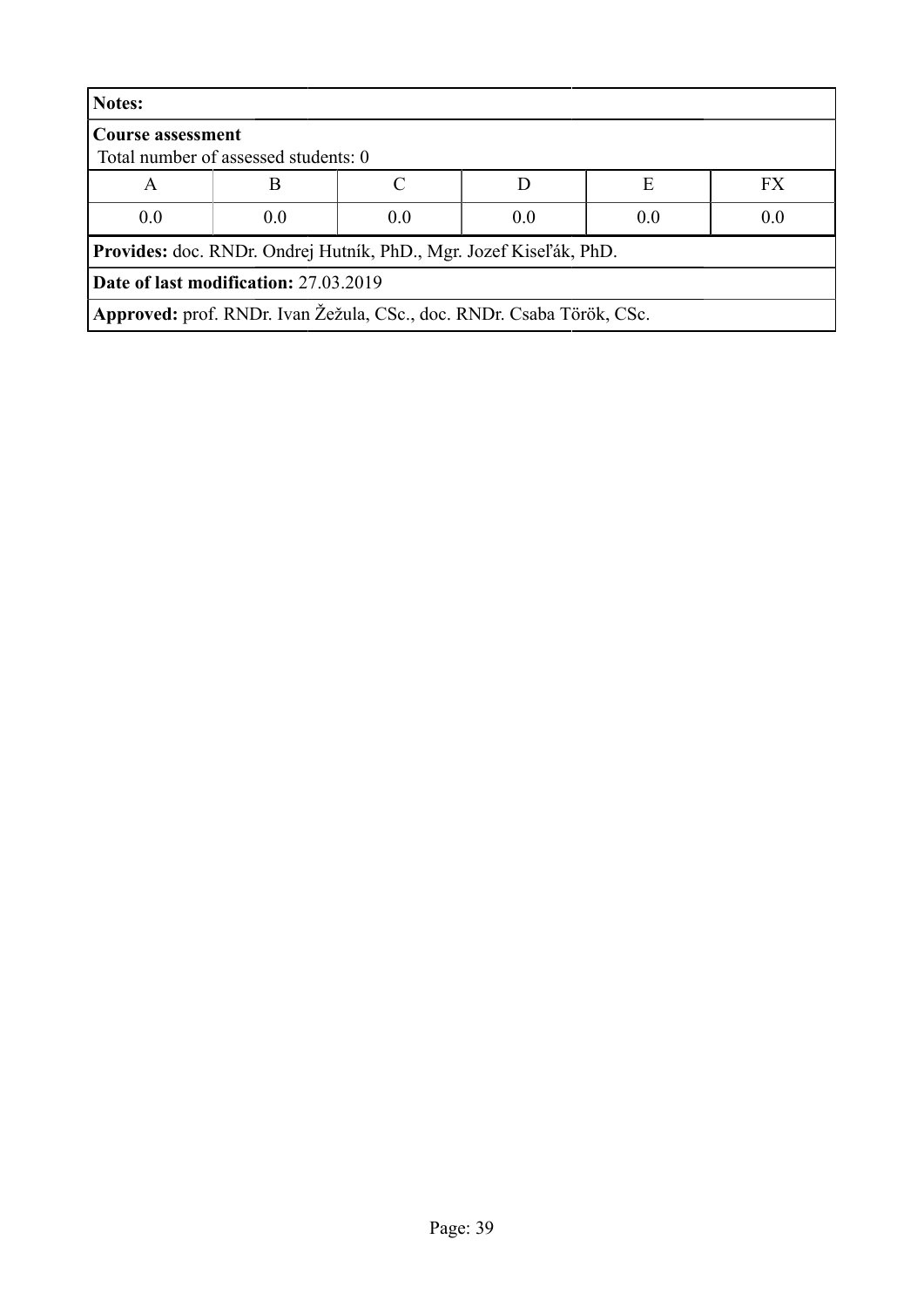|                                                                                                                                                                                                                                                                | COUNSE INFONMATION LETTEN                                                                                                                                                                                                                                                                                                                                                                                                                                                                                                                                                                                                                                                                                                                                                                                                                                   |
|----------------------------------------------------------------------------------------------------------------------------------------------------------------------------------------------------------------------------------------------------------------|-------------------------------------------------------------------------------------------------------------------------------------------------------------------------------------------------------------------------------------------------------------------------------------------------------------------------------------------------------------------------------------------------------------------------------------------------------------------------------------------------------------------------------------------------------------------------------------------------------------------------------------------------------------------------------------------------------------------------------------------------------------------------------------------------------------------------------------------------------------|
|                                                                                                                                                                                                                                                                | University: P. J. Šafárik University in Košice                                                                                                                                                                                                                                                                                                                                                                                                                                                                                                                                                                                                                                                                                                                                                                                                              |
| <b>Faculty: Faculty of Science</b>                                                                                                                                                                                                                             |                                                                                                                                                                                                                                                                                                                                                                                                                                                                                                                                                                                                                                                                                                                                                                                                                                                             |
| Course ID: CJP/<br><b>PFAJ4/07</b>                                                                                                                                                                                                                             | <b>Course name:</b> English Language of Natural Science                                                                                                                                                                                                                                                                                                                                                                                                                                                                                                                                                                                                                                                                                                                                                                                                     |
| Course type, scope and the method:<br><b>Course type: Practice</b><br>Recommended course-load (hours):<br>Per week: 2 Per study period: 28<br>Course method: present                                                                                           |                                                                                                                                                                                                                                                                                                                                                                                                                                                                                                                                                                                                                                                                                                                                                                                                                                                             |
| <b>Number of ECTS credits: 2</b>                                                                                                                                                                                                                               |                                                                                                                                                                                                                                                                                                                                                                                                                                                                                                                                                                                                                                                                                                                                                                                                                                                             |
|                                                                                                                                                                                                                                                                | Recommended semester/trimester of the course: 2.                                                                                                                                                                                                                                                                                                                                                                                                                                                                                                                                                                                                                                                                                                                                                                                                            |
| Course level: I.                                                                                                                                                                                                                                               |                                                                                                                                                                                                                                                                                                                                                                                                                                                                                                                                                                                                                                                                                                                                                                                                                                                             |
| <b>Prerequisities:</b>                                                                                                                                                                                                                                         |                                                                                                                                                                                                                                                                                                                                                                                                                                                                                                                                                                                                                                                                                                                                                                                                                                                             |
| <b>Conditions for course completion:</b><br>credit tests.                                                                                                                                                                                                      | Distant form of study (Online through MS teams) - based on the sylabus<br>Active participation in class and completed homework assignments. Students are allowed to miss 2<br>classes at the most (in case of online form - not attending online class/assignments not handed in)<br>Continuous assessment: 2 credit tests taken thorugh MS Teams online (presumably in weeks 6 and<br>13) and academic presentation in English given through MS Teams online.<br>In order to be admitted to the final exam, a student has to score at least 65 % as a sum of both<br>The exam test results represent 50% of the final grade for the course, continuous assessment results<br>represent the other 50% of the final grade.<br>The final grade for the course will be calculated as follows:<br>A 93-100, B 86-92, C 79-85, D 72-78, E 65-71, FX 64 and less. |
| <b>Learning outcomes:</b><br><b>Brief outline of the course:</b>                                                                                                                                                                                               | Enhancement of students' language skills (speaking, writing, reading and listening comprehension)<br>in English for specific purposes and development of students' language competence (familiarization<br>with selected phonological, lexical and syntactic phenomena), improvement of students' pragmatic<br>competence (familiarization with selected language functions) and improvement of presentation<br>skills at B2 level (CEFR) with focus on terminology of English for natural science.                                                                                                                                                                                                                                                                                                                                                         |
| 1. Introduction to studying language<br>3. Talking about academic study<br>4. Discussing science<br>6. Expressing cause and effect<br>7. Describing structures<br>8. Explaining processes<br>10. Talking about problem and solution<br>11. Referencing authors | 2. Selected aspects of scientific language<br>5. Defining scientific terminology and concepts<br>9. Comparing objects, structures and concepts                                                                                                                                                                                                                                                                                                                                                                                                                                                                                                                                                                                                                                                                                                              |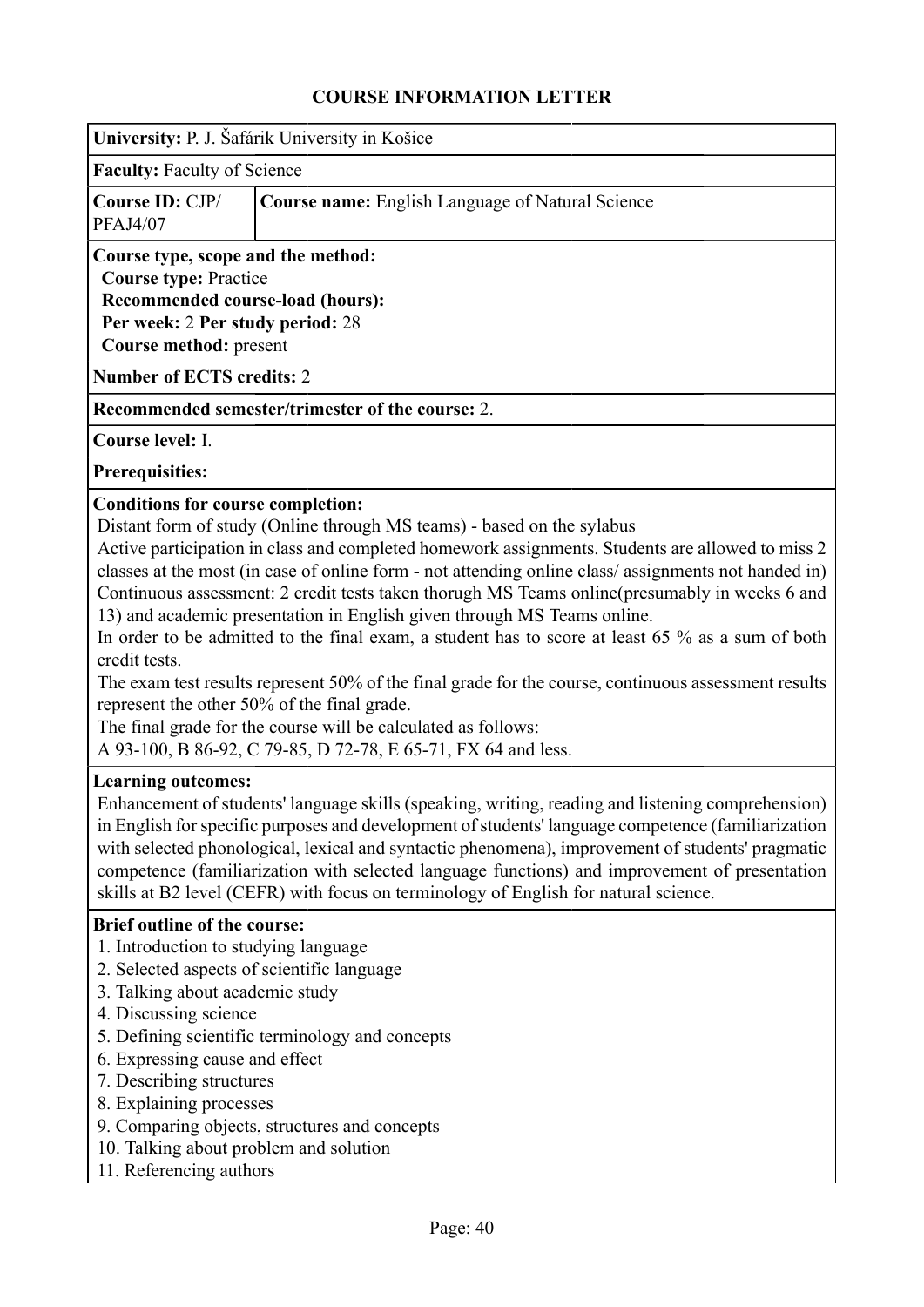12. Giving examples

13. Visual aids and numbers

14. Referencing time and place

Presentation topics related to students´study fields.

### **Recommended literature:**

study materials provided by the course instructor

Redman, S.: English Vocabulary in Use, Pre-intermetdiate, Intermediate. Cambridge University Press, 2003.

Armer, T.: Cambridge English for Scientists. CUP, 2011.

Wharton J.: Academic Encounters. The Natural World. CUP, 2009.

Murphy, R.: English Grammar in Use. Cambridge University Press, 1994.

P. Fitzgerald : English for ICT studies. Garnet Publishing, 2011.

https://worldservice/learningenglish, https://spectator.sme.sk

www.isllibrary.com

### **Course language:**

**Notes:**

### **Course assessment**

Total number of assessed students: 2605

| $\mathbf{r}$ | ∸     |       |       |      | <b>TIXT</b><br>* * * |
|--------------|-------|-------|-------|------|----------------------|
| 37.16        | 25.03 | 17.04 | 10.21 | 8.29 | 2.26                 |

**Provides:** Mgr. Lenka Klimčáková, Mgr. Barbara Mitríková, Mgr. Viktória Mária Slovenská, PhDr. Helena Petruňová, CSc.

**Date of last modification:** 14.02.2021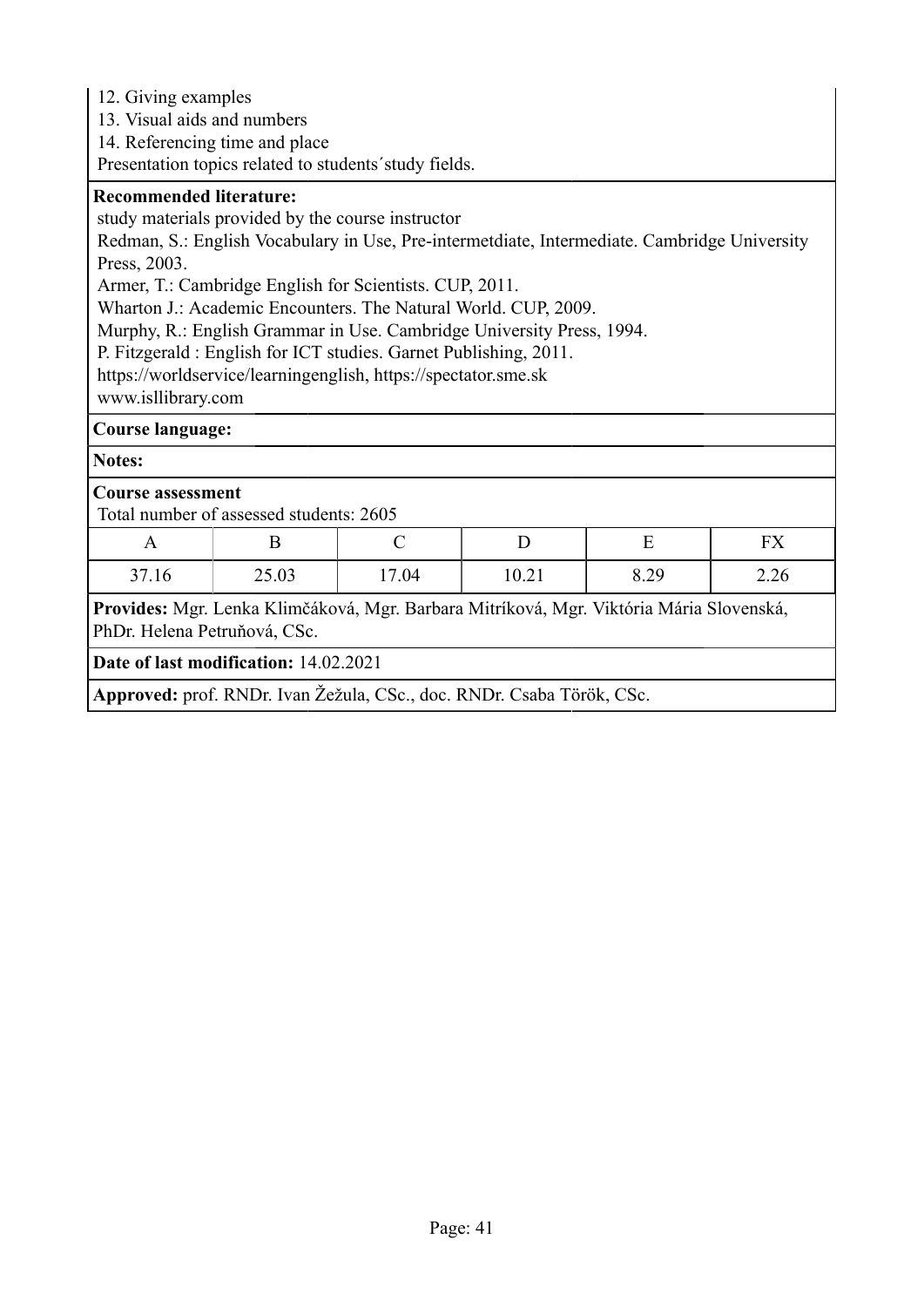|                                                                                                              | University: P. J. Šafárik University in Košice                                                                                                                                                                                                                                                                                          |                                                                                                                                                                                                                                                         |   |   |    |  |  |
|--------------------------------------------------------------------------------------------------------------|-----------------------------------------------------------------------------------------------------------------------------------------------------------------------------------------------------------------------------------------------------------------------------------------------------------------------------------------|---------------------------------------------------------------------------------------------------------------------------------------------------------------------------------------------------------------------------------------------------------|---|---|----|--|--|
| <b>Faculty: Faculty of Science</b>                                                                           |                                                                                                                                                                                                                                                                                                                                         |                                                                                                                                                                                                                                                         |   |   |    |  |  |
| Course ID: ÚMV/<br>FRPa/19                                                                                   | <b>Course name:</b> Function of real variable                                                                                                                                                                                                                                                                                           |                                                                                                                                                                                                                                                         |   |   |    |  |  |
|                                                                                                              | Course type, scope and the method:<br>Course type: Lecture / Practice<br>Recommended course-load (hours):<br>Per week: 2/4 Per study period: 28/56<br>Course method: present                                                                                                                                                            |                                                                                                                                                                                                                                                         |   |   |    |  |  |
| <b>Number of ECTS credits: 7</b>                                                                             |                                                                                                                                                                                                                                                                                                                                         |                                                                                                                                                                                                                                                         |   |   |    |  |  |
|                                                                                                              |                                                                                                                                                                                                                                                                                                                                         | Recommended semester/trimester of the course: 3.                                                                                                                                                                                                        |   |   |    |  |  |
| Course level: I.                                                                                             |                                                                                                                                                                                                                                                                                                                                         |                                                                                                                                                                                                                                                         |   |   |    |  |  |
| <b>Prerequisities:</b>                                                                                       |                                                                                                                                                                                                                                                                                                                                         |                                                                                                                                                                                                                                                         |   |   |    |  |  |
| <b>Conditions for course completion:</b><br>Written exam.                                                    |                                                                                                                                                                                                                                                                                                                                         |                                                                                                                                                                                                                                                         |   |   |    |  |  |
| <b>Learning outcomes:</b>                                                                                    |                                                                                                                                                                                                                                                                                                                                         | The course provides an introductory knowledge on basic tools of differential and integral calculus<br>of real functions of one real variable, and a development of certain calculation skills in the field.                                             |   |   |    |  |  |
| <b>Brief outline of the course:</b><br>1. Basics of mathematical logic and notations.                        |                                                                                                                                                                                                                                                                                                                                         | 2. Real functions - basic notions, operation, graphs, continuity.<br>3. Differential calculus of functions of one real variable - differentiability, using the derivative.<br>4. Integral calculus of functions of one real variable - Newton integral. |   |   |    |  |  |
|                                                                                                              | <b>Recommended literature:</b><br>1. Brannan, D.: A First Course in Mathematical Analysis, Cambridge University Press,<br>Cambridge 2006.<br>2. Bruckner, A. M., Bruckner J. B., Thomson, B. S.: Real Analysis, Second Edition,<br>ClassicalRealAnalysis.com, 2008.<br>3. Zorich, V. A.: Mathematical Analysis I, Springer-Verlag 2002. |                                                                                                                                                                                                                                                         |   |   |    |  |  |
| <b>Course language:</b>                                                                                      |                                                                                                                                                                                                                                                                                                                                         |                                                                                                                                                                                                                                                         |   |   |    |  |  |
| <b>Notes:</b>                                                                                                |                                                                                                                                                                                                                                                                                                                                         |                                                                                                                                                                                                                                                         |   |   |    |  |  |
| <b>Course assessment</b><br>Total number of assessed students: 621                                           |                                                                                                                                                                                                                                                                                                                                         |                                                                                                                                                                                                                                                         |   |   |    |  |  |
| A                                                                                                            | B                                                                                                                                                                                                                                                                                                                                       | $\mathcal{C}$                                                                                                                                                                                                                                           | D | E | FX |  |  |
| 7.89                                                                                                         | 9.02<br>15.46<br>22.38<br>35.59<br>9.66                                                                                                                                                                                                                                                                                                 |                                                                                                                                                                                                                                                         |   |   |    |  |  |
| <b>Provides:</b> doc. RNDr. Ondrej Hutník, PhD., RNDr. Jaroslav Šupina, PhD., RNDr. Lenka<br>Halčinová, PhD. |                                                                                                                                                                                                                                                                                                                                         |                                                                                                                                                                                                                                                         |   |   |    |  |  |
| Date of last modification: 26.03.2019                                                                        |                                                                                                                                                                                                                                                                                                                                         |                                                                                                                                                                                                                                                         |   |   |    |  |  |
|                                                                                                              |                                                                                                                                                                                                                                                                                                                                         | Approved: prof. RNDr. Ivan Žežula, CSc., doc. RNDr. Csaba Török, CSc.                                                                                                                                                                                   |   |   |    |  |  |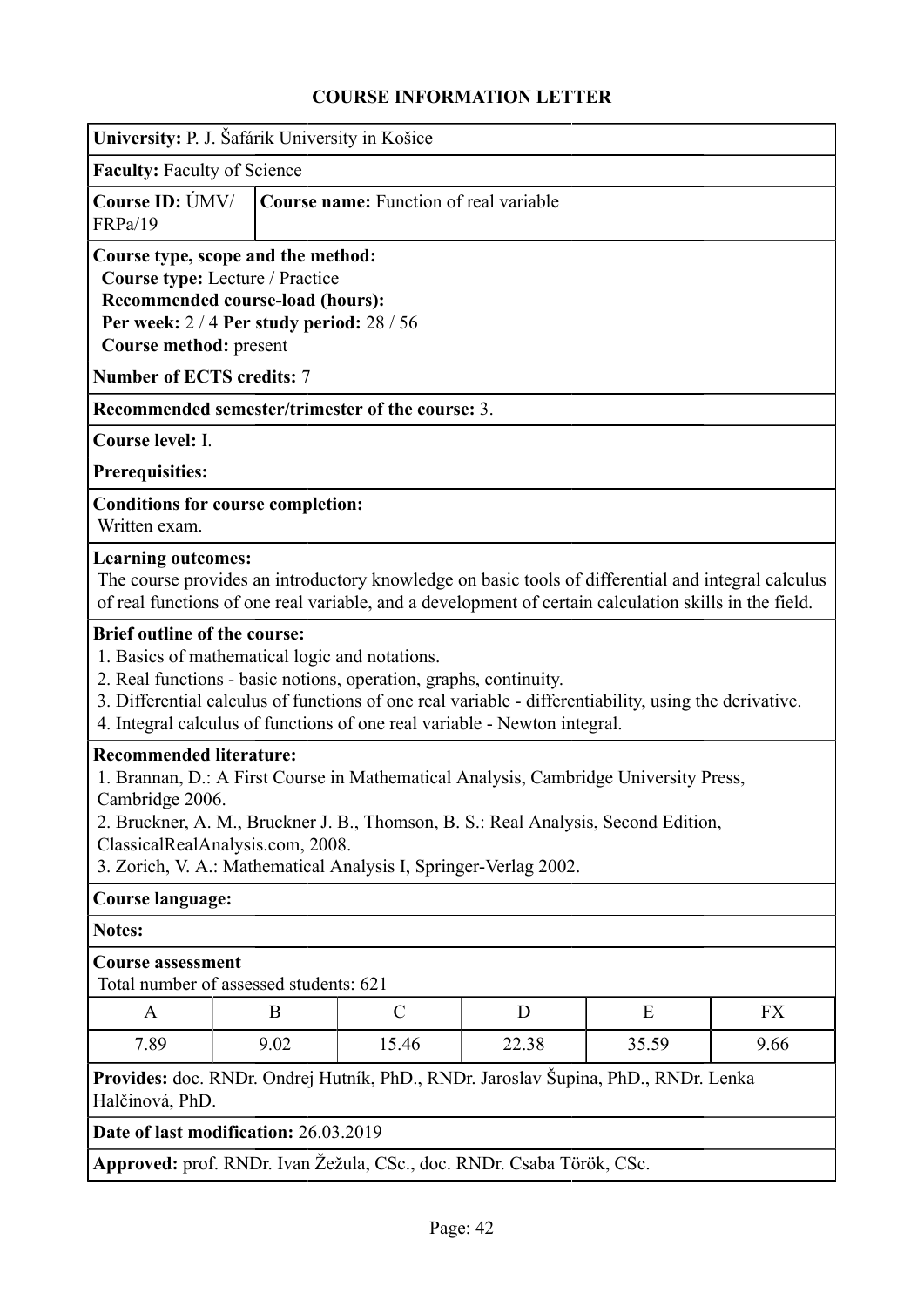| University: P. J. Šafárik University in Košice |  |  |  |  |
|------------------------------------------------|--|--|--|--|
|                                                |  |  |  |  |

**Faculty:** Faculty of Science

|         | <b>Course ID:</b> UMV/ <b>Course name:</b> Function of real variables |
|---------|-----------------------------------------------------------------------|
| FRPb/19 |                                                                       |

## **Course type, scope and the method:**

**Course type:** Lecture / Practice

**Recommended course-load (hours): Per week:** 4 / 3 **Per study period:** 56 / 42 **Course method:** present

**Number of ECTS credits:** 8

**Recommended semester/trimester of the course:** 4.

**Course level:** I., II.

**Prerequisities:** ÚMV/FRPa/19 and leboÚMV/MZIb/10

### **Conditions for course completion:**

Ongoing evaluation takes the form of small tests, projects and two main online tests during the semester. Overall evaluation is given by ongoing evaluation (60%), written and oral part of the exam (40%).

### **Learning outcomes:**

The course provides students the basics of mathematical analysis necessary to study physics and computer science and related fields. The students also learn mathematical culture, notation and mathematical way of thinking and expression.

## **Brief outline of the course:**

## **Recommended literature:**

1. B. Mihalíková, J. Ohriska: Matematická analýza 1, 2, vysokoškolský učebný text, UPJŠ v Košiciach, Košice, 2000, 2007. 2. L. Kluvánek, I. Mišík, M. Švec: Matematika I, II, SVTL, Bratislava, 1959. 3. Z. Došlá, O. Došlý: Diferenciální počet funkcí více proměnných, vysokoškolský učebný text, Masarykova univerzita v Brne, Brno, 2003. 4. J. Kopáček: Matematická analýza nejen pro fyziky I, II, Matfyzpress, Praha, 2004, 2007. 5. J. C. Robinson: An introduction to ordinary differential equations, Cambridge University Press, Cambridge, 2004. 6. R. E. Williamson, H. F. Trotter: Multivariable mathematics, Prentice Hall (Pearson), Upper Saddle River, 2004. 7. B. S. Thomson, J. B. Bruckner, A. M. Bruckner: Elementary real analysis, Prentice Hall (Pearson), Lexington, 2008.

### **Course language:**

**Notes:**

### **Course assessment**

Total number of assessed students: 479

|                                                                 |       |      |       |       | FX   |  |  |
|-----------------------------------------------------------------|-------|------|-------|-------|------|--|--|
| 9.39                                                            | 10.86 | 14.2 | 22.13 | 36.74 | 6.68 |  |  |
| Provides: Mgr. Jozef Kiseľák, PhD., RNDr. Jaroslav Šupina, PhD. |       |      |       |       |      |  |  |
| Date of last modification: 31.03.2020                           |       |      |       |       |      |  |  |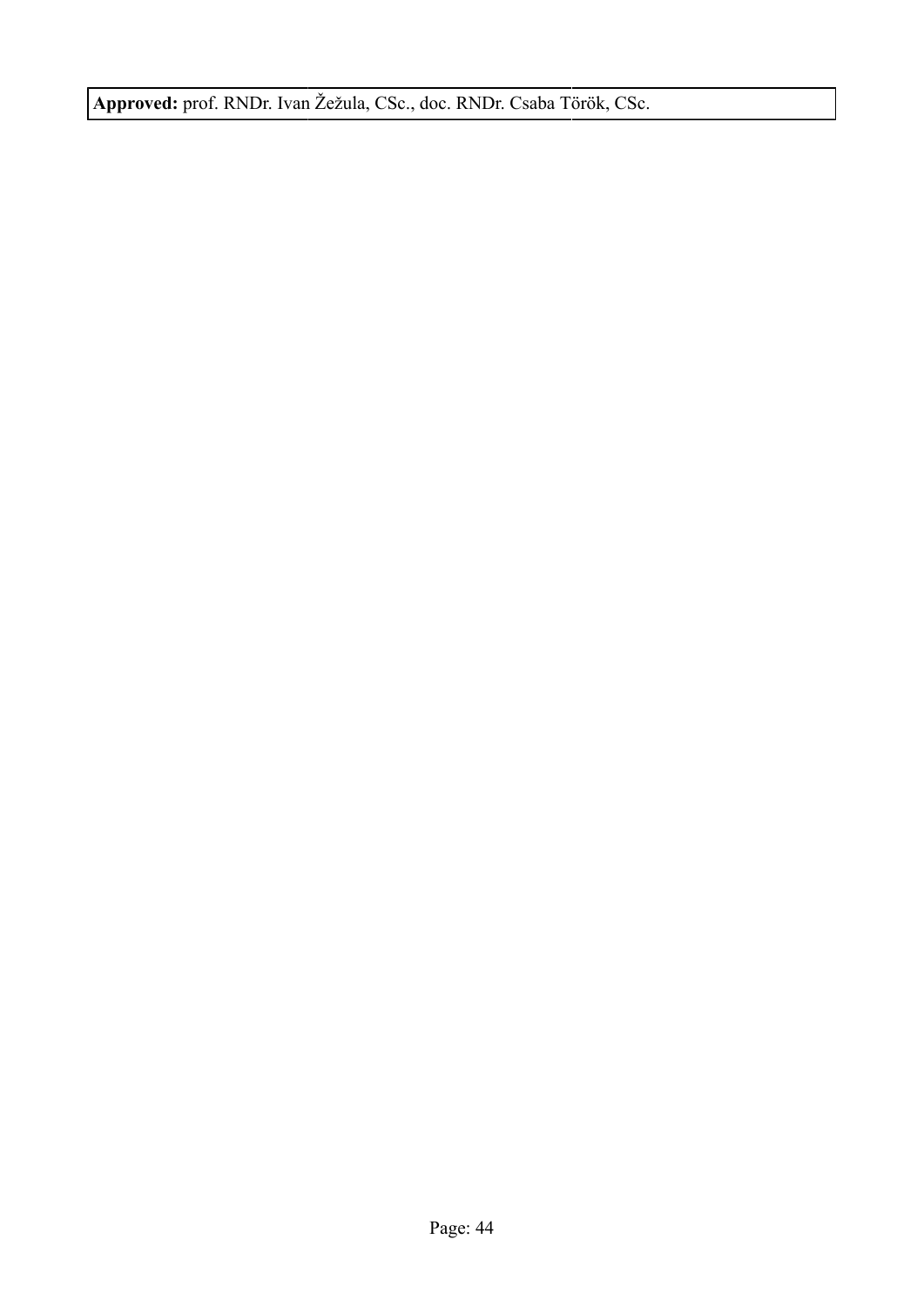| University: P. J. Šafárik University in Košice                                                                                                                                                                                   |                                         |                                                                           |   |                                                                                                                                                                                                                                                                                                   |           |  |  |
|----------------------------------------------------------------------------------------------------------------------------------------------------------------------------------------------------------------------------------|-----------------------------------------|---------------------------------------------------------------------------|---|---------------------------------------------------------------------------------------------------------------------------------------------------------------------------------------------------------------------------------------------------------------------------------------------------|-----------|--|--|
|                                                                                                                                                                                                                                  | <b>Faculty: Faculty of Science</b>      |                                                                           |   |                                                                                                                                                                                                                                                                                                   |           |  |  |
| Course ID: UNF/<br><b>FUN1/15</b>                                                                                                                                                                                                |                                         | <b>Course name:</b> Functional programming                                |   |                                                                                                                                                                                                                                                                                                   |           |  |  |
| Course type, scope and the method:<br>Course type: Lecture / Practice<br>Recommended course-load (hours):<br>Per week: 2/2 Per study period: 28/28<br>Course method: present                                                     |                                         |                                                                           |   |                                                                                                                                                                                                                                                                                                   |           |  |  |
| <b>Number of ECTS credits: 4</b>                                                                                                                                                                                                 |                                         |                                                                           |   |                                                                                                                                                                                                                                                                                                   |           |  |  |
|                                                                                                                                                                                                                                  |                                         | Recommended semester/trimester of the course: 5.                          |   |                                                                                                                                                                                                                                                                                                   |           |  |  |
| Course level: I.                                                                                                                                                                                                                 |                                         |                                                                           |   |                                                                                                                                                                                                                                                                                                   |           |  |  |
|                                                                                                                                                                                                                                  |                                         | Prerequisities: ÚINF/PAZ1a/15 and leboÚINF/ePAZ1a/15                      |   |                                                                                                                                                                                                                                                                                                   |           |  |  |
| <b>Conditions for course completion:</b>                                                                                                                                                                                         |                                         |                                                                           |   |                                                                                                                                                                                                                                                                                                   |           |  |  |
| <b>Learning outcomes:</b><br><b>Brief outline of the course:</b>                                                                                                                                                                 |                                         | and basic methods of implementations of functional programming languages. |   | To learn bases of declarative programming (as complementary method to procedural programming)                                                                                                                                                                                                     |           |  |  |
| and induction, trees                                                                                                                                                                                                             |                                         |                                                                           |   | Principles of functional programming. Lambda calculus from the functional programming<br>languages point of view. Properties of functional programming languages. Programming language<br>Haskell: the structure of the language and basic computational rule, basic data types, lists, recursion |           |  |  |
| <b>Recommended literature:</b><br>BIRD, R., WADLER, P.: Introduction to Functional Programming. Prentice Hall International,<br>1988.<br>LIPOVAČA, M.: Learn You Haskell for Great Good!. Free from http://learnyouahaskell.com/ |                                         |                                                                           |   |                                                                                                                                                                                                                                                                                                   |           |  |  |
| <b>Course language:</b>                                                                                                                                                                                                          |                                         |                                                                           |   |                                                                                                                                                                                                                                                                                                   |           |  |  |
| <b>Notes:</b>                                                                                                                                                                                                                    |                                         |                                                                           |   |                                                                                                                                                                                                                                                                                                   |           |  |  |
| <b>Course assessment</b><br>Total number of assessed students: 249                                                                                                                                                               |                                         |                                                                           |   |                                                                                                                                                                                                                                                                                                   |           |  |  |
| A                                                                                                                                                                                                                                | B                                       | $\mathcal{C}$                                                             | D | E                                                                                                                                                                                                                                                                                                 | <b>FX</b> |  |  |
| 21.29                                                                                                                                                                                                                            | 15.26<br>15.66<br>14.46<br>0.8<br>32.53 |                                                                           |   |                                                                                                                                                                                                                                                                                                   |           |  |  |
| Provides: prof. RNDr. Stanislav Krajči, PhD., RNDr. Ondrej Krídlo, PhD.                                                                                                                                                          |                                         |                                                                           |   |                                                                                                                                                                                                                                                                                                   |           |  |  |
| Date of last modification: 03.05.2015                                                                                                                                                                                            |                                         |                                                                           |   |                                                                                                                                                                                                                                                                                                   |           |  |  |
|                                                                                                                                                                                                                                  |                                         | Approved: prof. RNDr. Ivan Žežula, CSc., doc. RNDr. Csaba Török, CSc.     |   |                                                                                                                                                                                                                                                                                                   |           |  |  |
|                                                                                                                                                                                                                                  |                                         |                                                                           |   |                                                                                                                                                                                                                                                                                                   |           |  |  |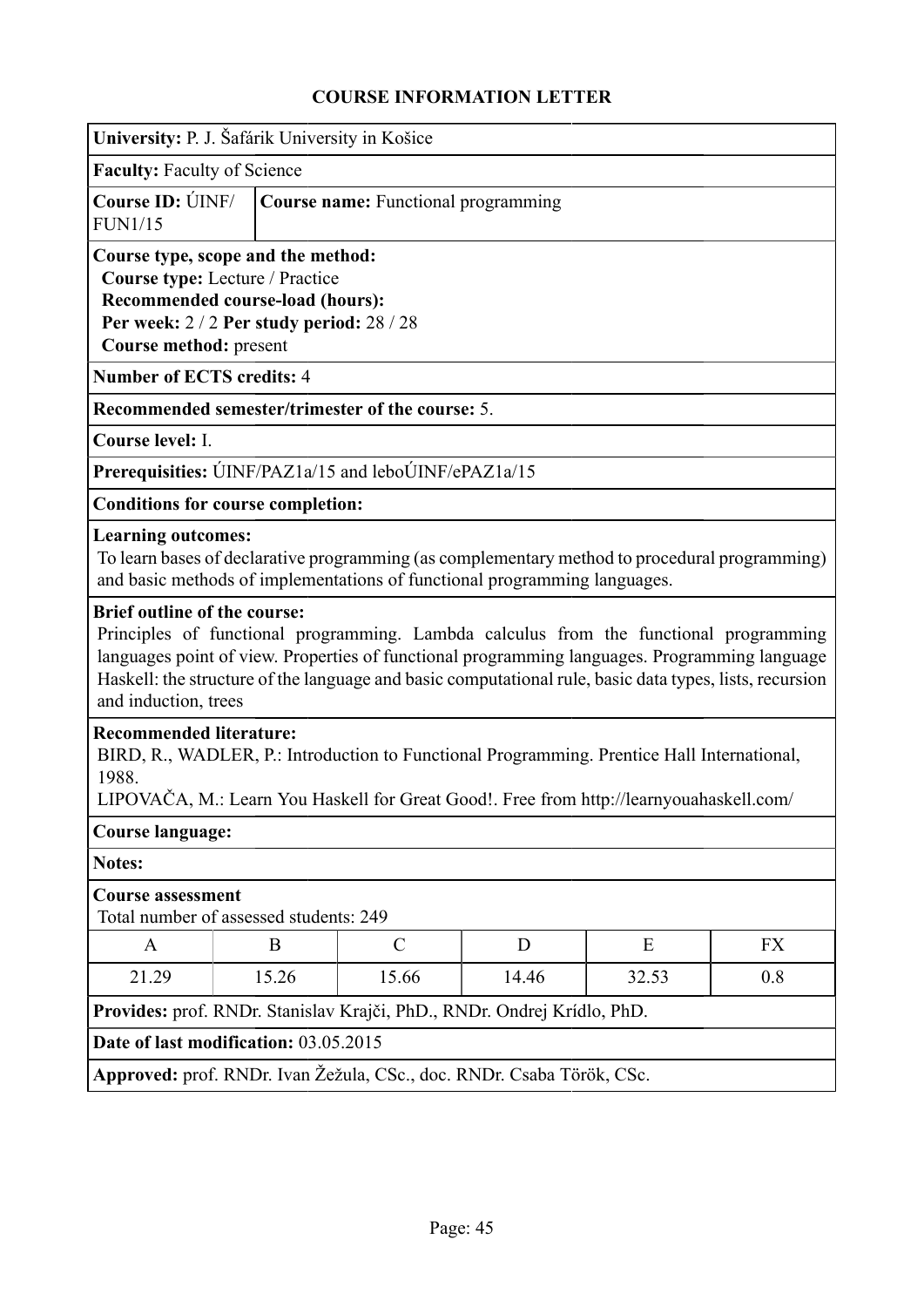| University: P. J. Šafárik University in Košice                                                                                                                                                                                                                                                                                                                                                                                                                                                                                                                                                                                                                                                                                                                                                                                                                                                                                                                                                                             |                                                                                                                                                                                                                                                                                                                                                                               |               |       |     |           |  |
|----------------------------------------------------------------------------------------------------------------------------------------------------------------------------------------------------------------------------------------------------------------------------------------------------------------------------------------------------------------------------------------------------------------------------------------------------------------------------------------------------------------------------------------------------------------------------------------------------------------------------------------------------------------------------------------------------------------------------------------------------------------------------------------------------------------------------------------------------------------------------------------------------------------------------------------------------------------------------------------------------------------------------|-------------------------------------------------------------------------------------------------------------------------------------------------------------------------------------------------------------------------------------------------------------------------------------------------------------------------------------------------------------------------------|---------------|-------|-----|-----------|--|
| <b>Faculty: Faculty of Science</b>                                                                                                                                                                                                                                                                                                                                                                                                                                                                                                                                                                                                                                                                                                                                                                                                                                                                                                                                                                                         |                                                                                                                                                                                                                                                                                                                                                                               |               |       |     |           |  |
| <b>Course ID: ÚGE/</b><br>GIS/15                                                                                                                                                                                                                                                                                                                                                                                                                                                                                                                                                                                                                                                                                                                                                                                                                                                                                                                                                                                           | <b>Course name:</b> Geographic Information Systems                                                                                                                                                                                                                                                                                                                            |               |       |     |           |  |
| Course type, scope and the method:<br>Course type: Lecture / Practice<br>Recommended course-load (hours):<br>Per week: 2/2 Per study period: 28/28<br>Course method: present                                                                                                                                                                                                                                                                                                                                                                                                                                                                                                                                                                                                                                                                                                                                                                                                                                               |                                                                                                                                                                                                                                                                                                                                                                               |               |       |     |           |  |
| <b>Number of ECTS credits: 6</b>                                                                                                                                                                                                                                                                                                                                                                                                                                                                                                                                                                                                                                                                                                                                                                                                                                                                                                                                                                                           |                                                                                                                                                                                                                                                                                                                                                                               |               |       |     |           |  |
| <b>Recommended semester/trimester of the course:</b> 3., 5.                                                                                                                                                                                                                                                                                                                                                                                                                                                                                                                                                                                                                                                                                                                                                                                                                                                                                                                                                                |                                                                                                                                                                                                                                                                                                                                                                               |               |       |     |           |  |
| Course level: I.                                                                                                                                                                                                                                                                                                                                                                                                                                                                                                                                                                                                                                                                                                                                                                                                                                                                                                                                                                                                           |                                                                                                                                                                                                                                                                                                                                                                               |               |       |     |           |  |
| <b>Prerequisities:</b>                                                                                                                                                                                                                                                                                                                                                                                                                                                                                                                                                                                                                                                                                                                                                                                                                                                                                                                                                                                                     |                                                                                                                                                                                                                                                                                                                                                                               |               |       |     |           |  |
| <b>Conditions for course completion:</b><br>The assessment is a combination of continual control during the practicals and the final exam in<br>the examination period. The continual assessment is performed during the semester and it involves<br>1 written test in the mid-term of the semester and a project report generated according to the<br>assignment and practical skills acquired during the practicals. The student can go for the final exam<br>in case he or she acquired at least the E mark in the continual assessment. The final assessment<br>mark is the result of the average of the marks received in the mid-term test, project report and final<br>exam. The final exam is a written test. The credits are given in case the student had reached at least<br>the E mark in continual assessment and final exam. The following marking scheme is applied in<br>the assessment: A (100-90 points), B (80-89 points), C (70-79 points), D (60-69 points), E (50-59<br>points), FX $(0-49$ points). |                                                                                                                                                                                                                                                                                                                                                                               |               |       |     |           |  |
|                                                                                                                                                                                                                                                                                                                                                                                                                                                                                                                                                                                                                                                                                                                                                                                                                                                                                                                                                                                                                            | <b>Learning outcomes:</b><br>The student will understand the basics of the theory of geoinformation science, GIS, and Remote<br>Sensing. The student will be able perform tasks in a GIS software, generate thematic amps and<br>conduct basic spatial analyses such as spatial querries, atribute querries, terrain modelling, editing<br>custom geodata, importing geodata. |               |       |     |           |  |
| <b>Brief outline of the course:</b>                                                                                                                                                                                                                                                                                                                                                                                                                                                                                                                                                                                                                                                                                                                                                                                                                                                                                                                                                                                        |                                                                                                                                                                                                                                                                                                                                                                               |               |       |     |           |  |
| <b>Recommended literature:</b>                                                                                                                                                                                                                                                                                                                                                                                                                                                                                                                                                                                                                                                                                                                                                                                                                                                                                                                                                                                             |                                                                                                                                                                                                                                                                                                                                                                               |               |       |     |           |  |
| <b>Course language:</b><br>Slovak or Czech or English                                                                                                                                                                                                                                                                                                                                                                                                                                                                                                                                                                                                                                                                                                                                                                                                                                                                                                                                                                      |                                                                                                                                                                                                                                                                                                                                                                               |               |       |     |           |  |
| <b>Notes:</b>                                                                                                                                                                                                                                                                                                                                                                                                                                                                                                                                                                                                                                                                                                                                                                                                                                                                                                                                                                                                              |                                                                                                                                                                                                                                                                                                                                                                               |               |       |     |           |  |
| <b>Course assessment</b><br>Total number of assessed students: 344                                                                                                                                                                                                                                                                                                                                                                                                                                                                                                                                                                                                                                                                                                                                                                                                                                                                                                                                                         |                                                                                                                                                                                                                                                                                                                                                                               |               |       |     |           |  |
| A                                                                                                                                                                                                                                                                                                                                                                                                                                                                                                                                                                                                                                                                                                                                                                                                                                                                                                                                                                                                                          | B                                                                                                                                                                                                                                                                                                                                                                             | $\mathcal{C}$ | D     | E   | <b>FX</b> |  |
| 29.65                                                                                                                                                                                                                                                                                                                                                                                                                                                                                                                                                                                                                                                                                                                                                                                                                                                                                                                                                                                                                      | 25.0                                                                                                                                                                                                                                                                                                                                                                          | 25.58         | 13.37 | 6.4 | 0.0       |  |
| Provides: doc. Mgr. Michal Gallay, PhD., Mgr. Michaela Nováková                                                                                                                                                                                                                                                                                                                                                                                                                                                                                                                                                                                                                                                                                                                                                                                                                                                                                                                                                            |                                                                                                                                                                                                                                                                                                                                                                               |               |       |     |           |  |
| Date of last modification: 16.09.2017                                                                                                                                                                                                                                                                                                                                                                                                                                                                                                                                                                                                                                                                                                                                                                                                                                                                                                                                                                                      |                                                                                                                                                                                                                                                                                                                                                                               |               |       |     |           |  |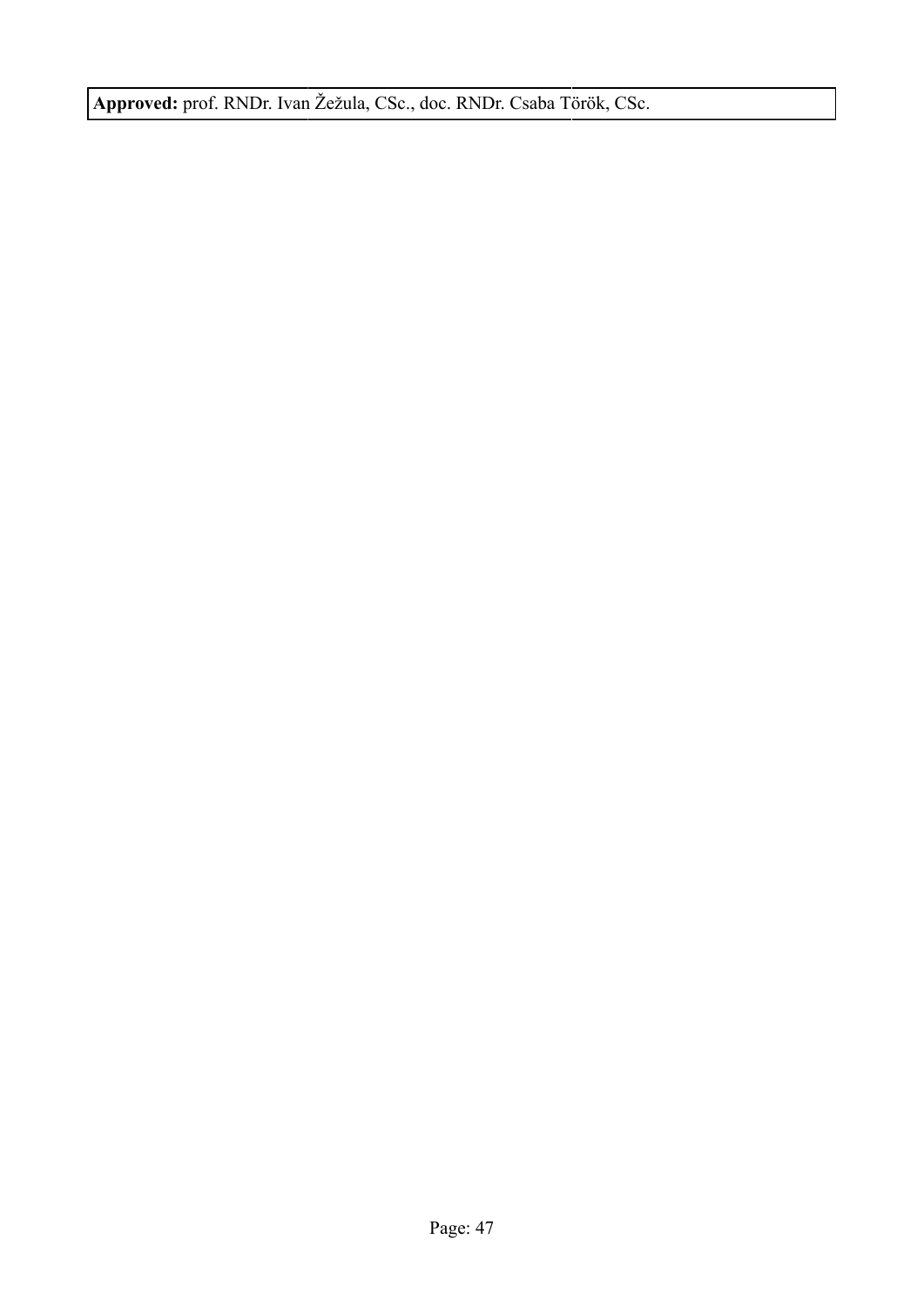|                                                                                                                                                                             | University: P. J. Šafárik University in Košice                        |  |  |  |  |  |
|-----------------------------------------------------------------------------------------------------------------------------------------------------------------------------|-----------------------------------------------------------------------|--|--|--|--|--|
|                                                                                                                                                                             | <b>Faculty: Faculty of Science</b>                                    |  |  |  |  |  |
| UPJŠ/USPV/13                                                                                                                                                                | Course ID: Dek. PF   Course name: Introduction to Study of Sciences   |  |  |  |  |  |
| Course type, scope and the method:<br>Course type: Lecture / Practice<br>Recommended course-load (hours):<br>Per week: Per study period: 12s / 3d<br>Course method: present |                                                                       |  |  |  |  |  |
| <b>Number of ECTS credits: 2</b>                                                                                                                                            |                                                                       |  |  |  |  |  |
| Recommended semester/trimester of the course: 1.                                                                                                                            |                                                                       |  |  |  |  |  |
| Course level: I.                                                                                                                                                            |                                                                       |  |  |  |  |  |
| <b>Prerequisities:</b>                                                                                                                                                      |                                                                       |  |  |  |  |  |
| <b>Conditions for course completion:</b>                                                                                                                                    |                                                                       |  |  |  |  |  |
| <b>Learning outcomes:</b>                                                                                                                                                   |                                                                       |  |  |  |  |  |
| <b>Brief outline of the course:</b>                                                                                                                                         |                                                                       |  |  |  |  |  |
| <b>Recommended literature:</b>                                                                                                                                              |                                                                       |  |  |  |  |  |
| <b>Course language:</b>                                                                                                                                                     |                                                                       |  |  |  |  |  |
| <b>Notes:</b>                                                                                                                                                               |                                                                       |  |  |  |  |  |
| <b>Course assessment</b><br>Total number of assessed students: 1731                                                                                                         |                                                                       |  |  |  |  |  |
|                                                                                                                                                                             | abs<br>$\mathbf n$                                                    |  |  |  |  |  |
| 86.48<br>13.52                                                                                                                                                              |                                                                       |  |  |  |  |  |
| <b>Provides:</b>                                                                                                                                                            |                                                                       |  |  |  |  |  |
| Date of last modification: 25.09.2019                                                                                                                                       |                                                                       |  |  |  |  |  |
|                                                                                                                                                                             | Approved: prof. RNDr. Ivan Žežula, CSc., doc. RNDr. Csaba Török, CSc. |  |  |  |  |  |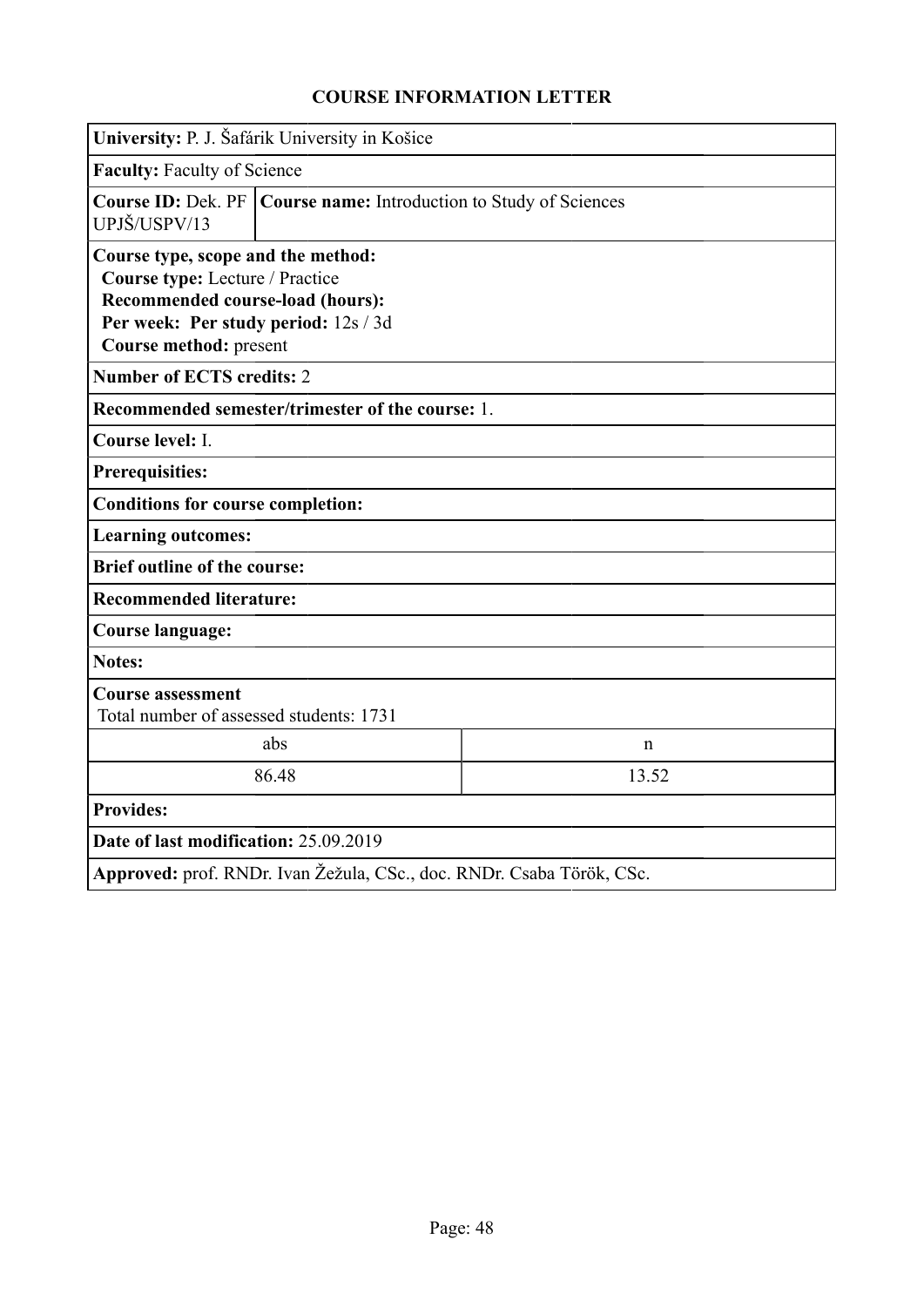|                                                                    | University: P. J. Šafárik University in Košice                                                                                                                                                                       |                                                                                                                                                                                                                                                                                                                                                                                                                                                                                                                |   |   |    |  |  |  |
|--------------------------------------------------------------------|----------------------------------------------------------------------------------------------------------------------------------------------------------------------------------------------------------------------|----------------------------------------------------------------------------------------------------------------------------------------------------------------------------------------------------------------------------------------------------------------------------------------------------------------------------------------------------------------------------------------------------------------------------------------------------------------------------------------------------------------|---|---|----|--|--|--|
| <b>Faculty: Faculty of Science</b>                                 |                                                                                                                                                                                                                      |                                                                                                                                                                                                                                                                                                                                                                                                                                                                                                                |   |   |    |  |  |  |
| <b>Course ID: ÚINF/</b><br><b>UGR1/15</b>                          |                                                                                                                                                                                                                      | Course name: Introduction to computer graphics                                                                                                                                                                                                                                                                                                                                                                                                                                                                 |   |   |    |  |  |  |
|                                                                    | Course type, scope and the method:<br>Course type: Lecture / Practice<br>Recommended course-load (hours):<br>Per week: 2/2 Per study period: 28/28<br>Course method: present                                         |                                                                                                                                                                                                                                                                                                                                                                                                                                                                                                                |   |   |    |  |  |  |
| <b>Number of ECTS credits: 5</b>                                   |                                                                                                                                                                                                                      |                                                                                                                                                                                                                                                                                                                                                                                                                                                                                                                |   |   |    |  |  |  |
|                                                                    |                                                                                                                                                                                                                      | Recommended semester/trimester of the course: 3., 5.                                                                                                                                                                                                                                                                                                                                                                                                                                                           |   |   |    |  |  |  |
| Course level: I., II.                                              |                                                                                                                                                                                                                      |                                                                                                                                                                                                                                                                                                                                                                                                                                                                                                                |   |   |    |  |  |  |
| <b>Prerequisities:</b>                                             |                                                                                                                                                                                                                      |                                                                                                                                                                                                                                                                                                                                                                                                                                                                                                                |   |   |    |  |  |  |
|                                                                    | <b>Conditions for course completion:</b>                                                                                                                                                                             |                                                                                                                                                                                                                                                                                                                                                                                                                                                                                                                |   |   |    |  |  |  |
| <b>Learning outcomes:</b><br>graphics.                             |                                                                                                                                                                                                                      | To provide the students with knowledge of graphics algorithms and basic principles of computer                                                                                                                                                                                                                                                                                                                                                                                                                 |   |   |    |  |  |  |
|                                                                    | computer animation, virtual reality.                                                                                                                                                                                 | Graphics hardware, input and output devices. Color models, palettes. Raster graphics algorithms for<br>drawing 2D primitives. Filling and clipping. Curve modeling, interpolations and approximations,<br>spline forms, Bézier curves, B-splines, surfaces. Homogenous coordinates, affine transformations,<br>perspective and parallel projections. Visible-surface determination, illumination and shading.<br>Rendering techniques, photorealism, textures, ray tracing, radiosity. Object representations, |   |   |    |  |  |  |
|                                                                    | <b>Recommended literature:</b><br>FOLEY, J. D., van DAM, A., FEINER, S., HUGHES, J.: Computer Graphics: Principles and<br>Practice, Addison-Wesley, 1991<br>MORTENSON, M.E.: Geometric modeling, 2.ed., Willey, 1997 |                                                                                                                                                                                                                                                                                                                                                                                                                                                                                                                |   |   |    |  |  |  |
| <b>Course language:</b>                                            |                                                                                                                                                                                                                      |                                                                                                                                                                                                                                                                                                                                                                                                                                                                                                                |   |   |    |  |  |  |
| <b>Notes:</b>                                                      |                                                                                                                                                                                                                      |                                                                                                                                                                                                                                                                                                                                                                                                                                                                                                                |   |   |    |  |  |  |
| <b>Course assessment</b><br>Total number of assessed students: 297 |                                                                                                                                                                                                                      |                                                                                                                                                                                                                                                                                                                                                                                                                                                                                                                |   |   |    |  |  |  |
| A                                                                  | B                                                                                                                                                                                                                    | $\mathcal{C}$                                                                                                                                                                                                                                                                                                                                                                                                                                                                                                  | D | E | FX |  |  |  |
| 13.8                                                               | 10.44<br>13.8<br>23.57<br>29.97<br>8.42                                                                                                                                                                              |                                                                                                                                                                                                                                                                                                                                                                                                                                                                                                                |   |   |    |  |  |  |
|                                                                    |                                                                                                                                                                                                                      | Provides: doc. RNDr. Jozef Jirásek, PhD., RNDr. Rastislav Krivoš-Belluš, PhD.                                                                                                                                                                                                                                                                                                                                                                                                                                  |   |   |    |  |  |  |
|                                                                    | Date of last modification: 03.05.2015                                                                                                                                                                                |                                                                                                                                                                                                                                                                                                                                                                                                                                                                                                                |   |   |    |  |  |  |
|                                                                    |                                                                                                                                                                                                                      | Approved: prof. RNDr. Ivan Žežula, CSc., doc. RNDr. Csaba Török, CSc.                                                                                                                                                                                                                                                                                                                                                                                                                                          |   |   |    |  |  |  |
|                                                                    |                                                                                                                                                                                                                      |                                                                                                                                                                                                                                                                                                                                                                                                                                                                                                                |   |   |    |  |  |  |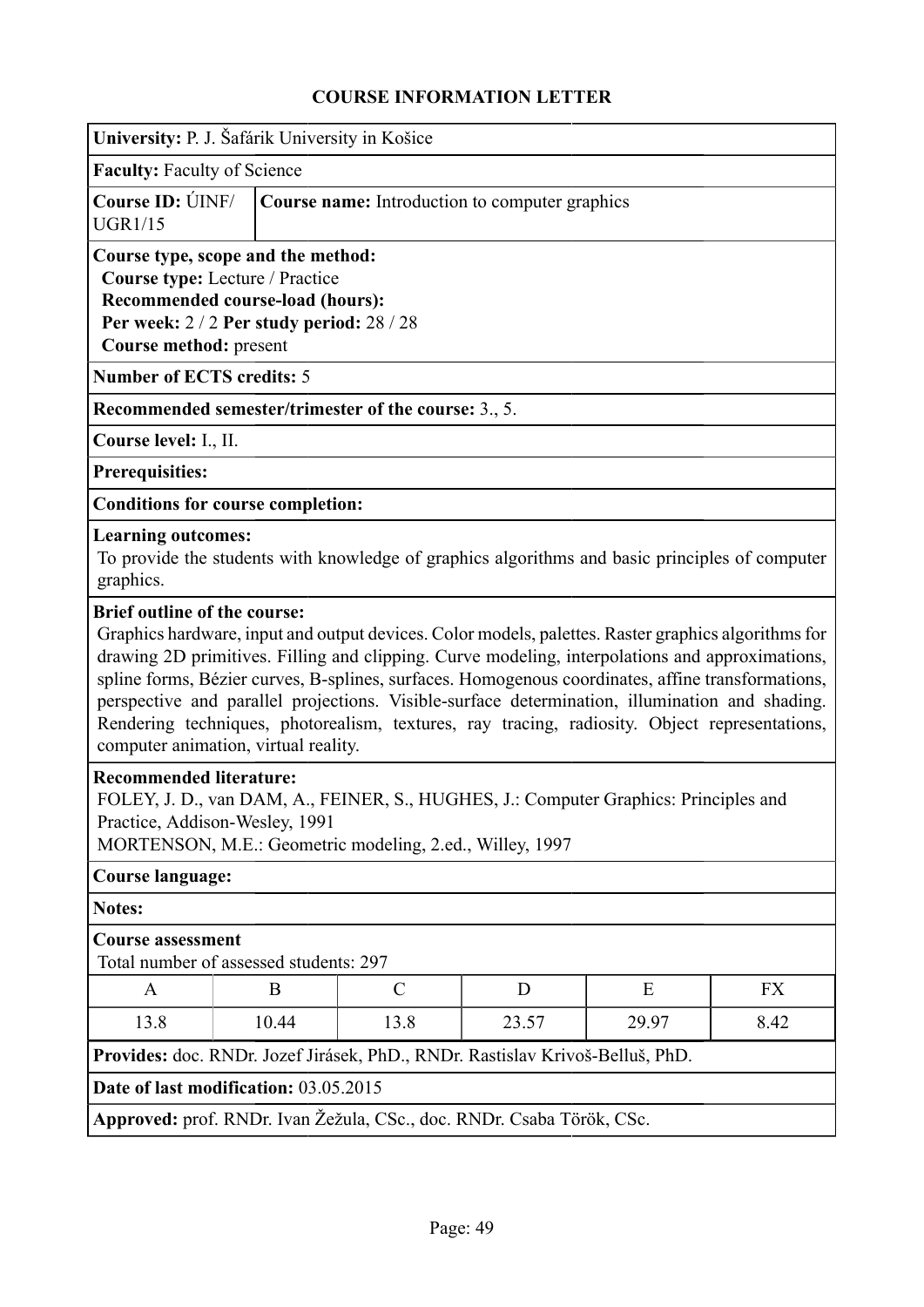| University: P. J. Šafárik University in Košice                                                                                                                                   |                                                                                                                                                                                                                                                                                                                                                                                                                                                                     |
|----------------------------------------------------------------------------------------------------------------------------------------------------------------------------------|---------------------------------------------------------------------------------------------------------------------------------------------------------------------------------------------------------------------------------------------------------------------------------------------------------------------------------------------------------------------------------------------------------------------------------------------------------------------|
| <b>Faculty: Faculty of Science</b>                                                                                                                                               |                                                                                                                                                                                                                                                                                                                                                                                                                                                                     |
| Course ID: UMV/<br>UAD/10                                                                                                                                                        | Course name: Introduction to data analysis                                                                                                                                                                                                                                                                                                                                                                                                                          |
| Course type, scope and the method:<br>Course type: Lecture / Practice<br>Recommended course-load (hours):<br>Per week: $1/1$ Per study period: $14/14$<br>Course method: present |                                                                                                                                                                                                                                                                                                                                                                                                                                                                     |
| <b>Number of ECTS credits: 2</b>                                                                                                                                                 |                                                                                                                                                                                                                                                                                                                                                                                                                                                                     |
|                                                                                                                                                                                  | Recommended semester/trimester of the course: 1.                                                                                                                                                                                                                                                                                                                                                                                                                    |
| Course level: I.                                                                                                                                                                 |                                                                                                                                                                                                                                                                                                                                                                                                                                                                     |
| <b>Prerequisities:</b>                                                                                                                                                           |                                                                                                                                                                                                                                                                                                                                                                                                                                                                     |
| <b>Conditions for course completion:</b><br>Test and individual project work.                                                                                                    | Oral presentation of the individual project work.                                                                                                                                                                                                                                                                                                                                                                                                                   |
| <b>Learning outcomes:</b>                                                                                                                                                        | To know the basic purpose of statistical data analysis, its methods and statistical thinking and<br>understand its importance for science and practical life.<br>To understand elementary statistical concepts.<br>To gain experience in handling real data using spreadsheet Excel and statistical software R.                                                                                                                                                     |
| <b>Brief outline of the course:</b><br>statistics)                                                                                                                               | 1. Introduction (the basic philosophy and aim of statistical data analysis, descriptive and inductive<br>2. Collecting Data (types of data, random sample, randomized experiment)<br>3. Handling Data (visualization, summarizing - measures of center, measures of variability,<br>skewness and kurtosis, relationships in data – introduction to regression and correlation)<br>4. Statistical inference (elementary view into estimation and testing hypothesis) |
| <b>Recommended literature:</b><br>2009<br>Czech)                                                                                                                                 | 1. Anděl, J.: Statistické metody, Matfyzpress, Praha, 1998 (in Czech)<br>2. Rossman, A.J. et al.: Workshop Statistics: Discovery with Data and Fathom, 3rd ed. Wiley,<br>3. Utts, J.M.: Seeing Through Statistics, 4th ed., Thomson Brooks/Cole, Belmont, 2014<br>4. Utts, J.M., Heckard R.F.: Mind on Statistics, 5th ed. Thomson Brooks/Cole, Belmont, 2014<br>5. Zvára, K., Štěpán, J.: Pravděpodobnost a matematická statistika, Matfyzpress, Praha, 2001 (in   |
| <b>Course language:</b><br>Slovak                                                                                                                                                |                                                                                                                                                                                                                                                                                                                                                                                                                                                                     |
| <b>Notes:</b>                                                                                                                                                                    |                                                                                                                                                                                                                                                                                                                                                                                                                                                                     |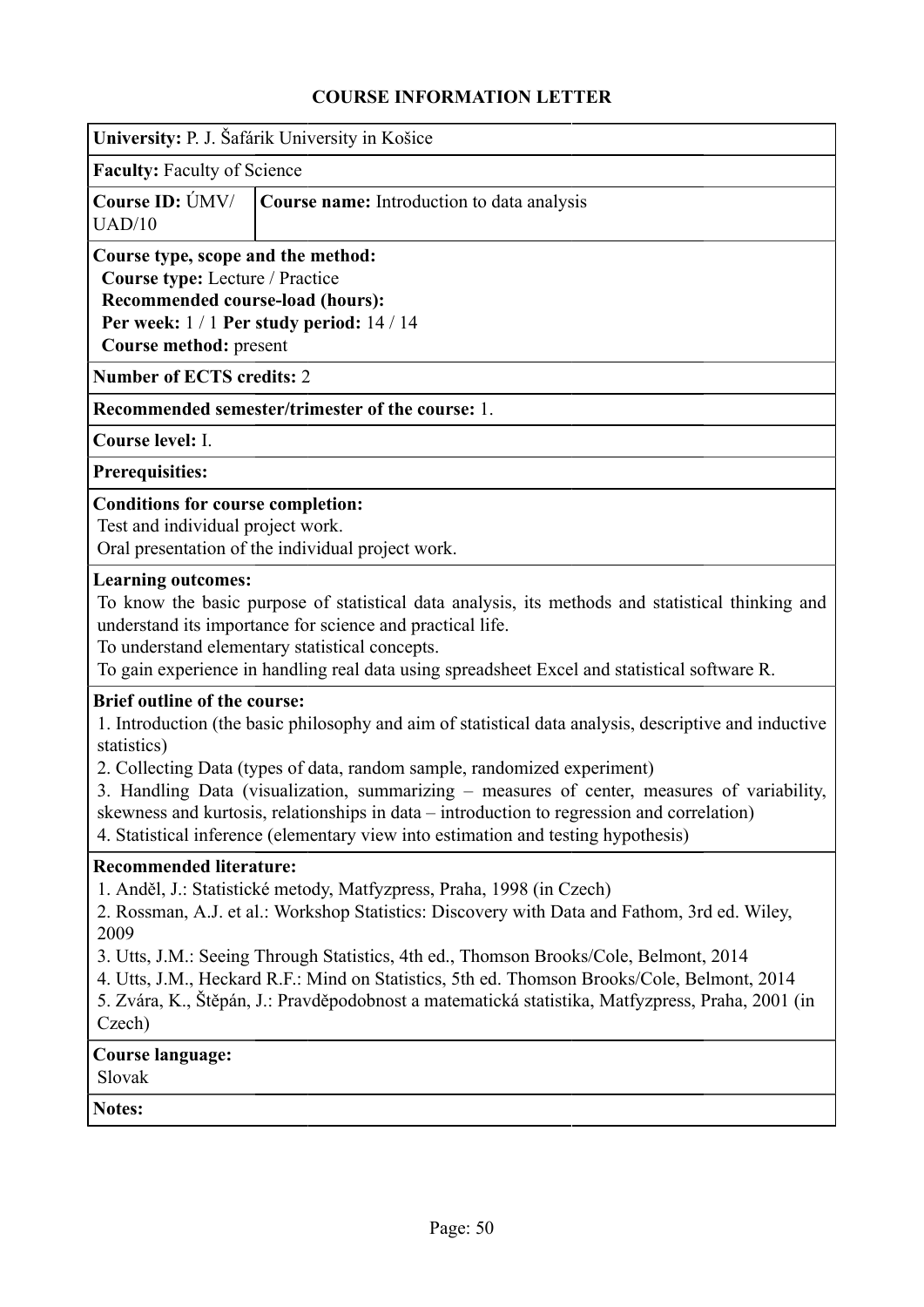| <b>Course assessment</b>                                             | Total number of assessed students: 328                                |       |       |      |                |
|----------------------------------------------------------------------|-----------------------------------------------------------------------|-------|-------|------|----------------|
| A                                                                    |                                                                       |       |       | E    | FX             |
| 33.54                                                                | 253                                                                   | 28.96 | 11.28 | 0.61 | 0 <sup>3</sup> |
| Provides: prof. RNDr. Ivan Žežula, CSc., RNDr. Martina Hančová, PhD. |                                                                       |       |       |      |                |
| Date of last modification: 18.09.2020                                |                                                                       |       |       |      |                |
|                                                                      | Approved: prof. RNDr. Ivan Žežula, CSc., doc. RNDr. Csaba Török, CSc. |       |       |      |                |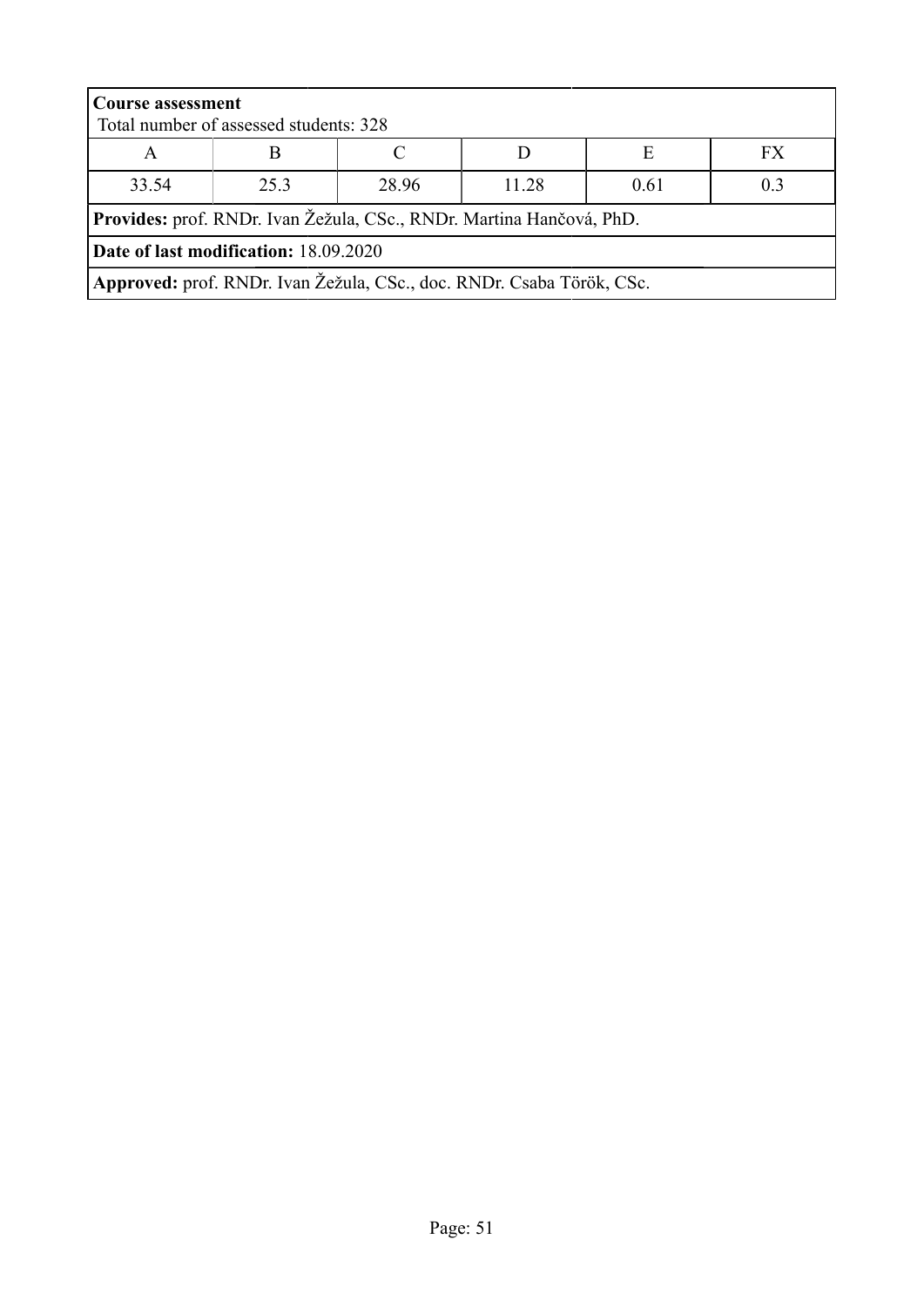|                                                       | University: P. J. Šafárik University in Košice                                                             |                                                  |                                                                       |      |           |
|-------------------------------------------------------|------------------------------------------------------------------------------------------------------------|--------------------------------------------------|-----------------------------------------------------------------------|------|-----------|
| <b>Faculty: Faculty of Science</b>                    |                                                                                                            |                                                  |                                                                       |      |           |
| Course ID: UNF/<br><b>UIB1/17</b>                     | Course name: Introduction to information security                                                          |                                                  |                                                                       |      |           |
| <b>Course type: Lecture</b><br>Course method: present | Course type, scope and the method:<br>Recommended course-load (hours):<br>Per week: 2 Per study period: 28 |                                                  |                                                                       |      |           |
| <b>Number of ECTS credits: 3</b>                      |                                                                                                            |                                                  |                                                                       |      |           |
|                                                       |                                                                                                            | Recommended semester/trimester of the course: 3. |                                                                       |      |           |
| Course level: I., N                                   |                                                                                                            |                                                  |                                                                       |      |           |
| <b>Prerequisities:</b>                                |                                                                                                            |                                                  |                                                                       |      |           |
|                                                       | <b>Conditions for course completion:</b>                                                                   |                                                  |                                                                       |      |           |
| <b>Learning outcomes:</b>                             |                                                                                                            |                                                  |                                                                       |      |           |
| <b>Brief outline of the course:</b>                   |                                                                                                            |                                                  |                                                                       |      |           |
| <b>Recommended literature:</b>                        |                                                                                                            |                                                  |                                                                       |      |           |
| <b>Course language:</b>                               |                                                                                                            |                                                  |                                                                       |      |           |
| <b>Notes:</b>                                         |                                                                                                            |                                                  |                                                                       |      |           |
| <b>Course assessment</b>                              | Total number of assessed students: 56                                                                      |                                                  |                                                                       |      |           |
| $\mathbf{A}$                                          | B                                                                                                          | $\mathcal{C}$                                    | D                                                                     | E    | <b>FX</b> |
| 37.5                                                  | 37.5                                                                                                       | 14.29                                            | 7.14                                                                  | 1.79 | 1.79      |
|                                                       | Provides: RNDr. JUDr. Pavol Sokol, PhD.                                                                    |                                                  |                                                                       |      |           |
|                                                       | Date of last modification: 27.03.2019                                                                      |                                                  |                                                                       |      |           |
|                                                       |                                                                                                            |                                                  | Approved: prof. RNDr. Ivan Žežula, CSc., doc. RNDr. Csaba Török, CSc. |      |           |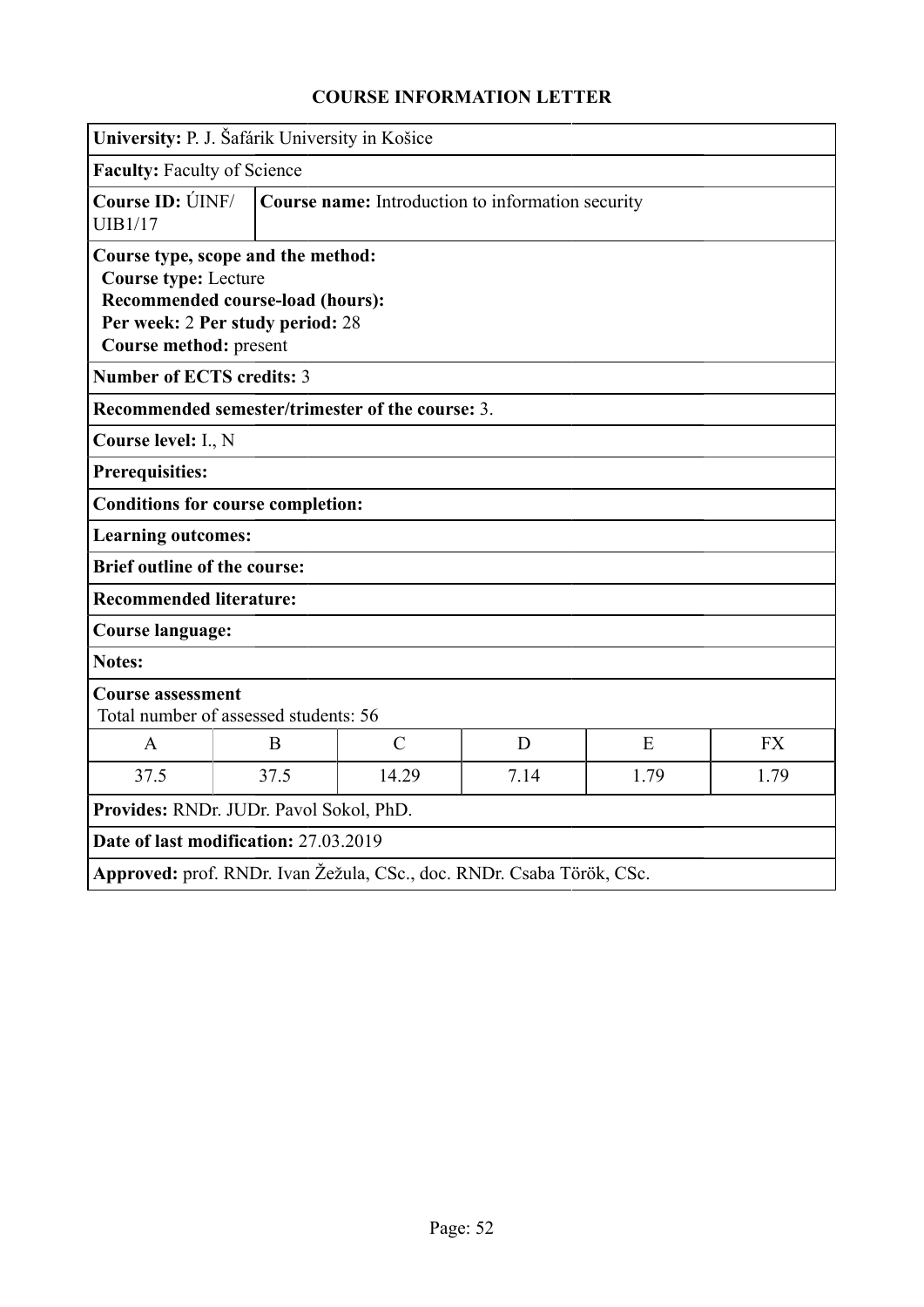| University: P. J. Šafárik University in Košice                                                                                                                                                                       |                                                                                                                  |                                                                       |       |                                                                                                     |           |  |
|----------------------------------------------------------------------------------------------------------------------------------------------------------------------------------------------------------------------|------------------------------------------------------------------------------------------------------------------|-----------------------------------------------------------------------|-------|-----------------------------------------------------------------------------------------------------|-----------|--|
| <b>Faculty: Faculty of Science</b>                                                                                                                                                                                   |                                                                                                                  |                                                                       |       |                                                                                                     |           |  |
| Course ID: ÚINF/<br><b>UPR1/15</b>                                                                                                                                                                                   |                                                                                                                  | <b>Course name:</b> Introduction to law for informatics               |       |                                                                                                     |           |  |
| Course type, scope and the method:<br>Course method: present                                                                                                                                                         | Course type: Lecture / Practice<br>Recommended course-load (hours):<br>Per week: 2 / 1 Per study period: 28 / 14 |                                                                       |       |                                                                                                     |           |  |
| <b>Number of ECTS credits: 4</b>                                                                                                                                                                                     |                                                                                                                  |                                                                       |       |                                                                                                     |           |  |
|                                                                                                                                                                                                                      |                                                                                                                  | Recommended semester/trimester of the course: 3., 5.                  |       |                                                                                                     |           |  |
| Course level: I.                                                                                                                                                                                                     |                                                                                                                  |                                                                       |       |                                                                                                     |           |  |
| Prerequisities:                                                                                                                                                                                                      |                                                                                                                  |                                                                       |       |                                                                                                     |           |  |
| <b>Conditions for course completion:</b><br>Written final exam (score at least 50%)                                                                                                                                  |                                                                                                                  |                                                                       |       |                                                                                                     |           |  |
| <b>Learning outcomes:</b>                                                                                                                                                                                            |                                                                                                                  | knowledge in the Slovak private and public law.                       |       | To provide theoretical background for studying computer science in general, by giving the necessary |           |  |
| <b>Brief outline of the course:</b><br>(2) Introduction to Civil law<br>(3) Introduction to Commercial law<br>(4) Introduction to Labor law<br>(5) Introduction to Administrative law<br>(6) Introduction to Tax law | (7) Introduction to criminal law                                                                                 | (1) Introduction to concepts of law and legal theory                  |       |                                                                                                     |           |  |
| <b>Recommended literature:</b><br>(1) Selected slovak legislation                                                                                                                                                    |                                                                                                                  |                                                                       |       |                                                                                                     |           |  |
| <b>Course language:</b>                                                                                                                                                                                              |                                                                                                                  |                                                                       |       |                                                                                                     |           |  |
| Notes:                                                                                                                                                                                                               |                                                                                                                  |                                                                       |       |                                                                                                     |           |  |
| <b>Course assessment</b>                                                                                                                                                                                             | Total number of assessed students: 12                                                                            |                                                                       |       |                                                                                                     |           |  |
| A                                                                                                                                                                                                                    | B                                                                                                                | $\mathcal{C}$                                                         | D     | E                                                                                                   | <b>FX</b> |  |
| 25.0                                                                                                                                                                                                                 | 16.67                                                                                                            | 16.67                                                                 | 16.67 | 25.0                                                                                                | 0.0       |  |
| Provides: RNDr. JUDr. Pavol Sokol, PhD.                                                                                                                                                                              |                                                                                                                  |                                                                       |       |                                                                                                     |           |  |
| Date of last modification: 14.01.2020                                                                                                                                                                                |                                                                                                                  |                                                                       |       |                                                                                                     |           |  |
|                                                                                                                                                                                                                      |                                                                                                                  | Approved: prof. RNDr. Ivan Žežula, CSc., doc. RNDr. Csaba Török, CSc. |       |                                                                                                     |           |  |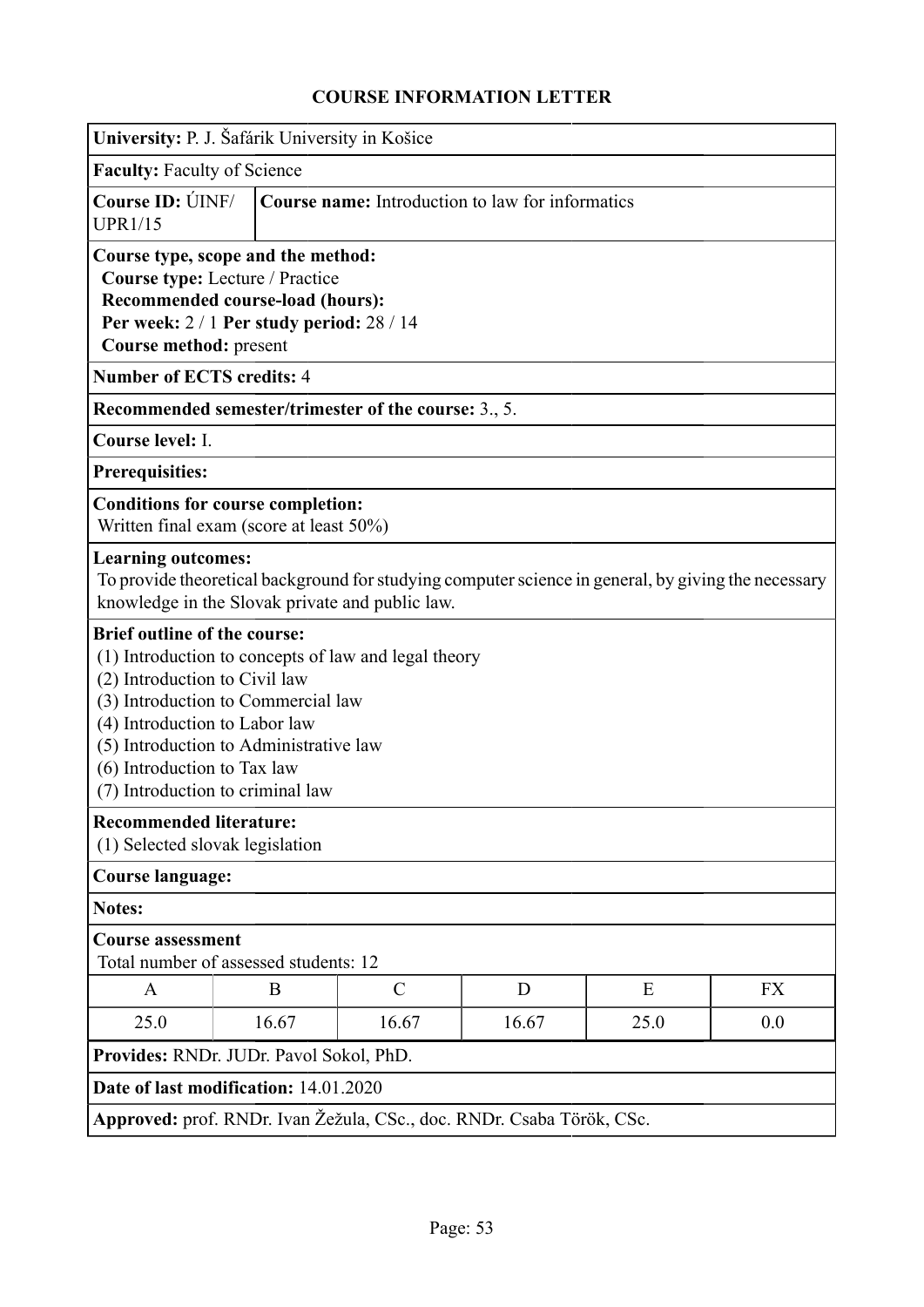|                                                                                                                                                                                  | University: P. J. Šafárik University in Košice                                                                                                                                                                                                                                                                                                                                                                                                                                                                                                                                               |
|----------------------------------------------------------------------------------------------------------------------------------------------------------------------------------|----------------------------------------------------------------------------------------------------------------------------------------------------------------------------------------------------------------------------------------------------------------------------------------------------------------------------------------------------------------------------------------------------------------------------------------------------------------------------------------------------------------------------------------------------------------------------------------------|
| <b>Faculty: Faculty of Science</b>                                                                                                                                               |                                                                                                                                                                                                                                                                                                                                                                                                                                                                                                                                                                                              |
| Course ID: <b>ÚINF</b> /<br><b>USU/19</b>                                                                                                                                        | Course name: Introduction to machine learning                                                                                                                                                                                                                                                                                                                                                                                                                                                                                                                                                |
| Course type, scope and the method:<br>Course type: Lecture / Practice<br>Recommended course-load (hours):<br>Per week: 2 / 2 Per study period: 28 / 28<br>Course method: present |                                                                                                                                                                                                                                                                                                                                                                                                                                                                                                                                                                                              |
| <b>Number of ECTS credits: 5</b>                                                                                                                                                 |                                                                                                                                                                                                                                                                                                                                                                                                                                                                                                                                                                                              |
|                                                                                                                                                                                  | Recommended semester/trimester of the course: 3.                                                                                                                                                                                                                                                                                                                                                                                                                                                                                                                                             |
| Course level: I.                                                                                                                                                                 |                                                                                                                                                                                                                                                                                                                                                                                                                                                                                                                                                                                              |
| <b>Prerequisities:</b>                                                                                                                                                           |                                                                                                                                                                                                                                                                                                                                                                                                                                                                                                                                                                                              |
| <b>Conditions for course completion:</b><br>Written and oral exam.                                                                                                               | Evaluation of projects created for applications of machine learning algorithms.                                                                                                                                                                                                                                                                                                                                                                                                                                                                                                              |
| <b>Learning outcomes:</b><br>machine learning algorithms.                                                                                                                        | Theoretical knowledge in the area of machine learning. Basic concepts of machine learning. Basic                                                                                                                                                                                                                                                                                                                                                                                                                                                                                             |
| <b>Brief outline of the course:</b>                                                                                                                                              | Basic concepts of machine learning. Basic characteristics of data, types of attributes, characteristics<br>for individual attributes, dependence between attributes. Data sources and their acquisition.<br>Determination of the target task. Data preparation and cleaning, missing values, erroneous inputs.<br>Models of classification - decision trees, k-nearest neighbors and others. Prediction models. Model<br>evaluation - tru positive, false positive, tru negative, false negative, classification and prediction<br>accuracy indicators. Cluster analysis. Association rules. |
| <b>Recommended literature:</b><br>Elsevier, 2005.                                                                                                                                | [1] Aggarwal, Ch.C.: Data Mining: The Textbook. Springer, 2015.<br>[2] Alpaydin, E.: Introduction to Machine Learning. MIT Press, 2009.<br>[3] Witten, I.E., Frank, E.: Data Mining: Practical Machine Learning Tools and Techniques,                                                                                                                                                                                                                                                                                                                                                        |
| <b>Course language:</b><br>Slovak or English                                                                                                                                     |                                                                                                                                                                                                                                                                                                                                                                                                                                                                                                                                                                                              |
| <b>Notes:</b>                                                                                                                                                                    | Content prerequisites:                                                                                                                                                                                                                                                                                                                                                                                                                                                                                                                                                                       |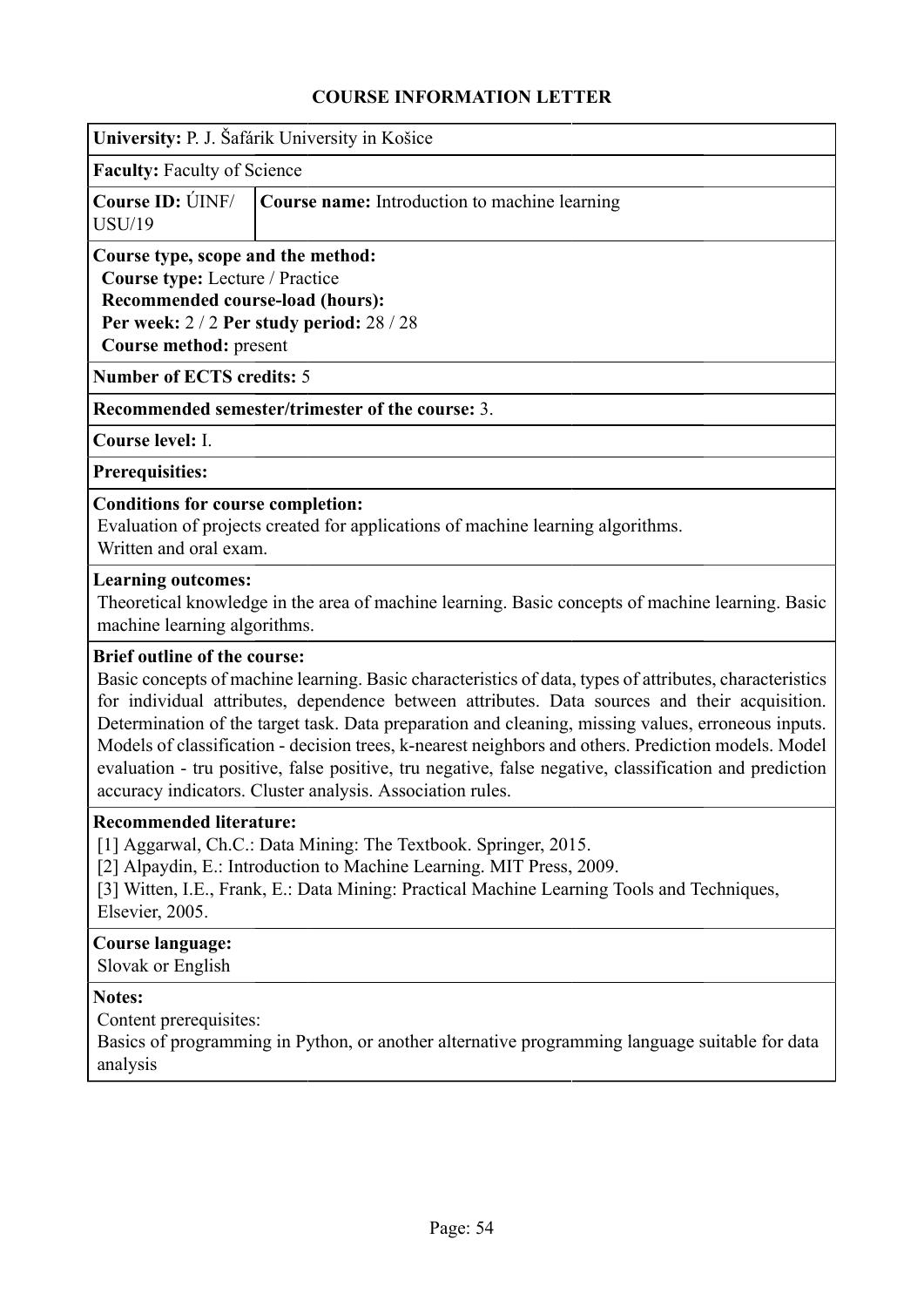| <b>Course assessment</b>                                            |                                                                       |     |     |     |     |
|---------------------------------------------------------------------|-----------------------------------------------------------------------|-----|-----|-----|-----|
|                                                                     | Total number of assessed students: 0                                  |     |     |     |     |
| А                                                                   |                                                                       |     |     | Е   | FX  |
| 0.0                                                                 | 0.0                                                                   | (0) | 0.0 | 0.0 | 0.0 |
| Provides: doc. Ing. Norbert Kopčo, PhD., RNDr. Ľubomír Antoni, PhD. |                                                                       |     |     |     |     |
| Date of last modification: 10.02.2021                               |                                                                       |     |     |     |     |
|                                                                     | Approved: prof. RNDr. Ivan Žežula, CSc., doc. RNDr. Csaba Török, CSc. |     |     |     |     |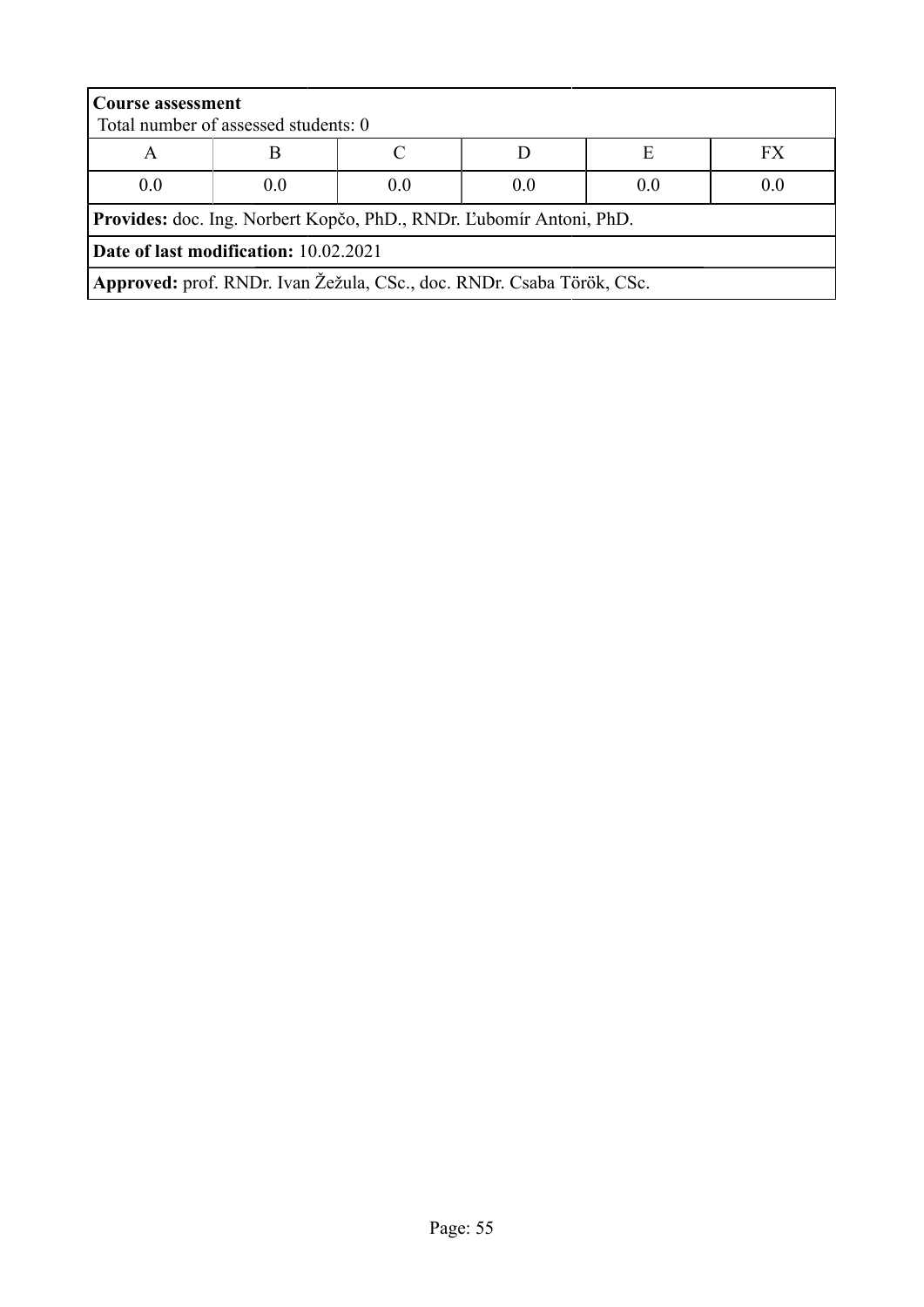| University: P. J. Šafárik University in Košice                                                                                                                                                                                                                                                                                                                                                                       |       |               |                                              |       |      |
|----------------------------------------------------------------------------------------------------------------------------------------------------------------------------------------------------------------------------------------------------------------------------------------------------------------------------------------------------------------------------------------------------------------------|-------|---------------|----------------------------------------------|-------|------|
| <b>Faculty: Faculty of Science</b>                                                                                                                                                                                                                                                                                                                                                                                   |       |               |                                              |       |      |
| Course ID: UNF/<br><b>UNS1/15</b>                                                                                                                                                                                                                                                                                                                                                                                    |       |               | Course name: Introduction to neural networks |       |      |
| Course type, scope and the method:<br>Course type: Lecture / Practice<br>Recommended course-load (hours):<br>Per week: 2/2 Per study period: 28/28<br>Course method: present                                                                                                                                                                                                                                         |       |               |                                              |       |      |
| <b>Number of ECTS credits: 5</b>                                                                                                                                                                                                                                                                                                                                                                                     |       |               |                                              |       |      |
| Recommended semester/trimester of the course: 5.                                                                                                                                                                                                                                                                                                                                                                     |       |               |                                              |       |      |
| Course level: I., II.                                                                                                                                                                                                                                                                                                                                                                                                |       |               |                                              |       |      |
| <b>Prerequisities:</b>                                                                                                                                                                                                                                                                                                                                                                                               |       |               |                                              |       |      |
| <b>Conditions for course completion:</b><br>Evaluation of projects created for neural network applications.<br>Written and oral exam.                                                                                                                                                                                                                                                                                |       |               |                                              |       |      |
| <b>Learning outcomes:</b><br>To understand and to know applications of basic paradigms of neural networks. To learn working<br>with software for neural network models.                                                                                                                                                                                                                                              |       |               |                                              |       |      |
| <b>Brief outline of the course:</b><br>Basic models of computational units - neurons (linear threshold gates, polynomial threshold<br>gates, perceptrons), their computational capability, algorithms of adaptations. Feed-forward neural<br>networks, back propagation algorithm. Hopfield neural networks. ART neural networks. Using<br>neural networks to solving of problems. Genetic and evolution algorithms. |       |               |                                              |       |      |
| <b>Recommended literature:</b><br>J. Hertz, A.Krogh, R.G. Palmer: Introduction to the theory of neural computation, Addison<br>Wesley, 1991<br>HASSOUN, M. H.: Fundamentals of artificial neural networks, The MIT Press, 1995.<br>Mitchell, M. (1998). An introduction to genetic algorithms. MIT press.                                                                                                            |       |               |                                              |       |      |
| <b>Course language:</b><br>Slovak or English                                                                                                                                                                                                                                                                                                                                                                         |       |               |                                              |       |      |
| <b>Notes:</b><br>Content prerequisites:<br>Basics of programming in Python, or another alternative programming language suitable for data<br>analysis                                                                                                                                                                                                                                                                |       |               |                                              |       |      |
| <b>Course assessment</b><br>Total number of assessed students: 439                                                                                                                                                                                                                                                                                                                                                   |       |               |                                              |       |      |
| A                                                                                                                                                                                                                                                                                                                                                                                                                    | B     | $\mathcal{C}$ | D                                            | E     | FX   |
| 14.12                                                                                                                                                                                                                                                                                                                                                                                                                | 17.08 | 22.55         | 19.13                                        | 22.78 | 4.33 |
| Provides: RNDr. Ľubomír Antoni, PhD.                                                                                                                                                                                                                                                                                                                                                                                 |       |               |                                              |       |      |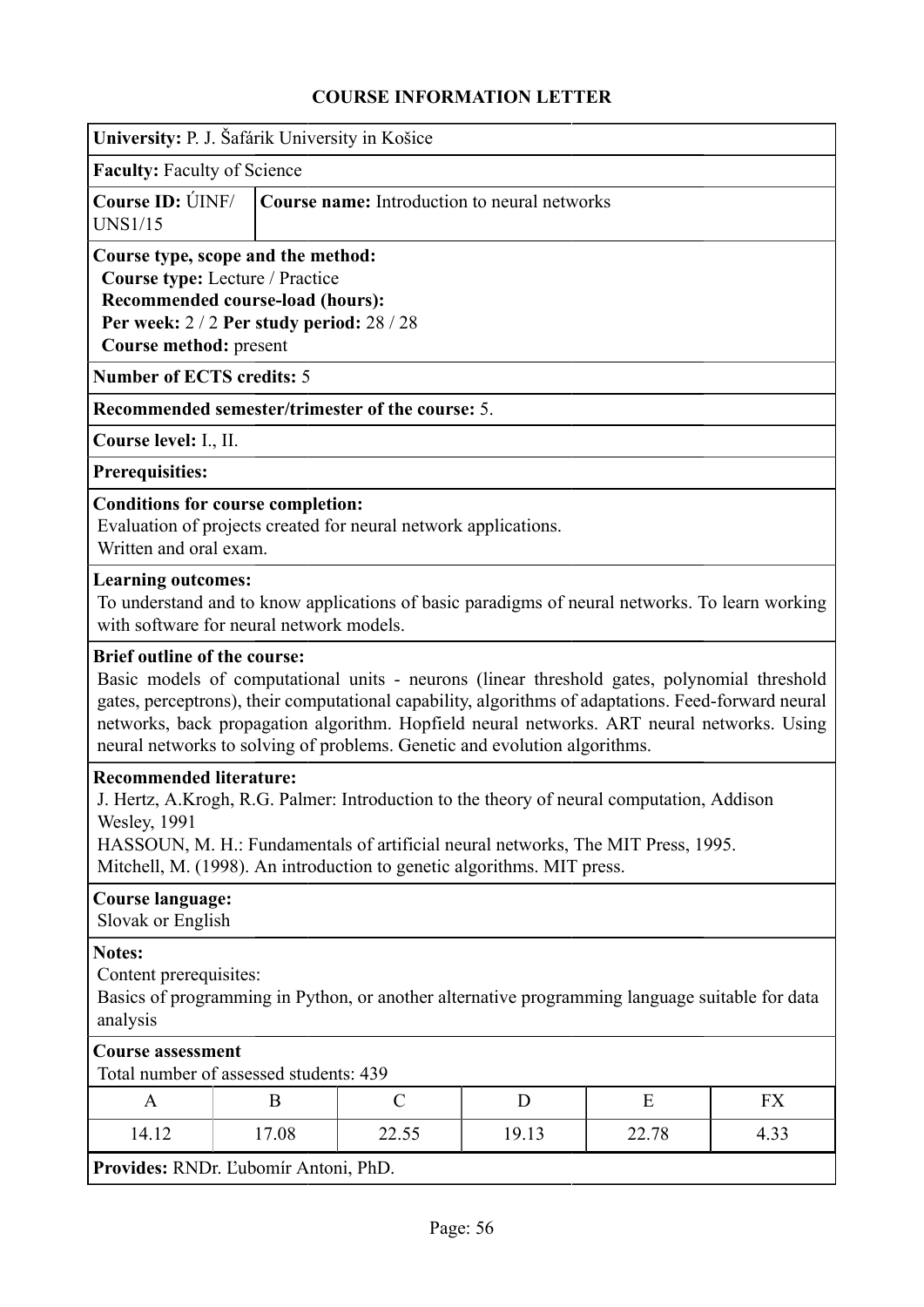**Date of last modification:** 10.02.2021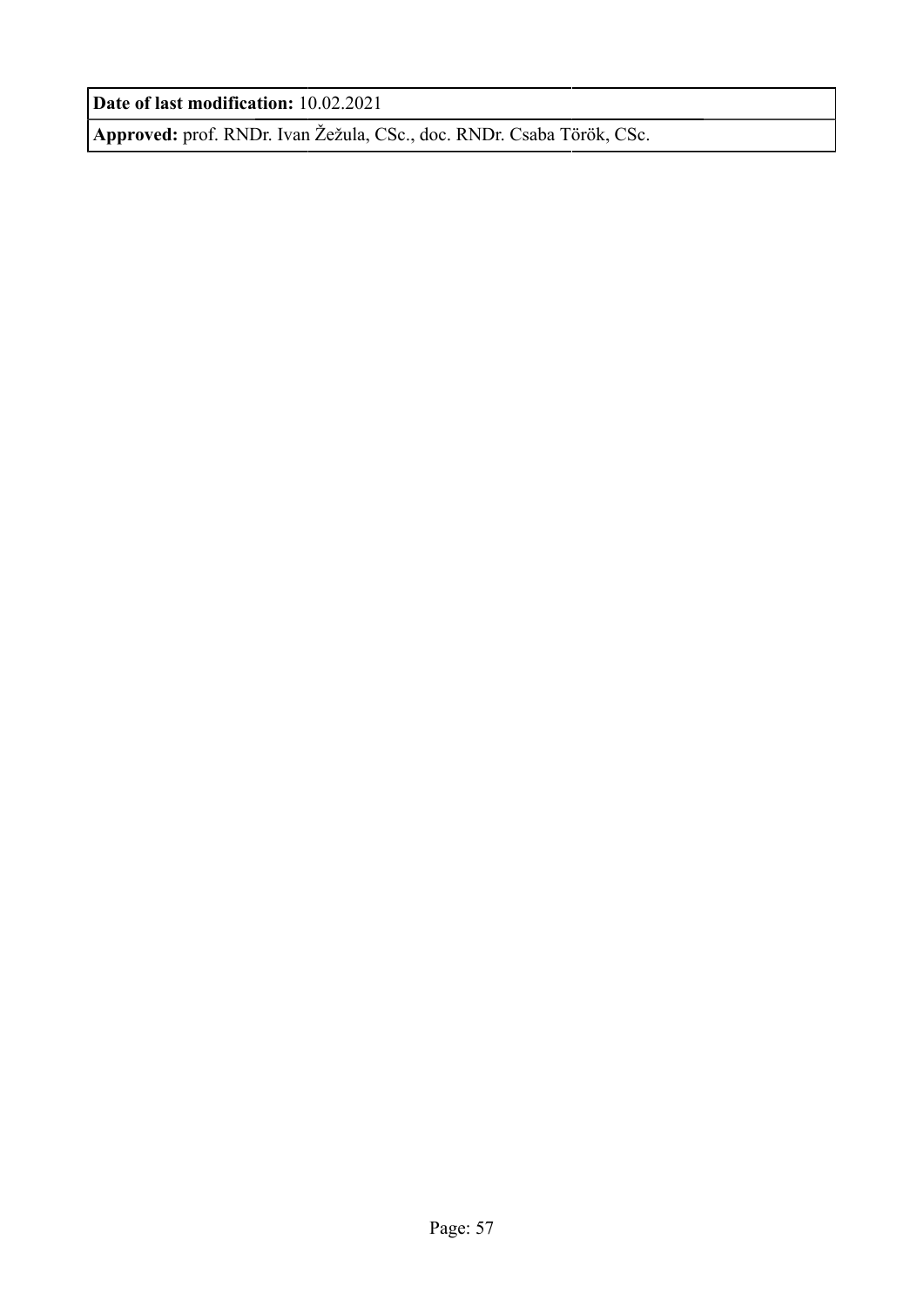| University: P. J. Šafárik University in Košice                        |                                                                                                              |                                                  |      |                                                                                         |           |
|-----------------------------------------------------------------------|--------------------------------------------------------------------------------------------------------------|--------------------------------------------------|------|-----------------------------------------------------------------------------------------|-----------|
| <b>Faculty: Faculty of Science</b>                                    |                                                                                                              |                                                  |      |                                                                                         |           |
| Course ID: UNF/<br><b>UIN1/15</b>                                     | Course name: Introduction to study of informatics                                                            |                                                  |      |                                                                                         |           |
| Course type, scope and the method:<br>Course method: present          | Course type: Lecture / Practice<br>Recommended course-load (hours):<br>Per week: 2/2 Per study period: 28/28 |                                                  |      |                                                                                         |           |
| <b>Number of ECTS credits: 5</b>                                      |                                                                                                              |                                                  |      |                                                                                         |           |
|                                                                       |                                                                                                              | Recommended semester/trimester of the course: 1. |      |                                                                                         |           |
| Course level: I.                                                      |                                                                                                              |                                                  |      |                                                                                         |           |
| <b>Prerequisities:</b>                                                |                                                                                                              |                                                  |      |                                                                                         |           |
| <b>Conditions for course completion:</b>                              |                                                                                                              |                                                  |      |                                                                                         |           |
| <b>Learning outcomes:</b>                                             |                                                                                                              |                                                  |      |                                                                                         |           |
| <b>Brief outline of the course:</b>                                   |                                                                                                              |                                                  |      |                                                                                         |           |
| <b>Recommended literature:</b>                                        |                                                                                                              |                                                  |      |                                                                                         |           |
|                                                                       | Course language:                                                                                             |                                                  |      |                                                                                         |           |
| <b>Notes:</b>                                                         |                                                                                                              |                                                  |      |                                                                                         |           |
| <b>Course assessment</b>                                              | Total number of assessed students: 284                                                                       |                                                  |      |                                                                                         |           |
| $\mathbf{A}$                                                          | B                                                                                                            | $\mathcal{C}$                                    | D    | E                                                                                       | <b>FX</b> |
| 43.31                                                                 | 17.25                                                                                                        | 13.38                                            | 8.45 | 3.17                                                                                    | 14.44     |
| Szabari, PhD.                                                         |                                                                                                              |                                                  |      | Provides: prof. RNDr. Stanislav Krajči, PhD., RNDr. Ondrej Krídlo, PhD., Mgr. Alexander |           |
| Date of last modification: 03.05.2015                                 |                                                                                                              |                                                  |      |                                                                                         |           |
| Approved: prof. RNDr. Ivan Žežula, CSc., doc. RNDr. Csaba Török, CSc. |                                                                                                              |                                                  |      |                                                                                         |           |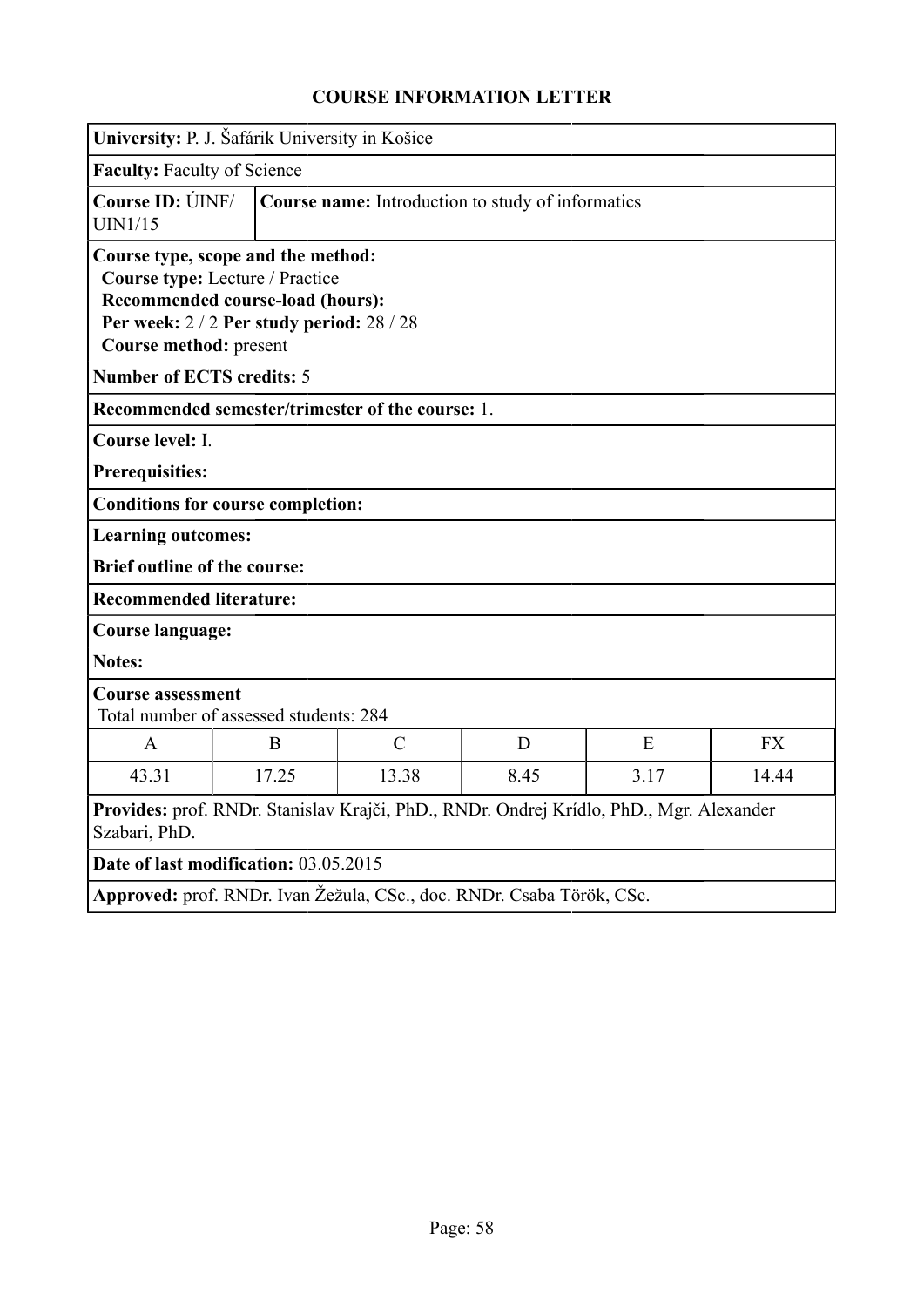| University: P. J. Šafárik University in Košice                                                                                                                                                                                                                                 |       |                                                                       |       |                                                                                                                                                                                            |           |  |
|--------------------------------------------------------------------------------------------------------------------------------------------------------------------------------------------------------------------------------------------------------------------------------|-------|-----------------------------------------------------------------------|-------|--------------------------------------------------------------------------------------------------------------------------------------------------------------------------------------------|-----------|--|
| <b>Faculty: Faculty of Science</b>                                                                                                                                                                                                                                             |       |                                                                       |       |                                                                                                                                                                                            |           |  |
| Course ID: UMV/<br>LCO/10                                                                                                                                                                                                                                                      |       | <b>Course name:</b> Linear and integer programming                    |       |                                                                                                                                                                                            |           |  |
| Course type, scope and the method:<br>Course type: Lecture / Practice<br>Recommended course-load (hours):<br>Per week: 2/2 Per study period: 28/28<br>Course method: present                                                                                                   |       |                                                                       |       |                                                                                                                                                                                            |           |  |
| <b>Number of ECTS credits: 5</b>                                                                                                                                                                                                                                               |       |                                                                       |       |                                                                                                                                                                                            |           |  |
|                                                                                                                                                                                                                                                                                |       | Recommended semester/trimester of the course: 3.                      |       |                                                                                                                                                                                            |           |  |
| Course level: I.                                                                                                                                                                                                                                                               |       |                                                                       |       |                                                                                                                                                                                            |           |  |
| Prerequisities: ÚMV/ALGa/10                                                                                                                                                                                                                                                    |       |                                                                       |       |                                                                                                                                                                                            |           |  |
| <b>Conditions for course completion:</b><br>Two tests, using software CASSIM, oral exam                                                                                                                                                                                        |       |                                                                       |       |                                                                                                                                                                                            |           |  |
| <b>Learning outcomes:</b>                                                                                                                                                                                                                                                      |       | To learn the solving methods of linear programming                    |       |                                                                                                                                                                                            |           |  |
| <b>Brief outline of the course:</b>                                                                                                                                                                                                                                            |       | programming. Algorithms for integer programming.                      |       | Formulation of linear and integer programs. Graphic solution. Simplex method, its variants<br>and finiteness. Duality and its economic interpretation. Sensitivity analysis and parametric |           |  |
| <b>Recommended literature:</b><br>Ch. Papadimitriou – K. Steiglitz: Combinatorial Optimization: Algorithms and Complexity, 1984<br>R.J. Vanderbei, Linear Programming: Foundations and Extentions (Kluwer 2001), electronic<br>version: http://www.princeton.edu/~rvdb/LPbook/ |       |                                                                       |       |                                                                                                                                                                                            |           |  |
| <b>Course language:</b><br>Slovak                                                                                                                                                                                                                                              |       |                                                                       |       |                                                                                                                                                                                            |           |  |
| Notes:                                                                                                                                                                                                                                                                         |       |                                                                       |       |                                                                                                                                                                                            |           |  |
| <b>Course assessment</b><br>Total number of assessed students: 128                                                                                                                                                                                                             |       |                                                                       |       |                                                                                                                                                                                            |           |  |
| A                                                                                                                                                                                                                                                                              | B     | $\mathcal{C}$                                                         | D     | E                                                                                                                                                                                          | <b>FX</b> |  |
| 21.88                                                                                                                                                                                                                                                                          | 16.41 | 20.31                                                                 | 22.66 | 18.75                                                                                                                                                                                      | 0.0       |  |
|                                                                                                                                                                                                                                                                                |       | Provides: doc. RNDr. Roman Soták, PhD., RNDr. Andrej Gajdoš, PhD.     |       |                                                                                                                                                                                            |           |  |
| Date of last modification: 03.05.2015                                                                                                                                                                                                                                          |       |                                                                       |       |                                                                                                                                                                                            |           |  |
|                                                                                                                                                                                                                                                                                |       | Approved: prof. RNDr. Ivan Žežula, CSc., doc. RNDr. Csaba Török, CSc. |       |                                                                                                                                                                                            |           |  |
|                                                                                                                                                                                                                                                                                |       |                                                                       |       |                                                                                                                                                                                            |           |  |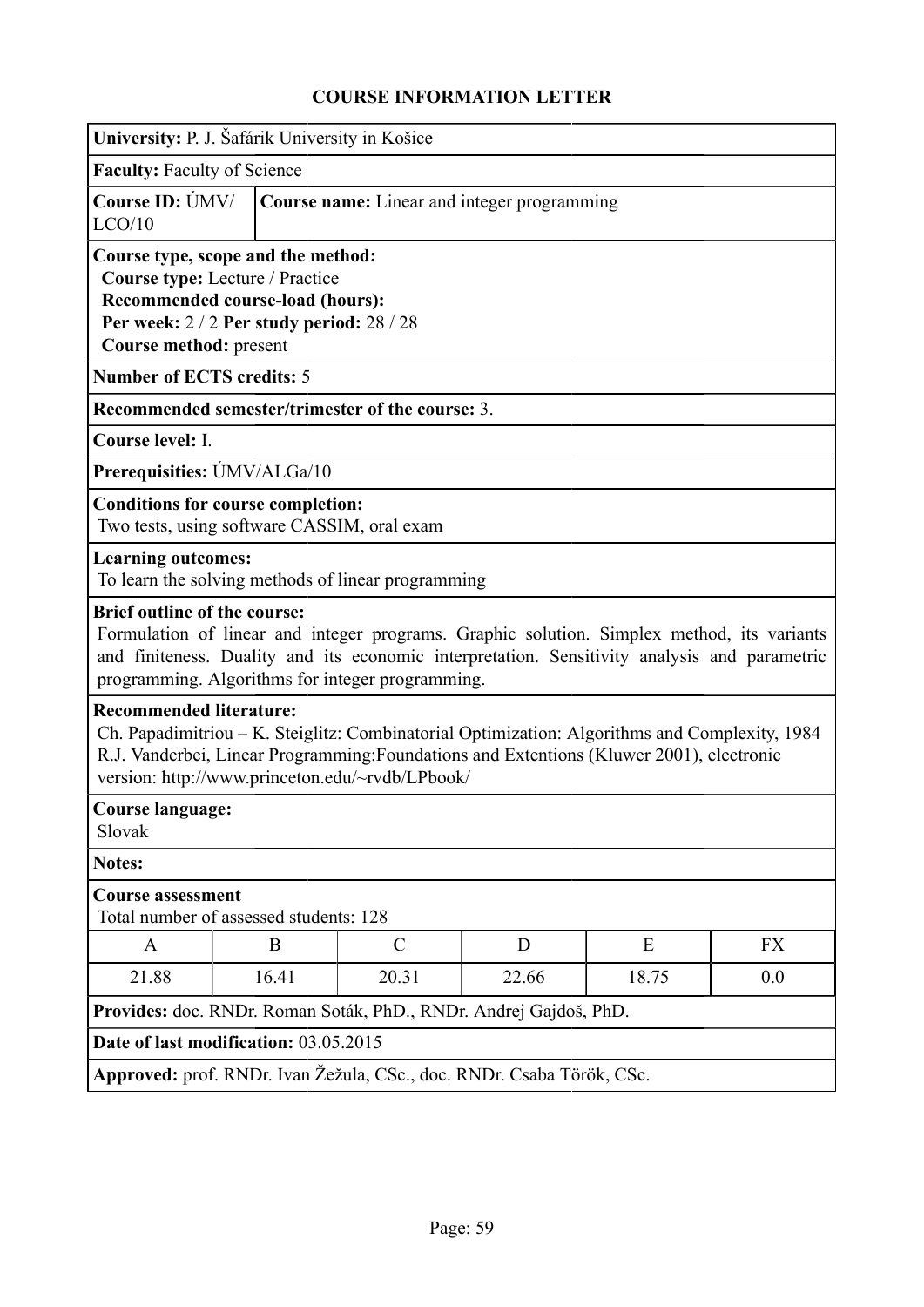| University: P. J. Šafárik University in Košice                                                                                                                                                                                                                                                                                       |                                                                                                                                                                                                                                                                                                                                                                                                              |               |       |       |           |  |
|--------------------------------------------------------------------------------------------------------------------------------------------------------------------------------------------------------------------------------------------------------------------------------------------------------------------------------------|--------------------------------------------------------------------------------------------------------------------------------------------------------------------------------------------------------------------------------------------------------------------------------------------------------------------------------------------------------------------------------------------------------------|---------------|-------|-------|-----------|--|
| <b>Faculty: Faculty of Science</b>                                                                                                                                                                                                                                                                                                   |                                                                                                                                                                                                                                                                                                                                                                                                              |               |       |       |           |  |
| Course ID: UNF/<br>LOP1/15                                                                                                                                                                                                                                                                                                           | Course name: Logic programming                                                                                                                                                                                                                                                                                                                                                                               |               |       |       |           |  |
| Course type, scope and the method:<br>Course type: Lecture / Practice<br>Recommended course-load (hours):<br>Per week: 2/2 Per study period: 28/28<br>Course method: present                                                                                                                                                         |                                                                                                                                                                                                                                                                                                                                                                                                              |               |       |       |           |  |
| <b>Number of ECTS credits: 5</b>                                                                                                                                                                                                                                                                                                     |                                                                                                                                                                                                                                                                                                                                                                                                              |               |       |       |           |  |
| Recommended semester/trimester of the course: 4.                                                                                                                                                                                                                                                                                     |                                                                                                                                                                                                                                                                                                                                                                                                              |               |       |       |           |  |
| Course level: I., II.                                                                                                                                                                                                                                                                                                                |                                                                                                                                                                                                                                                                                                                                                                                                              |               |       |       |           |  |
| <b>Prerequisities:</b>                                                                                                                                                                                                                                                                                                               |                                                                                                                                                                                                                                                                                                                                                                                                              |               |       |       |           |  |
| <b>Conditions for course completion:</b>                                                                                                                                                                                                                                                                                             |                                                                                                                                                                                                                                                                                                                                                                                                              |               |       |       |           |  |
| <b>Learning outcomes:</b><br>To learn bases of declarative programming (as complementary method to procedural programming)<br>and basic methods of implementations of logic programming languages.                                                                                                                                   |                                                                                                                                                                                                                                                                                                                                                                                                              |               |       |       |           |  |
| expressions.                                                                                                                                                                                                                                                                                                                         | Facts and rules in Prolog. Unification of terms (Robinson's unification algorithm). Recursion and<br>backtrack in Prolog. Computational step and computational tree. Classification of terms. Lists.<br>Functors and operators in composed terms. Predicates for input and output. Dynamic database.<br>Cycles (repeat-fail, for). Predicates related to backtrack. Cut. Predicates evaluating of arithmetic |               |       |       |           |  |
| <b>Recommended literature:</b><br>Bratko, I.: Prolog – programming for artificial intelligence, third edition. Addison-Wesley, 2001<br>Nilsson U., Maluszynski J.: Logic, Programming and Prolog, John Wiley & Sons Ltd. 1995<br>Nienhuys-Cheng Sh.H., Wolf R.: Foundations of Inductive Logic Programming, Springer-Verlag,<br>1997 |                                                                                                                                                                                                                                                                                                                                                                                                              |               |       |       |           |  |
| <b>Course language:</b>                                                                                                                                                                                                                                                                                                              |                                                                                                                                                                                                                                                                                                                                                                                                              |               |       |       |           |  |
| <b>Notes:</b>                                                                                                                                                                                                                                                                                                                        |                                                                                                                                                                                                                                                                                                                                                                                                              |               |       |       |           |  |
| <b>Course assessment</b><br>Total number of assessed students: 266                                                                                                                                                                                                                                                                   |                                                                                                                                                                                                                                                                                                                                                                                                              |               |       |       |           |  |
| A                                                                                                                                                                                                                                                                                                                                    | B                                                                                                                                                                                                                                                                                                                                                                                                            | $\mathcal{C}$ | D     | E     | <b>FX</b> |  |
| 22.93                                                                                                                                                                                                                                                                                                                                | 11.28                                                                                                                                                                                                                                                                                                                                                                                                        | 13.16         | 24.44 | 26.32 | 1.88      |  |
| Provides: RNDr. Ondrej Krídlo, PhD., prof. RNDr. Stanislav Krajči, PhD.                                                                                                                                                                                                                                                              |                                                                                                                                                                                                                                                                                                                                                                                                              |               |       |       |           |  |
| Date of last modification: 03.05.2015                                                                                                                                                                                                                                                                                                |                                                                                                                                                                                                                                                                                                                                                                                                              |               |       |       |           |  |
| Approved: prof. RNDr. Ivan Žežula, CSc., doc. RNDr. Csaba Török, CSc.                                                                                                                                                                                                                                                                |                                                                                                                                                                                                                                                                                                                                                                                                              |               |       |       |           |  |
|                                                                                                                                                                                                                                                                                                                                      |                                                                                                                                                                                                                                                                                                                                                                                                              |               |       |       |           |  |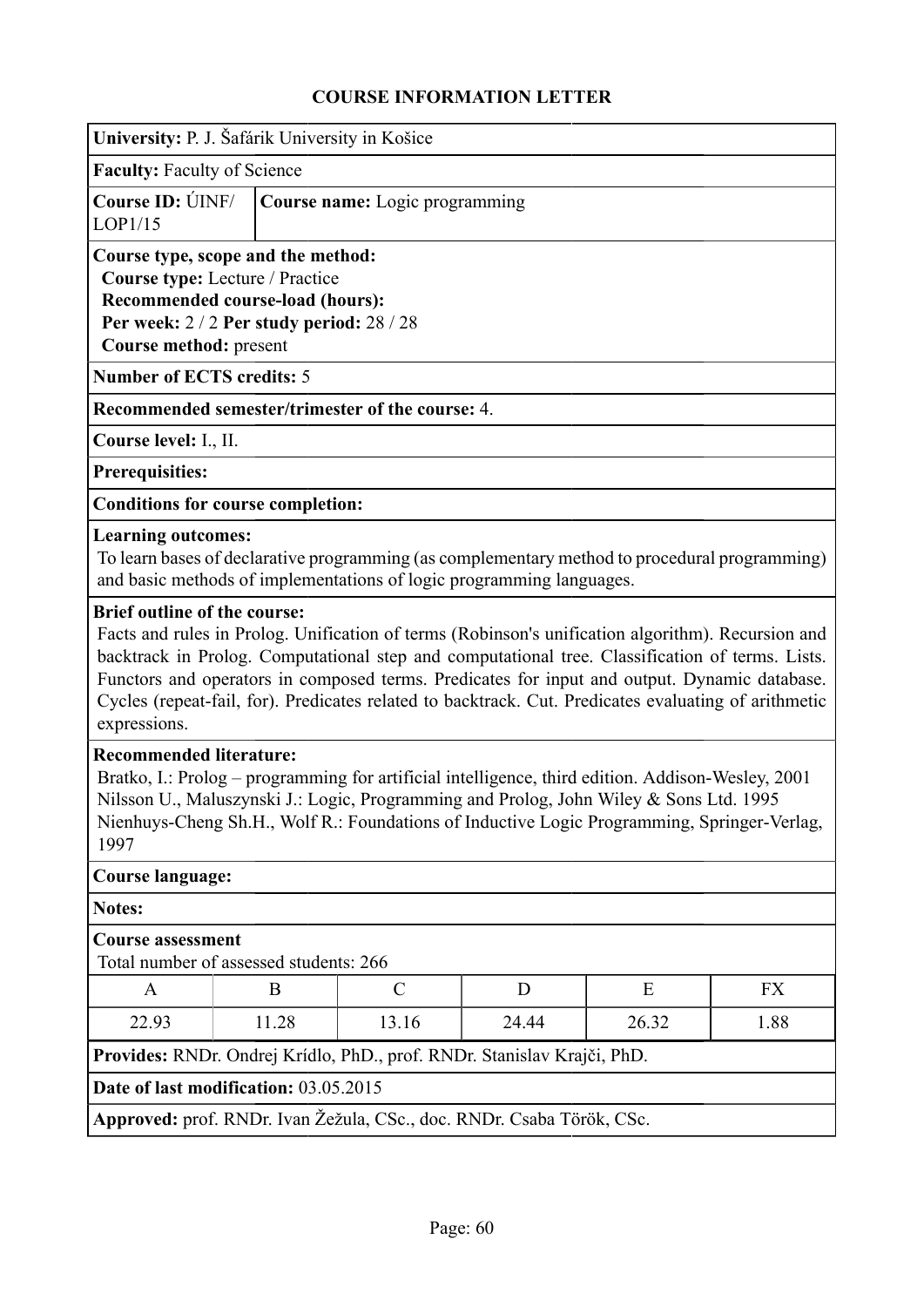|                                     | University: P. J. Šafárik University in Košice                                                                                                     |                                                                       |       |     |           |  |
|-------------------------------------|----------------------------------------------------------------------------------------------------------------------------------------------------|-----------------------------------------------------------------------|-------|-----|-----------|--|
| Faculty: Faculty of Science         |                                                                                                                                                    |                                                                       |       |     |           |  |
| Course ID: UNF/<br>MIS/15           |                                                                                                                                                    | <b>Course name:</b> Management of information systems                 |       |     |           |  |
| Course method: present              | Course type, scope and the method:<br>Course type: Lecture / Practice<br>Recommended course-load (hours):<br>Per week: 1/2 Per study period: 14/28 |                                                                       |       |     |           |  |
| <b>Number of ECTS credits: 4</b>    |                                                                                                                                                    |                                                                       |       |     |           |  |
|                                     |                                                                                                                                                    | Recommended semester/trimester of the course: 4.                      |       |     |           |  |
| Course level: I.                    |                                                                                                                                                    |                                                                       |       |     |           |  |
| <b>Prerequisities:</b>              |                                                                                                                                                    |                                                                       |       |     |           |  |
|                                     | <b>Conditions for course completion:</b>                                                                                                           |                                                                       |       |     |           |  |
| <b>Learning outcomes:</b>           |                                                                                                                                                    |                                                                       |       |     |           |  |
| <b>Brief outline of the course:</b> |                                                                                                                                                    |                                                                       |       |     |           |  |
| <b>Recommended literature:</b>      |                                                                                                                                                    |                                                                       |       |     |           |  |
| <b>Course language:</b>             |                                                                                                                                                    |                                                                       |       |     |           |  |
| <b>Notes:</b>                       |                                                                                                                                                    |                                                                       |       |     |           |  |
| <b>Course assessment</b>            | Total number of assessed students: 15                                                                                                              |                                                                       |       |     |           |  |
| $\mathbf{A}$                        | B                                                                                                                                                  | $\mathcal{C}$                                                         | D     | E   | <b>FX</b> |  |
| 26.67                               | 46.67                                                                                                                                              | 13.33                                                                 | 13.33 | 0.0 | 0.0       |  |
|                                     | Provides: prof. RNDr. Gabriel Semanišin, PhD.                                                                                                      |                                                                       |       |     |           |  |
|                                     | Date of last modification: 22.05.2018                                                                                                              |                                                                       |       |     |           |  |
|                                     |                                                                                                                                                    | Approved: prof. RNDr. Ivan Žežula, CSc., doc. RNDr. Csaba Török, CSc. |       |     |           |  |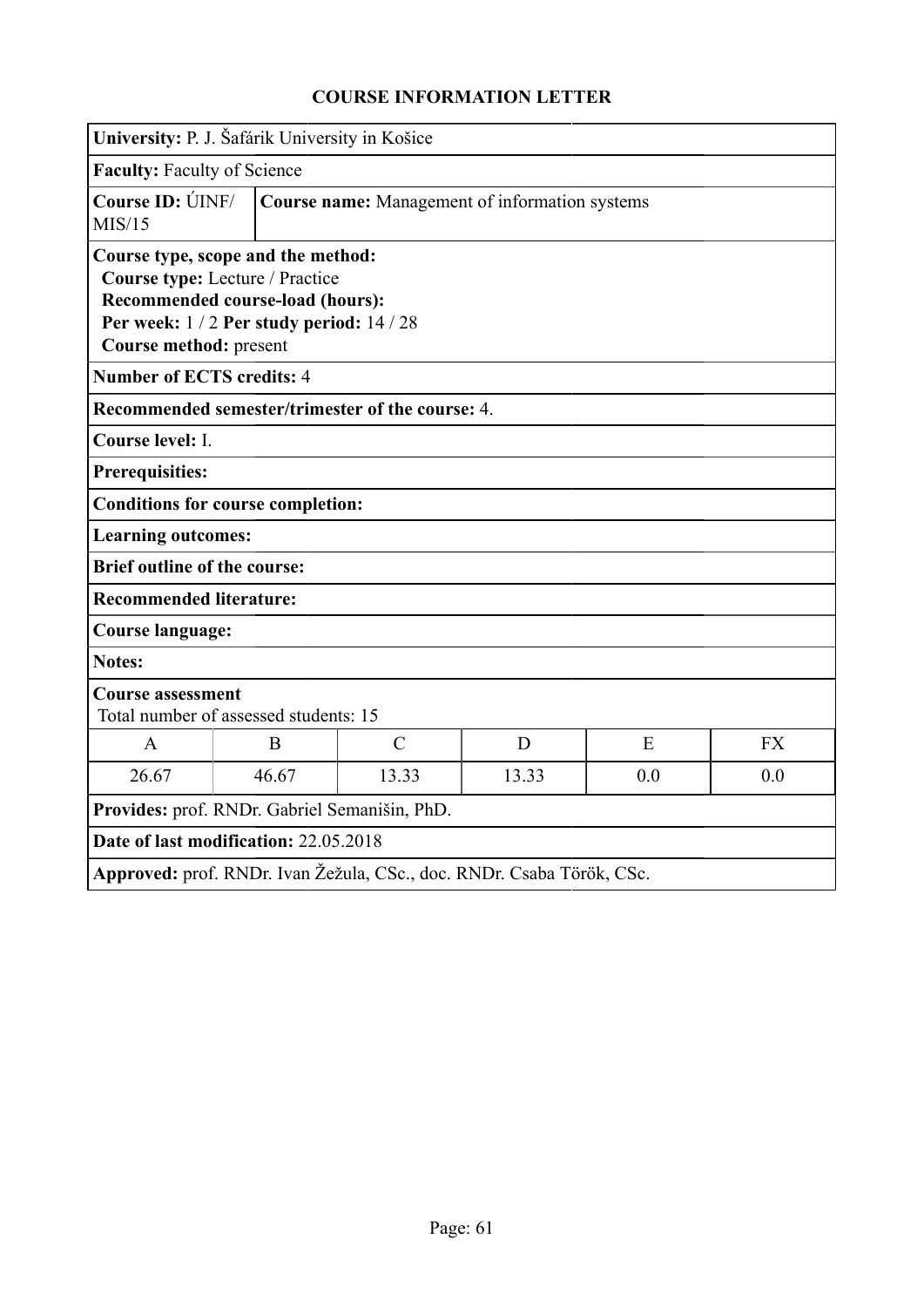| University: P. J. Šafárik University in Košice |  |
|------------------------------------------------|--|
|------------------------------------------------|--|

**Faculty:** Faculty of Science

|        | Course ID: ÚMV/ Course name: Mathematical software |
|--------|----------------------------------------------------|
| MSW/10 |                                                    |

## **Course type, scope and the method:**

**Course type:** Lecture / Practice

**Recommended course-load (hours): Per week:** 1 / 2 **Per study period:** 14 / 28 **Course method:** present

**Number of ECTS credits:** 3

**Recommended semester/trimester of the course:** 2.

**Course level:** I.

**Prerequisities:**

### **Conditions for course completion:**

Tests from both Excel and Maple Given at the basis of partial tests.

### **Learning outcomes:**

To develop student's knowledge and skills to use numerical and grafical representations of data and modelling by solving of various types of mathematical problems in different mathematical environments – environment of spreadsheet, R language or environment of system of symbolic calculations Maple.

### **Brief outline of the course:**

The creation and use of formulas with mathematical functions, graphical and numerical solving of equations and systems of equations, utilize of arithmetical, graphical and stochastic models by solving of mathematical problems, linear optimalization. Basic description of Maple software and R language, manipulation with matrices and vectors, working with data and data files. Basic programming techniques, creation of user functions and scripts, graphical possibilities for data visualization. Manipulations of mathematical expressions, finding solutions of equalities and inequalities, mathematical analysis, linear algebra, number, graph and set theory in Maple.

### **Recommended literature:**

1. Shingareva, Lizárraga-Celaya: Maple and Mathematica. A problem solving approach for mathematics, Springer Wien NewYork, 2007

2. Eberhart: Maple problem solving handbook, University of Kentucky, 2009

3. Šťastný: Matematické a statistické výpočty v Microsoft Excelu, Computer Press 2001

## **Course language:**

Slovak

**Notes:**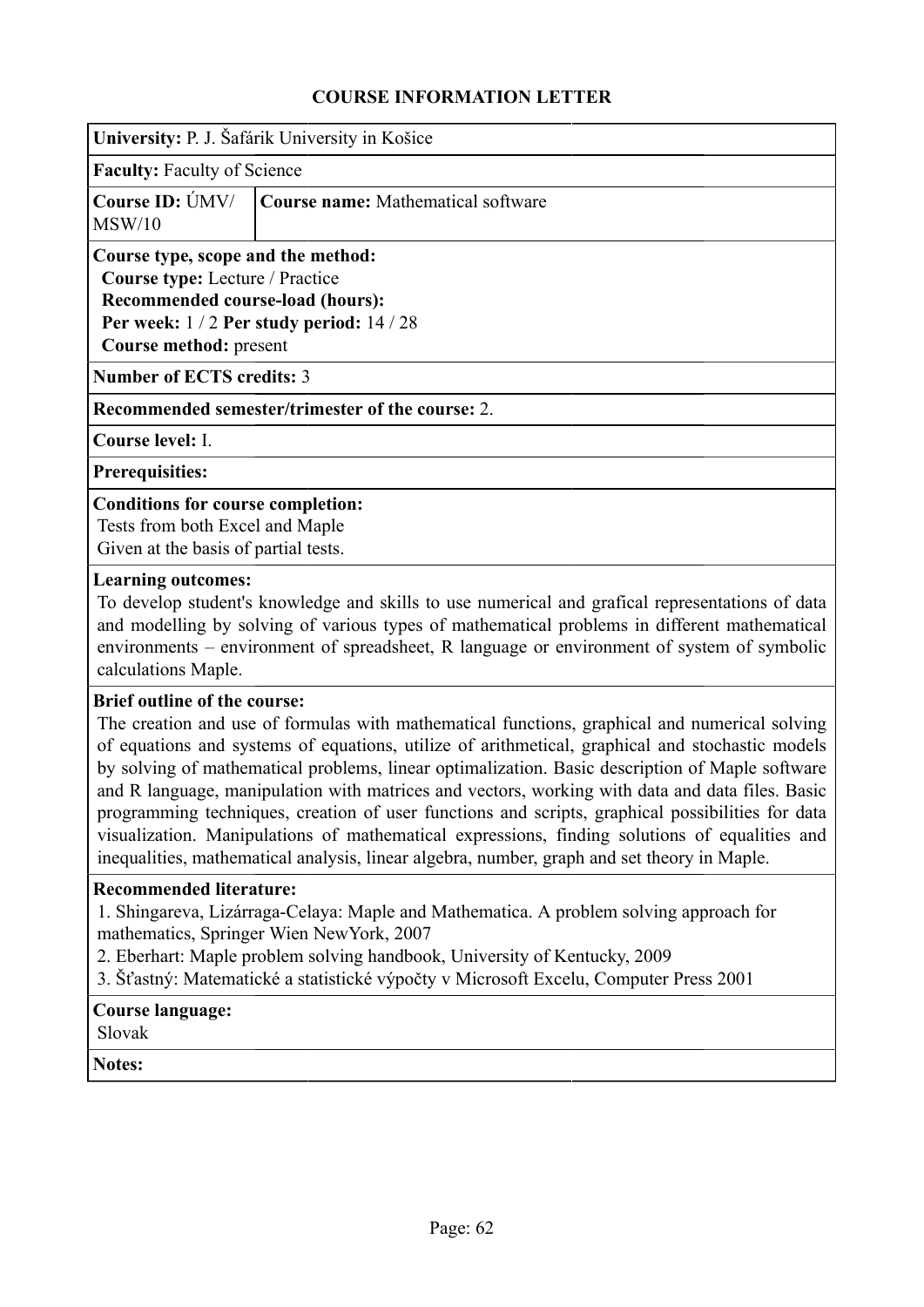|                                                                       | <b>Course assessment</b><br>Total number of assessed students: 156   |  |  |  |  |  |
|-----------------------------------------------------------------------|----------------------------------------------------------------------|--|--|--|--|--|
| E<br>FX.<br>A                                                         |                                                                      |  |  |  |  |  |
| 18.59<br>3.21<br>21.79<br>21 79<br>8.33<br>26.28                      |                                                                      |  |  |  |  |  |
|                                                                       | Provides: doc. RNDr. Stanislav Lukáč, PhD., RNDr. Daniel Klein, PhD. |  |  |  |  |  |
| Date of last modification: 26.03.2019                                 |                                                                      |  |  |  |  |  |
| Approved: prof. RNDr. Ivan Žežula, CSc., doc. RNDr. Csaba Török, CSc. |                                                                      |  |  |  |  |  |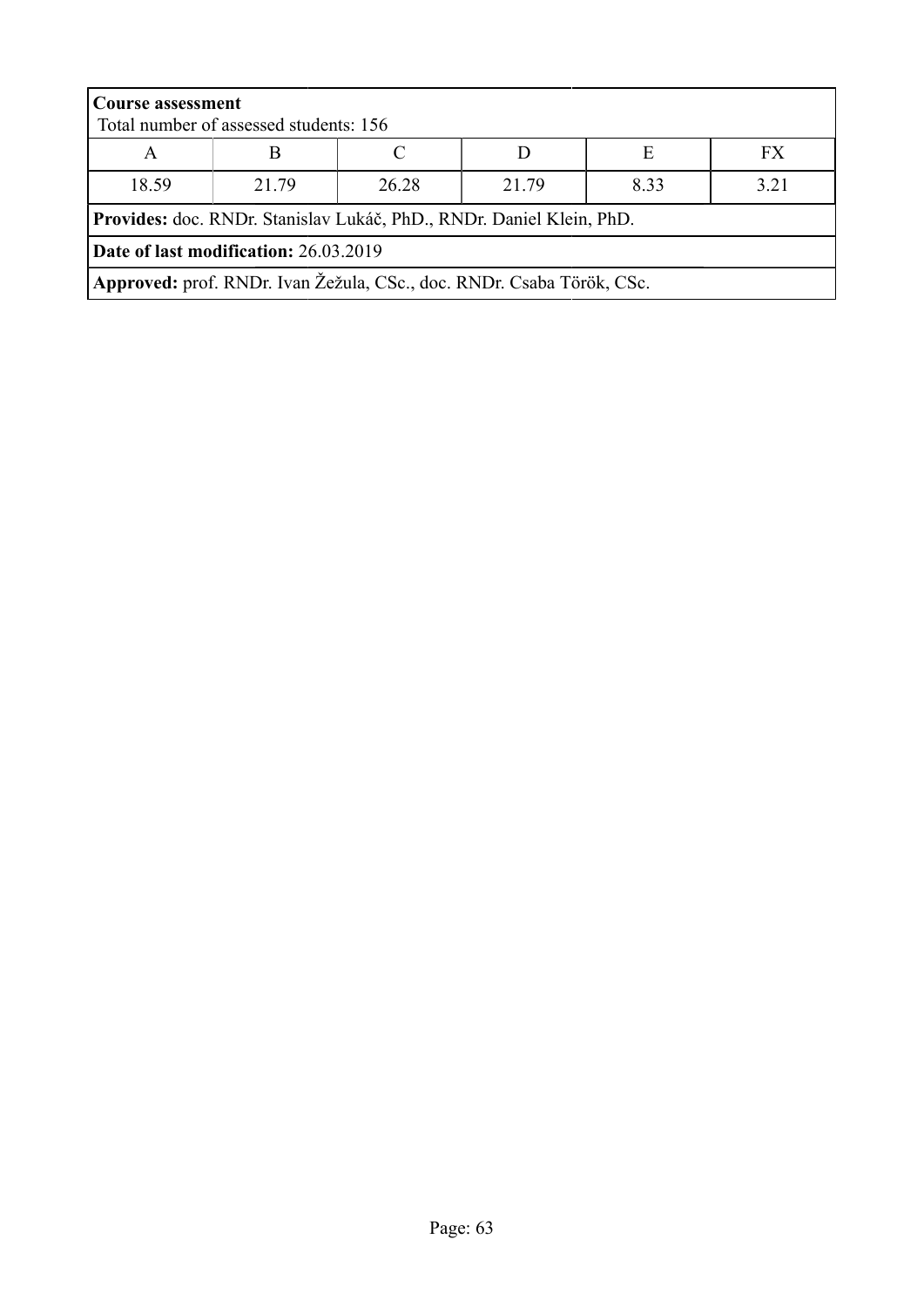|                                                                                                                                                                                                                                                                                                                                                                                                                                                                                                                                                                                                                                         | University: P. J. Šafárik University in Košice                                                                                                                                   |                                                                                                                                                      |       |      |      |
|-----------------------------------------------------------------------------------------------------------------------------------------------------------------------------------------------------------------------------------------------------------------------------------------------------------------------------------------------------------------------------------------------------------------------------------------------------------------------------------------------------------------------------------------------------------------------------------------------------------------------------------------|----------------------------------------------------------------------------------------------------------------------------------------------------------------------------------|------------------------------------------------------------------------------------------------------------------------------------------------------|-------|------|------|
| <b>Faculty: Faculty of Science</b>                                                                                                                                                                                                                                                                                                                                                                                                                                                                                                                                                                                                      |                                                                                                                                                                                  |                                                                                                                                                      |       |      |      |
| Course ID: ÚMV/<br><b>MST/19</b>                                                                                                                                                                                                                                                                                                                                                                                                                                                                                                                                                                                                        |                                                                                                                                                                                  | <b>Course name:</b> Mathematical statistics                                                                                                          |       |      |      |
|                                                                                                                                                                                                                                                                                                                                                                                                                                                                                                                                                                                                                                         | Course type, scope and the method:<br>Course type: Lecture / Practice<br>Recommended course-load (hours):<br>Per week: 2 / 2 Per study period: 28 / 28<br>Course method: present |                                                                                                                                                      |       |      |      |
| <b>Number of ECTS credits: 5</b>                                                                                                                                                                                                                                                                                                                                                                                                                                                                                                                                                                                                        |                                                                                                                                                                                  |                                                                                                                                                      |       |      |      |
|                                                                                                                                                                                                                                                                                                                                                                                                                                                                                                                                                                                                                                         |                                                                                                                                                                                  | Recommended semester/trimester of the course: 5.                                                                                                     |       |      |      |
| Course level: I., II.                                                                                                                                                                                                                                                                                                                                                                                                                                                                                                                                                                                                                   |                                                                                                                                                                                  |                                                                                                                                                      |       |      |      |
| <b>Prerequisities:</b>                                                                                                                                                                                                                                                                                                                                                                                                                                                                                                                                                                                                                  |                                                                                                                                                                                  |                                                                                                                                                      |       |      |      |
| tests and oral exam.                                                                                                                                                                                                                                                                                                                                                                                                                                                                                                                                                                                                                    | <b>Conditions for course completion:</b>                                                                                                                                         | To obtain at least 50% in two written tests during the semester. Total evaluation based on written                                                   |       |      |      |
| <b>Learning outcomes:</b>                                                                                                                                                                                                                                                                                                                                                                                                                                                                                                                                                                                                               |                                                                                                                                                                                  | Student should obtain the knowledge about basic statistical methods and the ability to apply<br>theoretical knowledge in practical problems solving. |       |      |      |
| <b>Brief outline of the course:</b><br>Random vectors, their distributions and characteristics. Joint and marginal distributions.<br>Correlation and regression, properties of correlation coefficient. Random sample, sampling<br>distributions and characteristics. Some important statistics and their distributions. Point estimators<br>and their properties. Maximum likelihood method. Interval estimates, confidence interval<br>construction. Testing of statistical hypothesis, critical region, level of significance. Methods for<br>searching optimal critical regions. Some important parametric and nonparametric tests. |                                                                                                                                                                                  |                                                                                                                                                      |       |      |      |
| <b>Recommended literature:</b><br>1. Skřivánková V.: Pravdepodobnosť v príkladoch, UPJŠ, Košice, 2006 (in Slovak)<br>2. Skřivánková V.-Hančová M.: Štatistika v príkladoch, UPJŠ, Košice, 2005 (in Slovak)<br>3. CASELLA, G., BERGER, R., Statistical Inference, 2nd ed., Duxbury Press, 2002<br>4. DeGroot, M. H., Schervish, M. J.: Probability and Statistics, 4th ed., Pearson, Boston, 2012<br>5. Utts, J.M., Heckard, R.F.: Mind od Statistics, 5th ed., Thomson Brooks/Cole, 2014<br>6. Anděl J.: Základy matematické statistiky, MatfyzPress, Praha, 2011 (in Czech)                                                            |                                                                                                                                                                                  |                                                                                                                                                      |       |      |      |
| <b>Course language:</b><br>Slovak                                                                                                                                                                                                                                                                                                                                                                                                                                                                                                                                                                                                       |                                                                                                                                                                                  |                                                                                                                                                      |       |      |      |
| <b>Notes:</b>                                                                                                                                                                                                                                                                                                                                                                                                                                                                                                                                                                                                                           |                                                                                                                                                                                  |                                                                                                                                                      |       |      |      |
| <b>Course assessment</b><br>Total number of assessed students: 124                                                                                                                                                                                                                                                                                                                                                                                                                                                                                                                                                                      |                                                                                                                                                                                  |                                                                                                                                                      |       |      |      |
| A                                                                                                                                                                                                                                                                                                                                                                                                                                                                                                                                                                                                                                       | B                                                                                                                                                                                | $\mathcal{C}$                                                                                                                                        | D     | E    | FX   |
| 20.97                                                                                                                                                                                                                                                                                                                                                                                                                                                                                                                                                                                                                                   | 21.77                                                                                                                                                                            | 15.32                                                                                                                                                | 21.77 | 12.9 | 7.26 |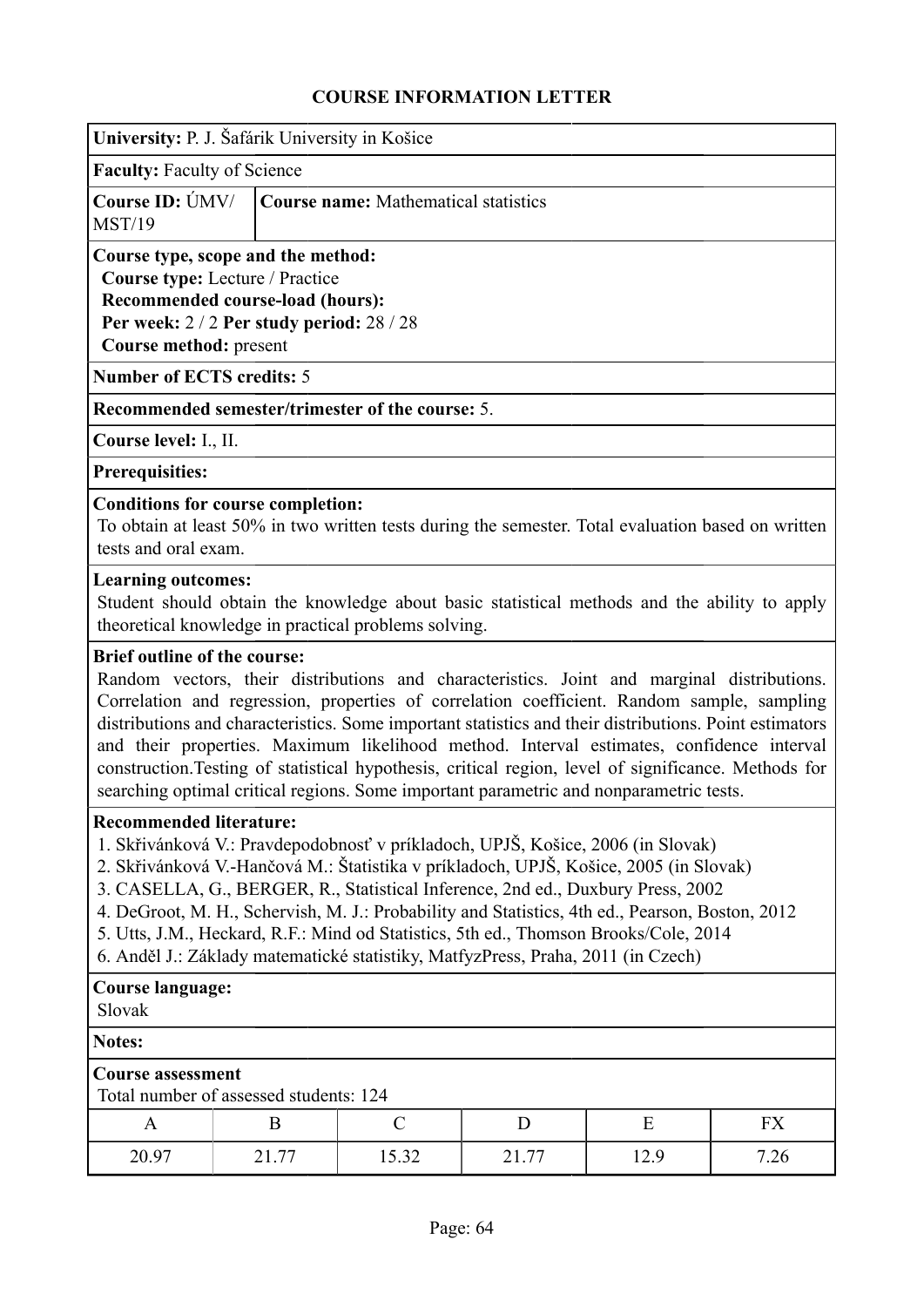**Provides:** prof. RNDr. Ivan Žežula, CSc., RNDr. Martina Hančová, PhD.

**Date of last modification:** 18.03.2019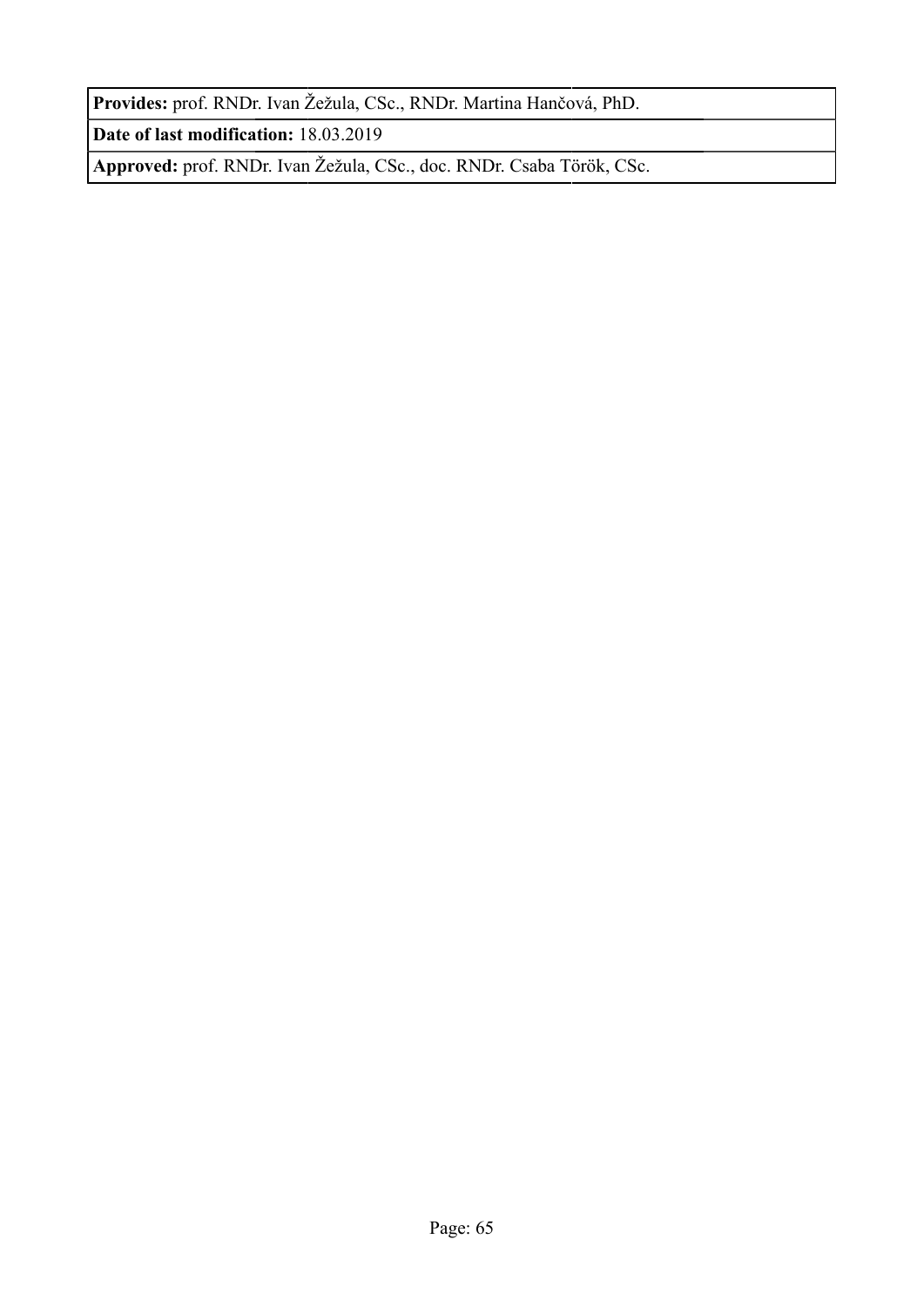| University: P. J. Šafárik University in Košice                                                                                                                                                                                                                                             |                                                                                                                                                                                                                                                                                                                                                                                                                                                                                                                                                                                                                                     |               |   |   |    |
|--------------------------------------------------------------------------------------------------------------------------------------------------------------------------------------------------------------------------------------------------------------------------------------------|-------------------------------------------------------------------------------------------------------------------------------------------------------------------------------------------------------------------------------------------------------------------------------------------------------------------------------------------------------------------------------------------------------------------------------------------------------------------------------------------------------------------------------------------------------------------------------------------------------------------------------------|---------------|---|---|----|
| <b>Faculty: Faculty of Science</b>                                                                                                                                                                                                                                                         |                                                                                                                                                                                                                                                                                                                                                                                                                                                                                                                                                                                                                                     |               |   |   |    |
| <b>Course ID: ÚMV/</b><br>MAP/19                                                                                                                                                                                                                                                           | Course name: Matrix calculus                                                                                                                                                                                                                                                                                                                                                                                                                                                                                                                                                                                                        |               |   |   |    |
|                                                                                                                                                                                                                                                                                            | Course type, scope and the method:<br>Course type: Lecture / Practice<br>Recommended course-load (hours):<br>Per week: 2/2 Per study period: 28/28<br>Course method: present                                                                                                                                                                                                                                                                                                                                                                                                                                                        |               |   |   |    |
| <b>Number of ECTS credits: 5</b>                                                                                                                                                                                                                                                           |                                                                                                                                                                                                                                                                                                                                                                                                                                                                                                                                                                                                                                     |               |   |   |    |
| Recommended semester/trimester of the course: 3.                                                                                                                                                                                                                                           |                                                                                                                                                                                                                                                                                                                                                                                                                                                                                                                                                                                                                                     |               |   |   |    |
| Course level: I.                                                                                                                                                                                                                                                                           |                                                                                                                                                                                                                                                                                                                                                                                                                                                                                                                                                                                                                                     |               |   |   |    |
| Prerequisities: ÚMV/ALGa/10 and leboÚMV/ALG3b/10                                                                                                                                                                                                                                           |                                                                                                                                                                                                                                                                                                                                                                                                                                                                                                                                                                                                                                     |               |   |   |    |
| <b>Conditions for course completion:</b><br>Exam                                                                                                                                                                                                                                           |                                                                                                                                                                                                                                                                                                                                                                                                                                                                                                                                                                                                                                     |               |   |   |    |
| <b>Learning outcomes:</b><br>Mastering modern algebraic methods of applied mathematics.                                                                                                                                                                                                    |                                                                                                                                                                                                                                                                                                                                                                                                                                                                                                                                                                                                                                     |               |   |   |    |
|                                                                                                                                                                                                                                                                                            | <b>Brief outline of the course:</b><br>Basic course of linear algebra is needed for mastering this course. Contents: Decompositions of<br>matrices and their properties, eigenvalues and eigenvectors, trace of a matrix. Special matrices and<br>their properties - symmetric, orthogonal, idempotent, toeplitz, positive definite and semidefinite,<br>partitioned matrices. Inverse and pseudoinverse matrices. Linear space generated by the columns<br>of a matrix, geometry of the spece of matrices, orthogonal projectors. Special matrix products and<br>operators of vectorization, permutation and commutation matrices. |               |   |   |    |
| <b>Recommended literature:</b><br>1. Seber, G.A.F.: A matrix handbook for statisticians. John Wiley & Sons, 2008<br>2. Searle, S.R., Khuri, A.I.: Matrix algebra useful for statistics. John Wiley & Sons, 2017.<br>3. Meyer, C.D.: Matrix Analysis and applied linear algebra. SIAM, 2000 |                                                                                                                                                                                                                                                                                                                                                                                                                                                                                                                                                                                                                                     |               |   |   |    |
|                                                                                                                                                                                                                                                                                            | Course language:<br>Slovak and English                                                                                                                                                                                                                                                                                                                                                                                                                                                                                                                                                                                              |               |   |   |    |
| <b>Notes:</b>                                                                                                                                                                                                                                                                              |                                                                                                                                                                                                                                                                                                                                                                                                                                                                                                                                                                                                                                     |               |   |   |    |
| <b>Course assessment</b><br>Total number of assessed students: 0                                                                                                                                                                                                                           |                                                                                                                                                                                                                                                                                                                                                                                                                                                                                                                                                                                                                                     |               |   |   |    |
| A                                                                                                                                                                                                                                                                                          | B                                                                                                                                                                                                                                                                                                                                                                                                                                                                                                                                                                                                                                   | $\mathcal{C}$ | D | E | FX |
| 0.0<br>0.0<br>0.0<br>0.0<br>0.0<br>0.0                                                                                                                                                                                                                                                     |                                                                                                                                                                                                                                                                                                                                                                                                                                                                                                                                                                                                                                     |               |   |   |    |
| Provides: prof. RNDr. Ivan Žežula, CSc., RNDr. Daniel Klein, PhD.                                                                                                                                                                                                                          |                                                                                                                                                                                                                                                                                                                                                                                                                                                                                                                                                                                                                                     |               |   |   |    |
|                                                                                                                                                                                                                                                                                            | Date of last modification: 28.03.2019                                                                                                                                                                                                                                                                                                                                                                                                                                                                                                                                                                                               |               |   |   |    |
| Approved: prof. RNDr. Ivan Žežula, CSc., doc. RNDr. Csaba Török, CSc.                                                                                                                                                                                                                      |                                                                                                                                                                                                                                                                                                                                                                                                                                                                                                                                                                                                                                     |               |   |   |    |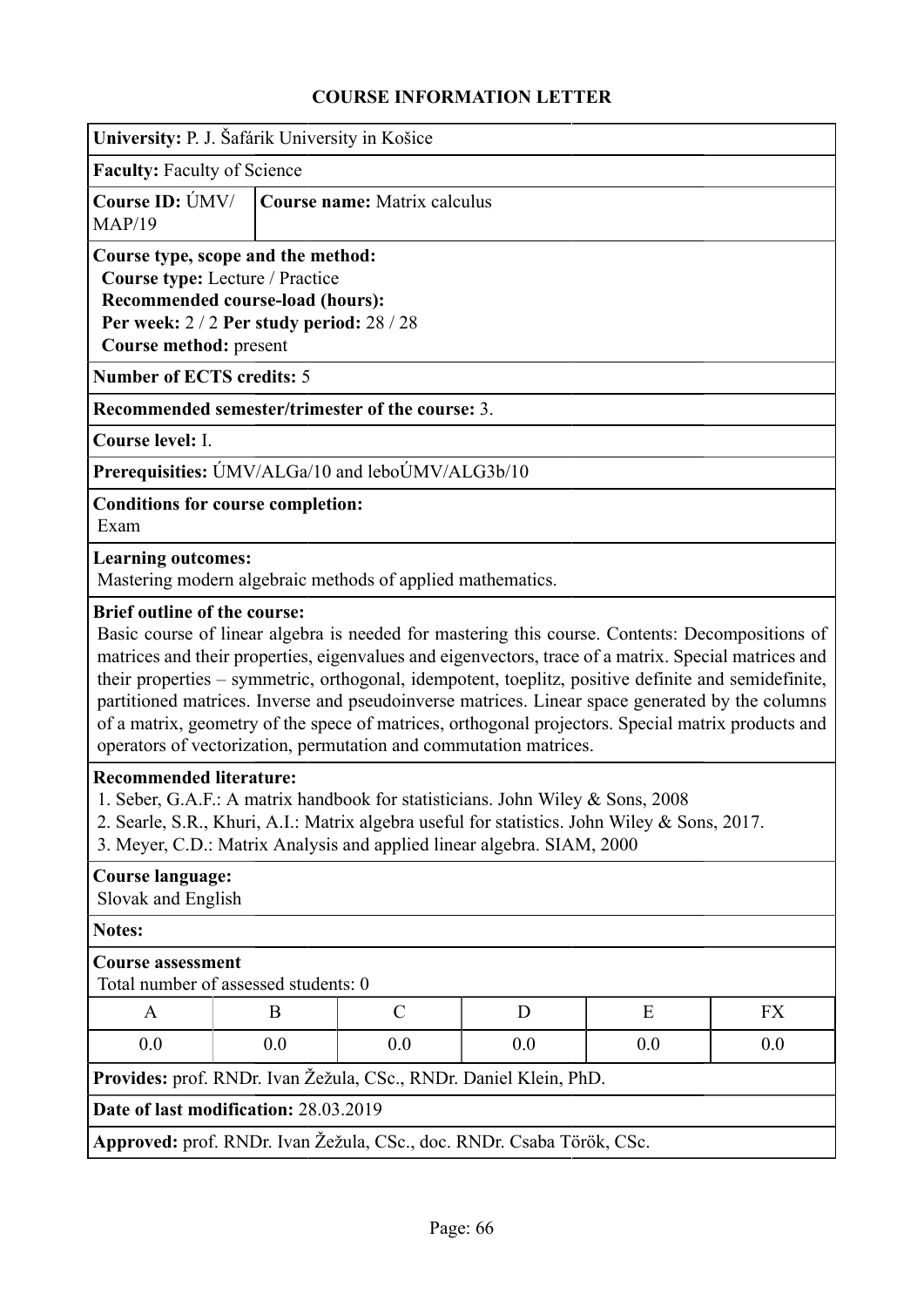|                                                                                                                                                                                                                                                                                                                                                                                                                                                                                                                                                                                                                                                                                                                                                                                                                   | University: P. J. Šafárik University in Košice                                                                                  |                                                                   |               |                                                                                  |                                                                                      |           |
|-------------------------------------------------------------------------------------------------------------------------------------------------------------------------------------------------------------------------------------------------------------------------------------------------------------------------------------------------------------------------------------------------------------------------------------------------------------------------------------------------------------------------------------------------------------------------------------------------------------------------------------------------------------------------------------------------------------------------------------------------------------------------------------------------------------------|---------------------------------------------------------------------------------------------------------------------------------|-------------------------------------------------------------------|---------------|----------------------------------------------------------------------------------|--------------------------------------------------------------------------------------|-----------|
| <b>Faculty: Faculty of Science</b>                                                                                                                                                                                                                                                                                                                                                                                                                                                                                                                                                                                                                                                                                                                                                                                |                                                                                                                                 |                                                                   |               |                                                                                  |                                                                                      |           |
| Course ID: ÚMV/<br>ADI/19                                                                                                                                                                                                                                                                                                                                                                                                                                                                                                                                                                                                                                                                                                                                                                                         |                                                                                                                                 | Course name: Methods of data analysis and artificial intelligence |               |                                                                                  |                                                                                      |           |
| <b>Course type:</b>                                                                                                                                                                                                                                                                                                                                                                                                                                                                                                                                                                                                                                                                                                                                                                                               | Course type, scope and the method:<br>Recommended course-load (hours):<br>Per week: Per study period:<br>Course method: present |                                                                   |               |                                                                                  |                                                                                      |           |
| <b>Number of ECTS credits: 2</b>                                                                                                                                                                                                                                                                                                                                                                                                                                                                                                                                                                                                                                                                                                                                                                                  |                                                                                                                                 |                                                                   |               |                                                                                  |                                                                                      |           |
| Recommended semester/trimester of the course:                                                                                                                                                                                                                                                                                                                                                                                                                                                                                                                                                                                                                                                                                                                                                                     |                                                                                                                                 |                                                                   |               |                                                                                  |                                                                                      |           |
| Course level: I.                                                                                                                                                                                                                                                                                                                                                                                                                                                                                                                                                                                                                                                                                                                                                                                                  |                                                                                                                                 |                                                                   |               |                                                                                  |                                                                                      |           |
|                                                                                                                                                                                                                                                                                                                                                                                                                                                                                                                                                                                                                                                                                                                                                                                                                   |                                                                                                                                 |                                                                   |               |                                                                                  | Prerequisities: UMV/MST/19, UMV/LCO/10, UINF/USU/19, UMV/FRPb/19, UINF/UNS1/15       |           |
| <b>Conditions for course completion:</b>                                                                                                                                                                                                                                                                                                                                                                                                                                                                                                                                                                                                                                                                                                                                                                          |                                                                                                                                 |                                                                   |               |                                                                                  | Acquiring the required number of credits in the structure defined by the study plan. |           |
| <b>Learning outcomes:</b>                                                                                                                                                                                                                                                                                                                                                                                                                                                                                                                                                                                                                                                                                                                                                                                         |                                                                                                                                 |                                                                   |               | Evaluation of student's competences with respect to the profile of the graduate. |                                                                                      |           |
| <b>Brief outline of the course:</b><br>The state examination is performed in a form of a debate with the emphasis on one topic of<br>the following courses: UMV/FRPb/19, UMV/LCO/10, UMV/MST/19, UINF/USU/19 and UINF/<br>UNS1/15:<br>1. Differential calculus and its applications.<br>2. Integral calculus and its applications.<br>3. Linear programming problems, solution methods and complexity.<br>7. Basic characteristics of data, types of attributes, characteristics for individual attributes,<br>dependence between attributes.<br>8. Classification models - decision trees, k-nearest neighbors and others. Prediction models.<br>9. Basic models of computational units - neurons (linear threshold gates, polynomial threshold<br>gates, perceptrons).<br>10. Genetic and evolution algorithms. |                                                                                                                                 |                                                                   |               |                                                                                  |                                                                                      |           |
| <b>Recommended literature:</b>                                                                                                                                                                                                                                                                                                                                                                                                                                                                                                                                                                                                                                                                                                                                                                                    |                                                                                                                                 |                                                                   |               |                                                                                  |                                                                                      |           |
| <b>Course language:</b><br>slovak                                                                                                                                                                                                                                                                                                                                                                                                                                                                                                                                                                                                                                                                                                                                                                                 |                                                                                                                                 |                                                                   |               |                                                                                  |                                                                                      |           |
| <b>Notes:</b>                                                                                                                                                                                                                                                                                                                                                                                                                                                                                                                                                                                                                                                                                                                                                                                                     |                                                                                                                                 |                                                                   |               |                                                                                  |                                                                                      |           |
| <b>Course assessment</b><br>Total number of assessed students: 0                                                                                                                                                                                                                                                                                                                                                                                                                                                                                                                                                                                                                                                                                                                                                  |                                                                                                                                 |                                                                   |               |                                                                                  |                                                                                      |           |
| A                                                                                                                                                                                                                                                                                                                                                                                                                                                                                                                                                                                                                                                                                                                                                                                                                 |                                                                                                                                 | B                                                                 | $\mathcal{C}$ | D                                                                                | E                                                                                    | <b>FX</b> |
| 0.0                                                                                                                                                                                                                                                                                                                                                                                                                                                                                                                                                                                                                                                                                                                                                                                                               |                                                                                                                                 | 0.0                                                               | 0.0           | 0.0                                                                              | 0.0                                                                                  | 0.0       |
| <b>Provides:</b>                                                                                                                                                                                                                                                                                                                                                                                                                                                                                                                                                                                                                                                                                                                                                                                                  |                                                                                                                                 |                                                                   |               |                                                                                  |                                                                                      |           |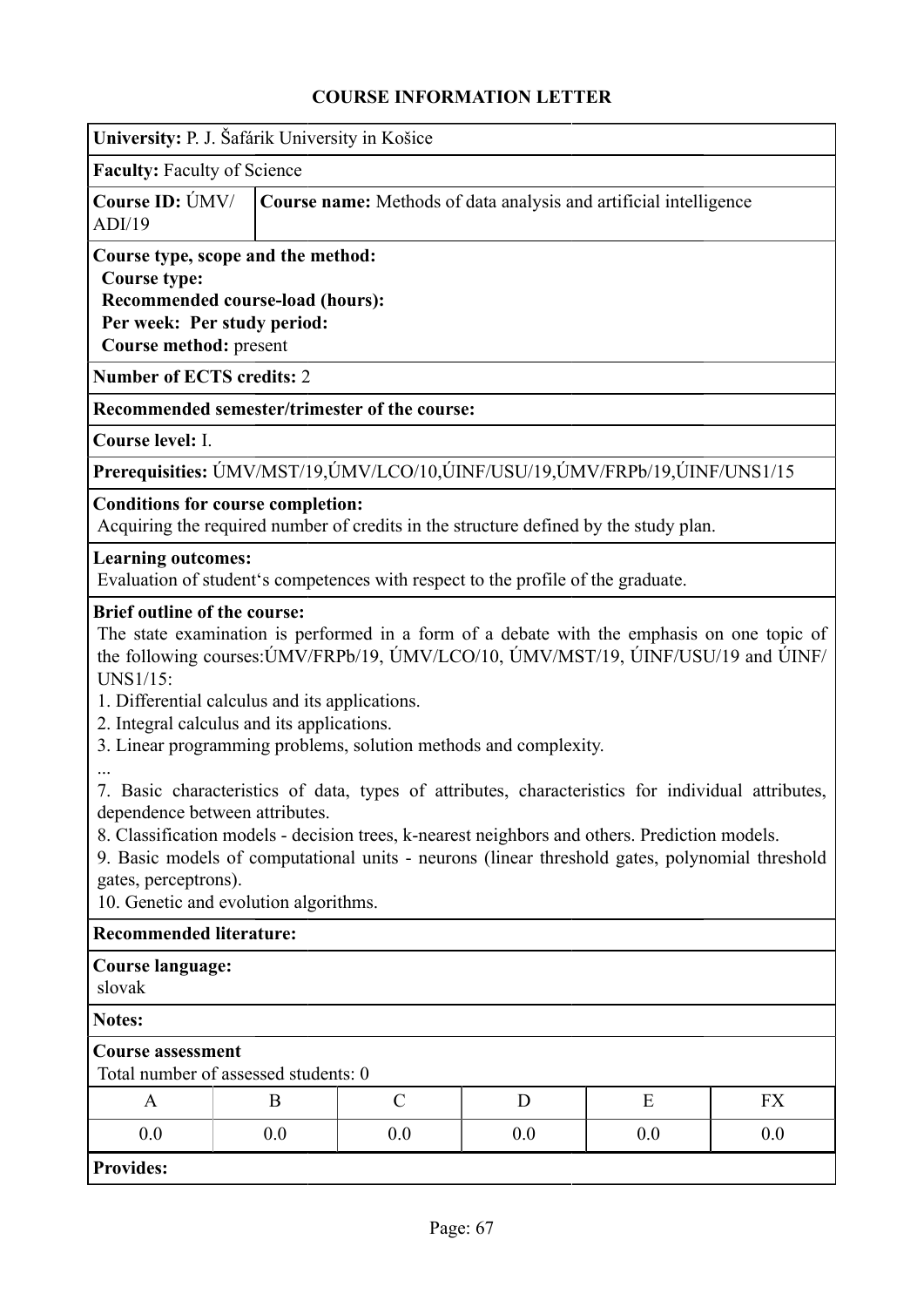**Date of last modification:** 29.03.2019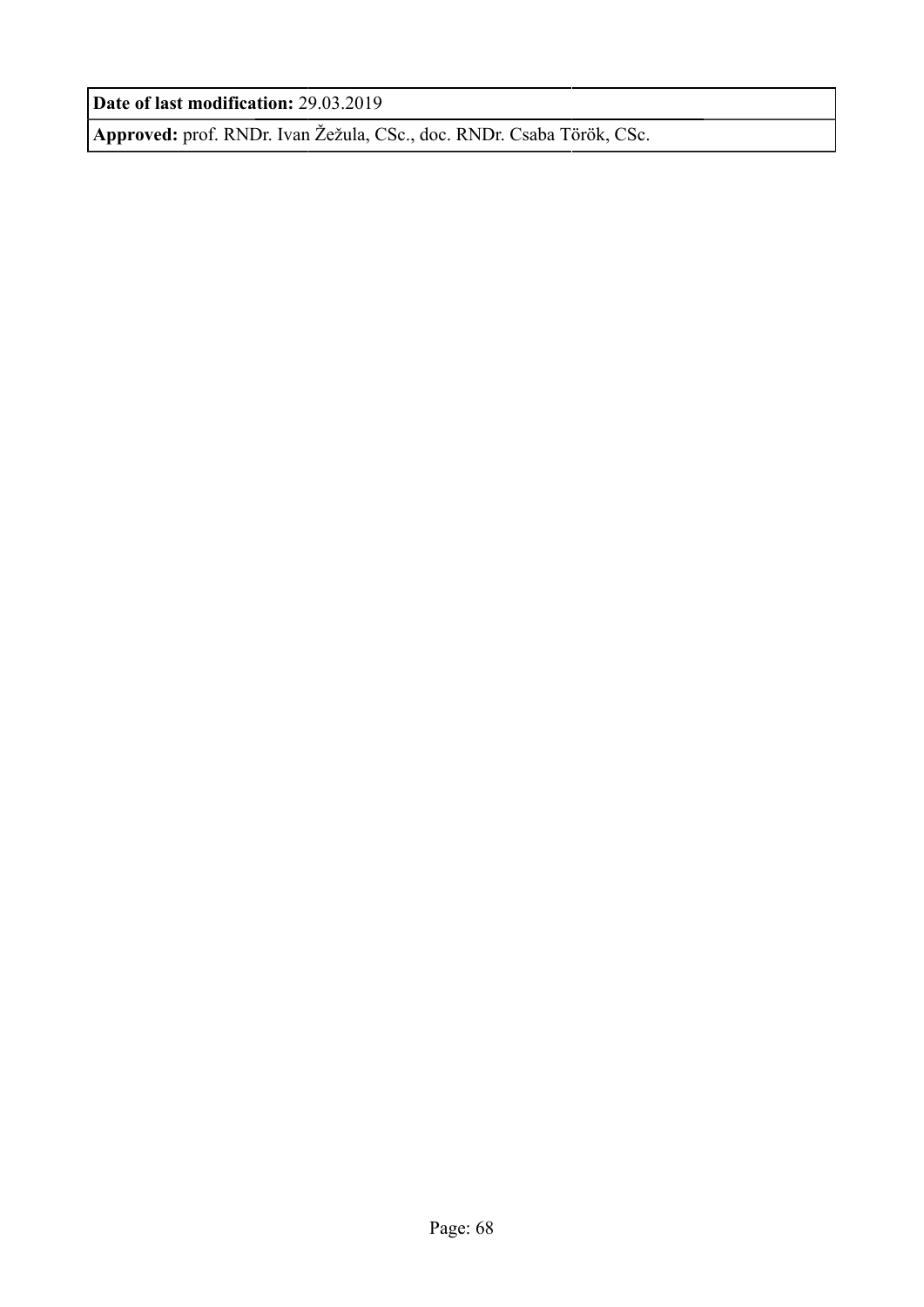| University: P. J. Šafárik University in Košice |  |  |  |  |
|------------------------------------------------|--|--|--|--|
|                                                |  |  |  |  |

**Faculty:** Faculty of Science

|          | <b>Course ID:</b> ÚFV/ <b>Course name:</b> Nontraditional Optimization Techniques I |
|----------|-------------------------------------------------------------------------------------|
| NOT1a/03 |                                                                                     |

# **Course type, scope and the method:**

**Course type:** Lecture / Practice

**Recommended course-load (hours): Per week:** 2 / 2 **Per study period:** 28 / 28 **Course method:** present

**Number of ECTS credits:** 5

### **Recommended semester/trimester of the course:** 5.

**Course level:** I., II.

**Prerequisities:**

### **Conditions for course completion:**

Monitoring progress in solving applied projects. examination (50%), quality of the project (50%) examination

### **Learning outcomes:**

To familiarize students with biologically and physically inspired optimization, simulation and prediction techniques. To expand students' creativity and programming skills by applying heuristic techniques in solving applied problems.

### **Brief outline of the course:**

Fundamentals of optimization theory. Basic optimization problems. Basic types of objective functions. Classification of optimization techniques. Gradient-based optimization techniques. Evolutionary algorithms. Genetic algorithms. Genetic algorithms as Markov processes. Statistical Mechanics Approximations of Genetic Algorithms. Monte Carlo simulation and simulated annealing. Swarm optimization. Cellular Automata and their applications in simulations of complex systems. Fractals. Agent-based models. Evolutionary games. Evolution of cooperation. Fundamentals of Neural Networks. Application of singular value decomposition to solve least squares problems.

## **Recommended literature:**

Hartmann, A. K., Rieger, H., Optimization Algorithms in Physics, Wiley, 2002 Reeves, C. R., Rowe, J. E., Genetic Algorithms: Principles and perspectives, Kluwer, 2003 Mitchell, M., Complexity. A Guided Tour, Oxford University Press, 2009 Solé, R. V., Phase Transitions, Princeton University Press, 2011 Ilachinski, A., Cellular Automata. A Discrete universe, World Scientific, 2002 Haykin, S., Neural Networks. A Comprehensive Foundation, Prentice-Hall, 1999

### **Course language:**

**Notes:**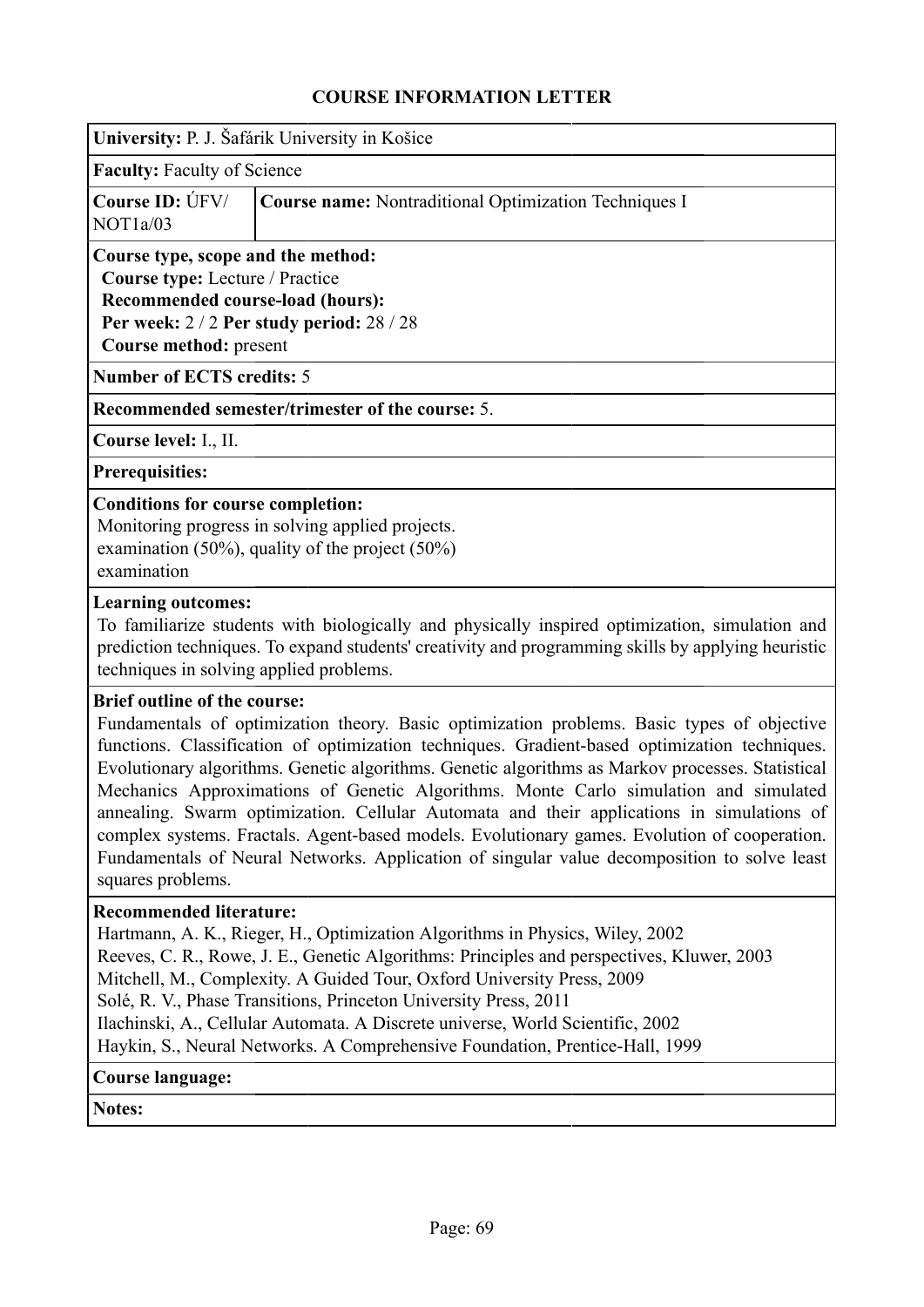|                                                                       | <b>Course assessment</b>                |  |  |  |    |  |  |
|-----------------------------------------------------------------------|-----------------------------------------|--|--|--|----|--|--|
|                                                                       | Total number of assessed students: 81   |  |  |  |    |  |  |
| A                                                                     | E                                       |  |  |  | FX |  |  |
| 69.14<br>17 28<br>247<br>37<br>741<br>0.0                             |                                         |  |  |  |    |  |  |
|                                                                       | Provides: doc. RNDr. Jozef Uličný, CSc. |  |  |  |    |  |  |
| Date of last modification: 03.05.2015                                 |                                         |  |  |  |    |  |  |
| Approved: prof. RNDr. Ivan Žežula, CSc., doc. RNDr. Csaba Török, CSc. |                                         |  |  |  |    |  |  |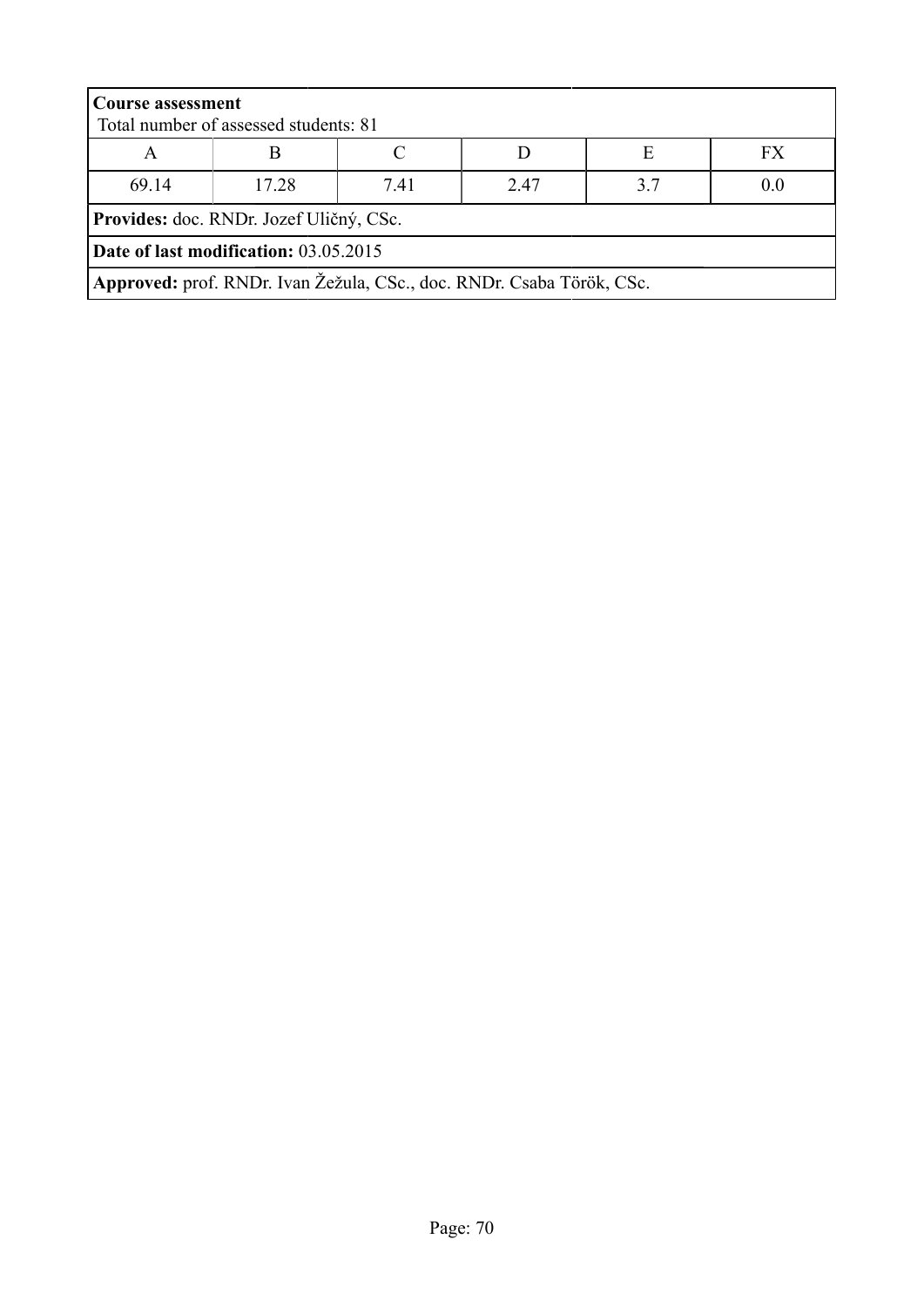|                                                                       | University: P. J. Šafárik University in Košice                                                                                                                                                                                                                                                                                                                                                                   |                                                                                                                                                                                                      |   |   |           |  |
|-----------------------------------------------------------------------|------------------------------------------------------------------------------------------------------------------------------------------------------------------------------------------------------------------------------------------------------------------------------------------------------------------------------------------------------------------------------------------------------------------|------------------------------------------------------------------------------------------------------------------------------------------------------------------------------------------------------|---|---|-----------|--|
| <b>Faculty: Faculty of Science</b>                                    |                                                                                                                                                                                                                                                                                                                                                                                                                  |                                                                                                                                                                                                      |   |   |           |  |
| Course ID: ÚFV/<br>NOT <sub>1</sub> b/03                              |                                                                                                                                                                                                                                                                                                                                                                                                                  | <b>Course name:</b> Nontraditional Optimization Techniques II                                                                                                                                        |   |   |           |  |
|                                                                       | Course type, scope and the method:<br>Course type: Lecture / Practice<br>Recommended course-load (hours):<br>Per week: $2/2$ Per study period: $28/28$<br>Course method: present                                                                                                                                                                                                                                 |                                                                                                                                                                                                      |   |   |           |  |
| <b>Number of ECTS credits: 5</b>                                      |                                                                                                                                                                                                                                                                                                                                                                                                                  |                                                                                                                                                                                                      |   |   |           |  |
|                                                                       |                                                                                                                                                                                                                                                                                                                                                                                                                  | Recommended semester/trimester of the course: 6.                                                                                                                                                     |   |   |           |  |
| Course level: I., II.                                                 |                                                                                                                                                                                                                                                                                                                                                                                                                  |                                                                                                                                                                                                      |   |   |           |  |
| Prerequisities:                                                       |                                                                                                                                                                                                                                                                                                                                                                                                                  |                                                                                                                                                                                                      |   |   |           |  |
| <b>Conditions for course completion:</b>                              |                                                                                                                                                                                                                                                                                                                                                                                                                  | Presentation of the project in written form. Oral exam and discussion of the presented project.<br>Should corona-virus quarantine persist, written report and answer to posed questions suffice.     |   |   |           |  |
| <b>Learning outcomes:</b><br>including parasite/host coevolution.     |                                                                                                                                                                                                                                                                                                                                                                                                                  | By using examples from the biology to learn applications of optimization techniques on study and<br>interpretation of complex systems. Introduction to new paradigms in the area of systems biology, |   |   |           |  |
| bioinformatics.                                                       | <b>Brief outline of the course:</b><br>Complex systems, emergent behavior. Evolutionary theory and memetics. Application of<br>optimization techniques on complex systems. Application of methods /genetic algorithms,<br>simulated annealing, taboo search/ on selected problems of biomolecular simulations. Molecular<br>dynamics, protein folding. Population dynamics, metabolic networks and complexity in |                                                                                                                                                                                                      |   |   |           |  |
| <b>Recommended literature:</b><br>The actual scientific papers.       |                                                                                                                                                                                                                                                                                                                                                                                                                  |                                                                                                                                                                                                      |   |   |           |  |
| <b>Course language:</b>                                               |                                                                                                                                                                                                                                                                                                                                                                                                                  |                                                                                                                                                                                                      |   |   |           |  |
| <b>Notes:</b>                                                         |                                                                                                                                                                                                                                                                                                                                                                                                                  |                                                                                                                                                                                                      |   |   |           |  |
| <b>Course assessment</b><br>Total number of assessed students: 44     |                                                                                                                                                                                                                                                                                                                                                                                                                  |                                                                                                                                                                                                      |   |   |           |  |
| A                                                                     | B                                                                                                                                                                                                                                                                                                                                                                                                                | $\mathcal{C}$                                                                                                                                                                                        | D | E | <b>FX</b> |  |
| 4.55<br>4.55<br>0.0<br>0.0<br>88.64<br>2.27                           |                                                                                                                                                                                                                                                                                                                                                                                                                  |                                                                                                                                                                                                      |   |   |           |  |
| Provides: doc. RNDr. Jozef Uličný, CSc.                               |                                                                                                                                                                                                                                                                                                                                                                                                                  |                                                                                                                                                                                                      |   |   |           |  |
| Date of last modification: 27.03.2020                                 |                                                                                                                                                                                                                                                                                                                                                                                                                  |                                                                                                                                                                                                      |   |   |           |  |
| Approved: prof. RNDr. Ivan Žežula, CSc., doc. RNDr. Csaba Török, CSc. |                                                                                                                                                                                                                                                                                                                                                                                                                  |                                                                                                                                                                                                      |   |   |           |  |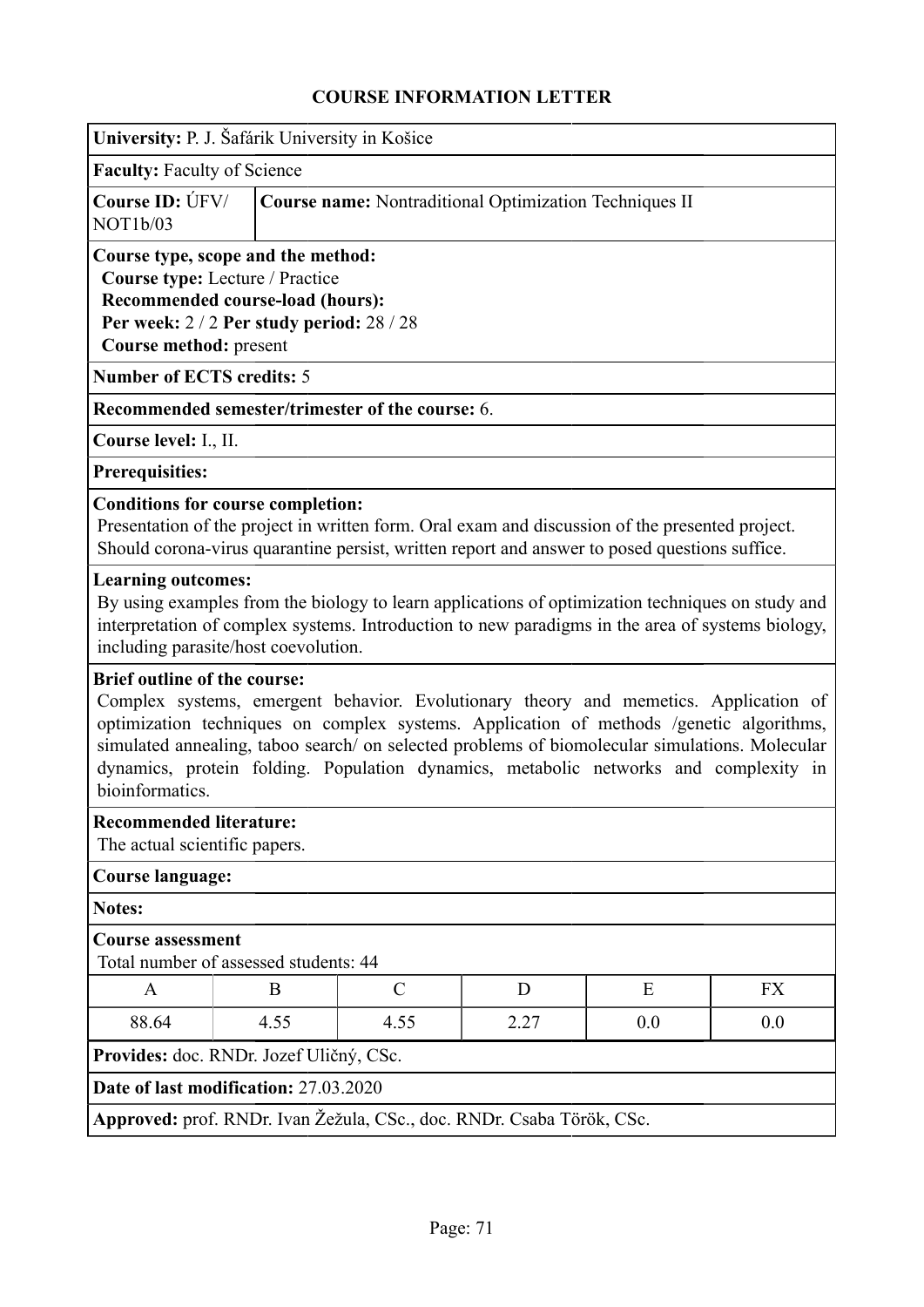| University: P. J. Šafárik University in Košice |  |  |  |
|------------------------------------------------|--|--|--|
|                                                |  |  |  |

**Faculty:** Faculty of Science

|        | Course ID: ÚMV/ Course name: Numerical methods |
|--------|------------------------------------------------|
| NUM/19 |                                                |

# **Course type, scope and the method:**

**Course type:** Lecture / Practice

**Recommended course-load (hours): Per week:** 2 / 3 **Per study period:** 28 / 42 **Course method:** present

**Number of ECTS credits:** 6

## **Recommended semester/trimester of the course:** 6.

**Course level:** I.

**Prerequisities:** ÚMV/FRPb/19,(ÚMV/ALG1b/10 and leboÚMV/ALG2b/10 and leboÚMV/ ALG3b/10)

## **Conditions for course completion:**

Form: Standard lectures. Exercises using computers. Solving problems and programming algorithms using the platform SageMath (including NumPy, SciPy, SymPy, R, Maxima, matplotlib, GAP, FLINT, and many other packages).

Interim evaluation: Individual solving of given tasks in the form of implementation of algorithms or their parts, modification of existing algorithms or use of available packages to solve real problems. Consisting 60% of the overall evaluation.

Final examination: consisting of a written (simple examples and a test) and oral exam with 20/20 proportion.

## **Learning outcomes:**

After completing the course, the student will acquire theoretical and practical knowledge of the basic numerical algorithms with emphasis on algorithms used in the field of data analysis.

The student should be able to understand and implement numerical algorithms in programming language independently, to be able to modify components of existing algorithms

and also be able to solve (real / practical) problems by selecting an appropriate numerical method with the available effective computational packages.

## **Brief outline of the course:**

1. Basic principles and techniques of numerical analysis - computer implementation and representation of real numbers, numerical vs. symbolic (analytical) calculations, method vs. algorithm, error measurement of numerical solution, conditionality of numerical problems, stability and convergence of numerical algorithms.

2. Solution of nonlinear equations - methods of bisection and simple iteration, the false position method and Newton method, Newton-Raphson method.

3. Numerical differentiation and integration - trapezoidal method, Simpson method, Newton-Cotes formulas.

4. Approximation of functions and smoothing of data, using polynomials, interpolation, splines, kernel methods.

5. Linear systems - Gaussian elimination with and without pivoting, forward and backward substitution, scaled partial pivoting, singularity and perturbation, matrix conditionality, Thomas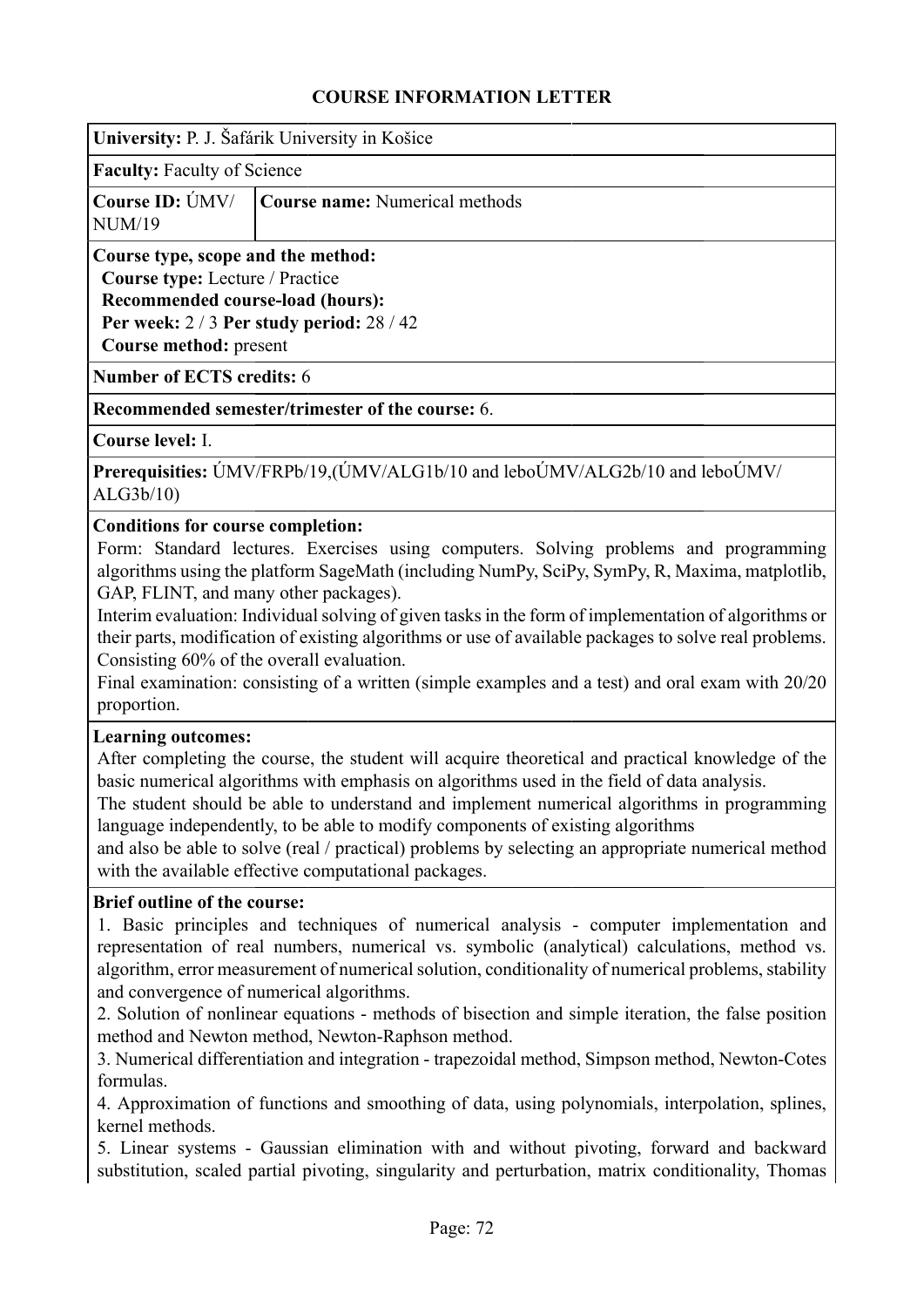method, iterative methods - Jacobi, Gauss-Seidel, SOR method, gradient methods - gradient descent, conjugate directions.

6. Eigenvalues and eigenvectors of matrices - estimation of eigenvalues, partial eigenvalue problem (power method and Rayleigh method, Hessenberg shape), complete eigenvalue problem (calculation of dominant eigenvalue, LU, QU, QR - decomposition, Jacobi method), SVD - Singular Matrix Decomposition.

7. Optimization - MLS, Cauchy method of the highest gradient, Newton method, conjugated gradient method of Fletcher-Reeves, Quasi-Newton methods, Regularization of ill-conditioned problems.

### **Recommended literature:**

1. Ackleh, A. S., Allen, E. J., Kearfott, R. B., & Seshaiyer, P. (2009). Classical and Modern Numerical Analysis: Theory, Methods and Practice (1 edition). Boca Raton: Chapman and Hall/ CRC.

2. Anastassiou, G. A., & Mezei, R. (2015). Numerical Analysis Using Sage. Springer International Publishing.

3. Cheney, E. W., & Kincaid, D. R. (2012). Numerical Mathematics and Computing (7 edition). Boston, MA: Cengage Learning.

4. O'Leary, D. P. (2008). Scientific Computing with Case Studies. Philadelphia: Society for Industrial and Applied Mathematics.

5. Sauer, T. (2017). Numerical Analysis. (3 edition). Hoboken, NJ? Pearson.

6. Segethová, J. (2002). Základy numerické matematiky. Karolinum.

7. M. Vicher (2003). Numerická matematika.

### **Course language:**

### **Notes:**

|                                                                    | <b>Course assessment</b>             |  |     |     |     |  |
|--------------------------------------------------------------------|--------------------------------------|--|-----|-----|-----|--|
|                                                                    | Total number of assessed students: 0 |  |     |     |     |  |
| A                                                                  |                                      |  |     |     | FX  |  |
| 0.0                                                                | 0.0                                  |  | 0.0 | 0.0 | 0.0 |  |
| Provides: prof. RNDr. Mirko Horňák, CSc., Mgr. Jozef Kiseľák, PhD. |                                      |  |     |     |     |  |
| Date of last modification: 27.03.2019                              |                                      |  |     |     |     |  |
|                                                                    |                                      |  |     |     |     |  |

**Approved:** prof. RNDr. Ivan Žežula, CSc., doc. RNDr. Csaba Török, CSc.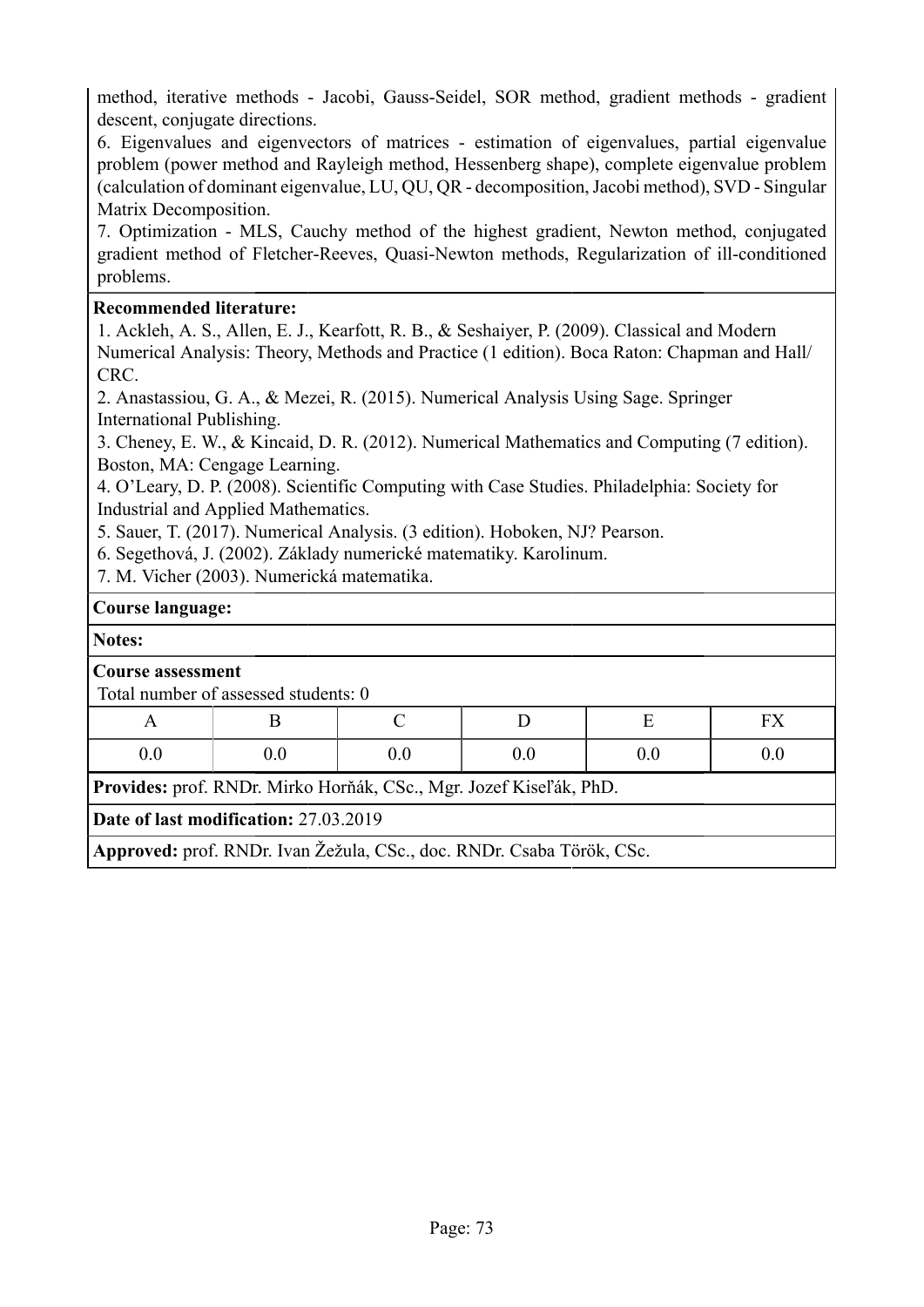| University: P. J. Šafárik University in Košice                                                                                                                                                                                                                                                                                                                                                                                                                                                                                                                                                                                                                                                                                                                                                                                                               |  |  |  |  |
|--------------------------------------------------------------------------------------------------------------------------------------------------------------------------------------------------------------------------------------------------------------------------------------------------------------------------------------------------------------------------------------------------------------------------------------------------------------------------------------------------------------------------------------------------------------------------------------------------------------------------------------------------------------------------------------------------------------------------------------------------------------------------------------------------------------------------------------------------------------|--|--|--|--|
| <b>Faculty: Faculty of Science</b>                                                                                                                                                                                                                                                                                                                                                                                                                                                                                                                                                                                                                                                                                                                                                                                                                           |  |  |  |  |
| Course ID: UFV/<br><b>Course name: Physics for Informaticists I</b><br>IFY1a/01                                                                                                                                                                                                                                                                                                                                                                                                                                                                                                                                                                                                                                                                                                                                                                              |  |  |  |  |
| Course type, scope and the method:<br><b>Course type: Lecture</b><br><b>Recommended course-load (hours):</b><br>Per week: 2 Per study period: 28<br>Course method: present                                                                                                                                                                                                                                                                                                                                                                                                                                                                                                                                                                                                                                                                                   |  |  |  |  |
| <b>Number of ECTS credits: 2</b>                                                                                                                                                                                                                                                                                                                                                                                                                                                                                                                                                                                                                                                                                                                                                                                                                             |  |  |  |  |
| Recommended semester/trimester of the course: 3.                                                                                                                                                                                                                                                                                                                                                                                                                                                                                                                                                                                                                                                                                                                                                                                                             |  |  |  |  |
| Course level: I.                                                                                                                                                                                                                                                                                                                                                                                                                                                                                                                                                                                                                                                                                                                                                                                                                                             |  |  |  |  |
| <b>Prerequisities:</b>                                                                                                                                                                                                                                                                                                                                                                                                                                                                                                                                                                                                                                                                                                                                                                                                                                       |  |  |  |  |
| <b>Conditions for course completion:</b><br>Two written tests.<br>Two written tests.                                                                                                                                                                                                                                                                                                                                                                                                                                                                                                                                                                                                                                                                                                                                                                         |  |  |  |  |
| <b>Learning outcomes:</b>                                                                                                                                                                                                                                                                                                                                                                                                                                                                                                                                                                                                                                                                                                                                                                                                                                    |  |  |  |  |
| <b>Brief outline of the course:</b><br>Anotation of the lectures – Physics for informaticists I:<br>Analysis of functions and properties of basic analog and digital electronic elements, circuits,<br>and systems for transmission and processing of informations - transistors, operating amplifiers,<br>combinational and sequence logic circuits, analog to digital and digital to analog converters.<br><b>Recommended literature:</b><br>1. Delaney C.F.G.: Electronics for the Physicist with Aplications. John Willey & Sons, New<br>York, 1980.<br>2. Garcia N., Damask A., Schwarz S.: Physics for Computer Science Students – with Emphasis<br>on Atomic and Semiconductor Physics. Second Edition. Springer-Verlag, New-York, Berlin,<br>1998.<br>3. Howatson A. M.: Electrical Circuits and Systems. An Introduction for Engineers and Physical |  |  |  |  |
| Scientists. Oxford University Press, Oxford, 1996.                                                                                                                                                                                                                                                                                                                                                                                                                                                                                                                                                                                                                                                                                                                                                                                                           |  |  |  |  |
| <b>Course language:</b>                                                                                                                                                                                                                                                                                                                                                                                                                                                                                                                                                                                                                                                                                                                                                                                                                                      |  |  |  |  |
| <b>Notes:</b><br><b>Course assessment</b><br>Total number of assessed students: 104                                                                                                                                                                                                                                                                                                                                                                                                                                                                                                                                                                                                                                                                                                                                                                          |  |  |  |  |
| $\mathcal{C}$<br>B<br>D<br>E<br>FX<br>A                                                                                                                                                                                                                                                                                                                                                                                                                                                                                                                                                                                                                                                                                                                                                                                                                      |  |  |  |  |
| 23.08<br>29.81<br>19.23<br>8.65<br>0.0<br>19.23                                                                                                                                                                                                                                                                                                                                                                                                                                                                                                                                                                                                                                                                                                                                                                                                              |  |  |  |  |
| Provides: doc. RNDr. Ján Füzer, PhD.                                                                                                                                                                                                                                                                                                                                                                                                                                                                                                                                                                                                                                                                                                                                                                                                                         |  |  |  |  |
| Date of last modification: 03.05.2015                                                                                                                                                                                                                                                                                                                                                                                                                                                                                                                                                                                                                                                                                                                                                                                                                        |  |  |  |  |
| Approved: prof. RNDr. Ivan Žežula, CSc., doc. RNDr. Csaba Török, CSc.                                                                                                                                                                                                                                                                                                                                                                                                                                                                                                                                                                                                                                                                                                                                                                                        |  |  |  |  |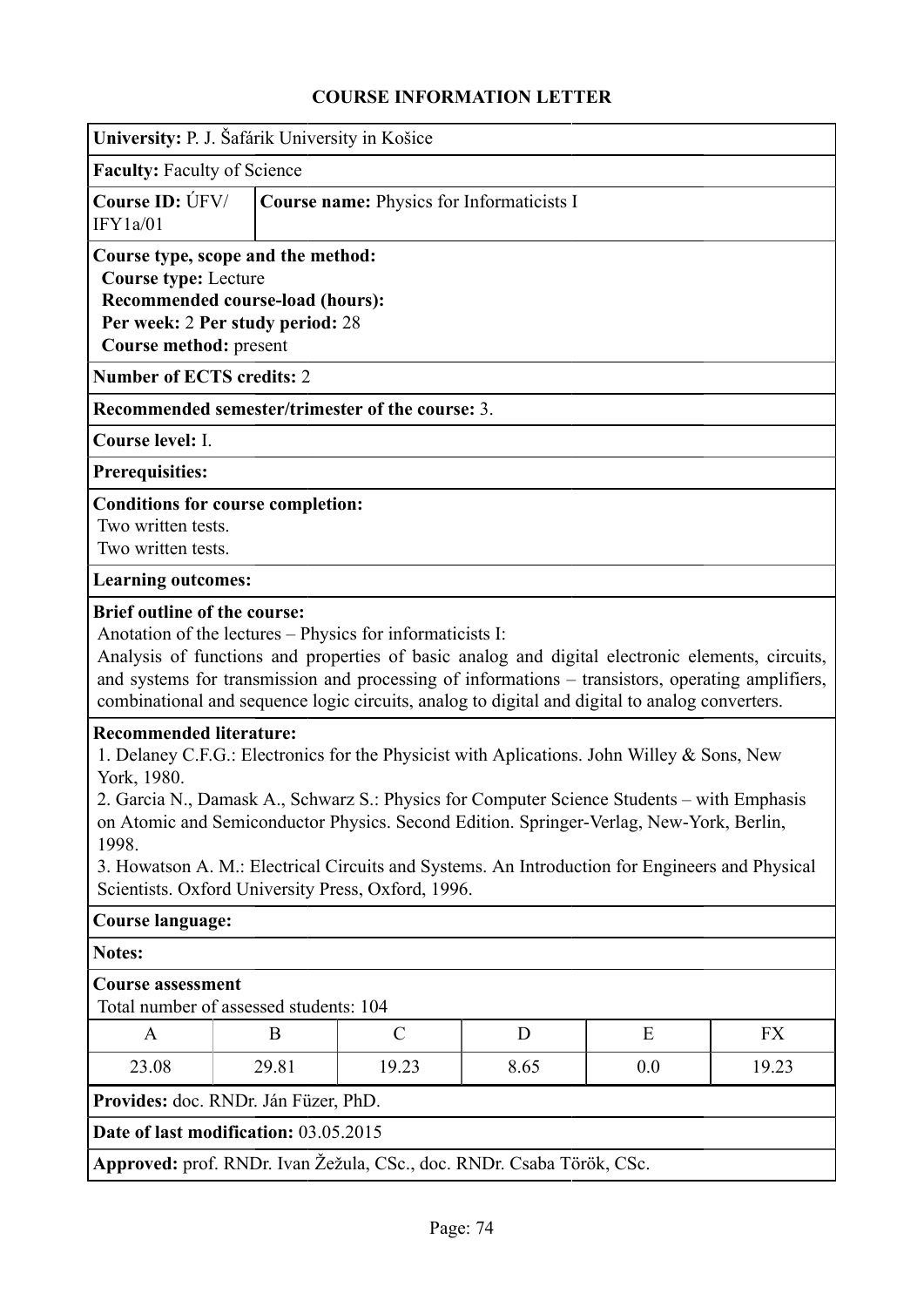| University: P. J. Šafárik University in Košice                                                                                                                                                                                                             |       |                                             |       |                                                                                         |           |
|------------------------------------------------------------------------------------------------------------------------------------------------------------------------------------------------------------------------------------------------------------|-------|---------------------------------------------|-------|-----------------------------------------------------------------------------------------|-----------|
| <b>Faculty: Faculty of Science</b>                                                                                                                                                                                                                         |       |                                             |       |                                                                                         |           |
| Course ID: ÚFV/<br><b>IFY/09</b>                                                                                                                                                                                                                           |       | <b>Course name: Physics for Informatics</b> |       |                                                                                         |           |
| Course type, scope and the method:<br><b>Course type: Lecture</b><br><b>Recommended course-load (hours):</b><br>Per week: 2 Per study period: 28<br>Course method: present                                                                                 |       |                                             |       |                                                                                         |           |
| <b>Number of ECTS credits: 3</b>                                                                                                                                                                                                                           |       |                                             |       |                                                                                         |           |
| Recommended semester/trimester of the course: 5.                                                                                                                                                                                                           |       |                                             |       |                                                                                         |           |
| Course level: I.                                                                                                                                                                                                                                           |       |                                             |       |                                                                                         |           |
| Prerequisities:                                                                                                                                                                                                                                            |       |                                             |       |                                                                                         |           |
| <b>Conditions for course completion:</b><br>Two written tests.<br>Combination of the results of two tests.                                                                                                                                                 |       |                                             |       |                                                                                         |           |
| <b>Learning outcomes:</b><br>Introduction to classical and modern physics.                                                                                                                                                                                 |       |                                             |       |                                                                                         |           |
| <b>Brief outline of the course:</b><br>The lecture provides an introduction to classical and modern physics, the basics of magnetism and<br>magnetic recording. Popular form explain the theory of relativity, quantum physics and Maxwell's<br>equations. |       |                                             |       |                                                                                         |           |
| <b>Recommended literature:</b><br>Springer 1997                                                                                                                                                                                                            |       |                                             |       | J. B. Seaborn, Understanding the Universe: An Introduction to Physics and Astrophysics, |           |
| <b>Course language:</b>                                                                                                                                                                                                                                    |       |                                             |       |                                                                                         |           |
| <b>Notes:</b>                                                                                                                                                                                                                                              |       |                                             |       |                                                                                         |           |
| <b>Course assessment</b><br>Total number of assessed students: 116                                                                                                                                                                                         |       |                                             |       |                                                                                         |           |
| A                                                                                                                                                                                                                                                          | B     | $\mathcal{C}$                               | D     | E                                                                                       | <b>FX</b> |
| 32.76                                                                                                                                                                                                                                                      | 25.86 | 26.72                                       | 12.93 | 1.72                                                                                    | 0.0       |
| Provides: doc. RNDr. Ján Füzer, PhD.                                                                                                                                                                                                                       |       |                                             |       |                                                                                         |           |
| Date of last modification: 03.05.2015                                                                                                                                                                                                                      |       |                                             |       |                                                                                         |           |
| Approved: prof. RNDr. Ivan Žežula, CSc., doc. RNDr. Csaba Török, CSc.                                                                                                                                                                                      |       |                                             |       |                                                                                         |           |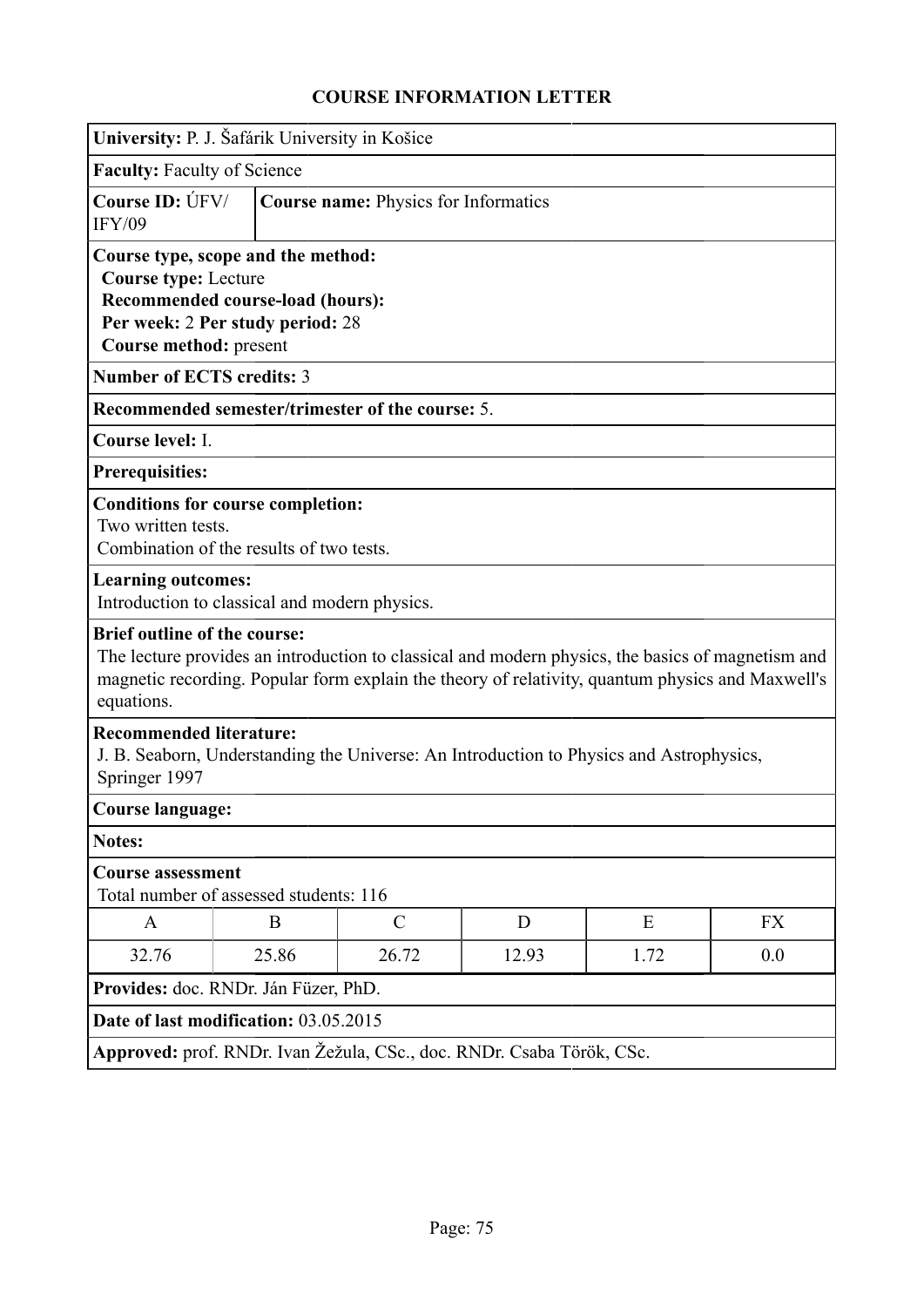| University: P. J. Šafárik University in Košice                   |                                                                                                              |                                                                                                                                                                |     |      |           |  |
|------------------------------------------------------------------|--------------------------------------------------------------------------------------------------------------|----------------------------------------------------------------------------------------------------------------------------------------------------------------|-----|------|-----------|--|
| <b>Faculty: Faculty of Science</b>                               |                                                                                                              |                                                                                                                                                                |     |      |           |  |
| Course ID: ÚMV/<br>POV/10                                        |                                                                                                              | Course name: Practical operations research                                                                                                                     |     |      |           |  |
| Course type, scope and the method:<br>Course method: present     | Course type: Lecture / Practice<br>Recommended course-load (hours):<br>Per week: 1/2 Per study period: 14/28 |                                                                                                                                                                |     |      |           |  |
| <b>Number of ECTS credits: 3</b>                                 |                                                                                                              |                                                                                                                                                                |     |      |           |  |
|                                                                  |                                                                                                              | Recommended semester/trimester of the course: 6.                                                                                                               |     |      |           |  |
| Course level: I.                                                 |                                                                                                              |                                                                                                                                                                |     |      |           |  |
| <b>Prerequisities:</b>                                           |                                                                                                              |                                                                                                                                                                |     |      |           |  |
| <b>Conditions for course completion:</b>                         | Based on evaluation of individual projects.                                                                  |                                                                                                                                                                |     |      |           |  |
| <b>Learning outcomes:</b>                                        |                                                                                                              | To provide the basics of mathematical modelling of real-world problems and selected methods of<br>solving the problems of uni- and multicriterial optimization |     |      |           |  |
| <b>Brief outline of the course:</b>                              |                                                                                                              | Elements of decision theory, games against nature. Mathematical modelling of real-world problems.<br>Linear and nonlinear models. Multicriterial optimization. |     |      |           |  |
| <b>Recommended literature:</b><br>electronic information sources |                                                                                                              |                                                                                                                                                                |     |      |           |  |
| <b>Course language:</b><br>Slovak                                |                                                                                                              |                                                                                                                                                                |     |      |           |  |
| Notes:                                                           |                                                                                                              |                                                                                                                                                                |     |      |           |  |
| <b>Course assessment</b>                                         | Total number of assessed students: 36                                                                        |                                                                                                                                                                |     |      |           |  |
| A                                                                | B                                                                                                            | $\mathcal{C}$                                                                                                                                                  | D   | E    | <b>FX</b> |  |
| 69.44                                                            | 19.44                                                                                                        | 5.56                                                                                                                                                           | 0.0 | 5.56 | 0.0       |  |
| Provides: prof. RNDr. Tomáš Madaras, PhD.                        |                                                                                                              |                                                                                                                                                                |     |      |           |  |
| Date of last modification: 03.05.2015                            |                                                                                                              |                                                                                                                                                                |     |      |           |  |
|                                                                  |                                                                                                              | Approved: prof. RNDr. Ivan Žežula, CSc., doc. RNDr. Csaba Török, CSc.                                                                                          |     |      |           |  |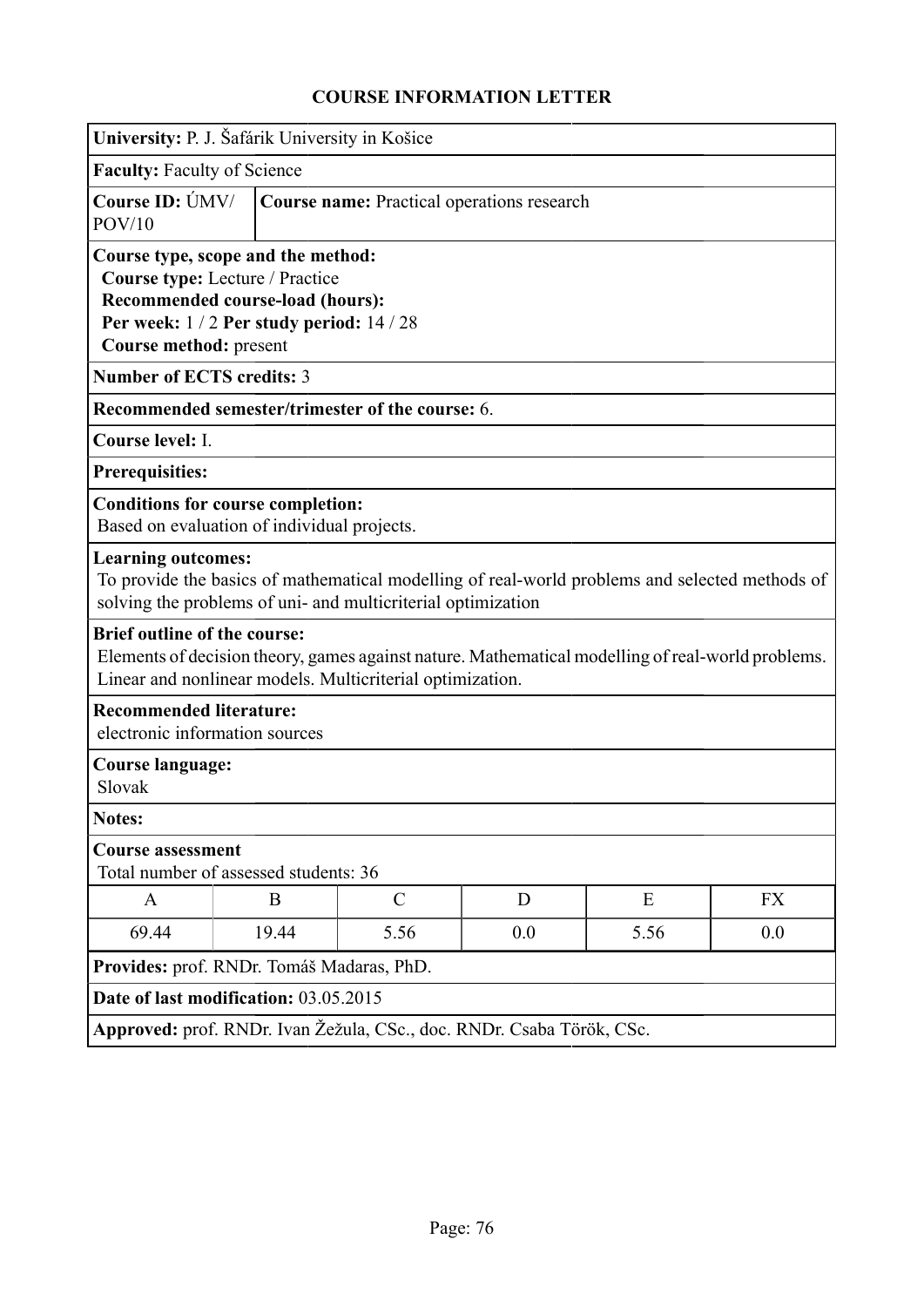| University: P. J. Šafárik University in Košice                                                                                                                       |                                             |                                                                       |  |  |
|----------------------------------------------------------------------------------------------------------------------------------------------------------------------|---------------------------------------------|-----------------------------------------------------------------------|--|--|
| <b>Faculty: Faculty of Science</b>                                                                                                                                   |                                             |                                                                       |  |  |
| Course ID: ÚINF/<br><b>PBS/15</b>                                                                                                                                    | Course name: Pro-seminar to bachelor thesis |                                                                       |  |  |
| Course type, scope and the method:<br><b>Course type: Practice</b><br>Recommended course-load (hours):<br>Per week: 1 Per study period: 14<br>Course method: present |                                             |                                                                       |  |  |
| <b>Number of ECTS credits: 1</b>                                                                                                                                     |                                             |                                                                       |  |  |
| Recommended semester/trimester of the course: 4.                                                                                                                     |                                             |                                                                       |  |  |
| Course level: I.                                                                                                                                                     |                                             |                                                                       |  |  |
| <b>Prerequisities:</b>                                                                                                                                               |                                             |                                                                       |  |  |
| <b>Conditions for course completion:</b>                                                                                                                             |                                             |                                                                       |  |  |
| <b>Learning outcomes:</b>                                                                                                                                            |                                             |                                                                       |  |  |
| <b>Brief outline of the course:</b>                                                                                                                                  |                                             |                                                                       |  |  |
| <b>Recommended literature:</b>                                                                                                                                       |                                             |                                                                       |  |  |
| <b>Course language:</b>                                                                                                                                              |                                             |                                                                       |  |  |
| <b>Notes:</b>                                                                                                                                                        |                                             |                                                                       |  |  |
| <b>Course assessment</b><br>Total number of assessed students: 289                                                                                                   |                                             |                                                                       |  |  |
|                                                                                                                                                                      | abs                                         | $\mathbf n$                                                           |  |  |
|                                                                                                                                                                      | 93.77                                       | 6.23                                                                  |  |  |
| Provides: RNDr. Ľubomír Antoni, PhD.                                                                                                                                 |                                             |                                                                       |  |  |
| Date of last modification: 26.01.2021                                                                                                                                |                                             |                                                                       |  |  |
|                                                                                                                                                                      |                                             | Approved: prof. RNDr. Ivan Žežula, CSc., doc. RNDr. Csaba Török, CSc. |  |  |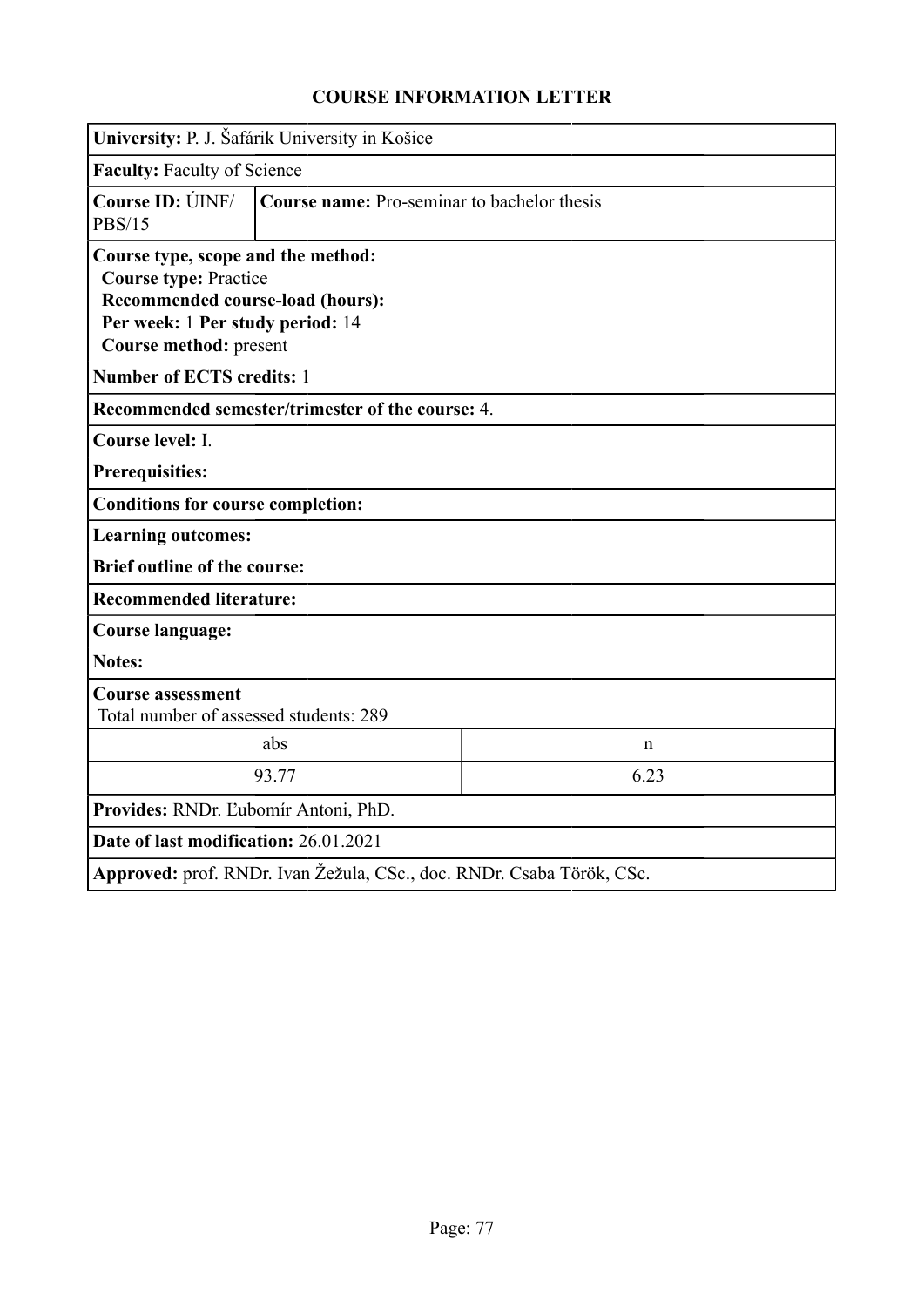| University: P. J. Šafárik University in Košice                                                                                                                                                                                                                                                                                                                                                                                                                                                                                                                                                                                                           |                                        |                                                                                                                            |       |       |      |
|----------------------------------------------------------------------------------------------------------------------------------------------------------------------------------------------------------------------------------------------------------------------------------------------------------------------------------------------------------------------------------------------------------------------------------------------------------------------------------------------------------------------------------------------------------------------------------------------------------------------------------------------------------|----------------------------------------|----------------------------------------------------------------------------------------------------------------------------|-------|-------|------|
| <b>Faculty: Faculty of Science</b>                                                                                                                                                                                                                                                                                                                                                                                                                                                                                                                                                                                                                       |                                        |                                                                                                                            |       |       |      |
| Course ID: ÚMV/<br><b>TPP/19</b>                                                                                                                                                                                                                                                                                                                                                                                                                                                                                                                                                                                                                         |                                        | Course name: Probability theory                                                                                            |       |       |      |
| Course type, scope and the method:<br>Course type: Lecture / Practice<br>Recommended course-load (hours):<br>Per week: 2/2 Per study period: 28/28<br>Course method: present                                                                                                                                                                                                                                                                                                                                                                                                                                                                             |                                        |                                                                                                                            |       |       |      |
| <b>Number of ECTS credits: 5</b>                                                                                                                                                                                                                                                                                                                                                                                                                                                                                                                                                                                                                         |                                        |                                                                                                                            |       |       |      |
|                                                                                                                                                                                                                                                                                                                                                                                                                                                                                                                                                                                                                                                          |                                        | Recommended semester/trimester of the course: 4.                                                                           |       |       |      |
| Course level: I.                                                                                                                                                                                                                                                                                                                                                                                                                                                                                                                                                                                                                                         |                                        |                                                                                                                            |       |       |      |
|                                                                                                                                                                                                                                                                                                                                                                                                                                                                                                                                                                                                                                                          |                                        | Prerequisities: ÚMV/MAN1c/10 and leboÚMV/MAN2c/10 and leboÚMV/FRPa/19                                                      |       |       |      |
| <b>Conditions for course completion:</b>                                                                                                                                                                                                                                                                                                                                                                                                                                                                                                                                                                                                                 |                                        | To obtain at least 50% in two written tests during the semester.<br>Total evaluation based on written tests and oral exam. |       |       |      |
| <b>Learning outcomes:</b><br>To obtain knowledge of the axiomatic theory of probability, random variables and their<br>characteristics, special types of distributions and their applications.                                                                                                                                                                                                                                                                                                                                                                                                                                                           |                                        |                                                                                                                            |       |       |      |
| <b>Brief outline of the course:</b><br>Probability space, definitions and properties of probability. Conditional probability and<br>independence. Random variables, their distribution function and characteristics. Mean, variance and<br>skewness Discrete and absolutely continuous distributions. Quantile and characteristic functions,<br>their properties. Relation between characteristic function and moments. Median and mode.<br>Transformation of random variables. Special types of distributions with applications (binomial,<br>Poisson, geometric, uniform, exponential, normal, chi-square, Student, Fisher). Central limit<br>theorem. |                                        |                                                                                                                            |       |       |      |
| <b>Recommended literature:</b><br>1. Skřivánková V.: Pravdepodobnosť v príkladoch, UPJŠ, Košice, 2006 (in Slovak)<br>2. DeGroot, M. H., Schervish, M. J.: Probability and Statistics, 4th ed., Pearson, Boston, 2012<br>3. Evans, M. J., Rosenthal, J. S.: Probability and Statistics: The Science of Uncertainty, 2nd Ed.,<br>W. H. Freeman, 2009<br>4. Riečan et al.: Pravdepodobnosť a matematická štatistika, Alfa, Bratislava, 1984 (in Slovak)                                                                                                                                                                                                     |                                        |                                                                                                                            |       |       |      |
| <b>Course language:</b><br>Slovak                                                                                                                                                                                                                                                                                                                                                                                                                                                                                                                                                                                                                        |                                        |                                                                                                                            |       |       |      |
| <b>Notes:</b>                                                                                                                                                                                                                                                                                                                                                                                                                                                                                                                                                                                                                                            |                                        |                                                                                                                            |       |       |      |
| <b>Course assessment</b>                                                                                                                                                                                                                                                                                                                                                                                                                                                                                                                                                                                                                                 | Total number of assessed students: 281 |                                                                                                                            |       |       |      |
| A                                                                                                                                                                                                                                                                                                                                                                                                                                                                                                                                                                                                                                                        | B                                      | $\mathcal{C}$                                                                                                              | D     | E     | FX   |
| 11.03                                                                                                                                                                                                                                                                                                                                                                                                                                                                                                                                                                                                                                                    | 13.17                                  | 20.28                                                                                                                      | 24.56 | 21.71 | 9.25 |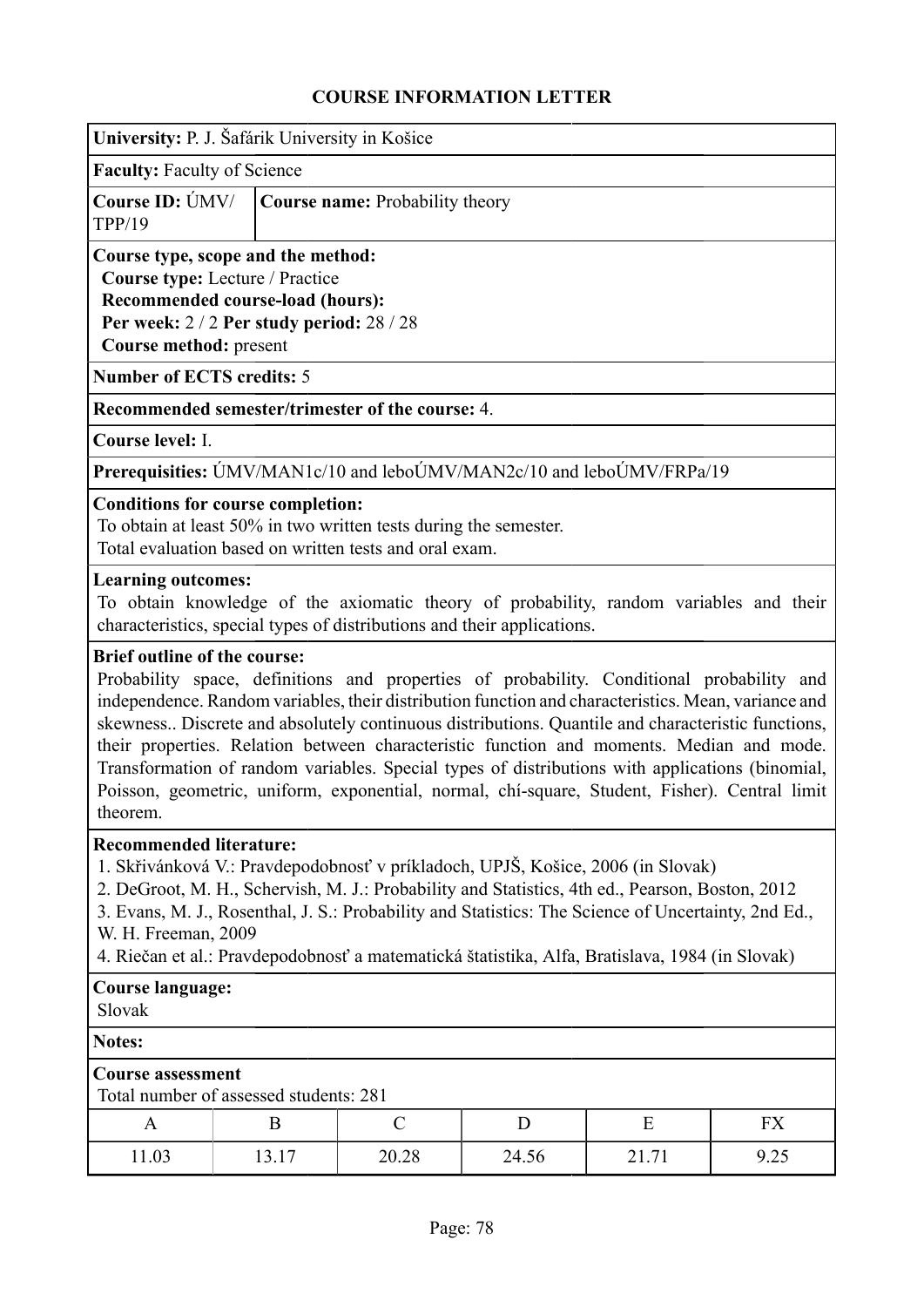**Provides:** prof. RNDr. Ivan Žežula, CSc., RNDr. Daniel Klein, PhD.

**Date of last modification:** 11.03.2019

**Approved:** prof. RNDr. Ivan Žežula, CSc., doc. RNDr. Csaba Török, CSc.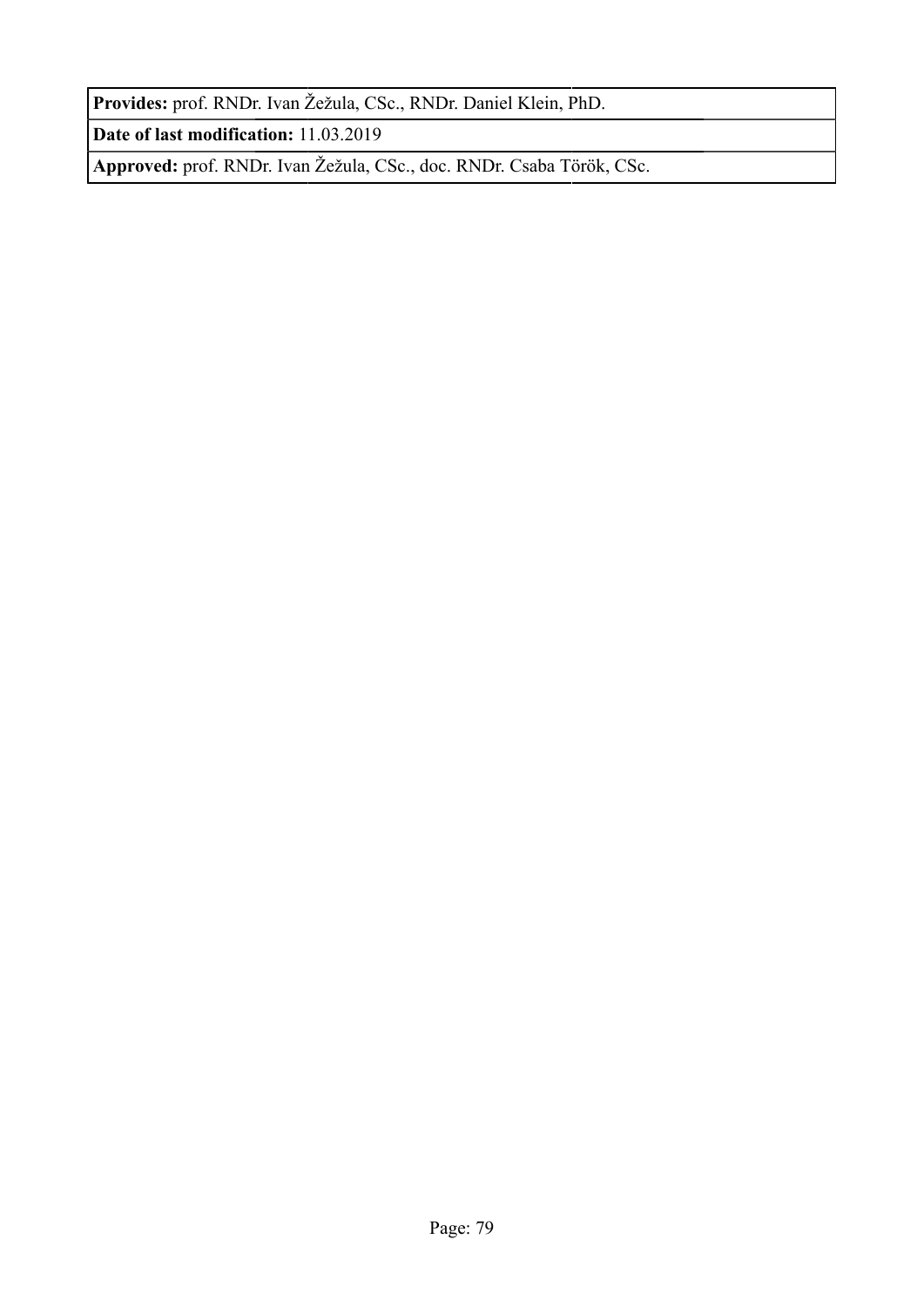| University: P. J. Šafárik University in Košice |  |  |  |  |  |  |
|------------------------------------------------|--|--|--|--|--|--|
|------------------------------------------------|--|--|--|--|--|--|

**Faculty:** Faculty of Science

|         | <b>Course ID:</b> UNF/ <b>Course name:</b> Proces modelling |
|---------|-------------------------------------------------------------|
| PMO1/15 |                                                             |

**Course type, scope and the method: Course type:** Lecture / Practice

**Recommended course-load (hours): Per week:** 2 / 2 **Per study period:** 28 / 28 **Course method:** present

**Number of ECTS credits:** 5

#### **Recommended semester/trimester of the course:** 6.

**Course level:** I.

**Prerequisities:** (ÚINF/PAZ1b/15 and leboÚINF/ePAZ1b/15),ÚINF/DBS1a/15,ÚINF/SWI1a/15

#### **Conditions for course completion:**

The assessment includes the continuous evaluation of partial tasks related to complex project solving during semester.

The final evaluation is awarded on the basis of the continuous evaluation and the result of the exam. The exam requires demonstration of the ability to orientate oneself in the lectured issues, mastering the theoretical foundations of process modeling, basic skills for the creation and interpretation of process models. The exam consists of written and oral part.

#### **Learning outcomes:**

To get acquainted with the theoretical foundations of process modeling. To master the basic principles of creating process models. To get acquainted with standard languages for process modeling and gain practical experience in creating models using selected modeling tools.

#### **Brief outline of the course:**

Introduction to process modeling. Approaches to the development of large software systems. Theoretical foundations of process modeling. Petri nets. Process orchestration. Process choreography. Selected process properties. Process model architectures. Methodologies and standards.

#### **Recommended literature:**

1. Ehrig, H.; Juhas, G.; Padberg, J.; Rozenberg, G. (Eds.), Advances in Petri Nets, Lecture Notes in Computer Science , Vol. 2128 (2001)

2. Eshuis, R. ; Wieringa R.: Comparing Petri Net and Activity Diagram Variants for Workflow Modelling – A Quest for Reactive Petri Nets, [dostupné online http://is.tm.tue.nl/staff/heshuis/ pnt.pdf]

3. Madison D., Process Mapping, Process Improvement and Process Management, Paton Press 2005

4. Weske, M. Business Process Management, Springer 2007

5. White S.A., Miers D., Fischer L., BPMN Modeling and Reference Guide, Future Strategies Inc., Lighthouse Pt 2008

6. White:, S.A. Process Modeling Notations and Workflow Patterns, [available online http:// www.omg.org/bp-corner/bp-files/Process\_Modeling\_Notations.pdf]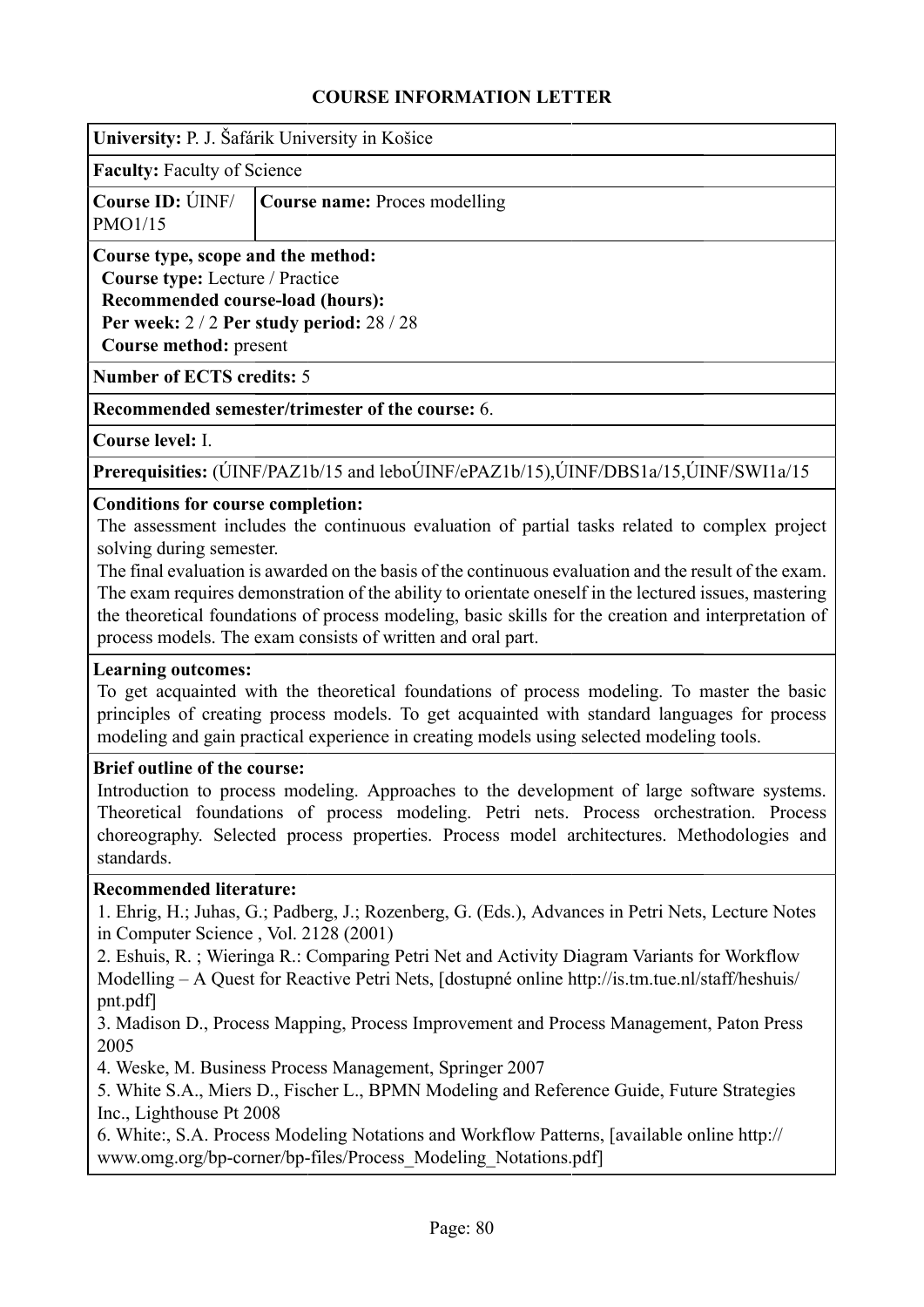| <b>Course language:</b><br>Slovak or English                      |                                                                                                                                    |                                                    |  |  |  |  |  |
|-------------------------------------------------------------------|------------------------------------------------------------------------------------------------------------------------------------|----------------------------------------------------|--|--|--|--|--|
| Notes:                                                            | Content prerequisities: programming, bases of software engineering and database management<br>systems, bases of project management |                                                    |  |  |  |  |  |
| <b>Course assessment</b><br>Total number of assessed students: 32 |                                                                                                                                    |                                                    |  |  |  |  |  |
| $\mathsf{A}$                                                      | B                                                                                                                                  | E<br><b>FX</b><br>$\mathcal{C}_{\mathcal{C}}$<br>D |  |  |  |  |  |
| 15.63                                                             | 9.38<br>28.13<br>25.0<br>21.88<br>0.0                                                                                              |                                                    |  |  |  |  |  |
| Provides: prof. RNDr. Gabriel Semanišin, PhD.                     |                                                                                                                                    |                                                    |  |  |  |  |  |
|                                                                   | Date of last modification: 23.02.2021                                                                                              |                                                    |  |  |  |  |  |
|                                                                   | Approved: prof. RNDr. Ivan Žežula, CSc., doc. RNDr. Csaba Török, CSc.                                                              |                                                    |  |  |  |  |  |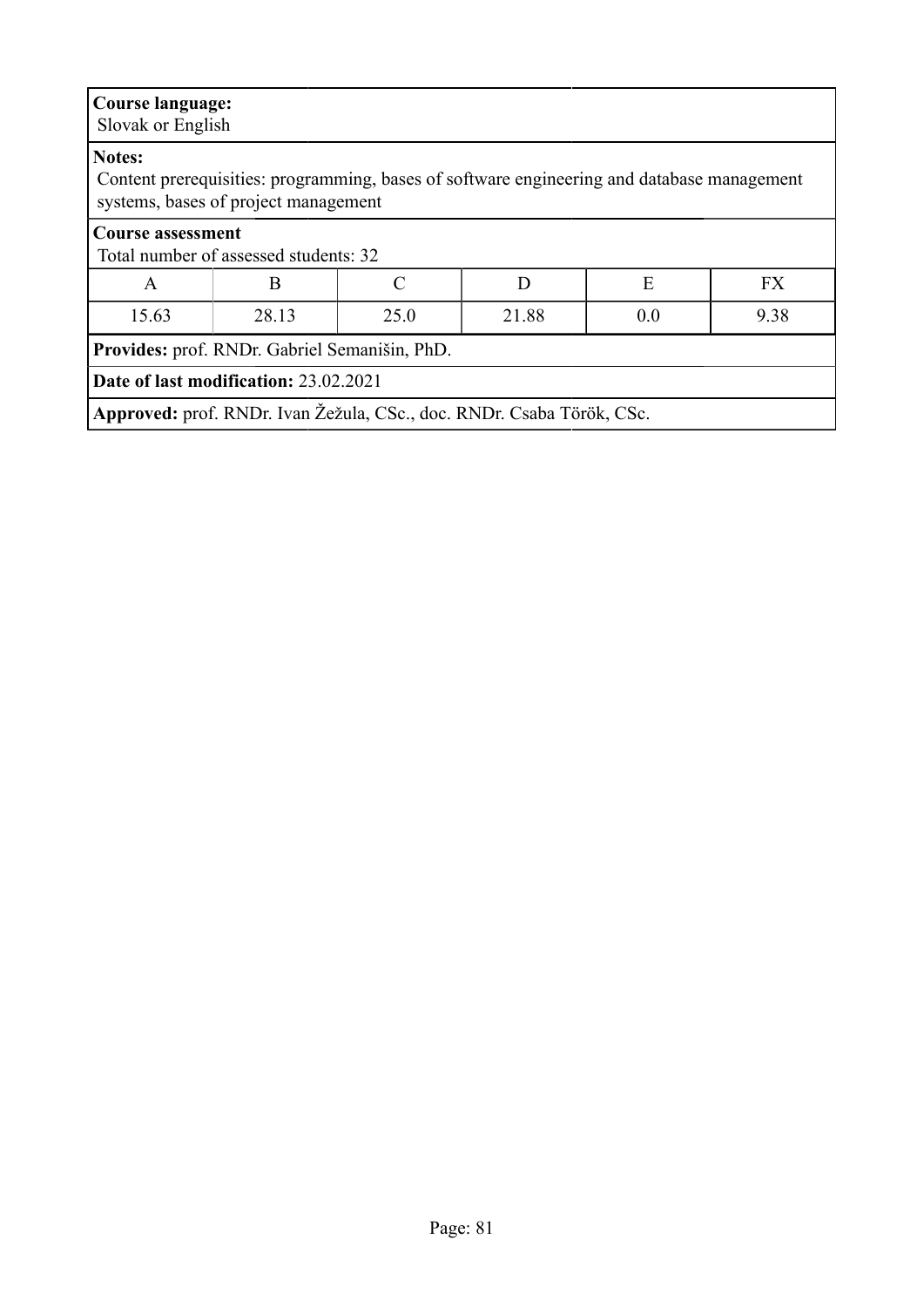|                                                                                                                                                                    | University: P. J. Šafárik University in Košice                        |              |  |  |
|--------------------------------------------------------------------------------------------------------------------------------------------------------------------|-----------------------------------------------------------------------|--------------|--|--|
| <b>Faculty: Faculty of Science</b>                                                                                                                                 |                                                                       |              |  |  |
| <b>Course ID: ÚINF/</b><br>OP/14                                                                                                                                   | Course name: Professional experience                                  |              |  |  |
| Course type, scope and the method:<br><b>Course type: Practice</b><br>Recommended course-load (hours):<br>Per week: Per study period: 2t<br>Course method: present |                                                                       |              |  |  |
| <b>Number of ECTS credits: 2</b>                                                                                                                                   |                                                                       |              |  |  |
|                                                                                                                                                                    | Recommended semester/trimester of the course: 3., 5.                  |              |  |  |
| Course level: I.                                                                                                                                                   |                                                                       |              |  |  |
| <b>Prerequisities:</b>                                                                                                                                             |                                                                       |              |  |  |
| <b>Conditions for course completion:</b>                                                                                                                           |                                                                       |              |  |  |
| <b>Learning outcomes:</b>                                                                                                                                          |                                                                       |              |  |  |
| <b>Brief outline of the course:</b>                                                                                                                                |                                                                       |              |  |  |
| <b>Recommended literature:</b>                                                                                                                                     |                                                                       |              |  |  |
| <b>Course language:</b>                                                                                                                                            |                                                                       |              |  |  |
| <b>Notes:</b>                                                                                                                                                      |                                                                       |              |  |  |
| <b>Course assessment</b><br>Total number of assessed students: 10                                                                                                  |                                                                       |              |  |  |
|                                                                                                                                                                    | abs                                                                   | $\mathsf{n}$ |  |  |
|                                                                                                                                                                    | 100.0                                                                 | 0.0          |  |  |
|                                                                                                                                                                    | Provides: Mgr. Alexander Szabari, PhD., Ing. Miron Kuzma, PhD.        |              |  |  |
| Date of last modification: 03.05.2015                                                                                                                              |                                                                       |              |  |  |
|                                                                                                                                                                    | Approved: prof. RNDr. Ivan Žežula, CSc., doc. RNDr. Csaba Török, CSc. |              |  |  |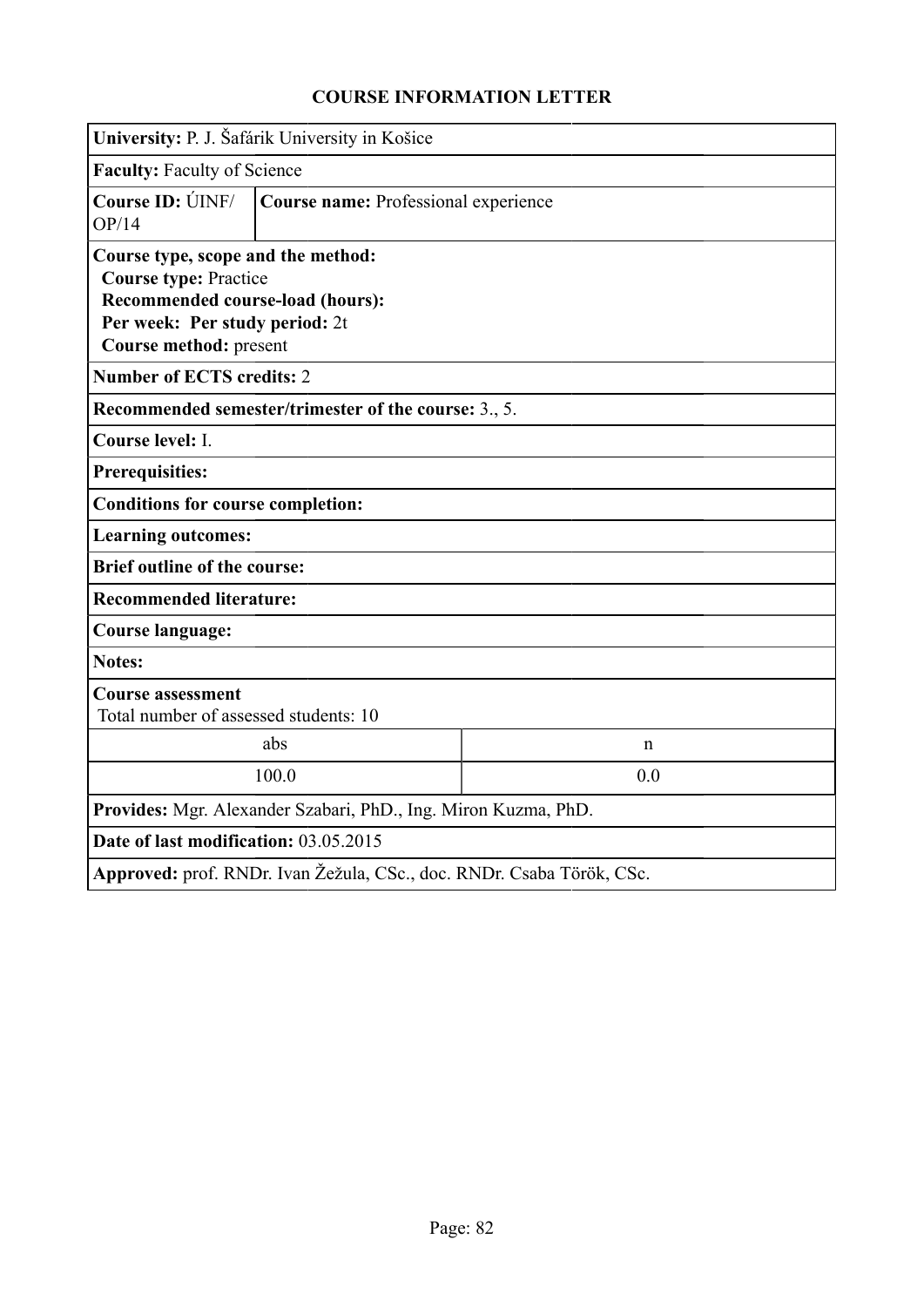| University: P. J. Šafárik University in Košice |  |  |  |
|------------------------------------------------|--|--|--|
|                                                |  |  |  |

**Faculty:** Faculty of Science

|                | <b>Course ID:</b> UNF/ <b>Course name:</b> Programming of web-pages |
|----------------|---------------------------------------------------------------------|
| <b>PSW1/06</b> |                                                                     |

**Course type, scope and the method: Course type:** Practice **Recommended course-load (hours): Per week:** 2 **Per study period:** 28 **Course method:** present

**Number of ECTS credits:** 2

**Recommended semester/trimester of the course:** 4.

**Course level:** I.

**Prerequisities:** (ÚINF/DBS1a/15 and leboÚINF/DBS/15),ÚINF/PAZ1a/15

**Conditions for course completion:**

#### **Learning outcomes:**

Acquire overview about modern technologies to make dynamic web pages. Be able to make web pages with cascading styles according to W3C standards. Use technologies on server side (PHP) and on client side (JavaScript). Understand relational databases (MySQL). Understand web applications security risks and know how to eliminate them.

#### **Brief outline of the course:**

Principle of making web pages. HTML language, W3C standards. Optimization of work, cascading styles. Tools for creating the web. Programming in JavaScript. Simple scripts for dynamic web pages. Programming on server side, script language PHP. Application based on PHP. Work with MySQL database. Conjunction of used technologies. Selected problems resolvable by technologies on server side and on client side.

#### **Recommended literature:**

GILMORE, W. Jason. Beginning PHP and MySQL: from novice to professional. 4th ed. New York: Apress, 2010. ISBN 978-143-0231-141.

KOSEK, Jiří. PHP - tvorba interaktivních internetových aplikací: podrobný průvodce. Vyd. 1. Praha: Grada, 1999, 490 s. Průvodce (Grada). ISBN 80-716-9373-1.

SUEHRING, Steve a Janet VALADE. <i>PHP, MySQL, JavaScript</i></i>>. Vyd. 1. Brno: Computer Press, 2006, xxiv, 692 pages. --For dummies. ISBN 978-1-118-21370-4.

HUSEBY, Sverre H. Zranitelný kód. Brno: Computer Press, 2006, 207 s. ISBN 80-251-1180-6. THE OWASP FOUNDATION. OWASP [online]. 2014 [cit. 2014-02-26]. Dostupné z: https:// www.owasp.org/index.php/Main\_Page

### **Course language:**

slovak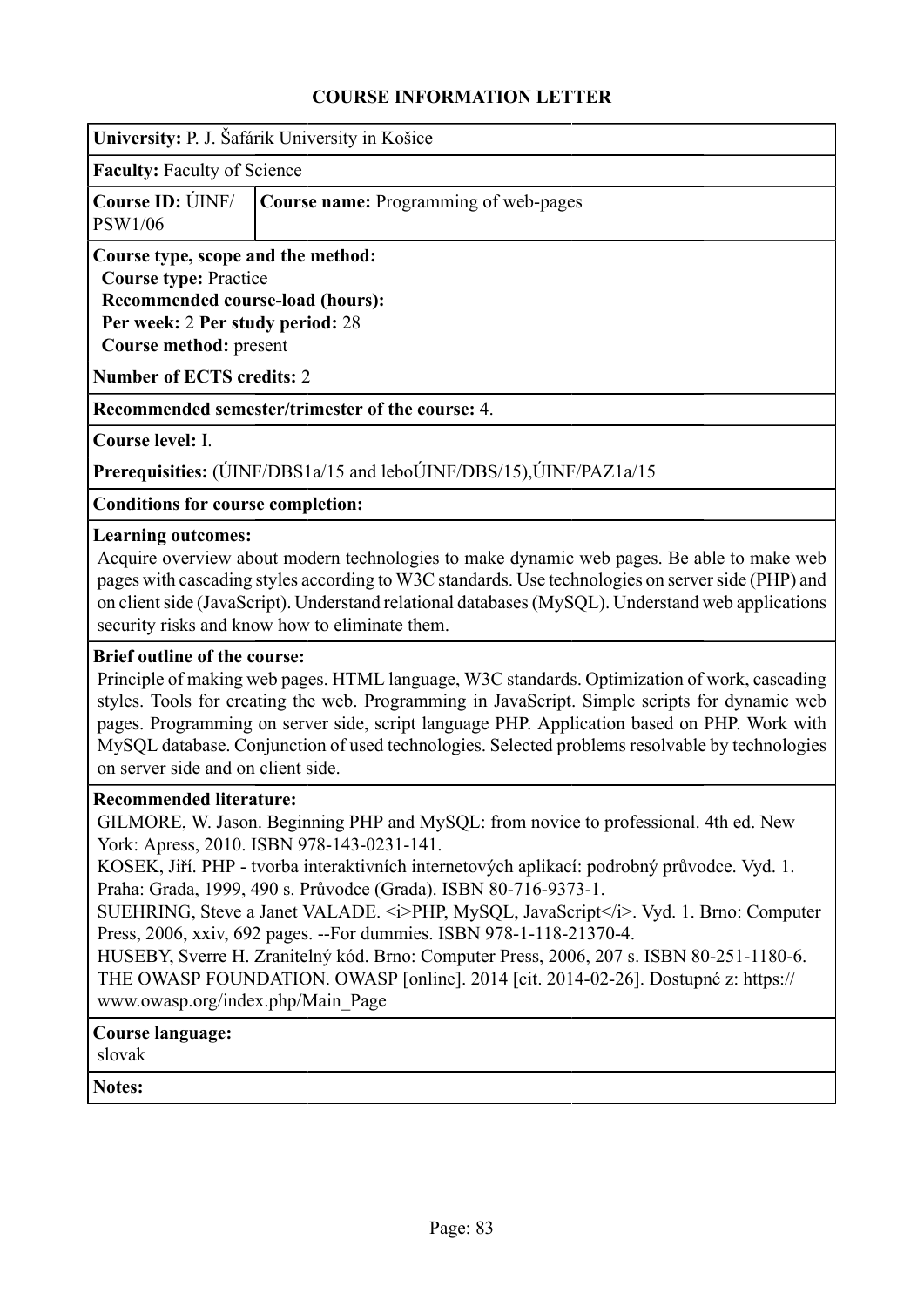| <b>Course assessment</b><br>Total number of assessed students: 12     |                     |       |   |  |  |
|-----------------------------------------------------------------------|---------------------|-------|---|--|--|
| abs                                                                   | n                   | neabs | Z |  |  |
| 66.67                                                                 | 33.33<br>0.0<br>0.0 |       |   |  |  |
| Provides: PaedDr. Ján Guniš, PhD.                                     |                     |       |   |  |  |
| Date of last modification: 27.03.2020                                 |                     |       |   |  |  |
| Approved: prof. RNDr. Ivan Žežula, CSc., doc. RNDr. Csaba Török, CSc. |                     |       |   |  |  |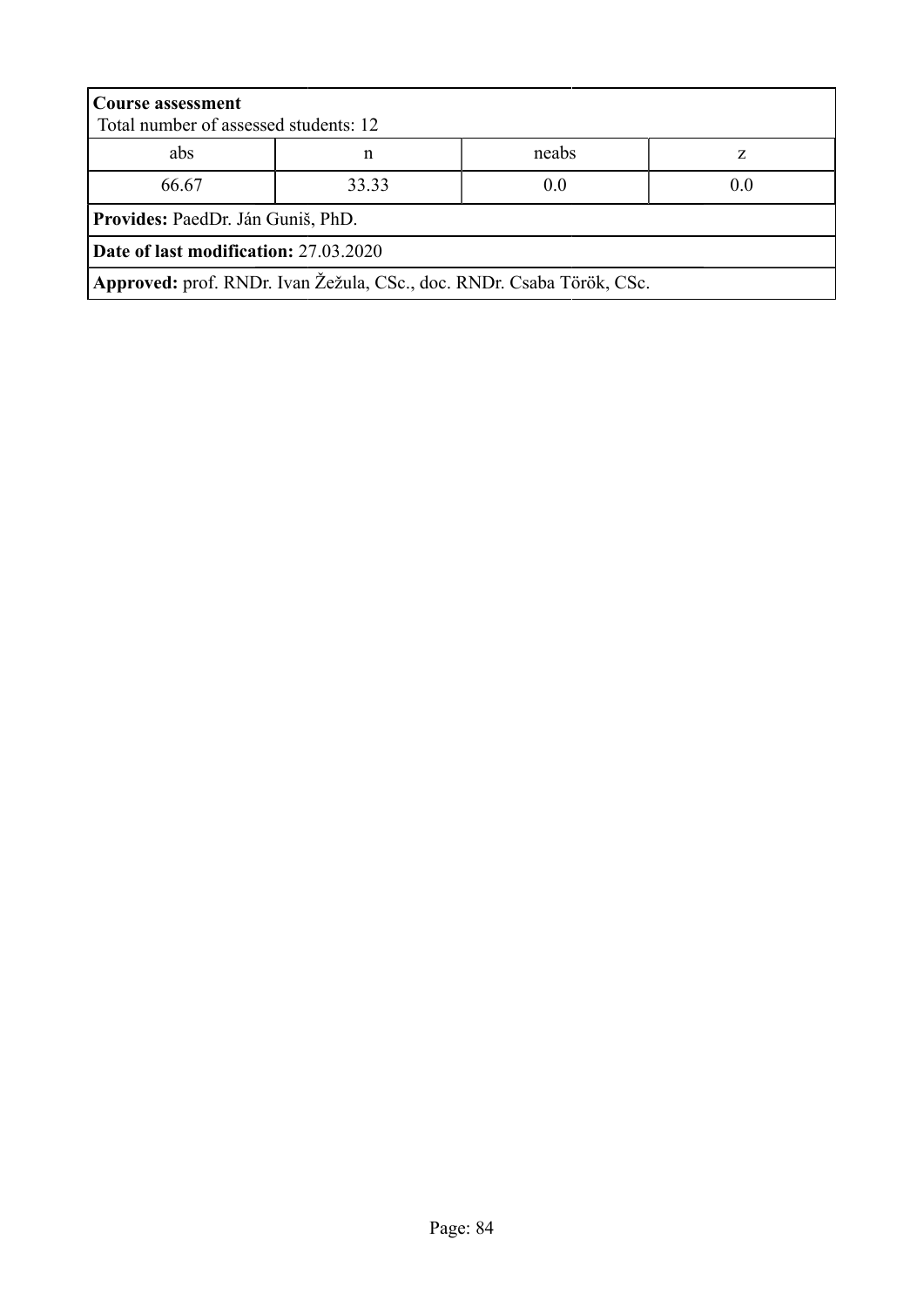|                                                                                                                                                          | University: P. J. Šafárik University in Košice |  |  |  |  |  |
|----------------------------------------------------------------------------------------------------------------------------------------------------------|------------------------------------------------|--|--|--|--|--|
|                                                                                                                                                          | <b>Faculty:</b> Faculty of Science             |  |  |  |  |  |
| Course ID: UNF/<br><b>Course name:</b> Programming, algorithms, and complexity<br>PAZ1a/15                                                               |                                                |  |  |  |  |  |
| Course type, scope and the method:<br><b>Course type:</b> Lecture / Practice<br><b>Recommended course-load (hours):</b><br><b>Course method:</b> present | Per week: $3/4$ Per study period: $42/56$      |  |  |  |  |  |
| <b>Number of ECTS credits: 8</b>                                                                                                                         |                                                |  |  |  |  |  |

**Recommended semester/trimester of the course:** 1.

**Course level:** I., II.

**Prerequisities:**

#### **Conditions for course completion:**

Get a prescribed minimum number of points for activities of continuous assessment and for solving tasks during final practical test.

#### **Learning outcomes:**

#### **Brief outline of the course:**

First part of the course (with turtle graphics): New Eclipse project, interactive communication with objects, simple turtle graphics, making user methods, local variables, variable types, arithmetic and logical expressions, random numbers, conditions, loops for and while, debugging, references, chars, Strings, arrays, instance variables, mouse events, simple array algorithms.

Second part of the course (without turtle graphics): Exceptions, using try-catch-finally block, files and directories, conversion from string variables, encapsulation, constructors with parameters, constructors hierarchy, getters and setters, interfaces, inheritance and polymorphism, abstract classes and methods, packages, visibility modifiers, sorting using Arrays.sort() and interfaces Comparable and Comparator, Java Collections Framework: autoboxing, interface List, ArrayList, LinkedList, interface Set and class HashSet, methods equals() and hashCode(), for-each loop, interface Map and class HashMap, custom Exceptions, rethrowing exceptions, exceptions' inheritance, Runtime exceptions, Errors, static variables and methods.

#### **Recommended literature:**

1. ECKEL, B.: Thinking in Java, Pearson, 2006, ISBN: 978-01-318-7248-6

2. PECINOVSKÝ, R.: OOP - Naučte se myslet a programovat objektově, Computer Press, a.s., Brno, 2010, ISBN: 978-80-251-2126-9

3. SIERRA, K., BATES, B. Head First Java, O'Reilly Media; 2nd edition, 2005, ISBN: 978-05-960-0920-5

#### **Course language:**

Slovak language, english language is required only to read Java API documentation.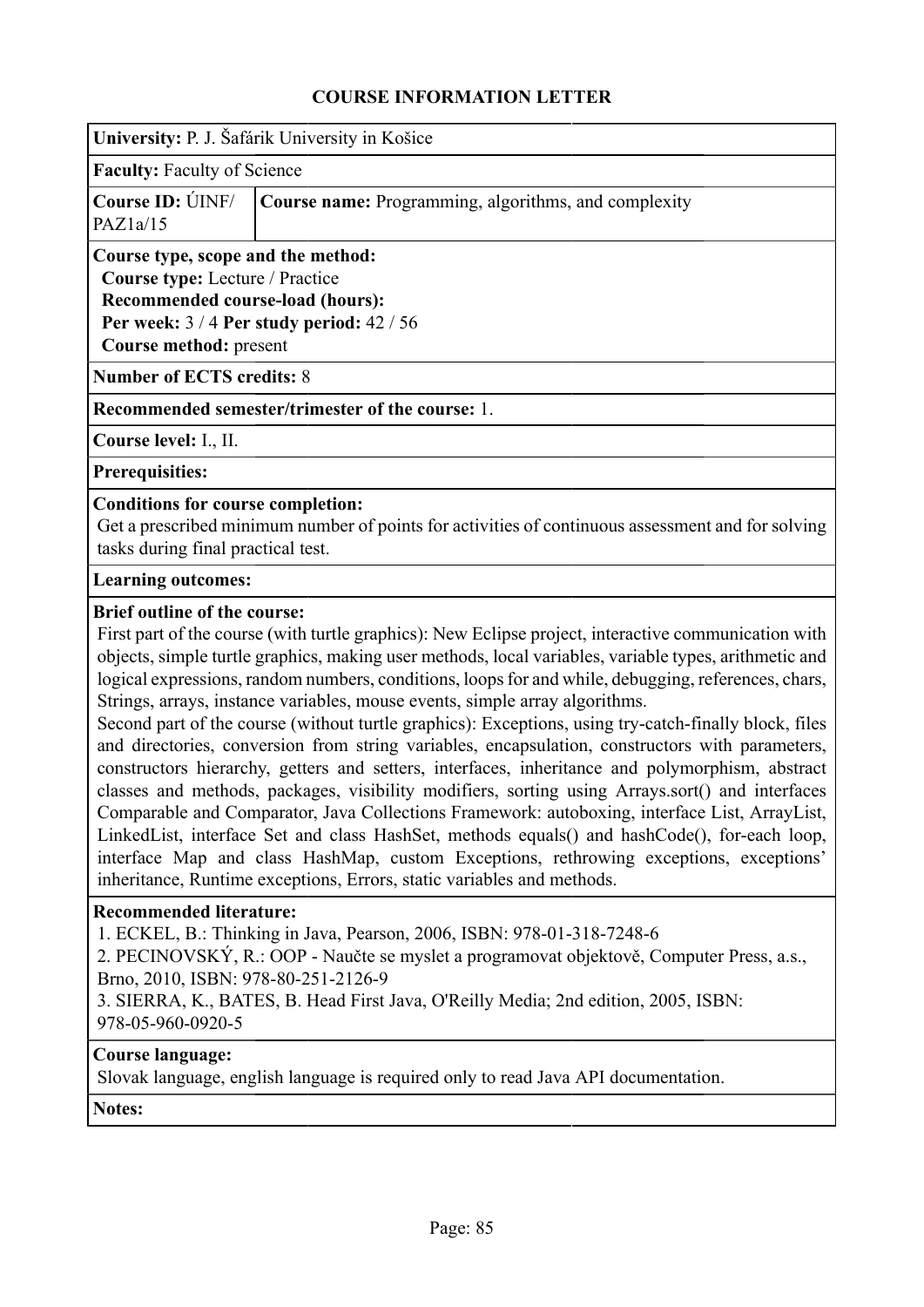| <b>Course assessment</b>                                                                        | Total number of assessed students: 717 |                                 |  |  |  |  |  |
|-------------------------------------------------------------------------------------------------|----------------------------------------|---------------------------------|--|--|--|--|--|
| A                                                                                               | FX.<br>Е<br>B                          |                                 |  |  |  |  |  |
| 16.18                                                                                           | 7.39                                   | 34.45<br>15.06<br>15.48<br>1144 |  |  |  |  |  |
| Provides: RNDr. Juraj Šebej, PhD., RNDr. Zuzana Bednárová, PhD., RNDr. Miroslav Opiela,<br>PhD. |                                        |                                 |  |  |  |  |  |
| Date of last modification: 03.05.2015                                                           |                                        |                                 |  |  |  |  |  |
| Approved: prof. RNDr. Ivan Žežula, CSc., doc. RNDr. Csaba Török, CSc.                           |                                        |                                 |  |  |  |  |  |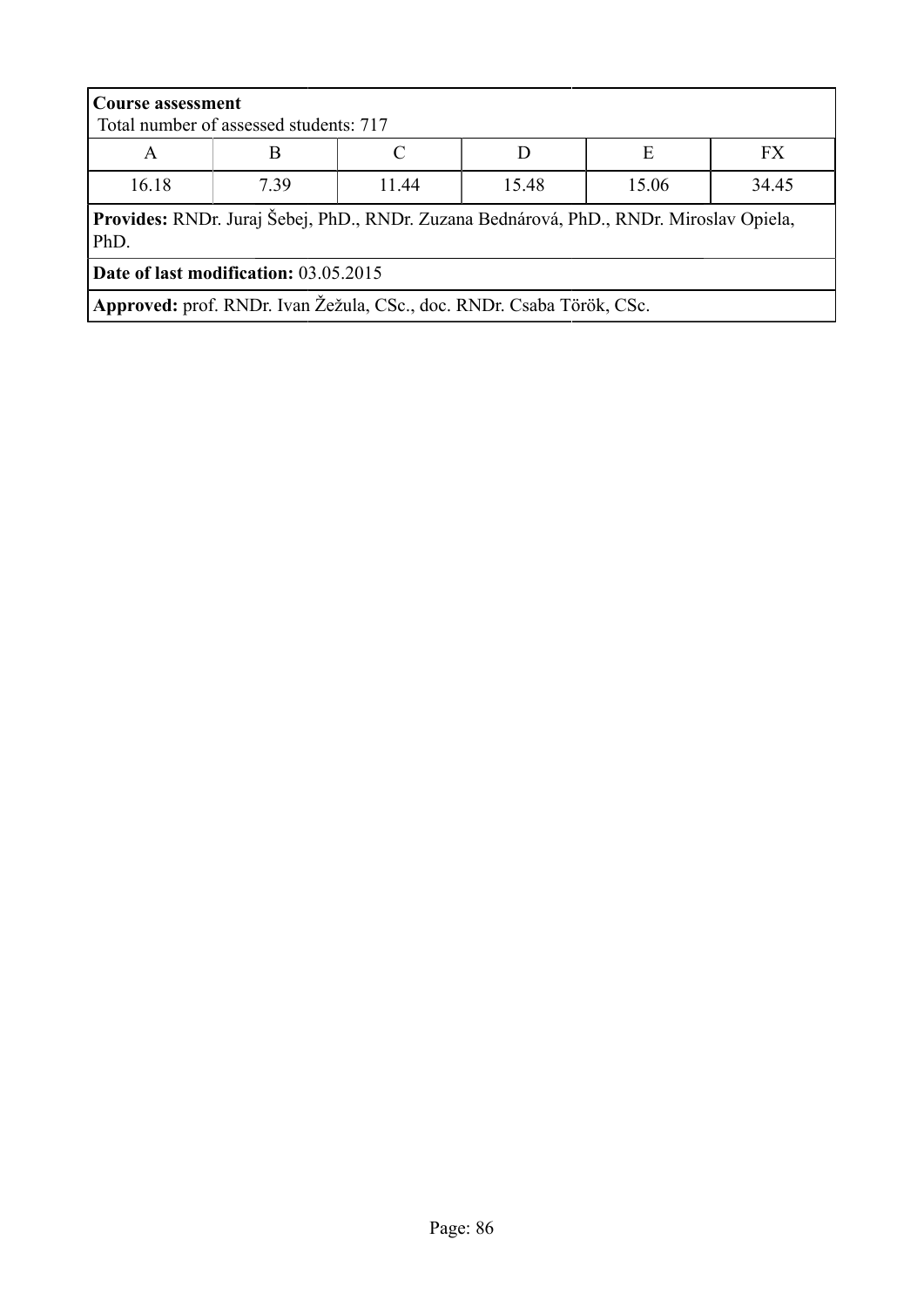|                                                                                            | University: P. J. Šafárik University in Košice                                                                                                                                                        |  |  |  |  |  |
|--------------------------------------------------------------------------------------------|-------------------------------------------------------------------------------------------------------------------------------------------------------------------------------------------------------|--|--|--|--|--|
|                                                                                            | <b>Faculty:</b> Faculty of Science                                                                                                                                                                    |  |  |  |  |  |
| Course ID: UNF/<br><b>Course name:</b> Programming, algorithms, and complexity<br>PAZ1b/15 |                                                                                                                                                                                                       |  |  |  |  |  |
|                                                                                            | Course type, scope and the method:<br><b>Course type:</b> Lecture / Practice<br><b>Recommended course-load (hours):</b><br>Per week: $2/4$ Per study period: $28/56$<br><b>Course method: present</b> |  |  |  |  |  |
| <b>Number of ECTS credits: 7</b>                                                           |                                                                                                                                                                                                       |  |  |  |  |  |
| Recommended semester/trimester of the course: 2.                                           |                                                                                                                                                                                                       |  |  |  |  |  |

**Course level:** I., II.

**Prerequisities:** ÚINF/PAZ1a/15

#### **Conditions for course completion:**

Get a given minimum number of points for activities of continuous assessment and for solving tasks during final practical test. The final practical test focuses on application of known algorithms and techniques of efficient algorithm design.

#### **Learning outcomes:**

#### **Brief outline of the course:**

Recursion and its applications, fractals. Binary search and simple sorting algorithm with quadratic time complexity. Time and space complexity of algorithms, analysis of time complexity, Onotation. Basic data structures and their applications: linked list, stack, and queue. Hierarchical data and their representation, trees, tree traversals, binary search trees. Arithmetic expressions, evaluation of an arithmetic expression. Efficient sorting algorithm: QuickSort, MergeSort, and HeapSort. Backtrack. Techniques "divide and conquer" and dynamic programming as methods for design of efficient algorithms. Basic graph algorithms for unweighted graphs (Breadth-first search, Depth-first search, graph connectivity, graph components, graph bridges, topological sort) and for weighted graphs (shortest paths: Bellman-Ford algorithm, Dijkstra algorithm, Floyd-Warshallov algorithm; minimum spanning tree: Prim algorithm, Kruskal algorithm). String algorithms. Greedy algorithms.

#### **Recommended literature:**

WRÓBLEWSKI, P.: Algoritmy, datové struktury a programovací techniky. Computer Press, Brno, 2004

CORMEN, T.H., LEISERSON, Ch.E., RIVEST, R.L, STEIN, C. Introduction to Algorithms. The MIT Press, 2009.

KLEINBERG, J., TARDOS, E.: Algorithm Design, Cornell University, Addison Wesley, New York, 2006.

## **Course language:**

Slovak language, literature is available in english and czech language.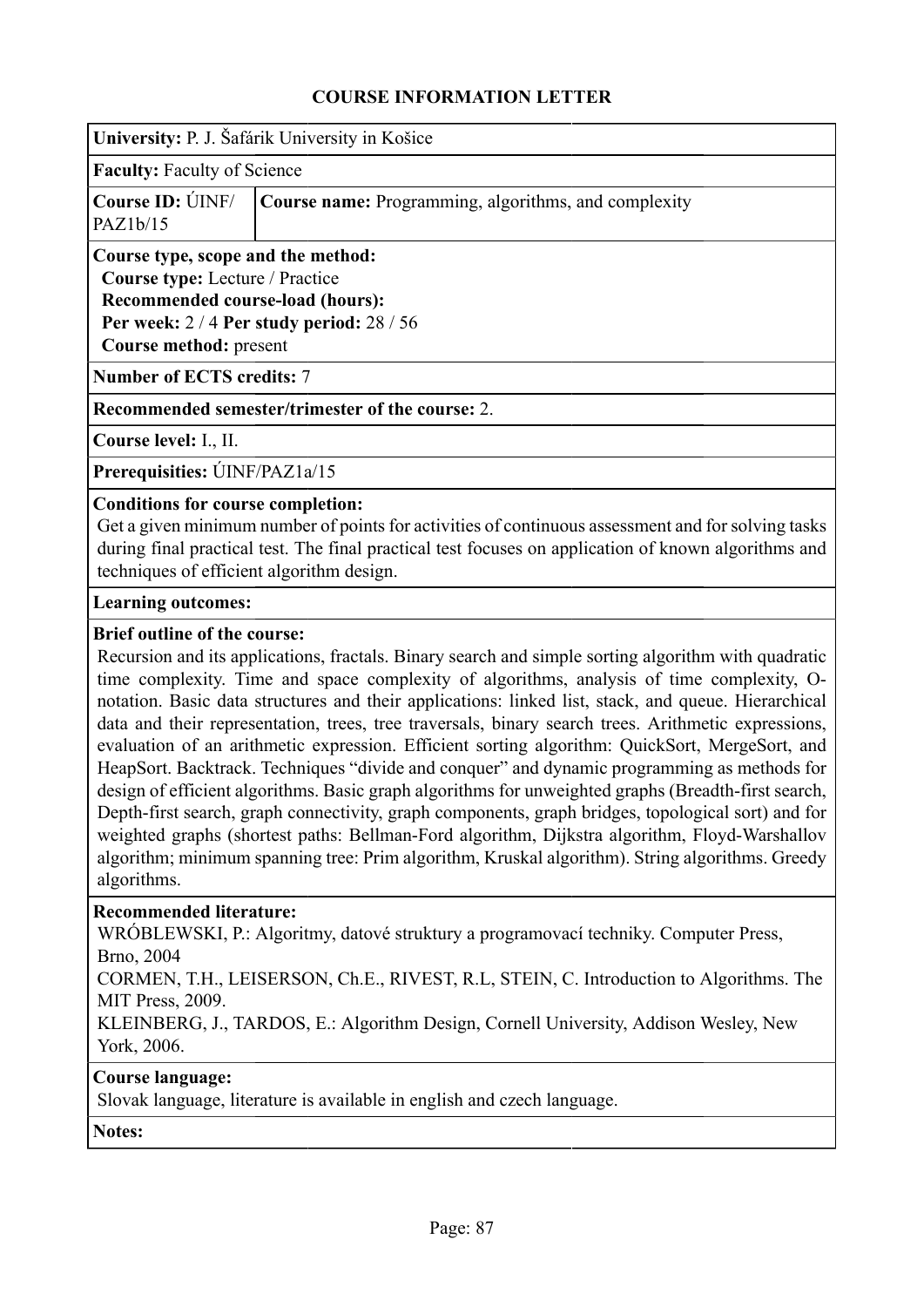| <b>Course assessment</b>                                                                        | Total number of assessed students: 1191 |  |  |  |  |  |
|-------------------------------------------------------------------------------------------------|-----------------------------------------|--|--|--|--|--|
| A                                                                                               | E<br><b>FX</b>                          |  |  |  |  |  |
| 13.1                                                                                            | 21.91<br>28.63<br>19.4<br>7 14<br>9.82  |  |  |  |  |  |
| Provides: RNDr. Zuzana Bednárová, PhD., RNDr. Juraj Šebej, PhD., RNDr. Miroslav Opiela,<br>PhD. |                                         |  |  |  |  |  |
| <b>Date of last modification: 03.05.2015</b>                                                    |                                         |  |  |  |  |  |
| Approved: prof. RNDr. Ivan Žežula, CSc., doc. RNDr. Csaba Török, CSc.                           |                                         |  |  |  |  |  |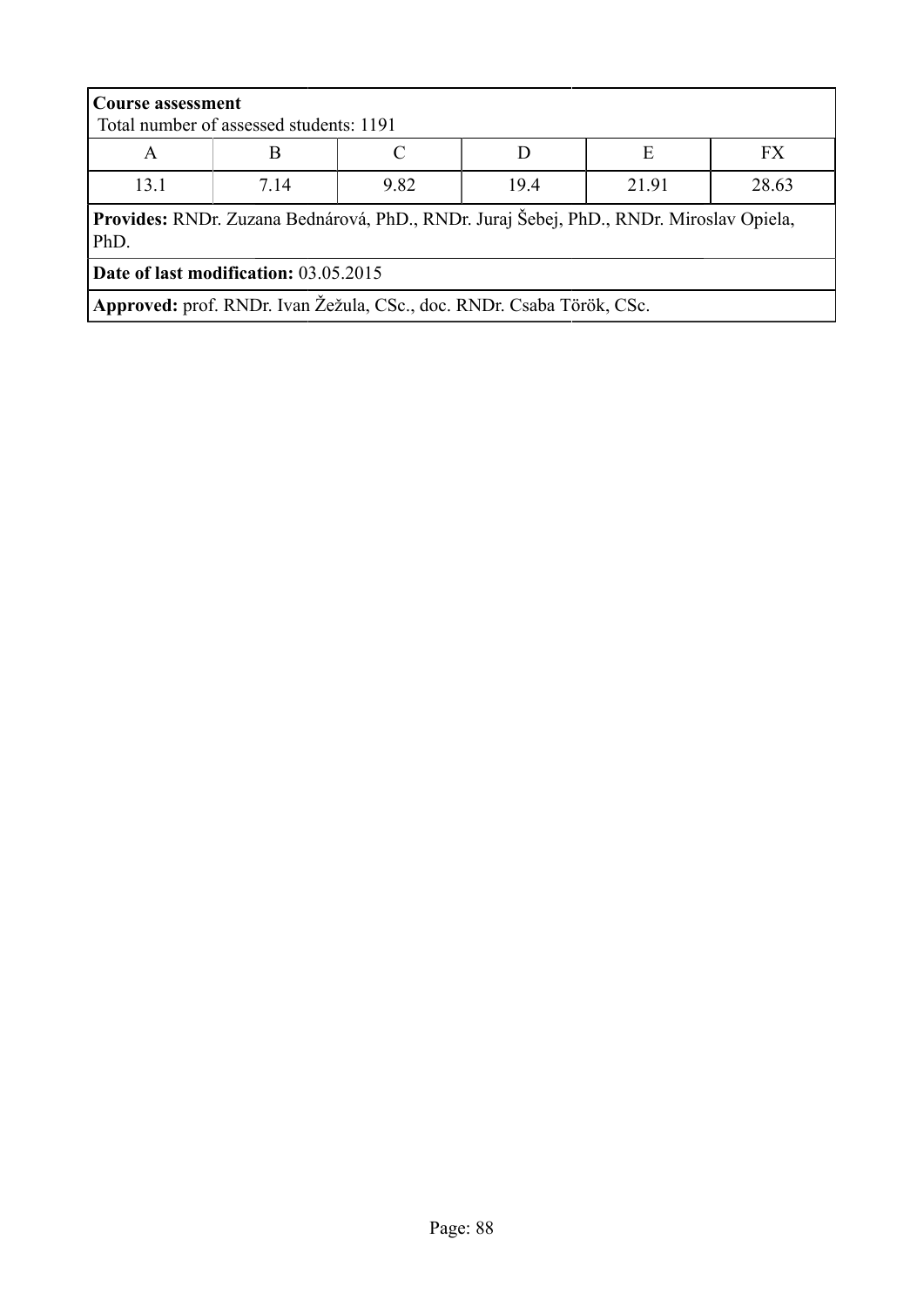| University: P. J. Šafárik University in Košice                  |                                                                                                                                                                      |                                                                       |     |     |           |  |
|-----------------------------------------------------------------|----------------------------------------------------------------------------------------------------------------------------------------------------------------------|-----------------------------------------------------------------------|-----|-----|-----------|--|
|                                                                 | <b>Faculty: Faculty of Science</b>                                                                                                                                   |                                                                       |     |     |           |  |
| <b>Course ID: ÚINF/</b><br>PDA/19                               |                                                                                                                                                                      | Course name: Project DA I                                             |     |     |           |  |
|                                                                 | Course type, scope and the method:<br><b>Course type: Practice</b><br>Recommended course-load (hours):<br>Per week: 4 Per study period: 56<br>Course method: present |                                                                       |     |     |           |  |
| <b>Number of ECTS credits: 4</b>                                |                                                                                                                                                                      |                                                                       |     |     |           |  |
|                                                                 |                                                                                                                                                                      | Recommended semester/trimester of the course: 4.                      |     |     |           |  |
| Course level: I.                                                |                                                                                                                                                                      |                                                                       |     |     |           |  |
| <b>Prerequisities:</b>                                          |                                                                                                                                                                      |                                                                       |     |     |           |  |
| <b>Conditions for course completion:</b>                        |                                                                                                                                                                      |                                                                       |     |     |           |  |
| <b>Learning outcomes:</b>                                       |                                                                                                                                                                      |                                                                       |     |     |           |  |
| <b>Brief outline of the course:</b>                             |                                                                                                                                                                      |                                                                       |     |     |           |  |
| <b>Recommended literature:</b>                                  |                                                                                                                                                                      |                                                                       |     |     |           |  |
| <b>Course language:</b>                                         |                                                                                                                                                                      |                                                                       |     |     |           |  |
| <b>Notes:</b>                                                   |                                                                                                                                                                      |                                                                       |     |     |           |  |
| <b>Course assessment</b>                                        | Total number of assessed students: 0                                                                                                                                 |                                                                       |     |     |           |  |
| $\mathbf{A}$                                                    | B                                                                                                                                                                    | $\mathcal{C}$                                                         | D   | E   | <b>FX</b> |  |
| 0.0                                                             | 0.0                                                                                                                                                                  | 0.0                                                                   | 0.0 | 0.0 | 0.0       |  |
| Provides: doc. RNDr. Csaba Török, CSc., RNDr. Erik Bruoth, PhD. |                                                                                                                                                                      |                                                                       |     |     |           |  |
| Date of last modification: 29.03.2019                           |                                                                                                                                                                      |                                                                       |     |     |           |  |
|                                                                 |                                                                                                                                                                      | Approved: prof. RNDr. Ivan Žežula, CSc., doc. RNDr. Csaba Török, CSc. |     |     |           |  |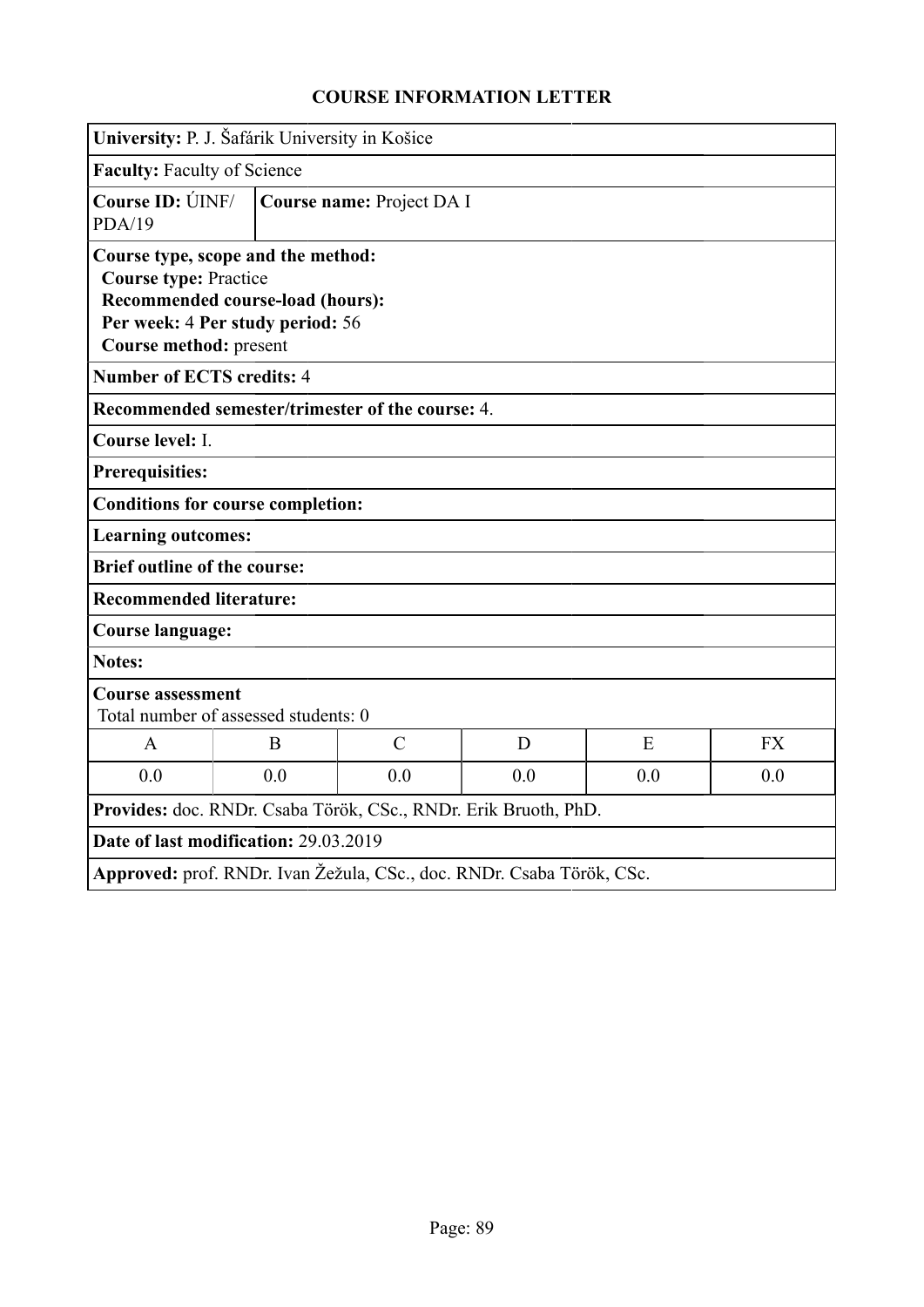| University: P. J. Šafárik University in Košice                                                                                                                                                                                                                                                                                                                                                                                                                                                                                                 |                                                                                                                                                                      |               |     |     |           |  |
|------------------------------------------------------------------------------------------------------------------------------------------------------------------------------------------------------------------------------------------------------------------------------------------------------------------------------------------------------------------------------------------------------------------------------------------------------------------------------------------------------------------------------------------------|----------------------------------------------------------------------------------------------------------------------------------------------------------------------|---------------|-----|-----|-----------|--|
| <b>Faculty: Faculty of Science</b>                                                                                                                                                                                                                                                                                                                                                                                                                                                                                                             |                                                                                                                                                                      |               |     |     |           |  |
| Course ID: UMV/<br>PDAb/19                                                                                                                                                                                                                                                                                                                                                                                                                                                                                                                     | Course name: Project of data analysis II                                                                                                                             |               |     |     |           |  |
|                                                                                                                                                                                                                                                                                                                                                                                                                                                                                                                                                | Course type, scope and the method:<br><b>Course type: Practice</b><br>Recommended course-load (hours):<br>Per week: 4 Per study period: 56<br>Course method: present |               |     |     |           |  |
| <b>Number of ECTS credits: 4</b>                                                                                                                                                                                                                                                                                                                                                                                                                                                                                                               |                                                                                                                                                                      |               |     |     |           |  |
| <b>Recommended semester/trimester of the course: 5.</b>                                                                                                                                                                                                                                                                                                                                                                                                                                                                                        |                                                                                                                                                                      |               |     |     |           |  |
| Course level: I.                                                                                                                                                                                                                                                                                                                                                                                                                                                                                                                               |                                                                                                                                                                      |               |     |     |           |  |
| <b>Prerequisities:</b>                                                                                                                                                                                                                                                                                                                                                                                                                                                                                                                         |                                                                                                                                                                      |               |     |     |           |  |
| <b>Conditions for course completion:</b><br>Activity at the practise session. Homeworks. Presentation of applied methods and obtained results<br>for the considered problem.                                                                                                                                                                                                                                                                                                                                                                   |                                                                                                                                                                      |               |     |     |           |  |
| <b>Learning outcomes:</b><br>Become familiar with handling a complex data problem which consist of data management, data<br>analysis, method proposal for the considered problem and its following implementation for the<br>given data.                                                                                                                                                                                                                                                                                                       |                                                                                                                                                                      |               |     |     |           |  |
| <b>Brief outline of the course:</b><br>Individual work or work in groups on real applied problems. Data analysis - variables structure,<br>classification, missing values, outliers. Suggested solutions based on classical statistical approach,<br>solutions based on machine learning and neural networks.                                                                                                                                                                                                                                  |                                                                                                                                                                      |               |     |     |           |  |
| <b>Recommended literature:</b><br>James, Gareth, et al. An introduction to statistical learning. Vol. 112. New York: Springer, 2013.<br>Efron, Bradley, and Trevor Hastie. Computer age statistical inference. Vol. 5. Cambridge<br>University Press, 2016.<br>Raschka, Sebastian, and Vahid Mirjalili. Python machine learning. Packt Publishing Ltd, 2017.<br>VanderPlas, Jake. Python data science handbook: essential tools for working with data. " O'Reilly<br>Media, Inc.", 2016.<br>Study literature related to the suggested project. |                                                                                                                                                                      |               |     |     |           |  |
| <b>Course language:</b><br>Slovak or english.                                                                                                                                                                                                                                                                                                                                                                                                                                                                                                  |                                                                                                                                                                      |               |     |     |           |  |
| <b>Notes:</b>                                                                                                                                                                                                                                                                                                                                                                                                                                                                                                                                  |                                                                                                                                                                      |               |     |     |           |  |
| <b>Course assessment</b><br>Total number of assessed students: 0                                                                                                                                                                                                                                                                                                                                                                                                                                                                               |                                                                                                                                                                      |               |     |     |           |  |
| A                                                                                                                                                                                                                                                                                                                                                                                                                                                                                                                                              | B                                                                                                                                                                    | $\mathcal{C}$ | D   | E   | <b>FX</b> |  |
| 0.0                                                                                                                                                                                                                                                                                                                                                                                                                                                                                                                                            | 0.0                                                                                                                                                                  | 0.0           | 0.0 | 0.0 | 0.0       |  |
| Provides: Mgr. Katarína Lučivjanská, PhD.                                                                                                                                                                                                                                                                                                                                                                                                                                                                                                      |                                                                                                                                                                      |               |     |     |           |  |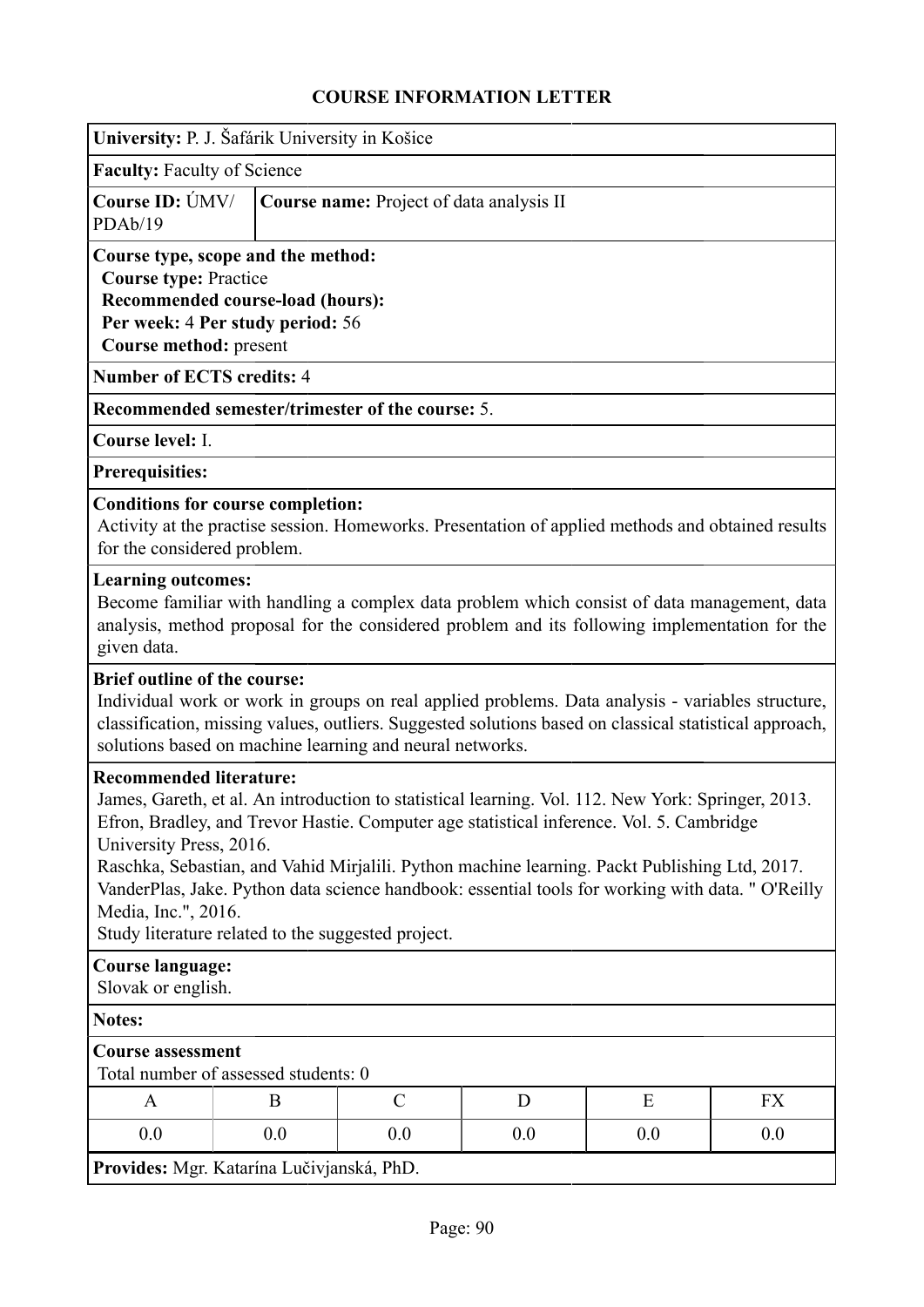**Date of last modification:** 26.03.2019

**Approved:** prof. RNDr. Ivan Žežula, CSc., doc. RNDr. Csaba Török, CSc.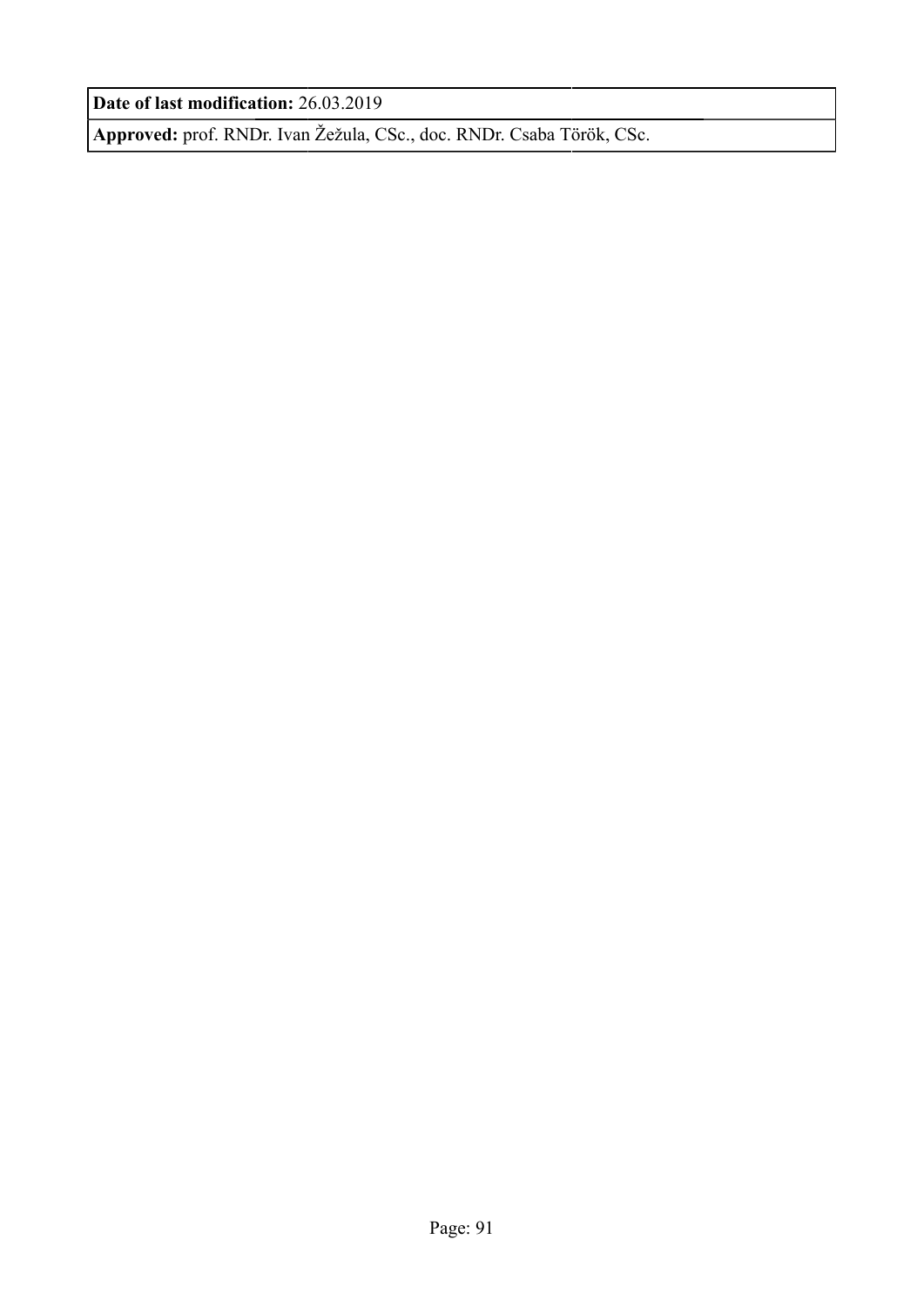|                                                                                                                                                                                                                                                                                                                                                                                                           | University: P. J. Šafárik University in Košice                                                                                                                                |                                                                                                       |  |  |  |  |  |
|-----------------------------------------------------------------------------------------------------------------------------------------------------------------------------------------------------------------------------------------------------------------------------------------------------------------------------------------------------------------------------------------------------------|-------------------------------------------------------------------------------------------------------------------------------------------------------------------------------|-------------------------------------------------------------------------------------------------------|--|--|--|--|--|
| <b>Faculty: Faculty of Science</b>                                                                                                                                                                                                                                                                                                                                                                        |                                                                                                                                                                               |                                                                                                       |  |  |  |  |  |
| Course ID: ÚTVŠ/<br>ÚTVŠ/CM/13                                                                                                                                                                                                                                                                                                                                                                            | Course name: Seaside Aerobic Exercise                                                                                                                                         |                                                                                                       |  |  |  |  |  |
|                                                                                                                                                                                                                                                                                                                                                                                                           | Course type, scope and the method:<br><b>Course type: Practice</b><br>Recommended course-load (hours):<br>Per week: Per study period: 36s<br>Course method: combined, present |                                                                                                       |  |  |  |  |  |
| <b>Number of ECTS credits: 2</b>                                                                                                                                                                                                                                                                                                                                                                          |                                                                                                                                                                               |                                                                                                       |  |  |  |  |  |
|                                                                                                                                                                                                                                                                                                                                                                                                           | Recommended semester/trimester of the course:                                                                                                                                 |                                                                                                       |  |  |  |  |  |
| Course level: I., II.                                                                                                                                                                                                                                                                                                                                                                                     |                                                                                                                                                                               |                                                                                                       |  |  |  |  |  |
| <b>Prerequisities:</b>                                                                                                                                                                                                                                                                                                                                                                                    |                                                                                                                                                                               |                                                                                                       |  |  |  |  |  |
| <b>Conditions for course completion:</b><br>Conditions for course completion:<br>Attendance                                                                                                                                                                                                                                                                                                               |                                                                                                                                                                               |                                                                                                       |  |  |  |  |  |
| Learning outcomes:<br>Students will be provided an overview of possibilities how to spend leisure time in seaside<br>conditions actively and their skills in work and communication with clients will be improved.<br>Students will acquire practical experience in organising the cultural and art-oriented events, with<br>the aim to improve the stay and to create positive experiences for visitors. |                                                                                                                                                                               |                                                                                                       |  |  |  |  |  |
| <b>Brief outline of the course:</b><br>Brief outline of the course:<br>1. Basics of seaside aerobics<br>2. Morning exercises<br>4. Exercises for the spine<br>5. Yoga basics<br>6. Sport as a part of leisure time<br>(children, young people, elderly)                                                                                                                                                   | 3. Pilates and its application in seaside conditions<br>8. Application of seaside cultural and art-oriented activities in leisure time                                        | 7. Application of projects of productive spending of leisure time for different age and social groups |  |  |  |  |  |
|                                                                                                                                                                                                                                                                                                                                                                                                           | <b>Recommended literature:</b>                                                                                                                                                |                                                                                                       |  |  |  |  |  |
| <b>Course language:</b>                                                                                                                                                                                                                                                                                                                                                                                   |                                                                                                                                                                               |                                                                                                       |  |  |  |  |  |
| Notes:                                                                                                                                                                                                                                                                                                                                                                                                    |                                                                                                                                                                               |                                                                                                       |  |  |  |  |  |
| <b>Course assessment</b><br>Total number of assessed students: 41                                                                                                                                                                                                                                                                                                                                         |                                                                                                                                                                               |                                                                                                       |  |  |  |  |  |
|                                                                                                                                                                                                                                                                                                                                                                                                           | abs                                                                                                                                                                           | n                                                                                                     |  |  |  |  |  |
|                                                                                                                                                                                                                                                                                                                                                                                                           | 12.2                                                                                                                                                                          | 87.8                                                                                                  |  |  |  |  |  |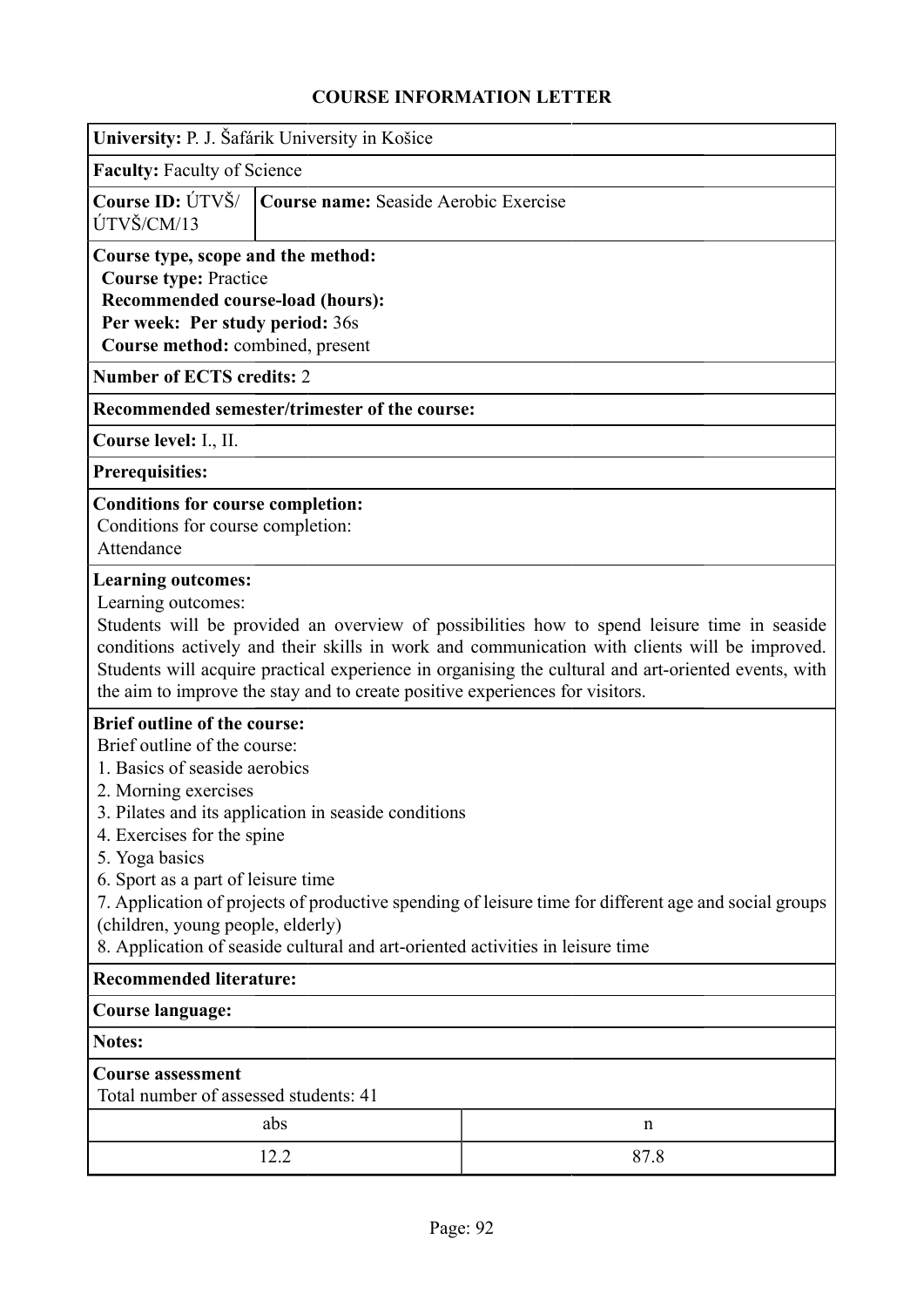**Provides:** Mgr. Agata Horbacz, PhD.

**Date of last modification:** 15.03.2019

**Approved:** prof. RNDr. Ivan Žežula, CSc., doc. RNDr. Csaba Török, CSc.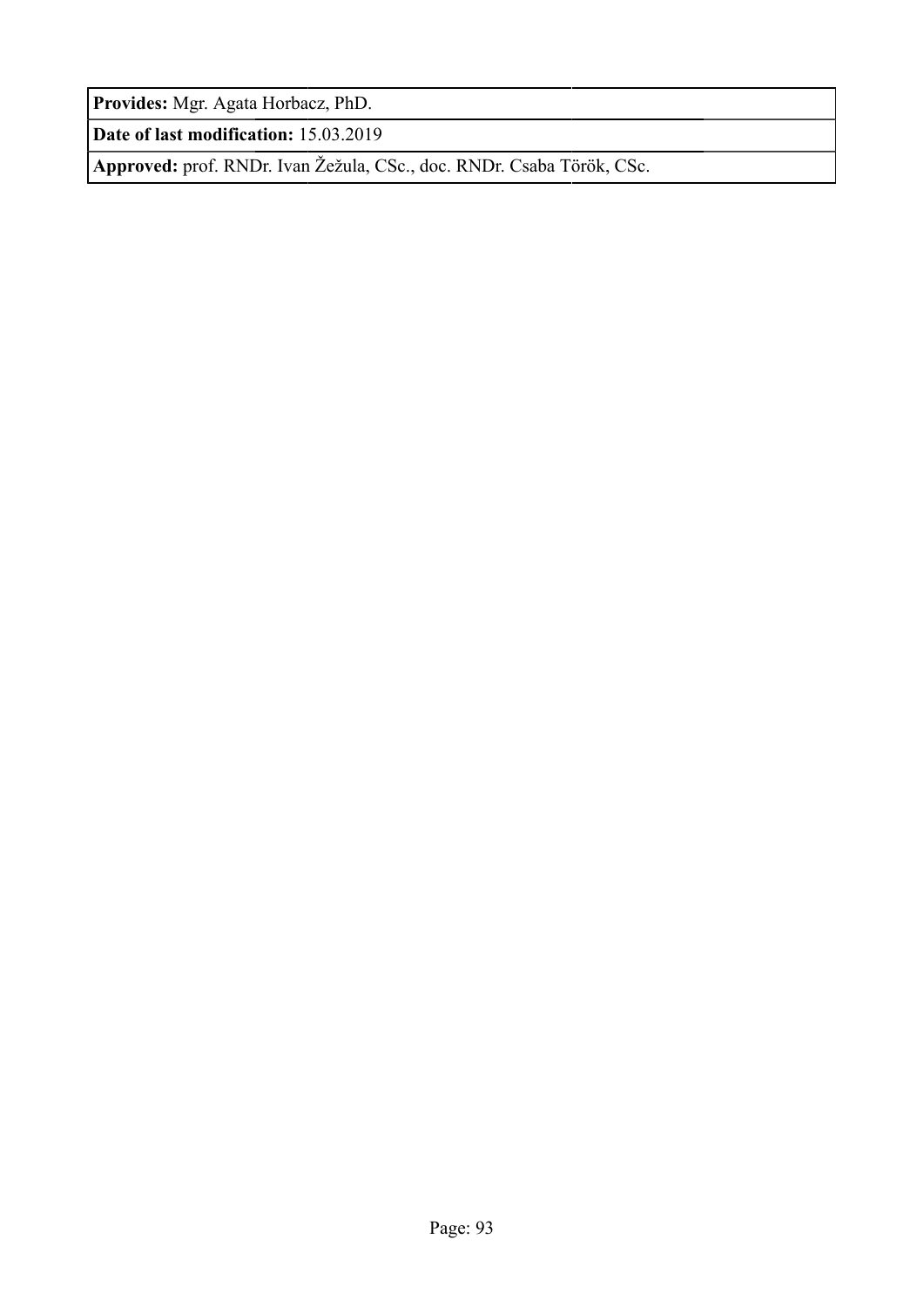| University: P. J. Šafárik University in Košice                                                                                                                                                                                                                                                                                                            |                                                                                                                                                                     |                                                                       |     |                                                                                                                                                                                                            |           |  |
|-----------------------------------------------------------------------------------------------------------------------------------------------------------------------------------------------------------------------------------------------------------------------------------------------------------------------------------------------------------|---------------------------------------------------------------------------------------------------------------------------------------------------------------------|-----------------------------------------------------------------------|-----|------------------------------------------------------------------------------------------------------------------------------------------------------------------------------------------------------------|-----------|--|
| <b>Faculty: Faculty of Science</b>                                                                                                                                                                                                                                                                                                                        |                                                                                                                                                                     |                                                                       |     |                                                                                                                                                                                                            |           |  |
| Course ID: ÚFV/<br>TMS/10                                                                                                                                                                                                                                                                                                                                 |                                                                                                                                                                     | <b>Course name:</b> Secrets of microworld                             |     |                                                                                                                                                                                                            |           |  |
|                                                                                                                                                                                                                                                                                                                                                           | Course type, scope and the method:<br><b>Course type: Lecture</b><br>Recommended course-load (hours):<br>Per week: 2 Per study period: 28<br>Course method: present |                                                                       |     |                                                                                                                                                                                                            |           |  |
| <b>Number of ECTS credits: 3</b>                                                                                                                                                                                                                                                                                                                          |                                                                                                                                                                     |                                                                       |     |                                                                                                                                                                                                            |           |  |
|                                                                                                                                                                                                                                                                                                                                                           |                                                                                                                                                                     | <b>Recommended semester/trimester of the course:</b> 4., 6.           |     |                                                                                                                                                                                                            |           |  |
| Course level: I.                                                                                                                                                                                                                                                                                                                                          |                                                                                                                                                                     |                                                                       |     |                                                                                                                                                                                                            |           |  |
| Prerequisities:                                                                                                                                                                                                                                                                                                                                           |                                                                                                                                                                     |                                                                       |     |                                                                                                                                                                                                            |           |  |
| <b>Conditions for course completion:</b><br>term project                                                                                                                                                                                                                                                                                                  |                                                                                                                                                                     |                                                                       |     |                                                                                                                                                                                                            |           |  |
| <b>Learning outcomes:</b><br>level.                                                                                                                                                                                                                                                                                                                       |                                                                                                                                                                     |                                                                       |     | To give a review of the recent results form the elementary particle physics for non-physicists layman                                                                                                      |           |  |
| <b>Brief outline of the course:</b>                                                                                                                                                                                                                                                                                                                       |                                                                                                                                                                     | un subnuclear physics - BNL, CERN, JINR Dubna.                        |     | Introduction to the topics. Atom, nucleus and the basic forces in Nature. Quarks and classification of<br>elementary particles. Methods and approaches in micro objects research. Contenporary experiments |           |  |
| <b>Recommended literature:</b><br>1. Frank Close: The cosmic onion, Heinemann Educational Books Ltd, 1990<br>2. Ljubimov A., Kiss D.: Vvedenie v experimental'nuju fiziku častic, Dubna, 1999<br>3. J.Žáček: Úvod do fyziky elementárních částic, Karolinum, Praha, 2005<br>4. R. Mackintosh et al. : Jádro - cesta do srdce hmoty, Academia, Praha, 2003 |                                                                                                                                                                     |                                                                       |     |                                                                                                                                                                                                            |           |  |
| <b>Course language:</b><br>slovak                                                                                                                                                                                                                                                                                                                         |                                                                                                                                                                     |                                                                       |     |                                                                                                                                                                                                            |           |  |
| <b>Notes:</b>                                                                                                                                                                                                                                                                                                                                             |                                                                                                                                                                     |                                                                       |     |                                                                                                                                                                                                            |           |  |
|                                                                                                                                                                                                                                                                                                                                                           | <b>Course assessment</b><br>Total number of assessed students: 67                                                                                                   |                                                                       |     |                                                                                                                                                                                                            |           |  |
| A                                                                                                                                                                                                                                                                                                                                                         | B                                                                                                                                                                   | $\mathcal{C}$                                                         | D   | E                                                                                                                                                                                                          | <b>FX</b> |  |
| 73.13                                                                                                                                                                                                                                                                                                                                                     | 16.42                                                                                                                                                               | 10.45                                                                 | 0.0 | 0.0                                                                                                                                                                                                        | 0.0       |  |
| Provides: doc. RNDr. Jozef Urbán, CSc., prof. RNDr. Stanislav Vokál, DrSc., doc. RNDr. Janka<br>Vrláková, PhD.                                                                                                                                                                                                                                            |                                                                                                                                                                     |                                                                       |     |                                                                                                                                                                                                            |           |  |
| Date of last modification: 03.05.2015                                                                                                                                                                                                                                                                                                                     |                                                                                                                                                                     |                                                                       |     |                                                                                                                                                                                                            |           |  |
|                                                                                                                                                                                                                                                                                                                                                           |                                                                                                                                                                     | Approved: prof. RNDr. Ivan Žežula, CSc., doc. RNDr. Csaba Török, CSc. |     |                                                                                                                                                                                                            |           |  |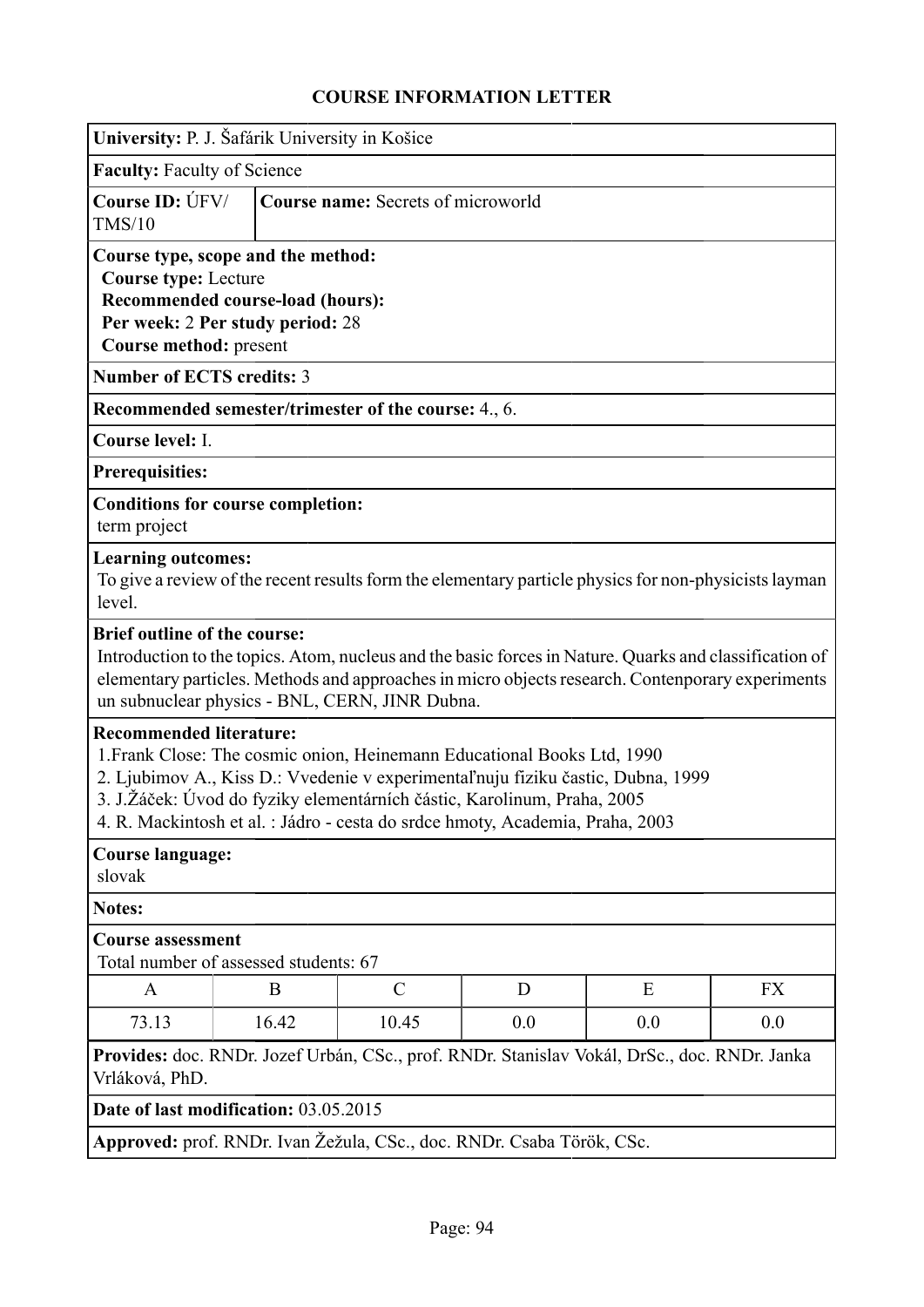| University: P. J. Šafárik University in Košice                                               |                                                                      |                                                                         |     |     |           |  |
|----------------------------------------------------------------------------------------------|----------------------------------------------------------------------|-------------------------------------------------------------------------|-----|-----|-----------|--|
|                                                                                              |                                                                      |                                                                         |     |     |           |  |
|                                                                                              | <b>Faculty: Faculty of Science</b>                                   |                                                                         |     |     |           |  |
| Course ID: ÚINF/<br>VKBa/15                                                                  |                                                                      | Course name: Selected topics in security of computer networks           |     |     |           |  |
| Course type, scope and the method:<br><b>Course type: Practice</b><br>Course method: present | Recommended course-load (hours):<br>Per week: 2 Per study period: 28 |                                                                         |     |     |           |  |
| <b>Number of ECTS credits: 2</b>                                                             |                                                                      |                                                                         |     |     |           |  |
|                                                                                              |                                                                      | Recommended semester/trimester of the course: 3., 5.                    |     |     |           |  |
| Course level: I.                                                                             |                                                                      |                                                                         |     |     |           |  |
| <b>Prerequisities:</b>                                                                       |                                                                      |                                                                         |     |     |           |  |
| <b>Conditions for course completion:</b>                                                     |                                                                      |                                                                         |     |     |           |  |
| <b>Learning outcomes:</b>                                                                    |                                                                      |                                                                         |     |     |           |  |
| <b>Brief outline of the course:</b>                                                          |                                                                      |                                                                         |     |     |           |  |
| <b>Recommended literature:</b>                                                               |                                                                      |                                                                         |     |     |           |  |
| <b>Course language:</b>                                                                      |                                                                      |                                                                         |     |     |           |  |
| <b>Notes:</b>                                                                                |                                                                      |                                                                         |     |     |           |  |
| <b>Course assessment</b>                                                                     | Total number of assessed students: 15                                |                                                                         |     |     |           |  |
| $\overline{A}$                                                                               | B                                                                    | $\mathcal{C}$                                                           | D   | E   | <b>FX</b> |  |
| 80.0                                                                                         | 13.33                                                                | 6.67                                                                    | 0.0 | 0.0 | 0.0       |  |
|                                                                                              |                                                                      | Provides: doc. RNDr. Jozef Jirásek, PhD., RNDr. JUDr. Pavol Sokol, PhD. |     |     |           |  |
| Date of last modification: 03.05.2015                                                        |                                                                      |                                                                         |     |     |           |  |
|                                                                                              |                                                                      | Approved: prof. RNDr. Ivan Žežula, CSc., doc. RNDr. Csaba Török, CSc.   |     |     |           |  |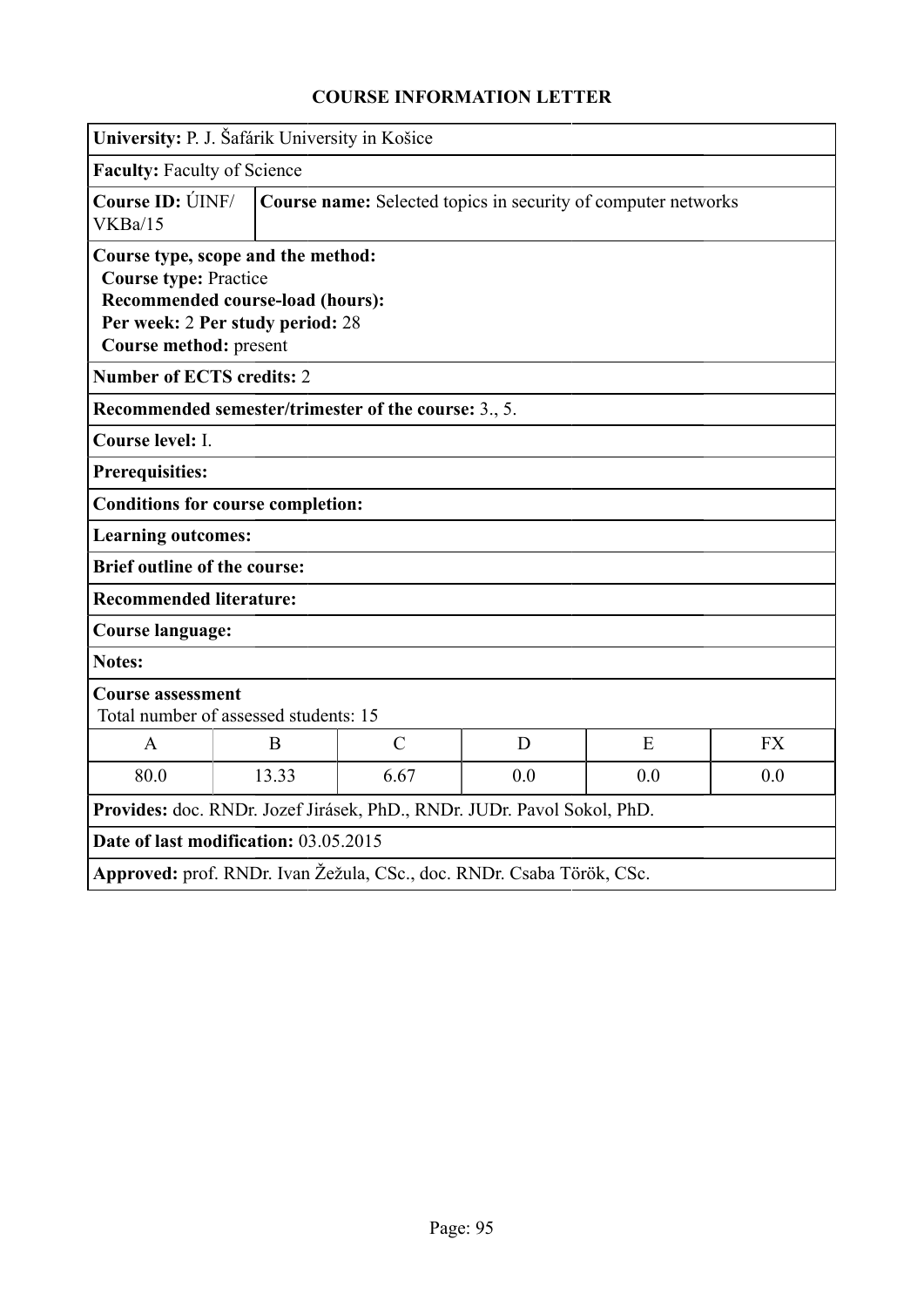|                                                        | University: P. J. Šafárik University in Košice                                                             |                                                                         |     |     |           |  |
|--------------------------------------------------------|------------------------------------------------------------------------------------------------------------|-------------------------------------------------------------------------|-----|-----|-----------|--|
| <b>Faculty: Faculty of Science</b>                     |                                                                                                            |                                                                         |     |     |           |  |
| Course ID: UNF/<br>VKBb/15                             |                                                                                                            | Course name: Selected topics in security of computer networks           |     |     |           |  |
| <b>Course type: Practice</b><br>Course method: present | Course type, scope and the method:<br>Recommended course-load (hours):<br>Per week: 2 Per study period: 28 |                                                                         |     |     |           |  |
| <b>Number of ECTS credits: 2</b>                       |                                                                                                            |                                                                         |     |     |           |  |
|                                                        |                                                                                                            | Recommended semester/trimester of the course: 4., 6.                    |     |     |           |  |
| Course level: I.                                       |                                                                                                            |                                                                         |     |     |           |  |
| <b>Prerequisities:</b>                                 |                                                                                                            |                                                                         |     |     |           |  |
|                                                        | <b>Conditions for course completion:</b>                                                                   |                                                                         |     |     |           |  |
| <b>Learning outcomes:</b>                              |                                                                                                            |                                                                         |     |     |           |  |
| <b>Brief outline of the course:</b>                    |                                                                                                            |                                                                         |     |     |           |  |
| <b>Recommended literature:</b>                         |                                                                                                            |                                                                         |     |     |           |  |
| <b>Course language:</b>                                |                                                                                                            |                                                                         |     |     |           |  |
| <b>Notes:</b>                                          |                                                                                                            |                                                                         |     |     |           |  |
| <b>Course assessment</b>                               | Total number of assessed students: 10                                                                      |                                                                         |     |     |           |  |
| $\mathbf{A}$                                           | B                                                                                                          | $\mathcal{C}$                                                           | D   | E   | <b>FX</b> |  |
| 90.0                                                   | 0.0                                                                                                        | 0.0                                                                     | 0.0 | 0.0 | 10.0      |  |
|                                                        |                                                                                                            | Provides: doc. RNDr. Jozef Jirásek, PhD., RNDr. JUDr. Pavol Sokol, PhD. |     |     |           |  |
|                                                        | Date of last modification: 03.05.2015                                                                      |                                                                         |     |     |           |  |
|                                                        |                                                                                                            | Approved: prof. RNDr. Ivan Žežula, CSc., doc. RNDr. Csaba Török, CSc.   |     |     |           |  |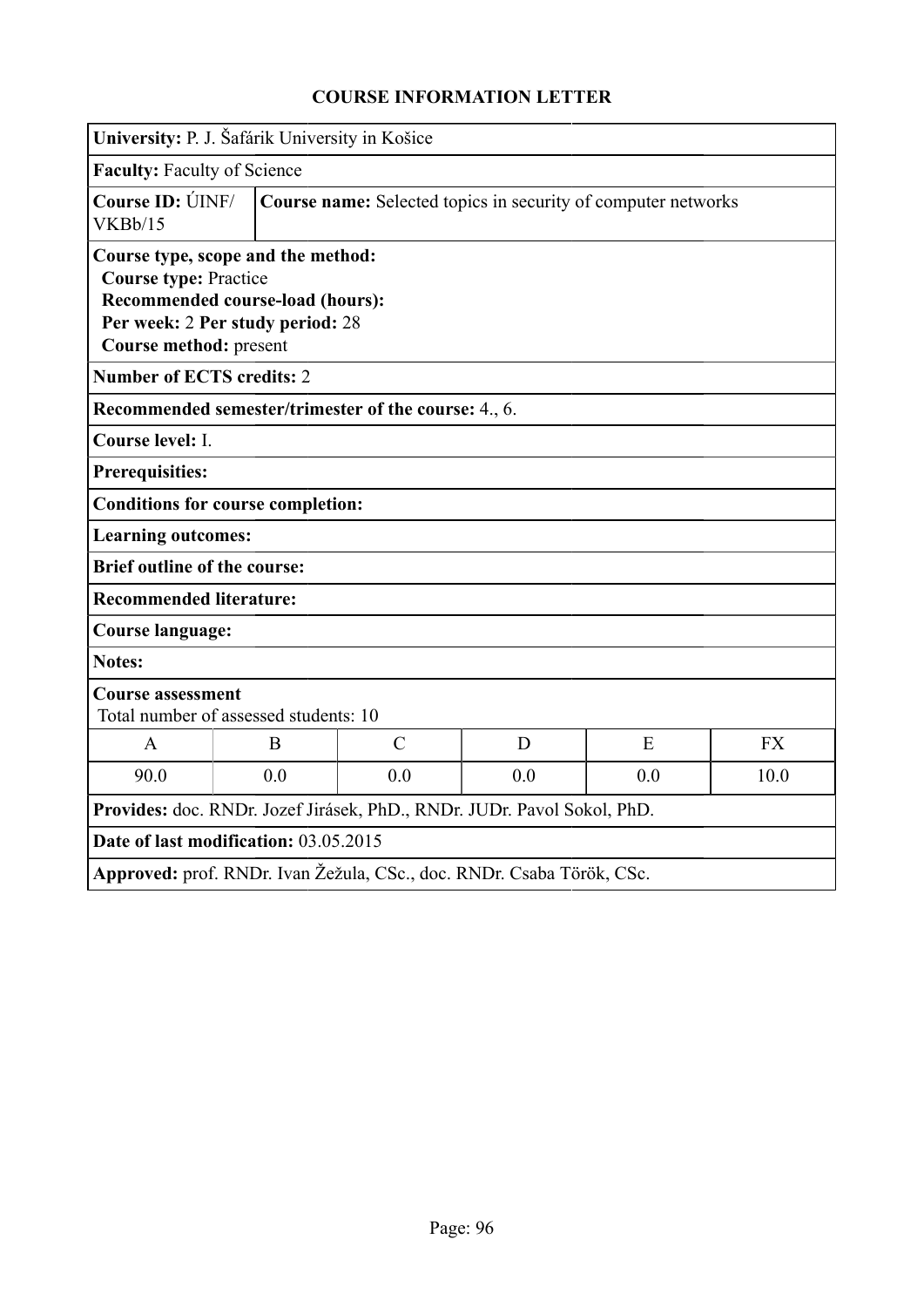|                                                                                                                                     | University: P. J. Šafárik University in Košice                                                                                                                                                                                                                                                                                                                                                                                                                                                                                                                                                                              |
|-------------------------------------------------------------------------------------------------------------------------------------|-----------------------------------------------------------------------------------------------------------------------------------------------------------------------------------------------------------------------------------------------------------------------------------------------------------------------------------------------------------------------------------------------------------------------------------------------------------------------------------------------------------------------------------------------------------------------------------------------------------------------------|
| <b>Faculty: Faculty of Science</b>                                                                                                  |                                                                                                                                                                                                                                                                                                                                                                                                                                                                                                                                                                                                                             |
| Course ID: ÚMV/<br>VMA/19                                                                                                           | Course name: Selected topics on mathematical analysis                                                                                                                                                                                                                                                                                                                                                                                                                                                                                                                                                                       |
| Course type, scope and the method:<br>Course type: Lecture / Practice<br>Recommended course-load (hours):<br>Course method: present | Per week: 2/2 Per study period: 28/28                                                                                                                                                                                                                                                                                                                                                                                                                                                                                                                                                                                       |
| <b>Number of ECTS credits: 4</b>                                                                                                    |                                                                                                                                                                                                                                                                                                                                                                                                                                                                                                                                                                                                                             |
|                                                                                                                                     | Recommended semester/trimester of the course: 6.                                                                                                                                                                                                                                                                                                                                                                                                                                                                                                                                                                            |
| Course level: I., II.                                                                                                               |                                                                                                                                                                                                                                                                                                                                                                                                                                                                                                                                                                                                                             |
| Prerequisities: ÚMV/FRPb/19                                                                                                         |                                                                                                                                                                                                                                                                                                                                                                                                                                                                                                                                                                                                                             |
| <b>Conditions for course completion:</b>                                                                                            | Final evaluation is given by continuous assessment.                                                                                                                                                                                                                                                                                                                                                                                                                                                                                                                                                                         |
| <b>Learning outcomes:</b><br>learning and artificial intelligence.                                                                  | Expand the knowledge of mathematical analysis needed to deepen understanding of machine                                                                                                                                                                                                                                                                                                                                                                                                                                                                                                                                     |
| <b>Brief outline of the course:</b><br>functions).<br>Minkowski inequality.                                                         | 1. Vector (linear) space - examples of infinite-dimensional spaces (spaces of sequences and<br>2. Metric space (MS) - metric, convergence of sequences, closure and interior of a set, completeness<br>and compactness of MP, Banach fixed-point theorem.<br>3. Normed linear space (NLS) - norm, Banach spaces, relation to MS, dual spaces, Hölder,<br>4. Space with scalar product - unitary and Hilbert spaces, Cauchy-Schwartz inequality, Pythagorean<br>theorem, parallelogram rule, relation to LNP, orthogonal projections<br>6. Operators (functionals) in NLP - linearity, continuity, boundedness, adjointness. |
| <b>Recommended literature:</b><br>FL:CRC Press (2018)<br>2008                                                                       | 1. N. Katzourakis, E. Varvaruca, An illustrative introduction to modern analysis. Boca Raton,<br>2. A. M. Bruckner, J. B. Bruckner, B. S. Thomson, Real analysis, 2nd. ed., ISBN 1434844129,<br>3. Taylor, A.: Úvod do funkcionální analýzy, Academia 1973.<br>4. Kolmogorov, A., Fomin, S.: Základy teórie funkcí a funkcionální analýzy, 1975.<br>5. S. Lang, Undegraduate Analysis, Springer, 1997.                                                                                                                                                                                                                      |
| <b>Course language:</b><br>Slovak                                                                                                   |                                                                                                                                                                                                                                                                                                                                                                                                                                                                                                                                                                                                                             |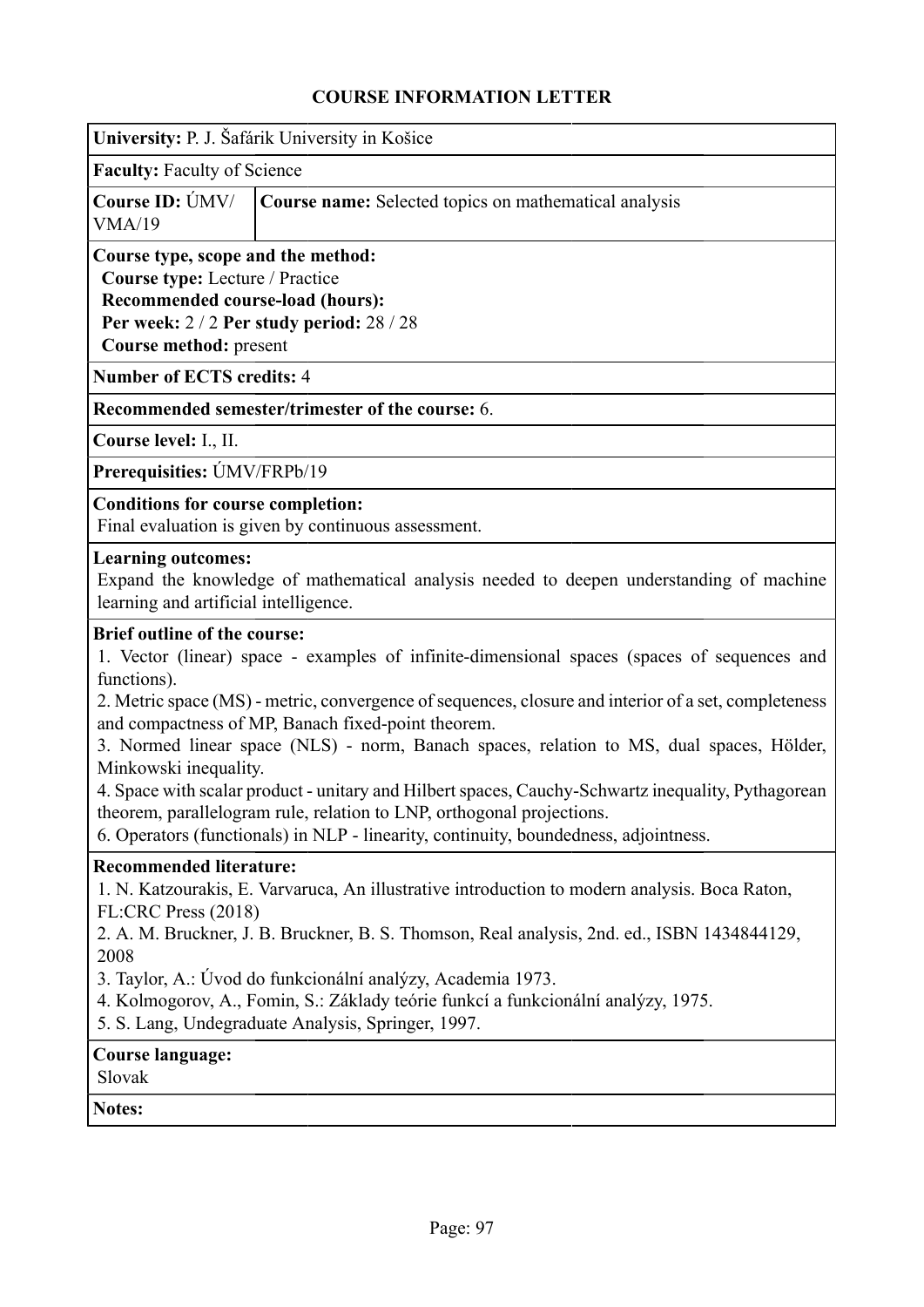| <b>Course assessment</b>              |                                                                       |  |  |  |  |  |  |
|---------------------------------------|-----------------------------------------------------------------------|--|--|--|--|--|--|
|                                       | Total number of assessed students: 1                                  |  |  |  |  |  |  |
| A                                     | FX<br>E                                                               |  |  |  |  |  |  |
| 100.0                                 | 0.0<br>0.0<br>0.0<br>0.0<br>0.0                                       |  |  |  |  |  |  |
|                                       | Provides: doc. RNDr. Ondrej Hutník, PhD., Mgr. Jozef Kiseľák, PhD.    |  |  |  |  |  |  |
| Date of last modification: 27.03.2019 |                                                                       |  |  |  |  |  |  |
|                                       | Approved: prof. RNDr. Ivan Žežula, CSc., doc. RNDr. Csaba Török, CSc. |  |  |  |  |  |  |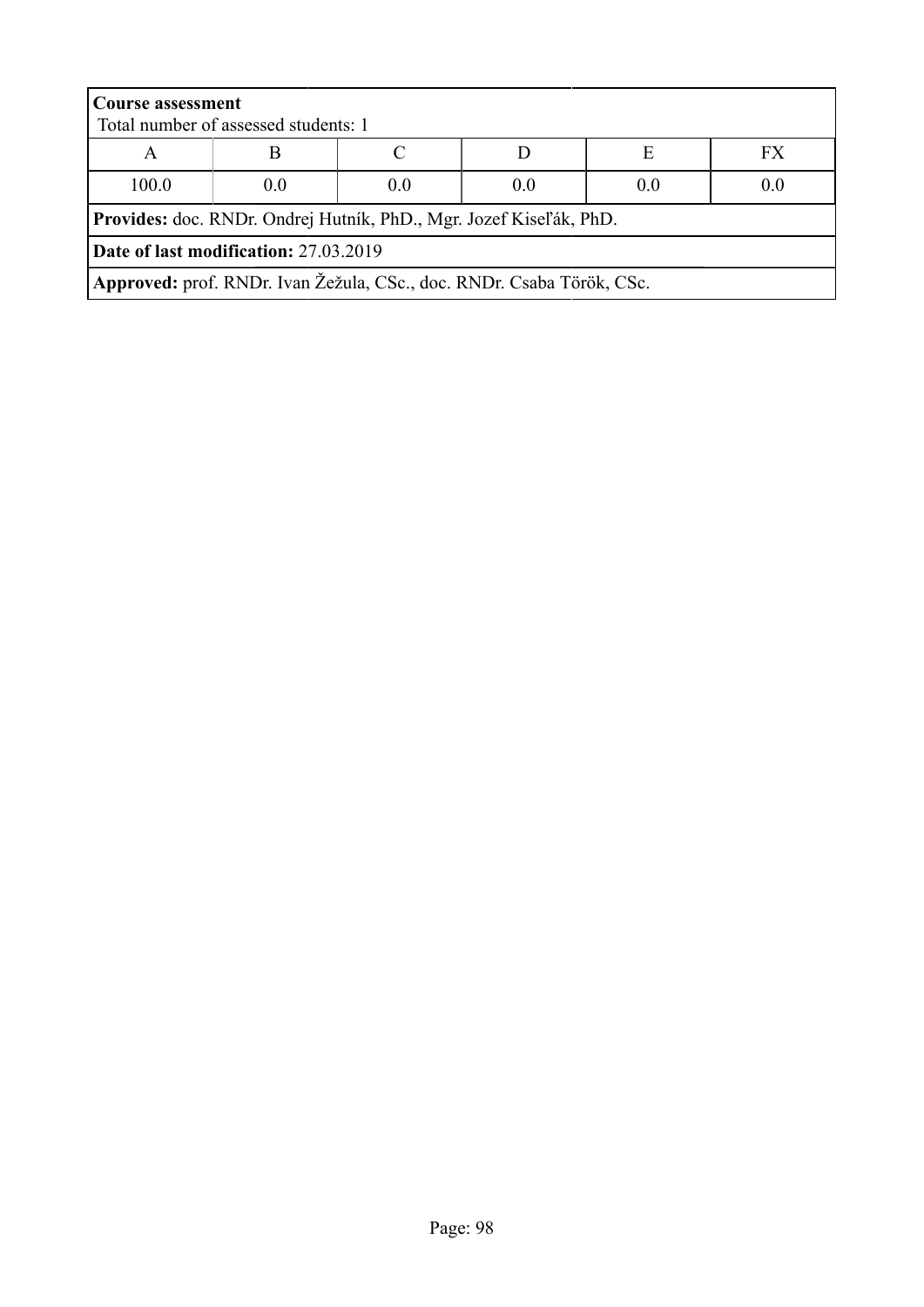|                                          | University: P. J. Šafárik University in Košice                                                                                                                                 |  |  |  |  |  |
|------------------------------------------|--------------------------------------------------------------------------------------------------------------------------------------------------------------------------------|--|--|--|--|--|
|                                          | <b>Faculty: Faculty of Science</b>                                                                                                                                             |  |  |  |  |  |
| Course ID: ÚTVŠ/<br>TVa/11               | <b>Course name:</b> Sports Activities I.                                                                                                                                       |  |  |  |  |  |
|                                          | Course type, scope and the method:<br><b>Course type: Practice</b><br>Recommended course-load (hours):<br>Per week: 2 Per study period: 28<br>Course method: combined, present |  |  |  |  |  |
|                                          | <b>Number of ECTS credits: 2</b>                                                                                                                                               |  |  |  |  |  |
|                                          | Recommended semester/trimester of the course: 1.                                                                                                                               |  |  |  |  |  |
| Course level: I., I.II., II.             |                                                                                                                                                                                |  |  |  |  |  |
| <b>Prerequisities:</b>                   |                                                                                                                                                                                |  |  |  |  |  |
| <b>Conditions for course completion:</b> |                                                                                                                                                                                |  |  |  |  |  |

Conditions for course completion: Min. 80% of active participation in classes.

### **Learning outcomes:**

Learning outcomes:

Increasing physical condition and performance within individual sports. Strengthening the relationship of students to the selected sports activity and its continual improvement.

## **Brief outline of the course:**

Brief outline of the course:

Within the optional subject, the Institute of Physical Education and Sports of Pavol Jozef Šafárik University provides for students the following sports activities: aerobics, basketball, badminton, floorball, yoga, pilates, swimming, body-building, indoor football, self-defence and karate, table tennis, sports for unfit persons, streetball, tennis, and volleyball.

In the first two semesters of the first level of education students will master basic characteristics and particularities of individual sports, motor skills, game activities, they will improve level of their physical condition, coordination abilities, physical performance, and motor performance fitness. Last but not least, the important role of sports activities is to eliminate swimming illiteracy and by means of a special program of medical physical education to influence and mitigate unfitness.

In addition to these sports, the Institute offers for those who are interested winter and summer physical education trainings with an attractive program and organises various competitions, either at the premises of the faculty or University or competitions with national or international participation.

### **Recommended literature:**

## **Course language:**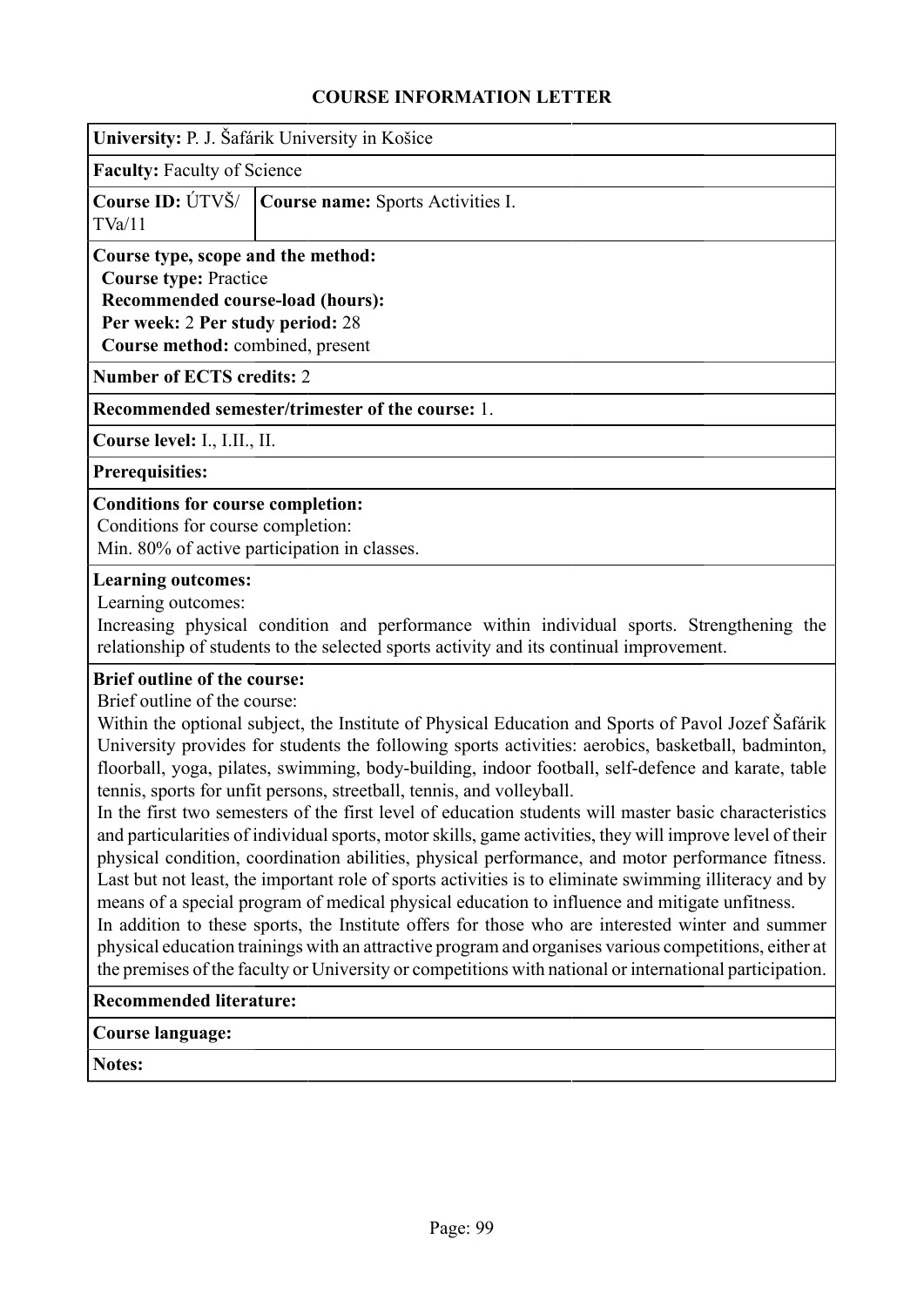| <b>Course assessment</b><br>Total number of assessed students: 14050                                                                                                                                                                                                                  |                                                                   |  |  |  |  |  |  |  |
|---------------------------------------------------------------------------------------------------------------------------------------------------------------------------------------------------------------------------------------------------------------------------------------|-------------------------------------------------------------------|--|--|--|--|--|--|--|
| abs                                                                                                                                                                                                                                                                                   | $abs-C$<br>$abs-D$<br>$abs-A$<br>$abs-B$<br>$abs-E$<br>neabs<br>n |  |  |  |  |  |  |  |
| 88.48                                                                                                                                                                                                                                                                                 | 3.9<br>7.51<br>0.07<br>0.0<br>0.0<br>0.04<br>0 <sub>0</sub>       |  |  |  |  |  |  |  |
| Provides: Mgr. Dana Dračková, PhD., Mgr. Agata Horbacz, PhD., Mgr. Dávid Kaško, PhD.,<br>Mgr. Zuzana Küchelová, PhD., doc. PaedDr. Ivan Uher, PhD., Mgr. Marek Valanský, prof. RNDr.<br>Stanislav Vokál, DrSc., Mgr. Marcel Čurgali, Mgr. Patrik Berta, Mgr. Ladislav Kručanica, PhD. |                                                                   |  |  |  |  |  |  |  |
| <b>Date of last modification: 18.03.2019</b>                                                                                                                                                                                                                                          |                                                                   |  |  |  |  |  |  |  |
| Approved: prof. RNDr. Ivan Žežula, CSc., doc. RNDr. Csaba Török, CSc.                                                                                                                                                                                                                 |                                                                   |  |  |  |  |  |  |  |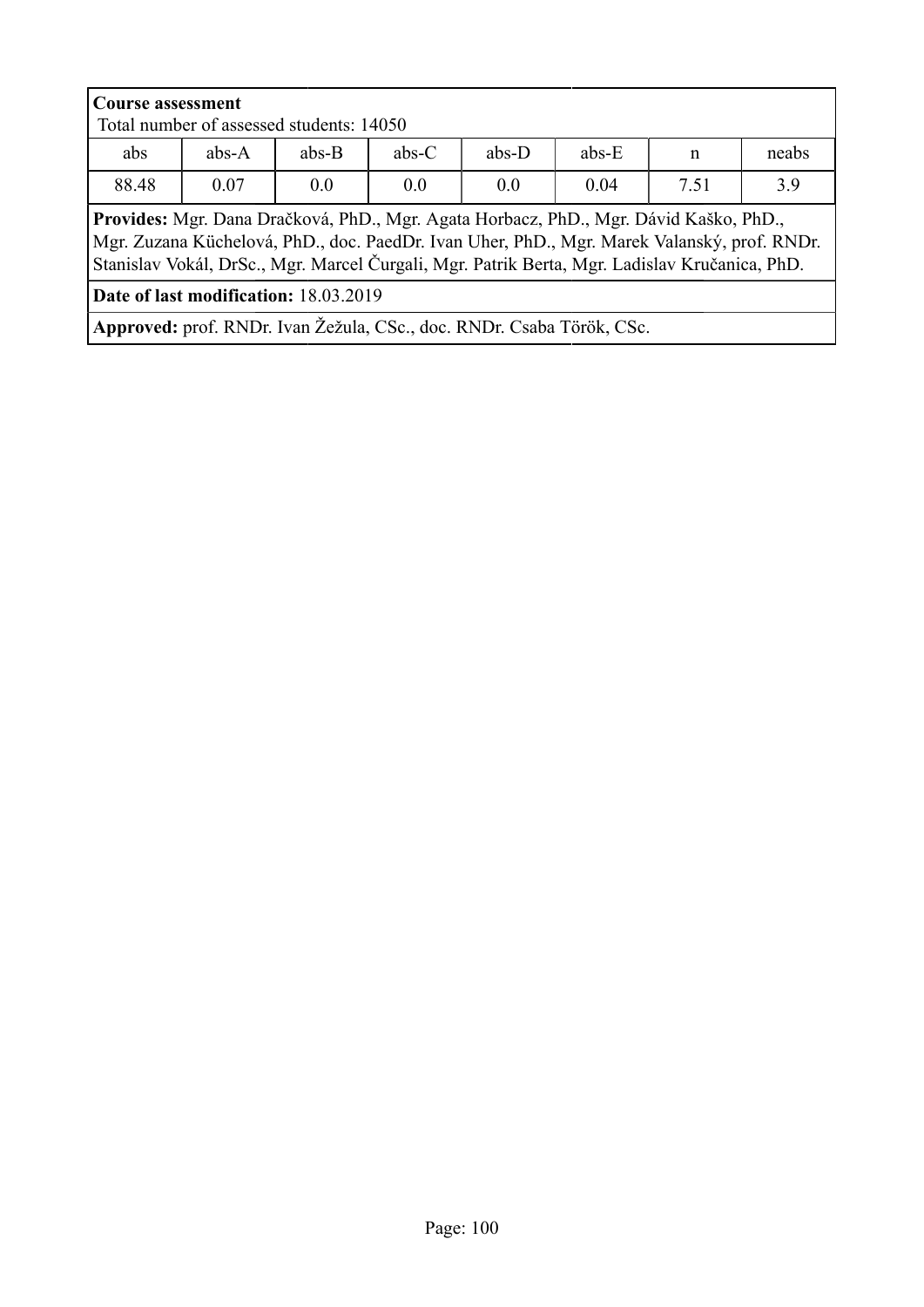| University: P. J. Šafárik University in Košice                                                                                                    |                                    |  |  |  |  |  |
|---------------------------------------------------------------------------------------------------------------------------------------------------|------------------------------------|--|--|--|--|--|
|                                                                                                                                                   | <b>Faculty:</b> Faculty of Science |  |  |  |  |  |
| Course ID: ÚTVŠ/<br><b>Course name:</b> Sports Activities II.<br>TVb/11                                                                           |                                    |  |  |  |  |  |
| Course type, scope and the method:<br><b>Course type: Practice</b><br><b>Recommended course-load (hours):</b><br>Per week: 2 Per study period: 28 |                                    |  |  |  |  |  |
|                                                                                                                                                   | Course method: combined, present   |  |  |  |  |  |

**Number of ECTS credits:** 2

**Recommended semester/trimester of the course:** 2.

**Course level:** I., I.II., II.

**Prerequisities:**

#### **Conditions for course completion:**

Conditions for course completion:

Final assessment and active participation in classes - min. 75%.

#### **Learning outcomes:**

Learning outcomes:

Increasing physical condition and performance within individual sports. Strengthening the relationship of students to the selected sports activity and its continual improvement.

#### **Brief outline of the course:**

Brief outline of the course:

Within the optional subject, the Institute of Physical Education and Sports of Pavol Jozef Šafárik University provides for students the following sports activities: aerobics, basketball, badminton, floorball, yoga, pilates, swimming, body-building, indoor football, self-defence and karate, table tennis, sports for unfit persons, streetball, tennis, and volleyball.

In the first two semesters of the first level of education students will master basic characteristics and particularities of individual sports, motor skills, game activities, they will improve level of their physical condition, coordination abilities, physical performance, and motor performance fitness. Last but not least, the important role of sports activities is to eliminate swimming illiteracy and by means of a special program of medical physical education to influence and mitigate unfitness.

In addition to these sports, the Institute offers for those who are interested winter and summer physical education trainings with an attractive program and organises various competitions, either at the premises of the faculty or University or competitions with national or international participation.

#### **Recommended literature:**

### **Course language:**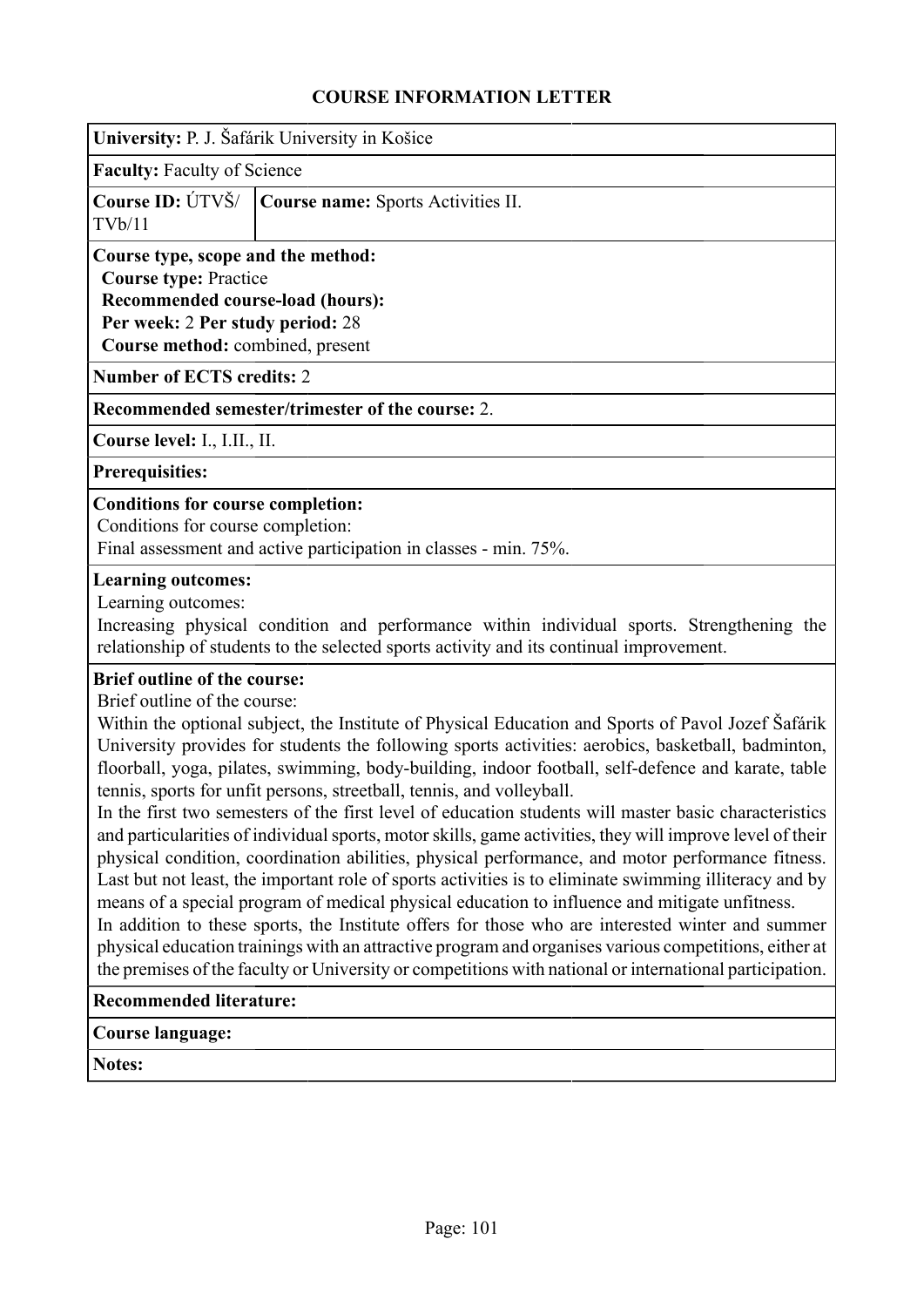| <b>Course assessment</b><br>Total number of assessed students: 11330                                                                                                                                                                                                                  |                                                    |                                                        |  |  |  |  |  |  |
|---------------------------------------------------------------------------------------------------------------------------------------------------------------------------------------------------------------------------------------------------------------------------------------|----------------------------------------------------|--------------------------------------------------------|--|--|--|--|--|--|
| abs                                                                                                                                                                                                                                                                                   | $abs-A$                                            | $abs-C$<br>$abs-D$<br>$abs-E$<br>$abs-B$<br>neabs<br>n |  |  |  |  |  |  |
| 85.75                                                                                                                                                                                                                                                                                 | 3.75<br>0.05<br>9.87<br>0.02<br>0.0<br>0.56<br>0.0 |                                                        |  |  |  |  |  |  |
| Provides: Mgr. Dana Dračková, PhD., Mgr. Agata Horbacz, PhD., Mgr. Dávid Kaško, PhD.,<br>Mgr. Zuzana Küchelová, PhD., doc. PaedDr. Ivan Uher, PhD., Mgr. Marek Valanský, prof. RNDr.<br>Stanislav Vokál, DrSc., Mgr. Marcel Čurgali, Mgr. Patrik Berta, Mgr. Ladislav Kručanica, PhD. |                                                    |                                                        |  |  |  |  |  |  |
| Date of last modification: 18.03.2019                                                                                                                                                                                                                                                 |                                                    |                                                        |  |  |  |  |  |  |
| Approved: prof. RNDr. Ivan Žežula, CSc., doc. RNDr. Csaba Török, CSc.                                                                                                                                                                                                                 |                                                    |                                                        |  |  |  |  |  |  |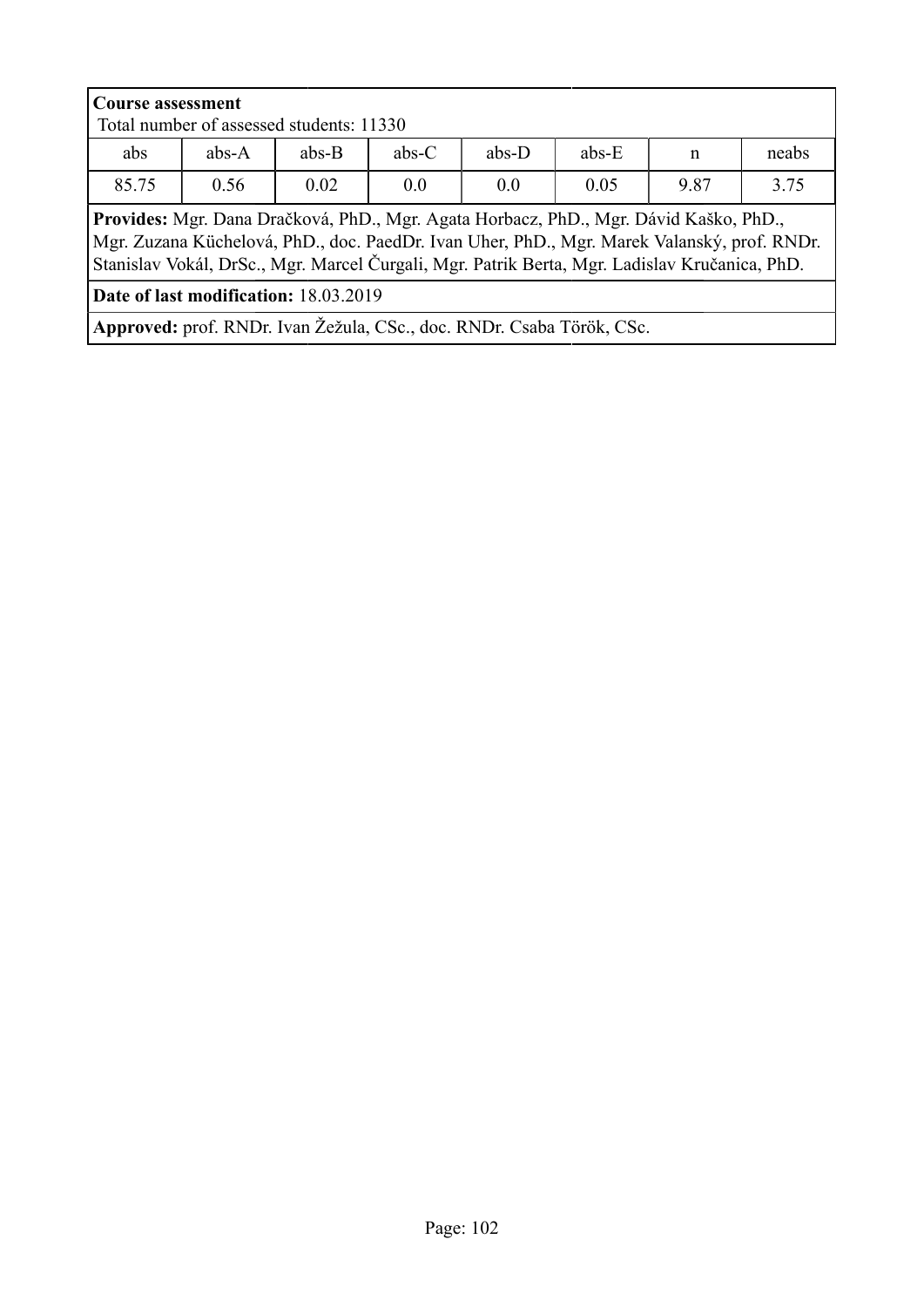|                                                                                                                                                                                                                                                                                       | University: P. J. Šafárik University in Košice                        |                                                                                                                                                |         |         |         |   |       |
|---------------------------------------------------------------------------------------------------------------------------------------------------------------------------------------------------------------------------------------------------------------------------------------|-----------------------------------------------------------------------|------------------------------------------------------------------------------------------------------------------------------------------------|---------|---------|---------|---|-------|
| <b>Faculty: Faculty of Science</b>                                                                                                                                                                                                                                                    |                                                                       |                                                                                                                                                |         |         |         |   |       |
| TVc/11                                                                                                                                                                                                                                                                                | Course ID: ÚTVŠ/<br>Course name: Sports Activities III.               |                                                                                                                                                |         |         |         |   |       |
| <b>Course type: Practice</b>                                                                                                                                                                                                                                                          |                                                                       | Course type, scope and the method:<br>Recommended course-load (hours):<br>Per week: 2 Per study period: 28<br>Course method: combined, present |         |         |         |   |       |
| <b>Number of ECTS credits: 2</b>                                                                                                                                                                                                                                                      |                                                                       |                                                                                                                                                |         |         |         |   |       |
|                                                                                                                                                                                                                                                                                       |                                                                       | Recommended semester/trimester of the course: 3.                                                                                               |         |         |         |   |       |
| Course level: I., I.II., II.                                                                                                                                                                                                                                                          |                                                                       |                                                                                                                                                |         |         |         |   |       |
| <b>Prerequisities:</b>                                                                                                                                                                                                                                                                |                                                                       |                                                                                                                                                |         |         |         |   |       |
|                                                                                                                                                                                                                                                                                       |                                                                       | <b>Conditions for course completion:</b>                                                                                                       |         |         |         |   |       |
| <b>Learning outcomes:</b>                                                                                                                                                                                                                                                             |                                                                       |                                                                                                                                                |         |         |         |   |       |
| <b>Brief outline of the course:</b>                                                                                                                                                                                                                                                   |                                                                       |                                                                                                                                                |         |         |         |   |       |
| <b>Recommended literature:</b>                                                                                                                                                                                                                                                        |                                                                       |                                                                                                                                                |         |         |         |   |       |
| <b>Course language:</b>                                                                                                                                                                                                                                                               |                                                                       |                                                                                                                                                |         |         |         |   |       |
| <b>Notes:</b>                                                                                                                                                                                                                                                                         |                                                                       |                                                                                                                                                |         |         |         |   |       |
|                                                                                                                                                                                                                                                                                       | <b>Course assessment</b><br>Total number of assessed students: 8383   |                                                                                                                                                |         |         |         |   |       |
| abs                                                                                                                                                                                                                                                                                   | $abs-A$                                                               | $abs-B$                                                                                                                                        | $abs-C$ | $abs-D$ | $abs-E$ | n | neabs |
| 90.11                                                                                                                                                                                                                                                                                 | 0.05<br>0.01<br>0.0<br>5.76<br>0.0<br>0.02<br>4.04                    |                                                                                                                                                |         |         |         |   |       |
| Provides: Mgr. Marcel Čurgali, Mgr. Dana Dračková, PhD., Mgr. Agata Horbacz, PhD., Mgr.<br>Dávid Kaško, PhD., Mgr. Zuzana Küchelová, PhD., doc. PaedDr. Ivan Uher, PhD., Mgr. Marek<br>Valanský, prof. RNDr. Stanislav Vokál, DrSc., Mgr. Patrik Berta, Mgr. Ladislav Kručanica, PhD. |                                                                       |                                                                                                                                                |         |         |         |   |       |
|                                                                                                                                                                                                                                                                                       | Date of last modification: 03.05.2015                                 |                                                                                                                                                |         |         |         |   |       |
|                                                                                                                                                                                                                                                                                       | Approved: prof. RNDr. Ivan Žežula, CSc., doc. RNDr. Csaba Török, CSc. |                                                                                                                                                |         |         |         |   |       |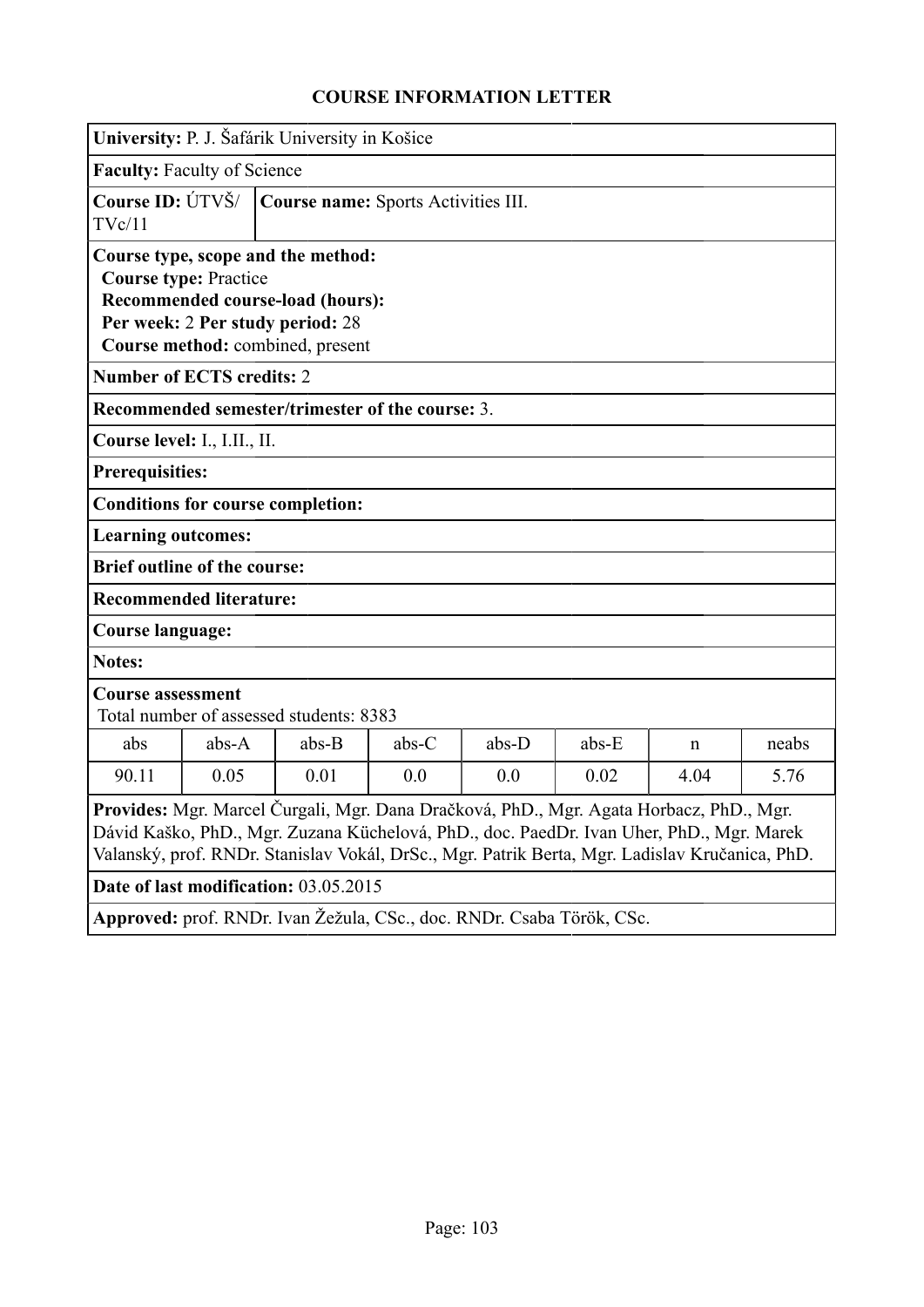|                                                                                                                                                                                                                                                                                       | University: P. J. Šafárik University in Košice                      |                                                                                                            |         |         |       |   |       |
|---------------------------------------------------------------------------------------------------------------------------------------------------------------------------------------------------------------------------------------------------------------------------------------|---------------------------------------------------------------------|------------------------------------------------------------------------------------------------------------|---------|---------|-------|---|-------|
| <b>Faculty: Faculty of Science</b>                                                                                                                                                                                                                                                    |                                                                     |                                                                                                            |         |         |       |   |       |
| TVd/11                                                                                                                                                                                                                                                                                | Course ID: ÚTVŠ/<br>Course name: Sports Activities IV.              |                                                                                                            |         |         |       |   |       |
| <b>Course type: Practice</b>                                                                                                                                                                                                                                                          |                                                                     | Course type, scope and the method:<br>Recommended course-load (hours):<br>Per week: 2 Per study period: 28 |         |         |       |   |       |
|                                                                                                                                                                                                                                                                                       |                                                                     | Course method: combined, present                                                                           |         |         |       |   |       |
| <b>Number of ECTS credits: 2</b>                                                                                                                                                                                                                                                      |                                                                     |                                                                                                            |         |         |       |   |       |
|                                                                                                                                                                                                                                                                                       |                                                                     | Recommended semester/trimester of the course: 4.                                                           |         |         |       |   |       |
| Course level: I., I.II., II.                                                                                                                                                                                                                                                          |                                                                     |                                                                                                            |         |         |       |   |       |
| <b>Prerequisities:</b>                                                                                                                                                                                                                                                                |                                                                     |                                                                                                            |         |         |       |   |       |
|                                                                                                                                                                                                                                                                                       |                                                                     | <b>Conditions for course completion:</b>                                                                   |         |         |       |   |       |
| <b>Learning outcomes:</b>                                                                                                                                                                                                                                                             |                                                                     |                                                                                                            |         |         |       |   |       |
| <b>Brief outline of the course:</b>                                                                                                                                                                                                                                                   |                                                                     |                                                                                                            |         |         |       |   |       |
| <b>Recommended literature:</b>                                                                                                                                                                                                                                                        |                                                                     |                                                                                                            |         |         |       |   |       |
| <b>Course language:</b>                                                                                                                                                                                                                                                               |                                                                     |                                                                                                            |         |         |       |   |       |
| <b>Notes:</b>                                                                                                                                                                                                                                                                         |                                                                     |                                                                                                            |         |         |       |   |       |
|                                                                                                                                                                                                                                                                                       | <b>Course assessment</b><br>Total number of assessed students: 5101 |                                                                                                            |         |         |       |   |       |
| abs                                                                                                                                                                                                                                                                                   | $abs-A$                                                             | $abs-B$                                                                                                    | $abs-C$ | $abs-D$ | abs-E | n | neabs |
| 85.2                                                                                                                                                                                                                                                                                  | 0.29<br>0.0<br>6.76<br>0.04<br>0.0<br>0.0<br>7.7                    |                                                                                                            |         |         |       |   |       |
| Provides: Mgr. Marcel Čurgali, Mgr. Dana Dračková, PhD., Mgr. Agata Horbacz, PhD., Mgr.<br>Dávid Kaško, PhD., Mgr. Zuzana Küchelová, PhD., doc. PaedDr. Ivan Uher, PhD., Mgr. Marek<br>Valanský, prof. RNDr. Stanislav Vokál, DrSc., Mgr. Patrik Berta, Mgr. Ladislav Kručanica, PhD. |                                                                     |                                                                                                            |         |         |       |   |       |
|                                                                                                                                                                                                                                                                                       |                                                                     | Date of last modification: 03.05.2015                                                                      |         |         |       |   |       |
|                                                                                                                                                                                                                                                                                       |                                                                     | Approved: prof. RNDr. Ivan Žežula, CSc., doc. RNDr. Csaba Török, CSc.                                      |         |         |       |   |       |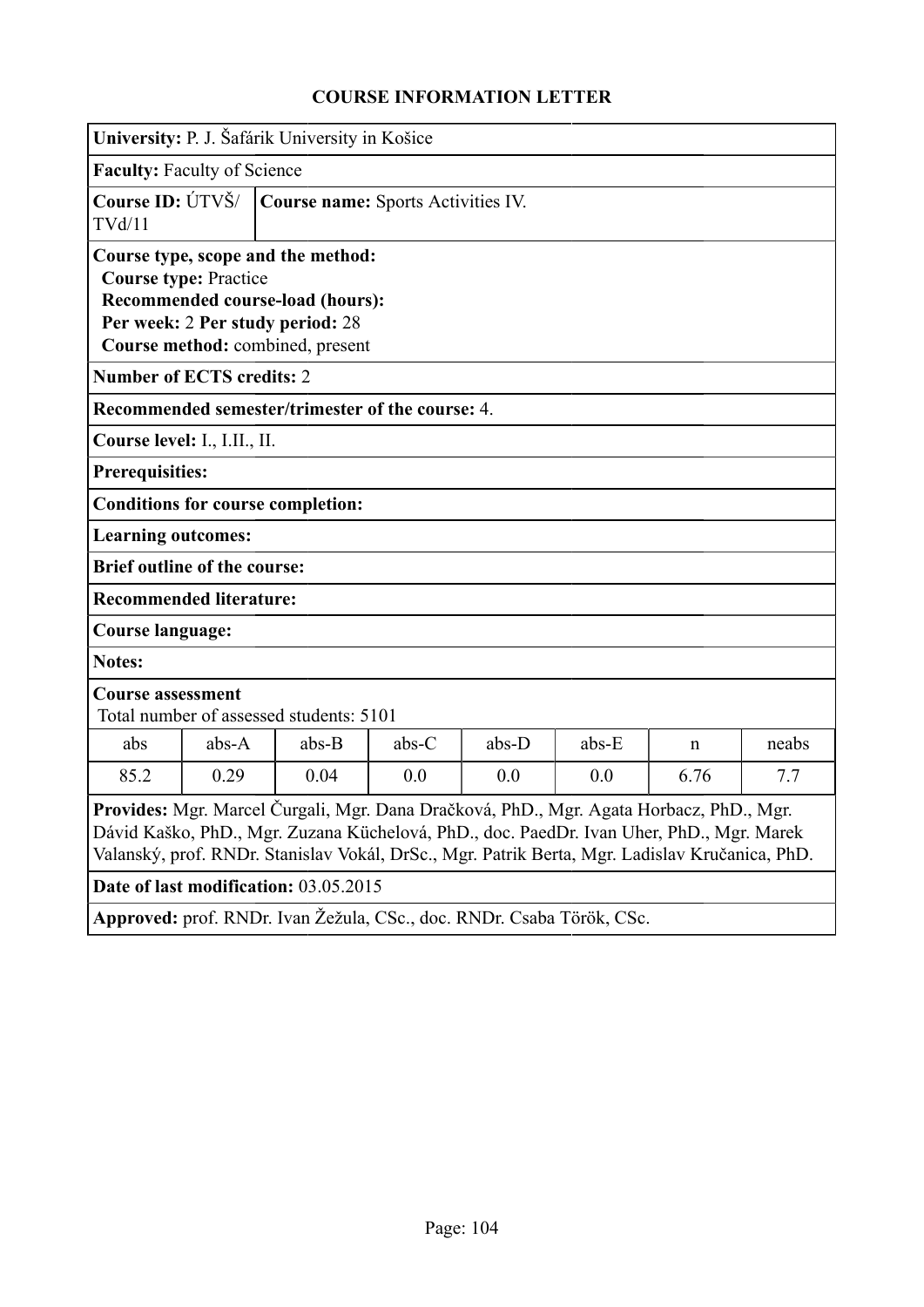| University: P. J. Šafárik University in Košice                                                                                                                |                                                                      |               |   |   |           |
|---------------------------------------------------------------------------------------------------------------------------------------------------------------|----------------------------------------------------------------------|---------------|---|---|-----------|
| <b>Faculty: Faculty of Science</b>                                                                                                                            |                                                                      |               |   |   |           |
| <b>SVK1/15</b>                                                                                                                                                | <b>Course ID: UNF/</b><br>Course name: Student scientific conference |               |   |   |           |
| Course type, scope and the method:<br><b>Course type:</b><br><b>Recommended course-load (hours):</b><br>Per week: Per study period:<br>Course method: present |                                                                      |               |   |   |           |
| <b>Number of ECTS credits: 4</b>                                                                                                                              |                                                                      |               |   |   |           |
| Recommended semester/trimester of the course: 6.                                                                                                              |                                                                      |               |   |   |           |
| Course level: I., II.                                                                                                                                         |                                                                      |               |   |   |           |
| <b>Prerequisities:</b>                                                                                                                                        |                                                                      |               |   |   |           |
| <b>Conditions for course completion:</b>                                                                                                                      |                                                                      |               |   |   |           |
| <b>Learning outcomes:</b>                                                                                                                                     |                                                                      |               |   |   |           |
| <b>Brief outline of the course:</b>                                                                                                                           |                                                                      |               |   |   |           |
| <b>Recommended literature:</b>                                                                                                                                |                                                                      |               |   |   |           |
| <b>Course language:</b>                                                                                                                                       |                                                                      |               |   |   |           |
| Notes:                                                                                                                                                        |                                                                      |               |   |   |           |
| <b>Course assessment</b><br>Total number of assessed students: 171                                                                                            |                                                                      |               |   |   |           |
| $\mathsf{A}$                                                                                                                                                  | B                                                                    | $\mathcal{C}$ | D | E | <b>FX</b> |
| 100.0                                                                                                                                                         | 0.0<br>0.0<br>0.0<br>0.0<br>0.0                                      |               |   |   |           |
| <b>Provides:</b>                                                                                                                                              |                                                                      |               |   |   |           |
| Date of last modification: 03.05.2015                                                                                                                         |                                                                      |               |   |   |           |
| Approved: prof. RNDr. Ivan Žežula, CSc., doc. RNDr. Csaba Török, CSc.                                                                                         |                                                                      |               |   |   |           |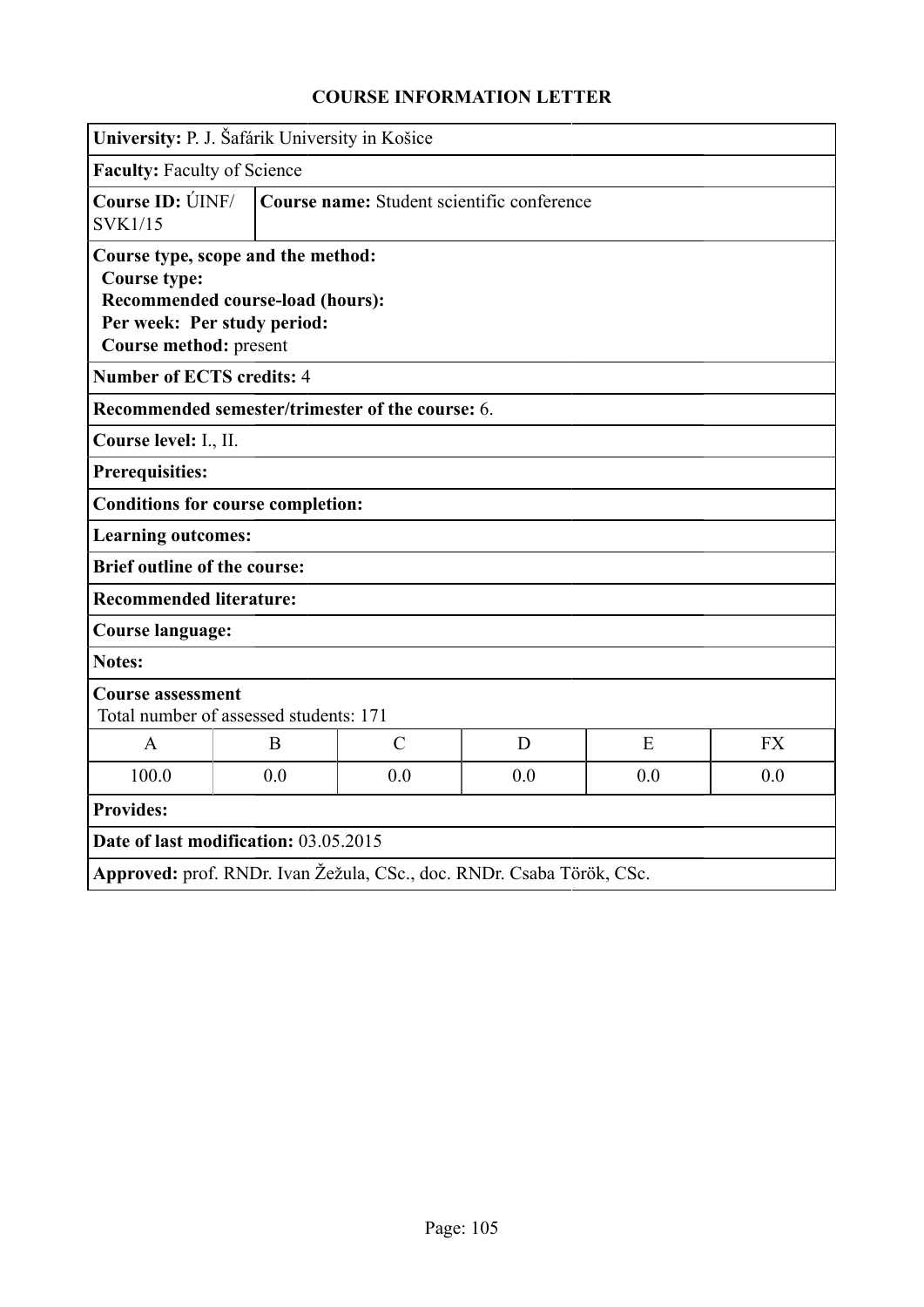| University: P. J. Šafárik University in Košice                                      |                                                                        |                                                                         |   |                                                                                                   |           |
|-------------------------------------------------------------------------------------|------------------------------------------------------------------------|-------------------------------------------------------------------------|---|---------------------------------------------------------------------------------------------------|-----------|
| <b>Faculty: Faculty of Science</b>                                                  |                                                                        |                                                                         |   |                                                                                                   |           |
| Course ID: ÚMV/<br>SVK/10                                                           | Course name: Students scientific conference                            |                                                                         |   |                                                                                                   |           |
| Course type, scope and the method:<br><b>Course type:</b><br>Course method: present | <b>Recommended course-load (hours):</b><br>Per week: Per study period: |                                                                         |   |                                                                                                   |           |
| <b>Number of ECTS credits: 4</b>                                                    |                                                                        |                                                                         |   |                                                                                                   |           |
|                                                                                     |                                                                        | Recommended semester/trimester of the course:                           |   |                                                                                                   |           |
| Course level: I., II.                                                               |                                                                        |                                                                         |   |                                                                                                   |           |
| <b>Prerequisities:</b>                                                              |                                                                        |                                                                         |   |                                                                                                   |           |
| <b>Conditions for course completion:</b>                                            |                                                                        |                                                                         |   |                                                                                                   |           |
| <b>Learning outcomes:</b><br>public presentation.                                   |                                                                        |                                                                         |   | Individual scientific work of students. Publishing of obtained results in a written form and as a |           |
| <b>Brief outline of the course:</b>                                                 |                                                                        |                                                                         |   |                                                                                                   |           |
| <b>Recommended literature:</b>                                                      |                                                                        | With respect to the research problematics (article in journals, books). |   |                                                                                                   |           |
| <b>Course language:</b><br>Slovak or English                                        |                                                                        |                                                                         |   |                                                                                                   |           |
| <b>Notes:</b>                                                                       |                                                                        |                                                                         |   |                                                                                                   |           |
| <b>Course assessment</b><br>Total number of assessed students: 94                   |                                                                        |                                                                         |   |                                                                                                   |           |
| $\mathbf{A}$                                                                        | $\mathbf{B}$                                                           | $\mathcal{C}$                                                           | D | E                                                                                                 | <b>FX</b> |
| 98.94                                                                               | 1.06<br>0.0<br>0.0<br>0.0<br>0.0                                       |                                                                         |   |                                                                                                   |           |
| <b>Provides:</b>                                                                    |                                                                        |                                                                         |   |                                                                                                   |           |
|                                                                                     | Date of last modification: 03.05.2015                                  |                                                                         |   |                                                                                                   |           |
|                                                                                     |                                                                        | Approved: prof. RNDr. Ivan Žežula, CSc., doc. RNDr. Csaba Török, CSc.   |   |                                                                                                   |           |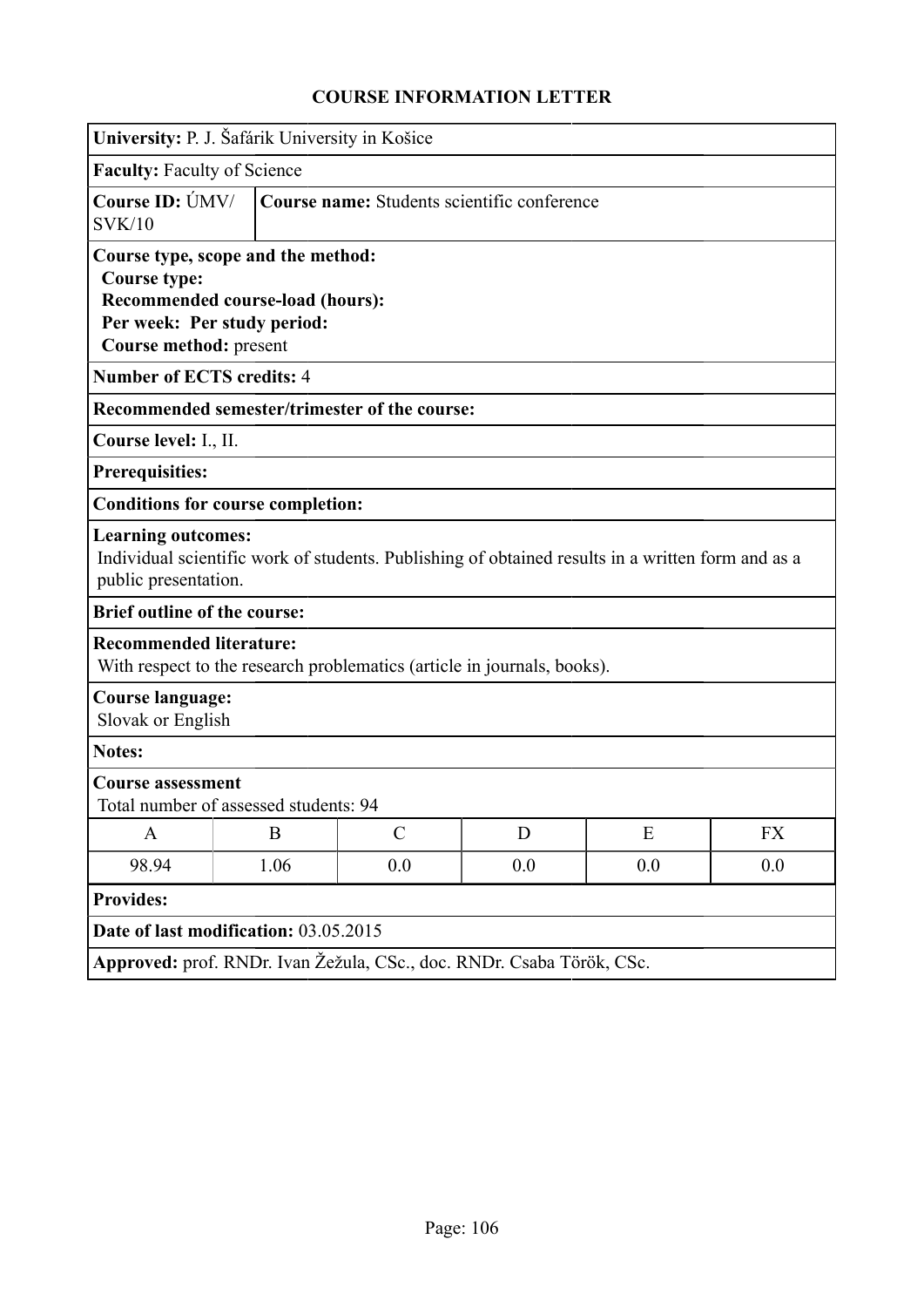|                                                                                                                                                                                                                                                                                                                                                                                                                    | University: P. J. Šafárik University in Košice                                                                 |  |  |  |  |  |
|--------------------------------------------------------------------------------------------------------------------------------------------------------------------------------------------------------------------------------------------------------------------------------------------------------------------------------------------------------------------------------------------------------------------|----------------------------------------------------------------------------------------------------------------|--|--|--|--|--|
| <b>Faculty: Faculty of Science</b>                                                                                                                                                                                                                                                                                                                                                                                 |                                                                                                                |  |  |  |  |  |
| Course ID: ÚTVŠ/<br>LKSp/13                                                                                                                                                                                                                                                                                                                                                                                        | Course name: Summer Course-Rafting of TISA River                                                               |  |  |  |  |  |
| Course type, scope and the method:<br><b>Course type: Practice</b><br>Recommended course-load (hours):<br>Per week: Per study period: 36s<br>Course method: combined, present                                                                                                                                                                                                                                      |                                                                                                                |  |  |  |  |  |
| <b>Number of ECTS credits: 2</b>                                                                                                                                                                                                                                                                                                                                                                                   |                                                                                                                |  |  |  |  |  |
|                                                                                                                                                                                                                                                                                                                                                                                                                    | Recommended semester/trimester of the course:                                                                  |  |  |  |  |  |
| Course level: I., II.                                                                                                                                                                                                                                                                                                                                                                                              |                                                                                                                |  |  |  |  |  |
| <b>Prerequisities:</b>                                                                                                                                                                                                                                                                                                                                                                                             |                                                                                                                |  |  |  |  |  |
| <b>Conditions for course completion:</b><br>Conditions for course completion:<br>Attendance                                                                                                                                                                                                                                                                                                                        | Final assessment: Raft control on the waterway (attended/not attended)                                         |  |  |  |  |  |
| <b>Learning outcomes:</b><br>Learning outcomes:                                                                                                                                                                                                                                                                                                                                                                    | Students have knowledge of rafts (canoe) and their control on waterway.                                        |  |  |  |  |  |
| <b>Brief outline of the course:</b><br>Brief outline of the course:<br>1. Assessment of difficulty of waterways<br>2. Safety rules for rafting<br>3. Setting up a crew<br>5. Canoe lifting and carrying<br>7. Getting in the canoe<br>8. Exiting the canoe<br>9. Taking the canoe out of the water<br>10. Steering<br>a) The pry stroke (on fast waterways)<br>b) The draw stroke<br>11. Capsizing<br>12. Commands | 4. Practical skills training using an empty canoe<br>6. Putting the canoe in the water without a shore contact |  |  |  |  |  |
| <b>Recommended literature:</b>                                                                                                                                                                                                                                                                                                                                                                                     |                                                                                                                |  |  |  |  |  |
| <b>Course language:</b>                                                                                                                                                                                                                                                                                                                                                                                            |                                                                                                                |  |  |  |  |  |
| <b>Notes:</b>                                                                                                                                                                                                                                                                                                                                                                                                      |                                                                                                                |  |  |  |  |  |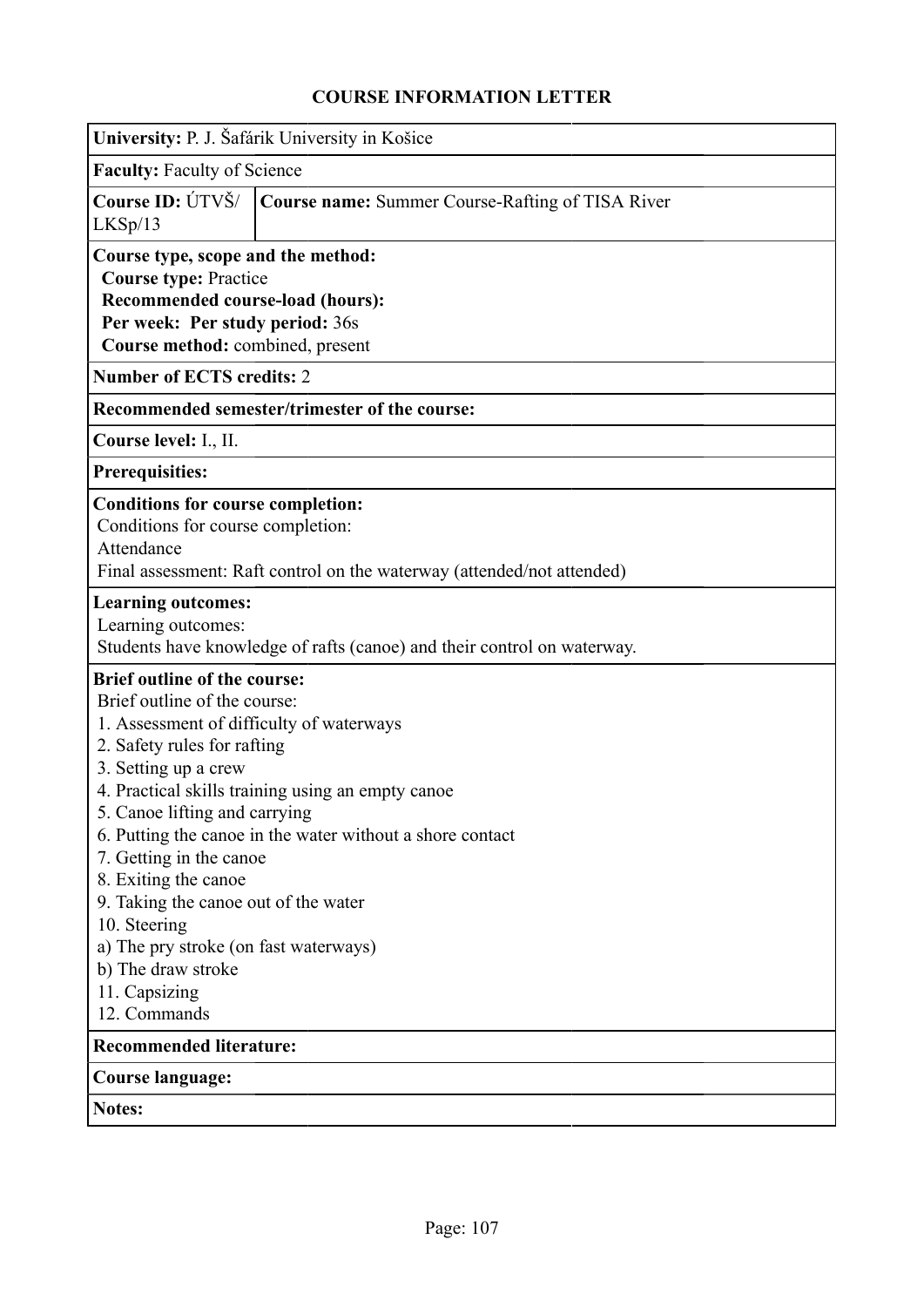| <b>Course assessment</b><br>Total number of assessed students: 153    |  |  |  |  |  |
|-----------------------------------------------------------------------|--|--|--|--|--|
| abs<br>n                                                              |  |  |  |  |  |
| 45.75<br>54.25                                                        |  |  |  |  |  |
| Provides: Mgr. Dávid Kaško, PhD.                                      |  |  |  |  |  |
| Date of last modification: 18.03.2019                                 |  |  |  |  |  |
| Approved: prof. RNDr. Ivan Žežula, CSc., doc. RNDr. Csaba Török, CSc. |  |  |  |  |  |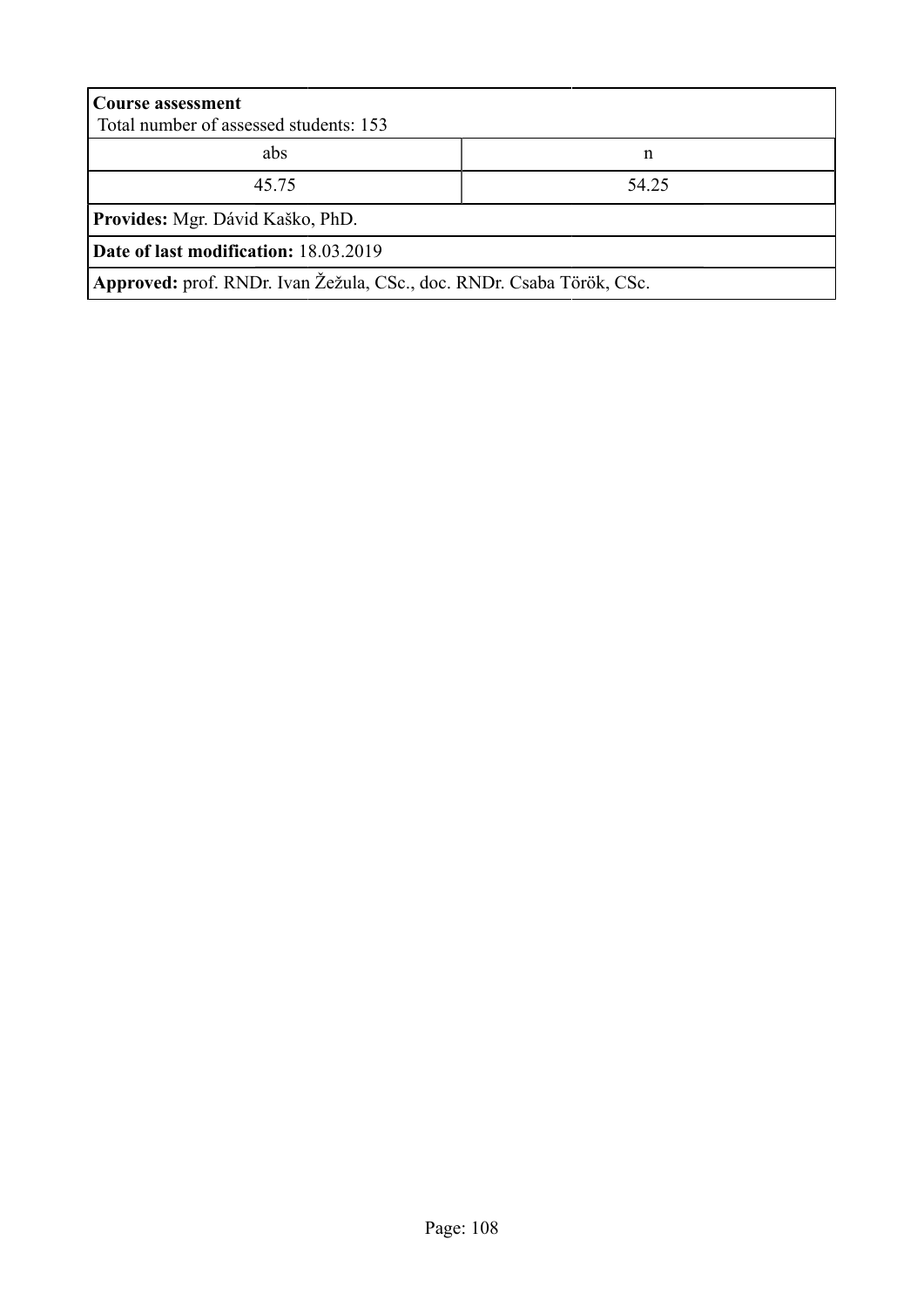| University: P. J. Šafárik University in Košice                                                                                                                                                                                                                                                                                                                                                                                                                                                                                                   |
|--------------------------------------------------------------------------------------------------------------------------------------------------------------------------------------------------------------------------------------------------------------------------------------------------------------------------------------------------------------------------------------------------------------------------------------------------------------------------------------------------------------------------------------------------|
| <b>Faculty: Faculty of Science</b>                                                                                                                                                                                                                                                                                                                                                                                                                                                                                                               |
| Course ID: ÚTVŠ/<br><b>Course name: Survival Course</b><br>KP/12                                                                                                                                                                                                                                                                                                                                                                                                                                                                                 |
| Course type, scope and the method:<br><b>Course type: Practice</b><br>Recommended course-load (hours):<br>Per week: Per study period: 36s<br>Course method: combined, present                                                                                                                                                                                                                                                                                                                                                                    |
| <b>Number of ECTS credits: 2</b>                                                                                                                                                                                                                                                                                                                                                                                                                                                                                                                 |
| Recommended semester/trimester of the course:                                                                                                                                                                                                                                                                                                                                                                                                                                                                                                    |
| Course level: I., II.                                                                                                                                                                                                                                                                                                                                                                                                                                                                                                                            |
| <b>Prerequisities:</b>                                                                                                                                                                                                                                                                                                                                                                                                                                                                                                                           |
| <b>Conditions for course completion:</b><br>Conditions for course completion:<br>Attendance<br>Final assessment: continuous fulfilment of all tasks within the course                                                                                                                                                                                                                                                                                                                                                                            |
| <b>Learning outcomes:</b><br>Learning outcomes:<br>Students will be familiarized with principles of safe stay and movement in extreme natural<br>conditions as they will obtain theoretical knowledge and practical skills to solve the extraordinary<br>and demanding situations connected with survival and minimization of damage to health. The<br>course develops team work and students will learn how to manage and face the situations that<br>require overcoming of obstacles.                                                          |
| <b>Brief outline of the course:</b><br>Brief outline of the course:<br>Lectures:<br>1. Principles of behaviour and safety for movement and stay in unknown mountains<br>2. Preparation and leadership of tour<br>3. Objective and subjective danger in mountains<br>4. Principles of hygiene and prevention of damage to health in extreme conditions<br>Exercises:<br>1. Movement in terrain, orientation and navigation in terrain (compasses, GPS)<br>2. Preparation of improvised overnight stay<br>3. Water treatment and food preparation. |
| <b>Recommended literature:</b>                                                                                                                                                                                                                                                                                                                                                                                                                                                                                                                   |
| <b>Course language:</b>                                                                                                                                                                                                                                                                                                                                                                                                                                                                                                                          |
| Notes:                                                                                                                                                                                                                                                                                                                                                                                                                                                                                                                                           |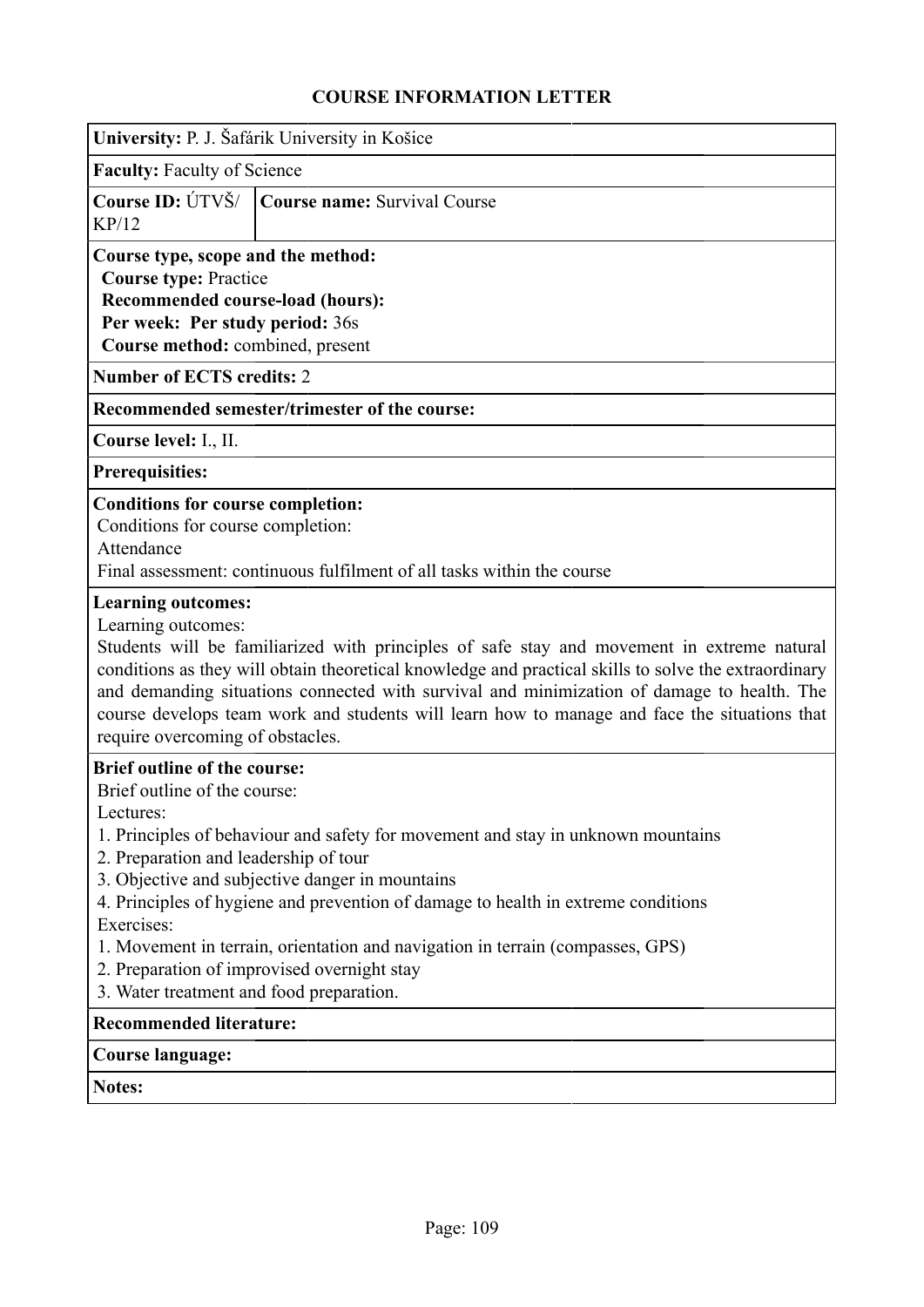| <b>Course assessment</b><br>Total number of assessed students: 393    |      |  |  |  |  |
|-----------------------------------------------------------------------|------|--|--|--|--|
| abs<br>n                                                              |      |  |  |  |  |
| 44.53                                                                 | 5547 |  |  |  |  |
| Provides: MUDr. Peter Dombrovský, Mgr. Marek Valanský                 |      |  |  |  |  |
| <b>Date of last modification:</b> 15.03.2019                          |      |  |  |  |  |
| Approved: prof. RNDr. Ivan Žežula, CSc., doc. RNDr. Csaba Török, CSc. |      |  |  |  |  |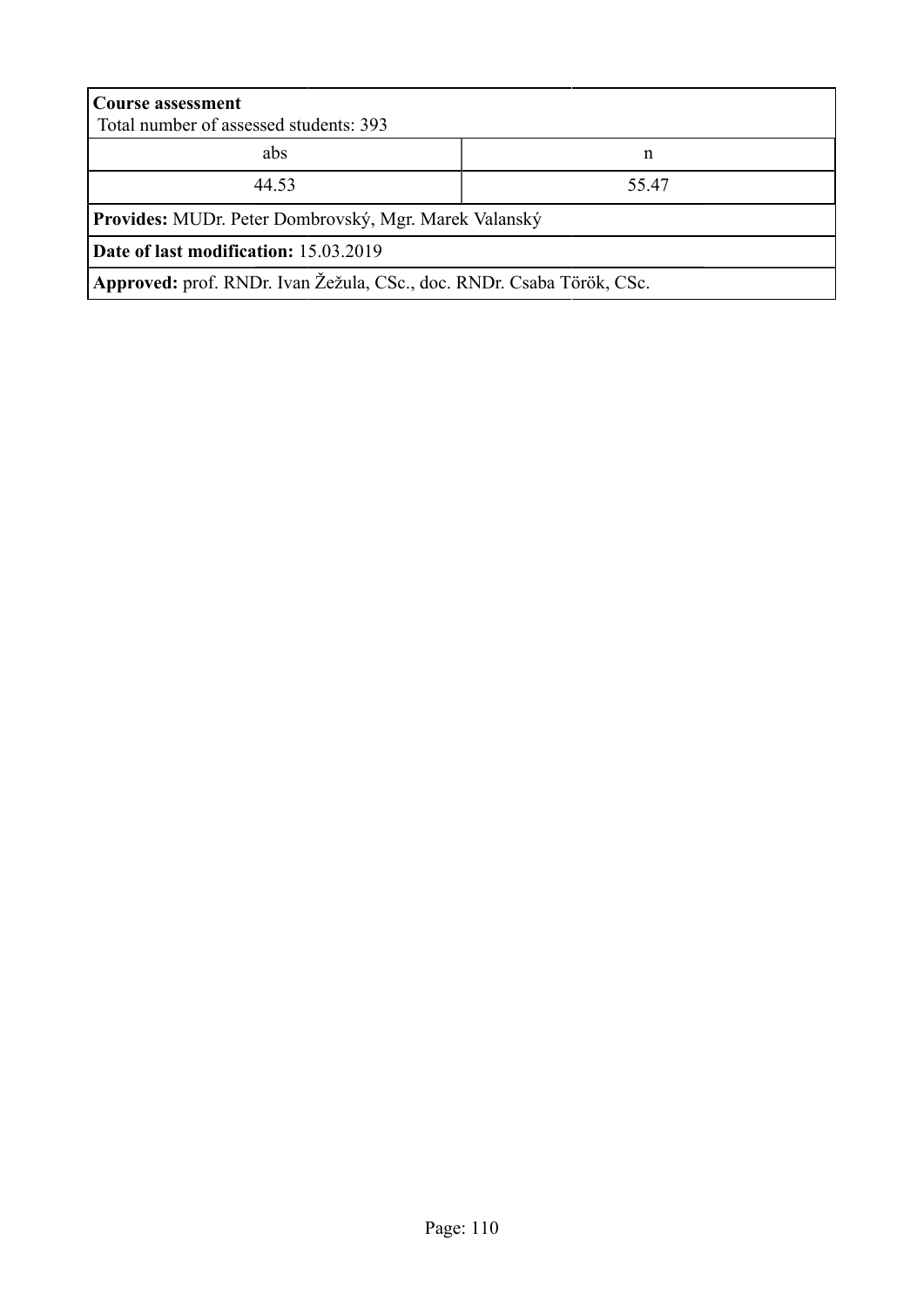| University: P. J. Šafárik University in Košice                                                                                                                       |                                                         |                                                  |     |     |           |  |
|----------------------------------------------------------------------------------------------------------------------------------------------------------------------|---------------------------------------------------------|--------------------------------------------------|-----|-----|-----------|--|
|                                                                                                                                                                      | Faculty: Faculty of Science                             |                                                  |     |     |           |  |
| Course ID: ÚINF/<br>TSD/19                                                                                                                                           | <b>Course name:</b> Technologies of big data processing |                                                  |     |     |           |  |
| Course type, scope and the method:<br><b>Course type: Practice</b><br>Recommended course-load (hours):<br>Per week: 2 Per study period: 28<br>Course method: present |                                                         |                                                  |     |     |           |  |
| <b>Number of ECTS credits: 2</b>                                                                                                                                     |                                                         |                                                  |     |     |           |  |
|                                                                                                                                                                      |                                                         | Recommended semester/trimester of the course: 6. |     |     |           |  |
| Course level: I.                                                                                                                                                     |                                                         |                                                  |     |     |           |  |
| Prerequisities:                                                                                                                                                      |                                                         |                                                  |     |     |           |  |
|                                                                                                                                                                      | <b>Conditions for course completion:</b>                |                                                  |     |     |           |  |
| <b>Learning outcomes:</b>                                                                                                                                            |                                                         |                                                  |     |     |           |  |
| <b>Brief outline of the course:</b>                                                                                                                                  |                                                         |                                                  |     |     |           |  |
| <b>Recommended literature:</b>                                                                                                                                       |                                                         |                                                  |     |     |           |  |
| <b>Course language:</b>                                                                                                                                              |                                                         |                                                  |     |     |           |  |
| <b>Notes:</b>                                                                                                                                                        |                                                         |                                                  |     |     |           |  |
| <b>Course assessment</b><br>Total number of assessed students: 0                                                                                                     |                                                         |                                                  |     |     |           |  |
| $\mathbf{A}$                                                                                                                                                         | B                                                       | $\mathcal{C}$                                    | D   | E   | <b>FX</b> |  |
| 0.0                                                                                                                                                                  | 0.0                                                     | 0.0                                              | 0.0 | 0.0 | 0.0       |  |
| Provides: RNDr. Peter Gurský, PhD.                                                                                                                                   |                                                         |                                                  |     |     |           |  |
| Date of last modification: 07.04.2019                                                                                                                                |                                                         |                                                  |     |     |           |  |
| Approved: prof. RNDr. Ivan Žežula, CSc., doc. RNDr. Csaba Török, CSc.                                                                                                |                                                         |                                                  |     |     |           |  |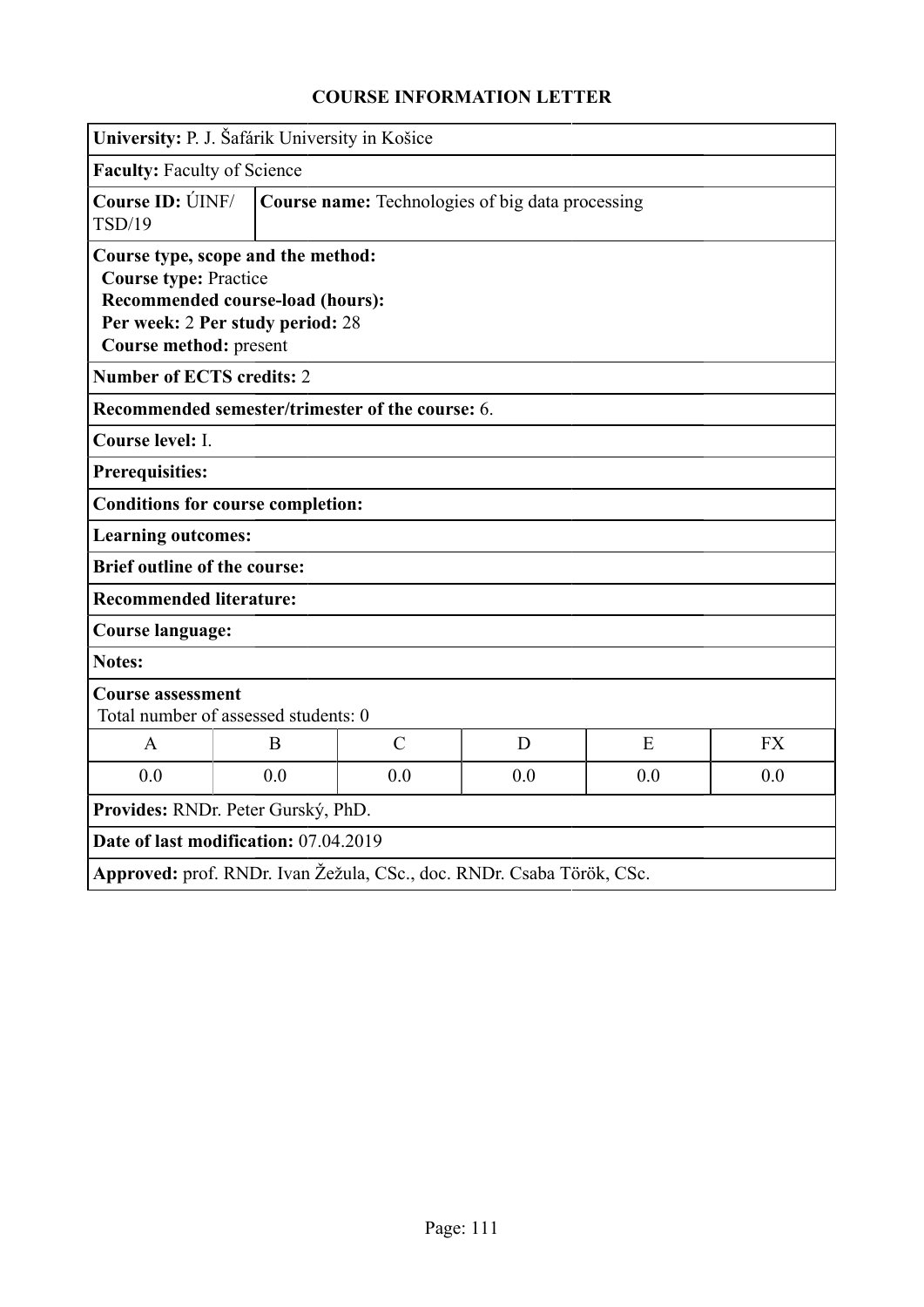| University: P. J. Šafárik University in Košice |  |
|------------------------------------------------|--|
| <b>Faculty: Faculty of Science</b>             |  |

|                | <b>Course ID:</b> UNF/ <b>Course name:</b> Typographical systems |
|----------------|------------------------------------------------------------------|
| <b>TYS1/15</b> |                                                                  |

**Course type, scope and the method: Course type:** Practice **Recommended course-load (hours): Per week:** 2 **Per study period:** 28 **Course method:** present

**Number of ECTS credits:** 2

**Recommended semester/trimester of the course:** 4., 6.

**Course level:** I.

**Prerequisities:**

**Conditions for course completion:**

#### **Learning outcomes:**

To provide the basic information on principles for typesetting of documents containing mathematical formulas in Plain TeX, AMS-TeX, and LaTeX.

#### **Brief outline of the course:**

Typesetting of a plain text, special text symbols, using of text fonts. TeX macros. Enumerations in text and footnote command. Parameter setting determining the appearance of the pages. Typesetting of mathematical formulas in text and displays, aligning formulas. Definitions of TeX macros. Making tables and pictures. Definitions, theorems, and proofs in a mathematical document. Contents, bibliography, sections in a document.

#### **Recommended literature:**

1. D. E. Knuth, The TeXbook, Computers and Typesetting, Addison-Wesley, Reading, Massachusetts, 1986.

2. M. Doob, Jemný úvod do TeXu, CSTUG, 1990; èeský preklad z "A Gentle Introduction to TeX" (text vo<sup>3</sup>/<sub>4</sub>ne prístupný v CTAN archíve).

3. O. Ulrych, AMS-TeX za 59 minút, (verzia 1.0), Praha, 1989.

4. J. Chlebíková, AMS-TeX (verzia 2.0), Bratislava, 1992.

- 5. M. Spivak, The Joy of TeX, Amer. Math. Soc., 1986.
- 6. L. Lamport, LaTeX: A Document Preparation System, Addison-Wesley, Massachusetts, 1986.
- 7. L. Lamport, MakeIndex: An index processor for LaTeX, 17 February 1987.
- 8. J. Rybièka, LaTeX pro začátečníky, Konvoj, Brno, 1995.

9. H. Partl, E. Schlegl, I. Hyna, P. Sýkora, LaTeX – Stručný popis.

10. T. Oetiker, H. Partl, I. Hyna, E. Schlegl, M. Kocer, P. Sýkora, Ne příliš stručný úvod do systému LaTeX2e (neboli LaTeX2e v 73 minutách).

11. M. Goossens, F. Mittelbach, and A. Samarin, The LaTeX Companion, Addison-Wesley,

Reading, Massachusetts, 1994. Kapitola 8 je volne prístupná v TeX archívoch (ch8.pdf). 4 12. G. Grätzer, Math into LaTeX, 3rd edition, Birkhäuser, Boston, 2000.

#### **Course language:**

Slovak or english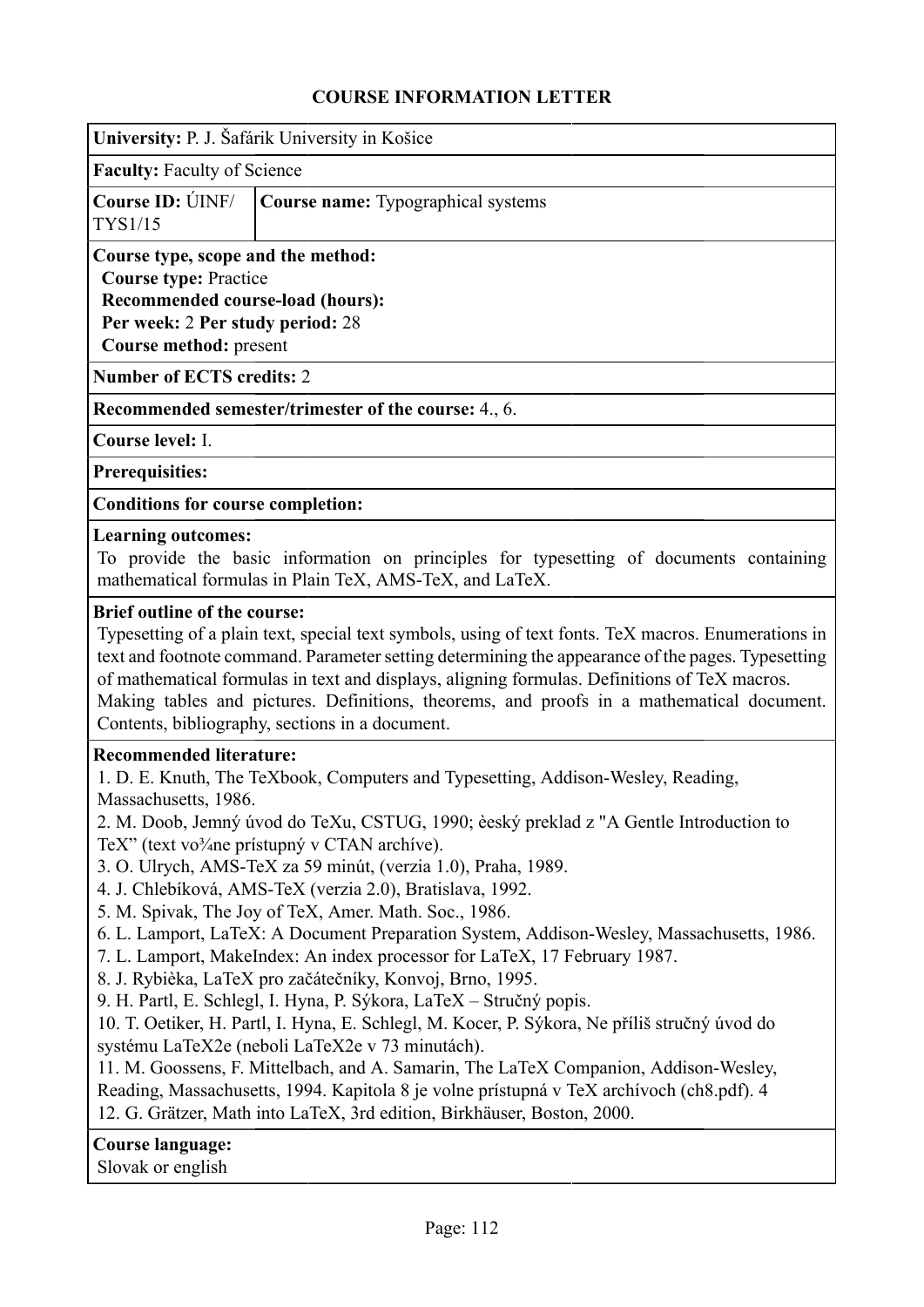| Notes:                                                                |       |       |     |      |           |  |
|-----------------------------------------------------------------------|-------|-------|-----|------|-----------|--|
| <b>Course assessment</b><br>Total number of assessed students: 246    |       |       |     |      |           |  |
| A                                                                     | B     |       |     | Е    | <b>FX</b> |  |
| 47.97                                                                 | 18.29 | 19.51 | 6.5 | 6.91 | 0.81      |  |
| Provides: prof. RNDr. Stanislav Krajči, PhD.                          |       |       |     |      |           |  |
| Date of last modification: 10.02.2021                                 |       |       |     |      |           |  |
| Approved: prof. RNDr. Ivan Žežula, CSc., doc. RNDr. Csaba Török, CSc. |       |       |     |      |           |  |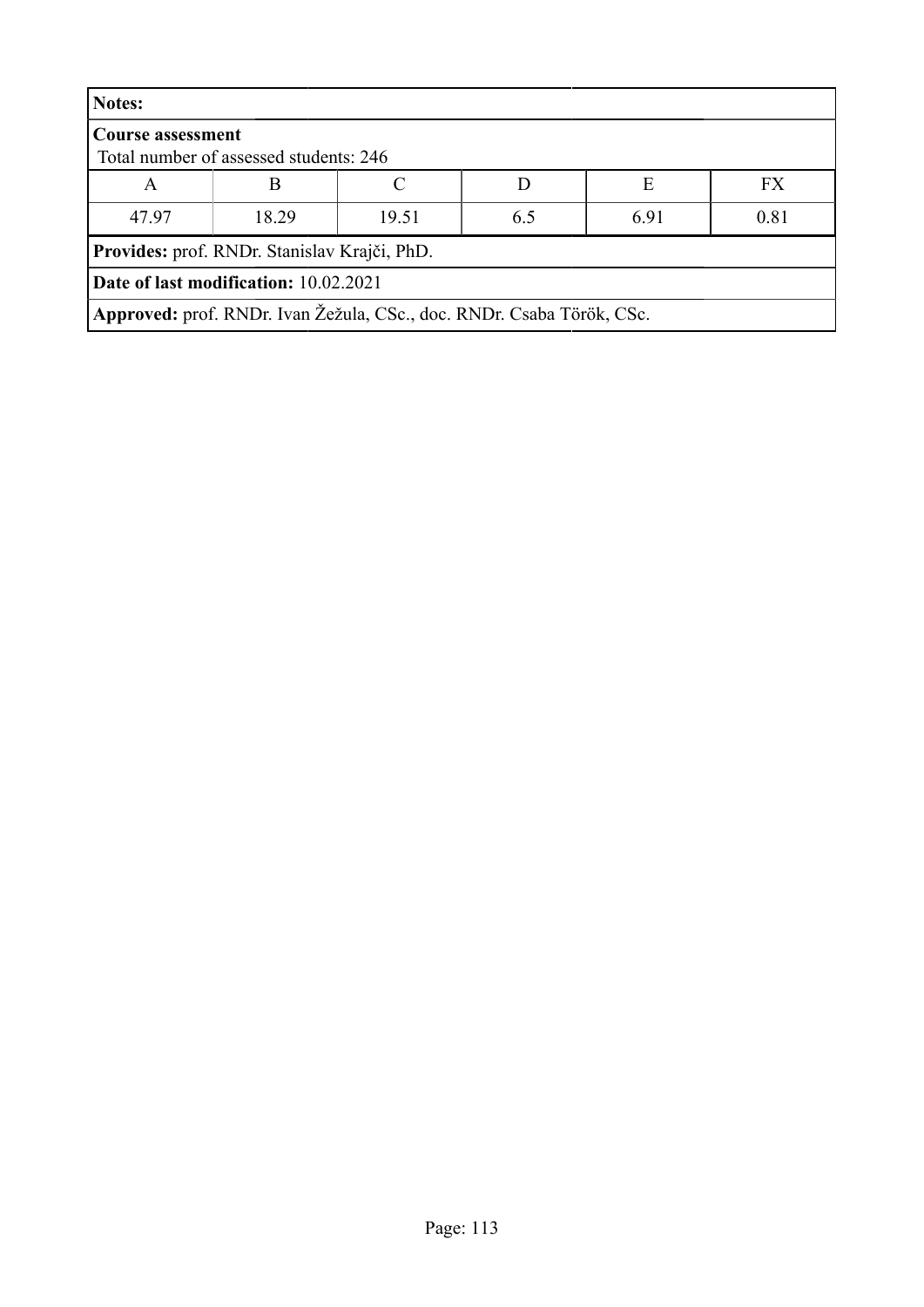|                                                                                                                                                                                                                                                                                                                                                                 | University: P. J. Šafárik University in Košice                                                                                                                                                                                         |
|-----------------------------------------------------------------------------------------------------------------------------------------------------------------------------------------------------------------------------------------------------------------------------------------------------------------------------------------------------------------|----------------------------------------------------------------------------------------------------------------------------------------------------------------------------------------------------------------------------------------|
| <b>Faculty: Faculty of Science</b>                                                                                                                                                                                                                                                                                                                              |                                                                                                                                                                                                                                        |
| Course ID: UNF/<br>POS2/15                                                                                                                                                                                                                                                                                                                                      | <b>Course name:</b> User environments of operating systems                                                                                                                                                                             |
| Course type, scope and the method:<br><b>Course type: Practice</b><br>Recommended course-load (hours):<br>Per week: 2 Per study period: 28<br>Course method: present                                                                                                                                                                                            |                                                                                                                                                                                                                                        |
| <b>Number of ECTS credits: 2</b>                                                                                                                                                                                                                                                                                                                                |                                                                                                                                                                                                                                        |
|                                                                                                                                                                                                                                                                                                                                                                 | Recommended semester/trimester of the course: 1.                                                                                                                                                                                       |
| Course level: I.                                                                                                                                                                                                                                                                                                                                                |                                                                                                                                                                                                                                        |
| <b>Prerequisities:</b>                                                                                                                                                                                                                                                                                                                                          |                                                                                                                                                                                                                                        |
| <b>Conditions for course completion:</b>                                                                                                                                                                                                                                                                                                                        | - written final theoretical exam (score at least 50%),<br>- written final practical exam (score at least 50%)                                                                                                                          |
| <b>Learning outcomes:</b>                                                                                                                                                                                                                                                                                                                                       | To provide theoretical and practical background for studying computer science, by giving the<br>necessary knowledge in the usage of Unix/Linux operating systems.                                                                      |
| <b>Brief outline of the course:</b><br>(1) Introduction to Unix/Linux systems<br>(2) Linux ommand line<br>(3) Text processing tools<br>(4) Managing files<br>(5) Managing users, groups and rights<br>(6) Managing processes<br>(7) Managing software and packages<br>(9) Basic networking<br>(10) Managing network interfaces<br>(11) Managing disk partitions | (8) Administering the system - system booting, jobs, logging                                                                                                                                                                           |
| <b>Recommended literature:</b><br>102-400 4th Edition                                                                                                                                                                                                                                                                                                           | (1) LPIC-1 Linux Professional Institute Certification Study Guide Exam 101-400 and Exam<br>(2) The Linux Documentation Project (https://www.tldp.org/)<br>(3) The Linux Command Line, 2nd Edition: A Complete Introduction 2nd Edition |
| Course language:                                                                                                                                                                                                                                                                                                                                                |                                                                                                                                                                                                                                        |

**Notes:**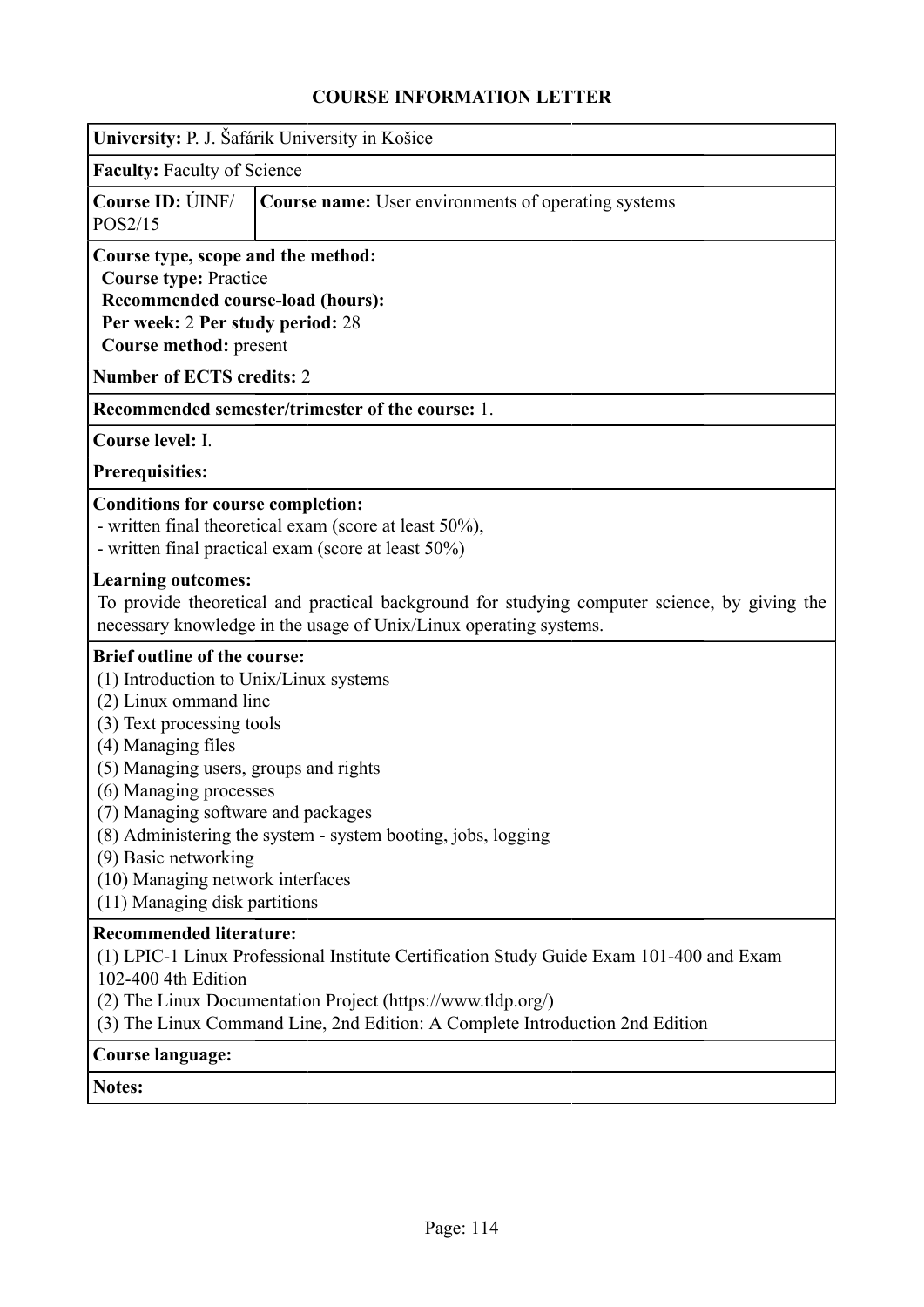| <b>Course assessment</b>                                                     |                                        |       |     |       |      |  |
|------------------------------------------------------------------------------|----------------------------------------|-------|-----|-------|------|--|
|                                                                              | Total number of assessed students: 113 |       |     |       |      |  |
| A                                                                            |                                        |       |     | E     | FX.  |  |
| 46.02                                                                        | 8.85                                   | 22 12 | 796 | 12.39 | 2.65 |  |
| Provides: RNDr. JUDr. Pavol Sokol, PhD., RNDr. Rastislav Krivoš-Belluš, PhD. |                                        |       |     |       |      |  |
| Date of last modification: 14.01.2020                                        |                                        |       |     |       |      |  |
| Approved: prof. RNDr. Ivan Žežula, CSc., doc. RNDr. Csaba Török, CSc.        |                                        |       |     |       |      |  |